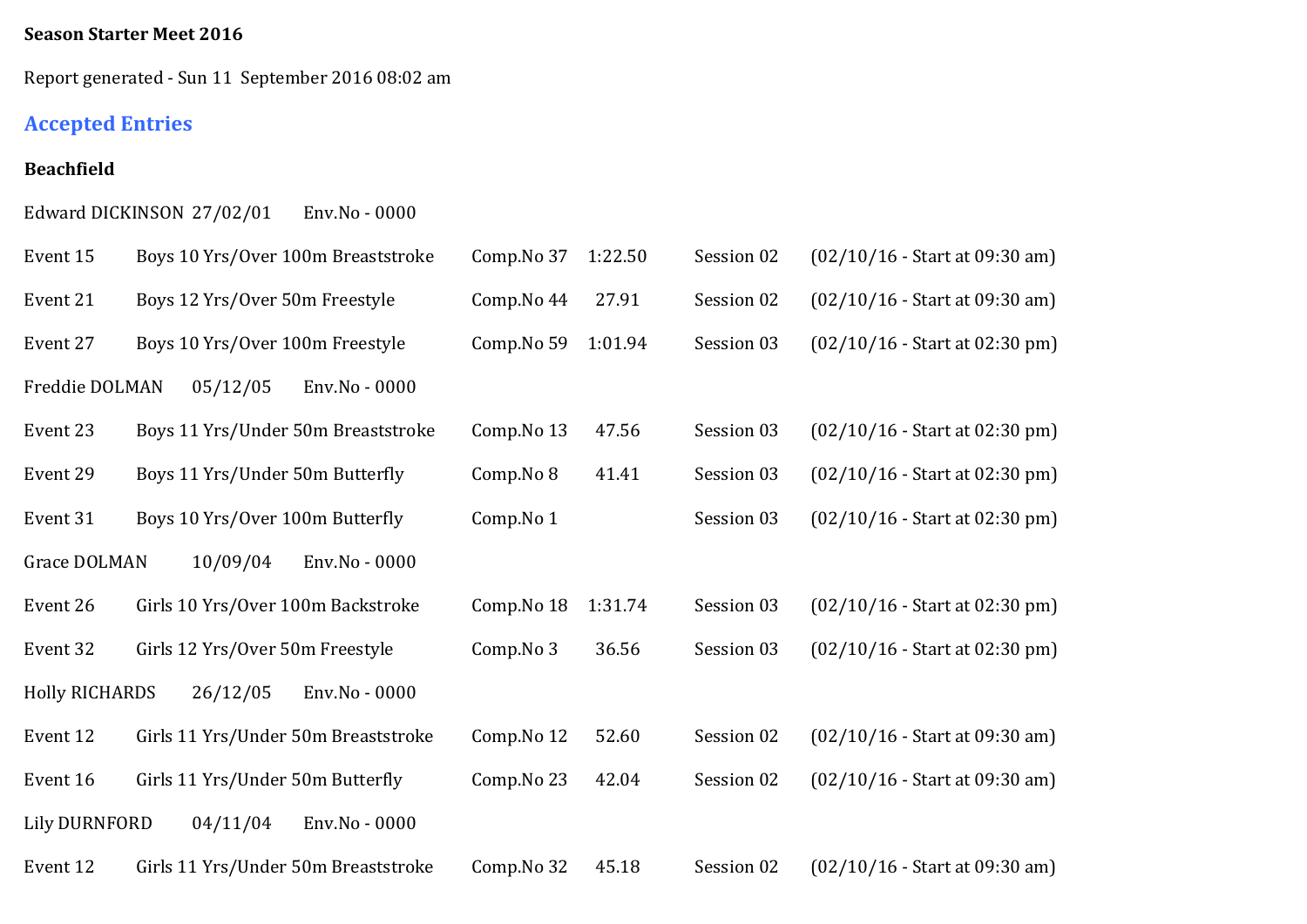| Event 14            | Girls 10 Yrs/Over 100m Freestyle    |               | Comp.No 52 | 1:12.31 | Session 02 | $(02/10/16 - Start at 09:30 am)$ |
|---------------------|-------------------------------------|---------------|------------|---------|------------|----------------------------------|
| Lois DUCHESNE       | 18/09/03                            | Env.No - 0000 |            |         |            |                                  |
| Event 14            | Girls 10 Yrs/Over 100m Freestyle    |               | Comp.No 65 | 1:08.13 | Session 02 | $(02/10/16 - Start at 09:30 am)$ |
| Event 18            | Girls Open 200m Backstroke          |               | Comp.No 28 | 2:40.26 | Session 02 | $(02/10/16 - Start at 09:30 am)$ |
| <b>Polly THOMAS</b> | 27/01/01                            | Env.No - 0000 |            |         |            |                                  |
| Event 5             | Girls Open 200m Breaststroke        |               | Comp.No 18 | 3:15.26 | Session 01 | $(01/10/16 - Start at 06:00 pm)$ |
| Event 9             | Girls Open 200m IM                  |               | Comp.No 32 | 2:53.82 | Session 01 | $(01/10/16 - Start at 06:00 pm)$ |
|                     | Samuel DICKINSON 25/06/04           | Env.No - 0000 |            |         |            |                                  |
| Event 8             | Boys Open 200m Butterfly            |               | Comp.No 1  |         | Session 01 | $(01/10/16 - Start at 06:00 pm)$ |
| Event 15            | Boys 10 Yrs/Over 100m Breaststroke  |               | Comp.No 16 | 1:37.06 | Session 02 | $(02/10/16 - Start at 09:30 am)$ |
| Event 21            | Boys 12 Yrs/Over 50m Freestyle      |               | Comp.No 10 | 34.37   | Session 02 | $(02/10/16 - Start at 09:30 am)$ |
| Event 31            | Boys 10 Yrs/Over 100m Butterfly     |               | Comp.No 11 | 1:22.01 | Session 03 | $(02/10/16 - Start at 02:30 pm)$ |
| Stephanie KING      | 31/07/00                            | Env.No - 0000 |            |         |            |                                  |
| Event 14            | Girls 10 Yrs/Over 100m Freestyle    |               | Comp.No 78 | 1:05.34 | Session 02 | $(02/10/16 - Start at 09:30 am)$ |
| Event 30            | Girls 10 Yrs/Over 100m Breaststroke |               | Comp.No 43 | 1:26.06 | Session 03 | $(02/10/16 - Start at 02:30 pm)$ |
| William FITZPATRICK | 03/09/05                            | Env.No - 0000 |            |         |            |                                  |
| Event 13            | Boys 11 Yrs/Under 50m Backstroke    |               | Comp.No 17 | 39.70   | Session 02 | $(02/10/16 - Start at 09:30 am)$ |
| Event 17            | Boys 11 Yrs/Under 50m Freestyle     |               | Comp.No 18 | 33.99   | Session 02 | $(02/10/16 - Start at 09:30 am)$ |
| Event 19            | Boys 10 Yrs/Over 100m Backstroke    |               | Comp.No 18 | 1:26.06 | Session 02 | $(02/10/16 - Start at 09:30 am)$ |
| Event 27            | Boys 10 Yrs/Over 100m Freestyle     |               | Comp.No 21 | 1:16.31 | Session 03 | $(02/10/16 - Start at 02:30 pm)$ |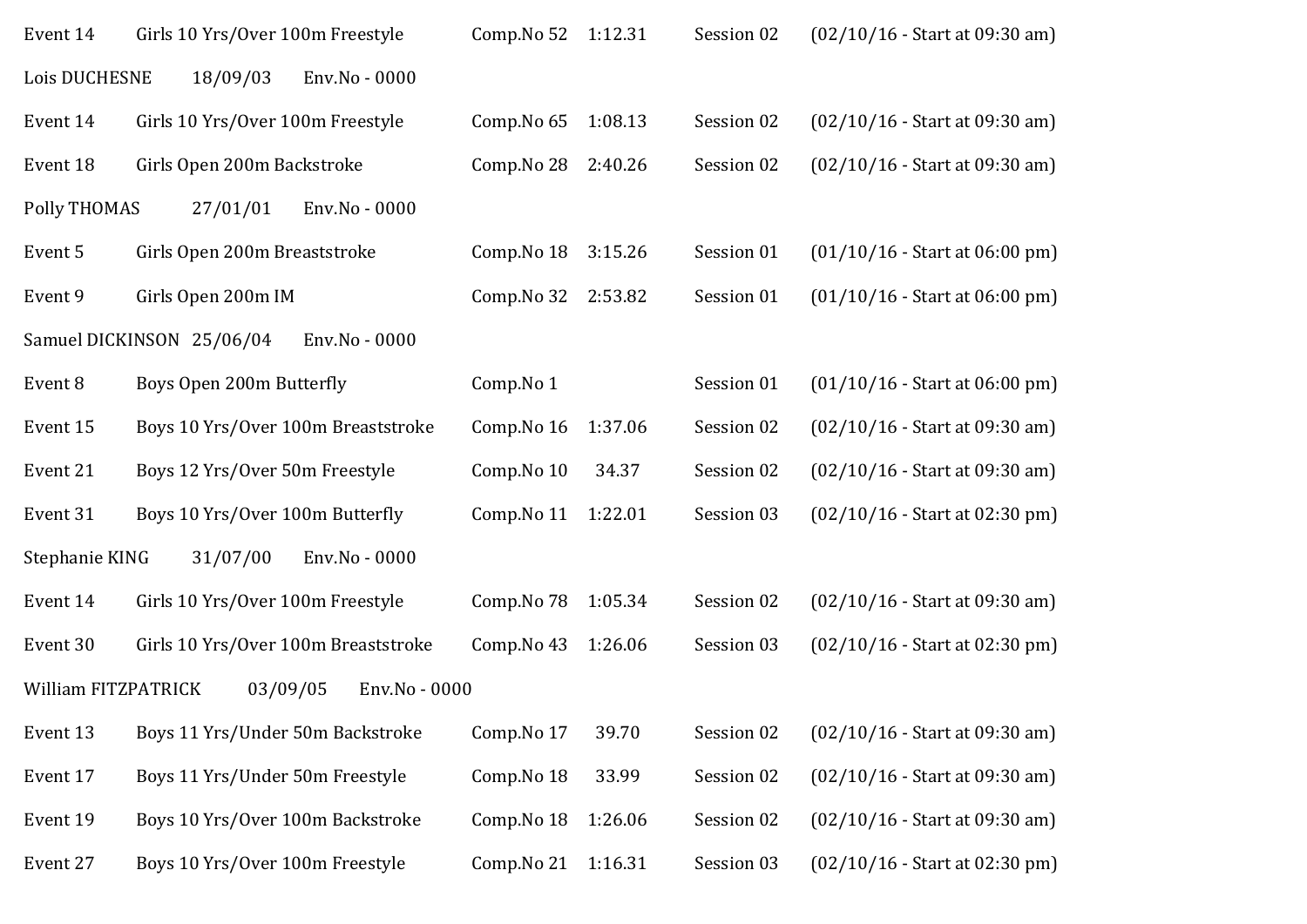#### **Beckenham**

|                       | Amelia MIDDLETON 10/08/05<br>Env.No - 0000  |            |         |            |                                  |
|-----------------------|---------------------------------------------|------------|---------|------------|----------------------------------|
| Event 3               | Girls Open 400m Freestyle                   | Comp.No 10 | 5:29.61 | Session 01 | $(01/10/16 - Start at 06:00 pm)$ |
| Event 22              | Girls Open 200m Freestyle                   | Comp.No 34 | 2:37.55 | Session 03 | $(02/10/16 - Start at 02:30 pm)$ |
| Event 24              | Girls 11 Yrs/Under 50m Backstroke           | Comp.No 32 | 40.58   | Session 03 | $(02/10/16 - Start at 02:30 pm)$ |
| Event 26              | Girls 10 Yrs/Over 100m Backstroke           | Comp.No 27 | 1:29.49 | Session 03 | $(02/10/16 - Start at 02:30 pm)$ |
| Event 28              | Girls 11 Yrs/Under 50m Freestyle            | Comp.No 36 | 34.75   | Session 03 | $(02/10/16 - Start at 02:30 pm)$ |
|                       | Christian PAULING 04/04/06<br>Env.No - 0000 |            |         |            |                                  |
| Event 2               | Boys Open 100m IM                           | Comp.No 6  | 1:34.32 | Session 01 | $(01/10/16 - Start at 06:00 pm)$ |
| Event 6               | Boys Open 200m Breaststroke                 | Comp.No 10 | 3:25.94 | Session 01 | $(01/10/16 - Start at 06:00 pm)$ |
| Event 10              | Boys Open 200m IM                           | Comp.No 5  | 3:15.40 | Session 01 | $(01/10/16 - Start at 06:00 pm)$ |
| <b>Edward PAULING</b> | 06/08/04<br>Env.No - 0000                   |            |         |            |                                  |
| Event 4               | Boys Open 400m Freestyle                    | Comp.No 7  | 5:01.94 | Session 01 | $(01/10/16 - Start at 06:00 pm)$ |
| Event 10              | Boys Open 200m IM                           | Comp.No 26 | 2:46.59 | Session 01 | $(01/10/16 - Start at 06:00 pm)$ |
| Event 25              | Boys Open 200m Backstroke                   | Comp.No 24 | 2:41.80 | Session 03 | $(02/10/16 - Start at 02:30 pm)$ |
| Event 27              | Boys 10 Yrs/Over 100m Freestyle             | Comp.No 40 | 1:07.90 | Session 03 | $(02/10/16 - Start at 02:30 pm)$ |
| Event 31              | Boys 10 Yrs/Over 100m Butterfly             | Comp.No 22 | 1:16.54 | Session 03 | $(02/10/16 - Start at 02:30 pm)$ |
| Emelia WOOD           | 23/06/05<br>Env.No - 0000                   |            |         |            |                                  |
| Event 22              | Girls Open 200m Freestyle                   | Comp.No 9  | 2:58.34 | Session 03 | $(02/10/16 - Start at 02:30 pm)$ |
| Event 24              | Girls 11 Yrs/Under 50m Backstroke           | Comp.No 31 | 40.90   | Session 03 | $(02/10/16 - Start at 02:30 pm)$ |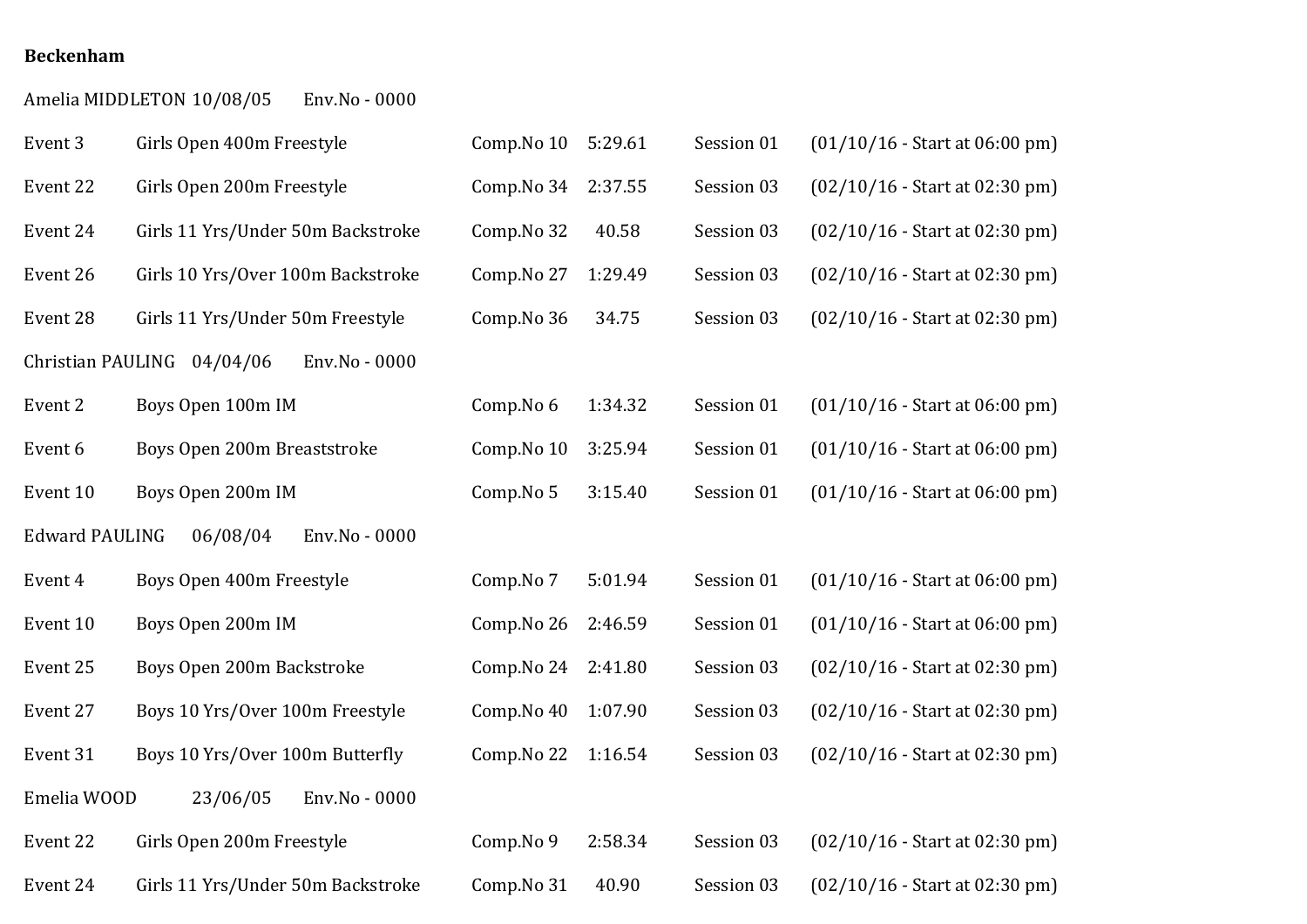| Event 26          | Girls 10 Yrs/Over 100m Backstroke              | Comp.No 23 | 1:30.31 | Session 03 | $(02/10/16 - Start at 02:30 pm)$ |
|-------------------|------------------------------------------------|------------|---------|------------|----------------------------------|
| Event 28          | Girls 11 Yrs/Under 50m Freestyle               | Comp.No 28 | 36.20   | Session 03 | $(02/10/16 - Start at 02:30 pm)$ |
| Event 30          | Girls 10 Yrs/Over 100m Breaststroke            | Comp.No 2  | 1:50.78 | Session 03 | $(02/10/16 - Start at 02:30 pm)$ |
| Gulsen SESSACAR   | 18/09/06<br>Env.No - 0000                      |            |         |            |                                  |
| Event 24          | Girls 11 Yrs/Under 50m Backstroke              | Comp.No 9  | 48.38   | Session 03 | $(02/10/16 - Start at 02:30 pm)$ |
| Event 28          | Girls 11 Yrs/Under 50m Freestyle               | Comp.No 1  | 45.50   | Session 03 | $(02/10/16 - Start at 02:30 pm)$ |
| Hannah SAWYER     | 19/03/06<br>Env.No - 0000                      |            |         |            |                                  |
| Event 12          | Girls 11 Yrs/Under 50m Breaststroke            | Comp.No 14 | 51.89   | Session 02 | $(02/10/16 - Start at 09:30 am)$ |
| Event 16          | Girls 11 Yrs/Under 50m Butterfly               | Comp.No 16 | 45.36   | Session 02 | $(02/10/16 - Start at 09:30 am)$ |
|                   | Ione GRAMMATIKOPOULOS12/10/02<br>Env.No - 0000 |            |         |            |                                  |
| Event 1           | Girls Open 100m IM                             | Comp.No 22 | 1:30.70 | Session 01 | $(01/10/16 - Start at 06:00 pm)$ |
| Event 5           | Girls Open 200m Breaststroke                   | Comp.No 4  | 3:45.00 | Session 01 | $(01/10/16 - Start at 06:00 pm)$ |
| Lilly-Marie DERRY | 21/06/06<br>Env.No - 0000                      |            |         |            |                                  |
| Event 12          | Girls 11 Yrs/Under 50m Breaststroke            | Comp.No 26 | 48.07   | Session 02 | $(02/10/16 - Start at 09:30 am)$ |
| Event 14          | Girls 10 Yrs/Over 100m Freestyle               | Comp.No 29 | 1:18.34 | Session 02 | $(02/10/16 - Start at 09:30 am)$ |
| Event 16          | Girls 11 Yrs/Under 50m Butterfly               | Comp.No 20 | 43.10   | Session 02 | $(02/10/16 - Start at 09:30 am)$ |
| Event 18          | Girls Open 200m Backstroke                     | Comp.No 12 | 3:06.18 | Session 02 | $(02/10/16 - Start at 09:30 am)$ |
| Event 22          | Girls Open 200m Freestyle                      | Comp.No 18 | 2:49.14 | Session 03 | $(02/10/16 - Start at 02:30 pm)$ |
| Event 26          | Girls 10 Yrs/Over 100m Backstroke              | Comp.No 26 | 1:29.53 | Session 03 | $(02/10/16 - Start at 02:30 pm)$ |
| Event 28          | Girls 11 Yrs/Under 50m Freestyle               | Comp.No 30 | 35.89   | Session 03 | $(02/10/16 - Start at 02:30 pm)$ |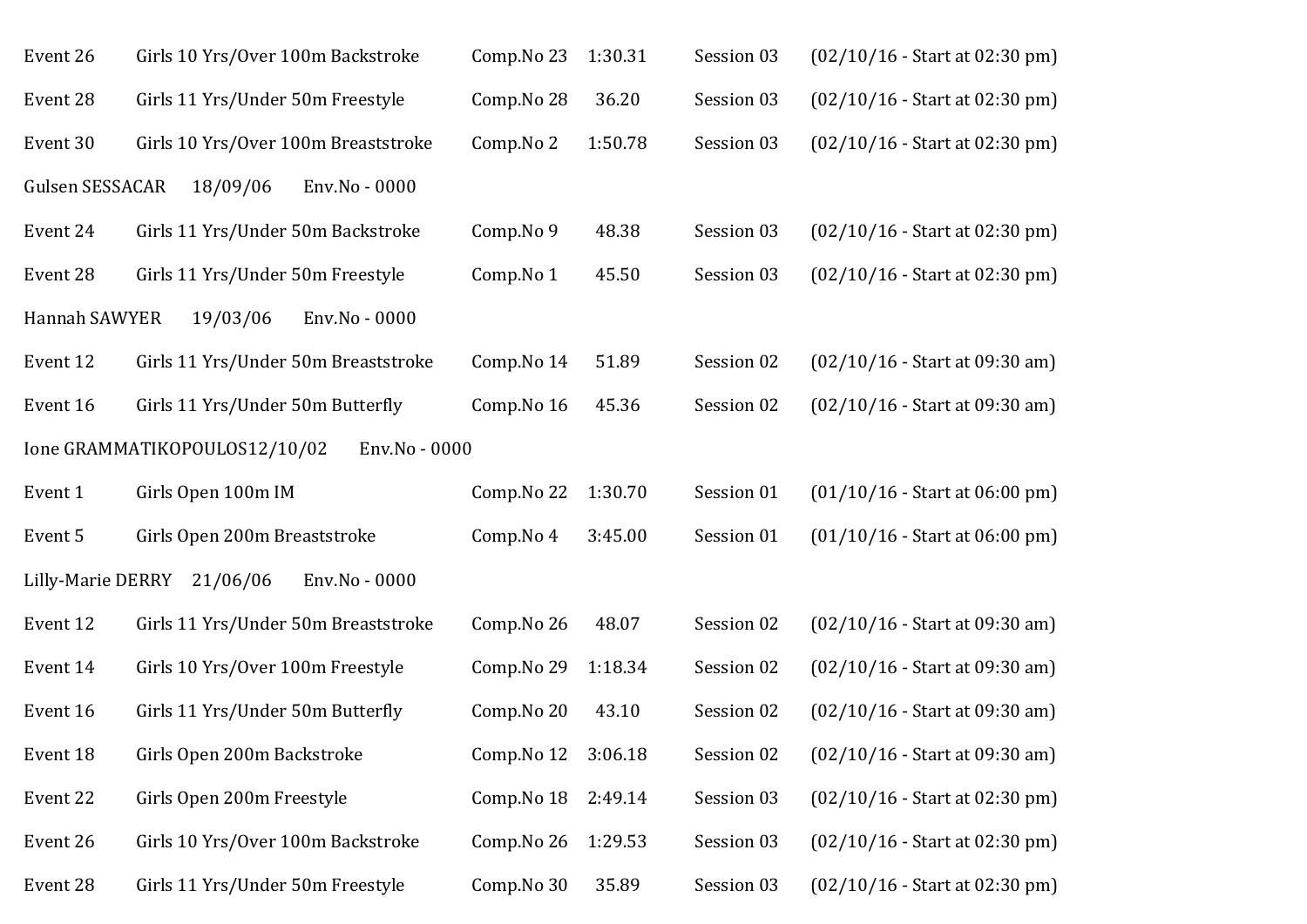Lucas FRIDAY 13/07/06 Env.No - 0000

| Event 2              | Boys Open 100m IM                   | Comp.No 5  | 1:34.34 | Session 01 | $(01/10/16 - Start at 06:00 pm)$ |
|----------------------|-------------------------------------|------------|---------|------------|----------------------------------|
| Event 13             | Boys 11 Yrs/Under 50m Backstroke    | Comp.No 12 | 41.39   | Session 02 | $(02/10/16 - Start at 09:30 am)$ |
| Event 17             | Boys 11 Yrs/Under 50m Freestyle     | Comp.No 11 | 36.44   | Session 02 | $(02/10/16 - Start at 09:30 am)$ |
| Event 23             | Boys 11 Yrs/Under 50m Breaststroke  | Comp.No 4  | 53.25   | Session 03 | $(02/10/16 - Start at 02:30 pm)$ |
| Event 29             | Boys 11 Yrs/Under 50m Butterfly     | Comp.No 5  | 44.86   | Session 03 | $(02/10/16 - Start at 02:30 pm)$ |
| Martha KING 24/01/06 | Env.No - 0000                       |            |         |            |                                  |
| Event 1              | Girls Open 100m IM                  | Comp.No 23 | 1:30.00 | Session 01 | $(01/10/16 - Start at 06:00 pm)$ |
| Event 5              | Girls Open 200m Breaststroke        | Comp.No 2  | 3:49.00 | Session 01 | $(01/10/16 - Start at 06:00 pm)$ |
| Event 9              | Girls Open 200m IM                  | Comp.No 9  | 3:18.84 | Session 01 | $(01/10/16 - Start at 06:00 pm)$ |
| Event 12             | Girls 11 Yrs/Under 50m Breaststroke | Comp.No 22 | 49.23   | Session 02 | $(02/10/16 - Start at 09:30 am)$ |
| Event 14             | Girls 10 Yrs/Over 100m Freestyle    | Comp.No 14 | 1:23.57 | Session 02 | $(02/10/16 - Start at 09:30 am)$ |
| Event 16             | Girls 11 Yrs/Under 50m Butterfly    | Comp.No 21 | 42.95   | Session 02 | $(02/10/16 - Start at 09:30 am)$ |
| Event 18             | Girls Open 200m Backstroke          | Comp.No 4  | 3:20.88 | Session 02 | $(02/10/16 - Start at 09:30 am)$ |
| Event 22             | Girls Open 200m Freestyle           | Comp.No 13 | 2:54.20 | Session 03 | $(02/10/16 - Start at 02:30 pm)$ |
| Event 24             | Girls 11 Yrs/Under 50m Backstroke   | Comp.No 30 | 40.94   | Session 03 | $(02/10/16 - Start at 02:30 pm)$ |
| Event 26             | Girls 10 Yrs/Over 100m Backstroke   | Comp.No 20 | 1:31.57 | Session 03 | $(02/10/16 - Start at 02:30 pm)$ |
| Event 28             | Girls 11 Yrs/Under 50m Freestyle    | Comp.No 34 | 35.12   | Session 03 | $(02/10/16 - Start at 02:30 pm)$ |
| Event 30             | Girls 10 Yrs/Over 100m Breaststroke | Comp.No 7  | 1:48.43 | Session 03 | $(02/10/16 - Start at 02:30 pm)$ |
|                      |                                     |            |         |            |                                  |

Oliver DALTON  $08/12/04$  Env.No - 0000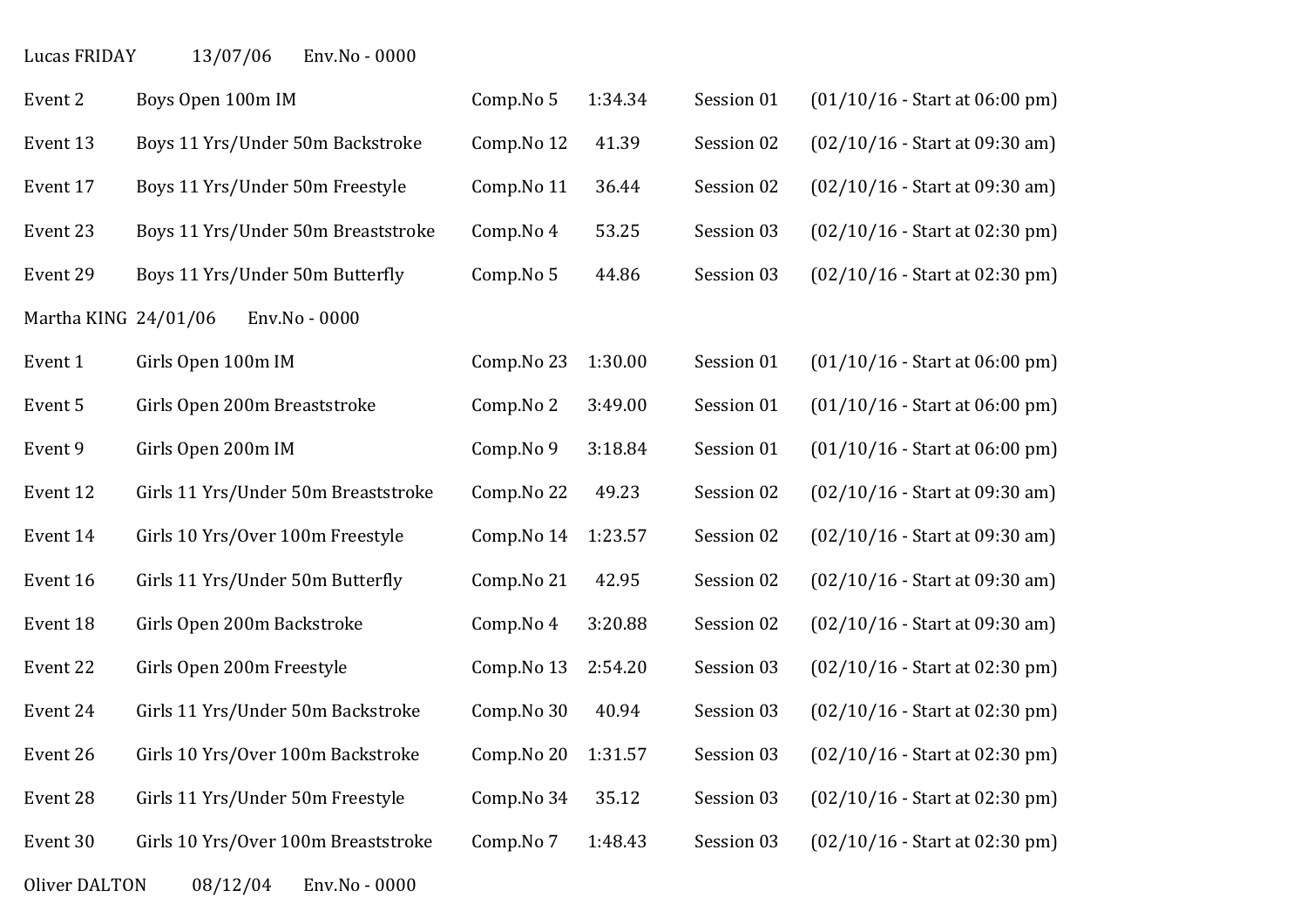| Event 13    | Boys 11 Yrs/Under 50m Backstroke           | Comp.No 23    | 36.58   | Session 02 | $(02/10/16 - Start at 09:30 am)$ |
|-------------|--------------------------------------------|---------------|---------|------------|----------------------------------|
| Event 17    | Boys 11 Yrs/Under 50m Freestyle            | Comp.No 17    | 34.07   | Session 02 | $(02/10/16 - Start at 09:30 am)$ |
| Event 19    | Boys 10 Yrs/Over 100m Backstroke           | Comp.No 28    | 1:21.79 | Session 02 | $(02/10/16 - Start at 09:30 am)$ |
| Event 23    | Boys 11 Yrs/Under 50m Breaststroke         | Comp.No 5     | 52.50   | Session 03 | $(02/10/16 - Start at 02:30 pm)$ |
| Event 25    | Boys Open 200m Backstroke                  | Comp.No 19    | 2:46.26 | Session 03 | $(02/10/16 - Start at 02:30 pm)$ |
| Event 27    | Boys 10 Yrs/Over 100m Freestyle            | Comp.No 26    | 1:14.00 | Session 03 | $(02/10/16 - Start at 02:30 pm)$ |
| Oliver POPE | 17/09/02<br>Env.No - 0000                  |               |         |            |                                  |
| Event 6     | Boys Open 200m Breaststroke                | Comp.No 12    | 3:19.54 | Session 01 | $(01/10/16 - Start at 06:00 pm)$ |
| Event 10    | Boys Open 200m IM                          | Comp.No 25    | 2:47.03 | Session 01 | $(01/10/16 - Start at 06:00 pm)$ |
|             | Pablo SEEMA ROCA 31/10/03<br>Env.No - 0000 |               |         |            |                                  |
| Event 2     | Boys Open 100m IM                          | Comp.No 17    | 1:20.09 | Session 01 | $(01/10/16 - Start at 06:00 pm)$ |
| Event 6     | Boys Open 200m Breaststroke                | Comp.No 5     | 3:37.12 | Session 01 | $(01/10/16 - Start at 06:00 pm)$ |
| Event 10    | Boys Open 200m IM                          | Comp.No 8     | 3:10.07 | Session 01 | $(01/10/16 - Start at 06:00 pm)$ |
| Event 11    | Boys Open 200m Freestyle                   | Comp.No 11    | 2:48.81 | Session 02 | $(02/10/16 - Start at 09:30 am)$ |
| Event 15    | Boys 10 Yrs/Over 100m Breast               | Comp.No 15    | 1:37.28 | Session 02 | $(02/10/16 - Start at 09:30 am)$ |
| Event 21    | Boys 12 Yrs/Over 50m Freestyle             | Comp.No 26    | 30.40   | Session 02 | $(02/10/16 - Start at 09:30 am)$ |
|             | Philip GRAMMATIKOPOULO<br>15/03/05         | Env.No - 0000 |         |            |                                  |
| Event 8     | Boys Open 200m Butterfly                   | Comp.No 6     | 3:20.80 | Session 01 | $(01/10/16 - Start at 06:00 pm)$ |
|             | Roxanne BULLOCK 15/01/06<br>Env.No - 0000  |               |         |            |                                  |
| Event 1     | Girls Open 100m IM                         | Comp.No 12    | 1:39.69 | Session 01 | $(01/10/16 - Start at 06.00 pm)$ |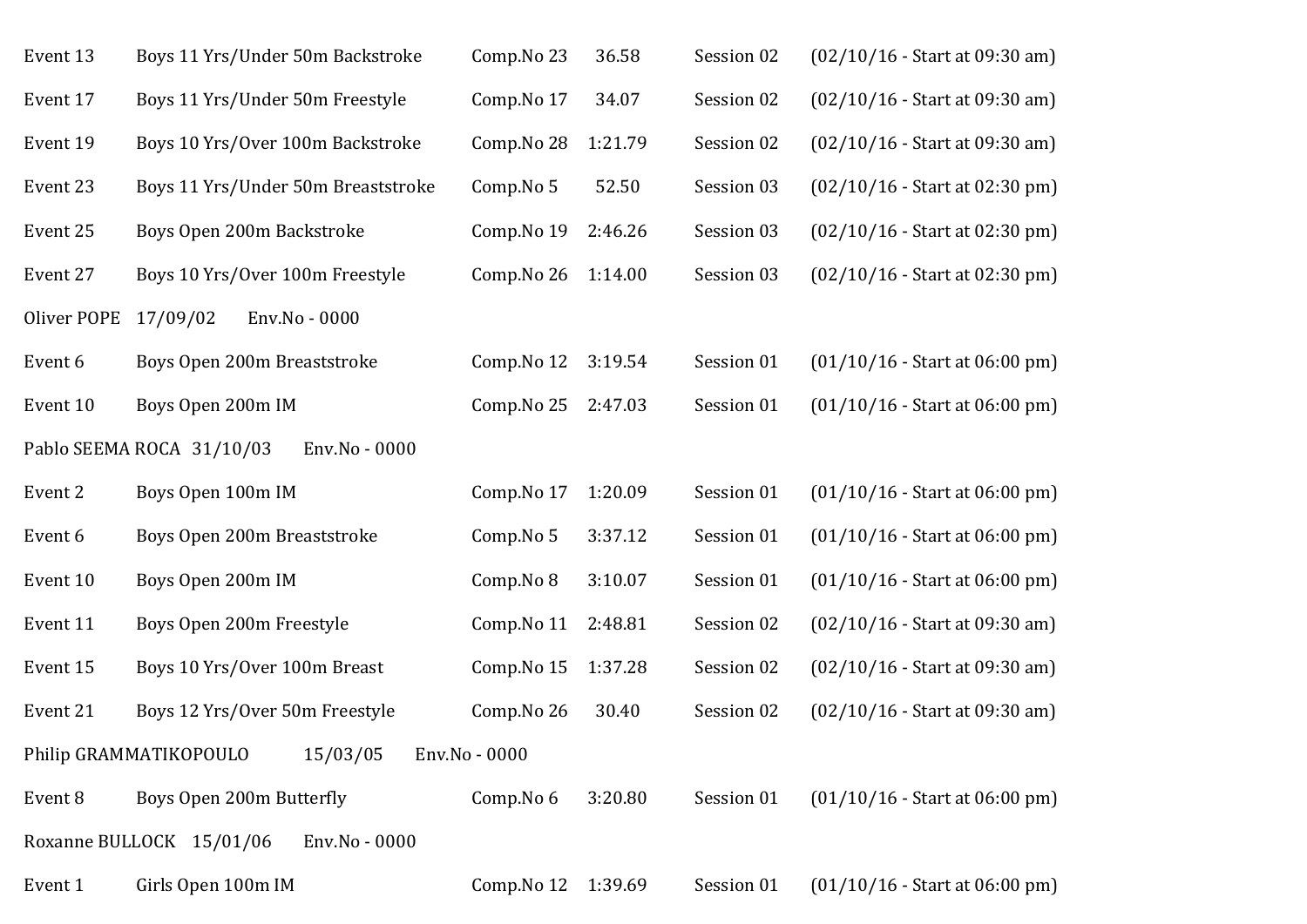| Event 12           | Girls 11 Yrs/Under 50m Breast    | Comp.No 9  | 53.02   | Session 02 | $(02/10/16 - Start at 09:30 am)$ |
|--------------------|----------------------------------|------------|---------|------------|----------------------------------|
| Event 16           | Girls 11 Yrs/Under 50m Butterfly | Comp.No 18 | 44.81   | Session 02 | $(02/10/16 - Start at 09:30 am)$ |
| Event 24           | Girls 11 Yrs/Under 50m Back      | Comp.No 14 | 45.00   | Session 03 | $(02/10/16 - Start at 02:30 pm)$ |
| Event 28           | Girls 11 Yrs/Under 50m Freestyle | Comp.No 11 | 40.15   | Session 03 | $(02/10/16 - Start at 02:30 pm)$ |
| <b>Ryan AMRANE</b> | 11/07/05<br>Env.No - 0000        |            |         |            |                                  |
| Event 10           | Boys Open 200m IM                | Comp.No 3  | 3:19.40 | Session 01 | $(01/10/16 - Start at 06:00 pm)$ |
| Event 23           | Boys 11 Yrs/Under 50m Breast     | Comp.No 10 | 48.12   | Session 03 | $(02/10/16 - Start at 02:30 pm)$ |
| Event 27           | Boys 10 Yrs/Over 100m Freestyle  | Comp.No 10 | 1:21.72 | Session 03 | $(02/10/16 - Start at 02:30 pm)$ |
| Event 29           | Boys 11 Yrs/Under 50m Butterfly  | Comp.No 9  | 40.70   | Session 03 | $(02/10/16 - Start at 02:30 pm)$ |
| Event 31           | Boys 10 Yrs/Over 100m Butterfly  | Comp.No 2  | 1:38.81 | Session 03 | $(02/10/16 - Start at 02:30 pm)$ |
| Saffron WOOD       | 28/03/03<br>Env.No - 0000        |            |         |            |                                  |
| Event 22           | Girls Open 200m Freestyle        | Comp.No 37 | 2:33.89 | Session 03 | $(02/10/16 - Start at 02:30 pm)$ |
| Event 26           | Girls 10 Yrs/Over 100m Back      | Comp.No 58 | 1:17.58 | Session 03 | $(02/10/16 - Start at 02:30 pm)$ |
| Event 30           | Girls 10 Yrs/Over 100m Breast    | Comp.No 42 | 1:26.10 | Session 03 | $(02/10/16 - Start at 02:30 pm)$ |
| Event 32           | Girls 12 Yrs/Over 50m Freestyle  | Comp.No 24 | 32.08   | Session 03 | $(02/10/16 - Start at 02:30 pm)$ |
| Shannon HORNIBROOK | 02/02/05<br>Env.No - 0000        |            |         |            |                                  |
| Event 1            | Girls Open 100m IM               | Comp.No 25 | 1:28.60 | Session 01 | $(01/10/16 - Start at 06:00 pm)$ |
| Event 9            | Girls Open 200m IM               | Comp.No 12 | 3:15.92 | Session 01 | $(01/10/16 - Start at 06:00 pm)$ |
| Event 12           | Girls 11 Yrs/Under 50m Breast    | Comp.No 31 | 45.42   | Session 02 | $(02/10/16 - Start at 09:30 am)$ |
| Event 14           | Girls 10 Yrs/Over 100m Freestyle | Comp.No 41 | 1:15.06 | Session 02 | $(02/10/16 - Start at 09:30 am)$ |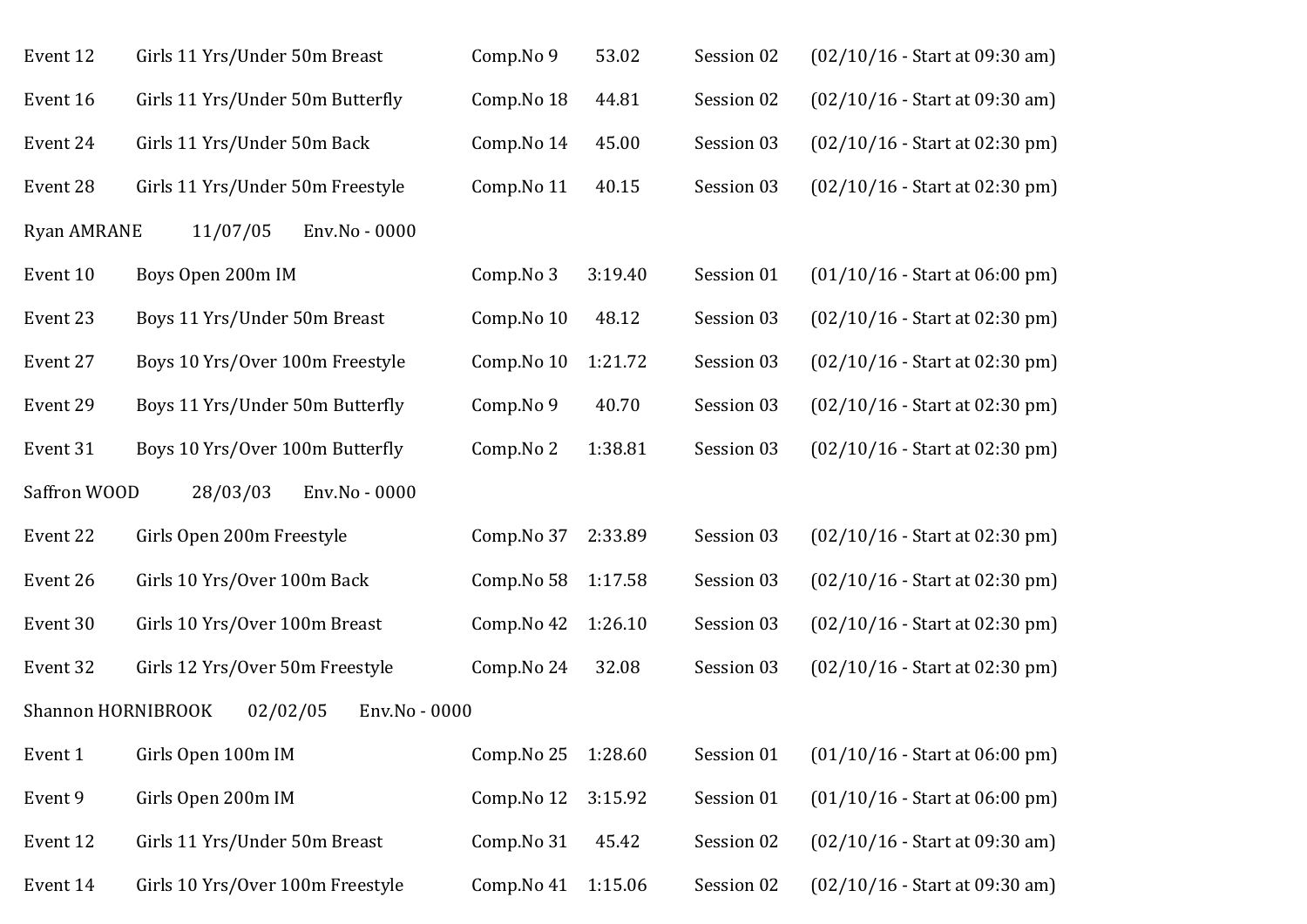| Event 16          | Girls 11 Yrs/Under 50m Butterfly                 | Comp.No 34 | 37.28   | Session 02 | $(02/10/16 - Start at 09:30 am)$ |
|-------------------|--------------------------------------------------|------------|---------|------------|----------------------------------|
| Event 20          | Girls 10 Yrs/Over 100m Butterfly                 | Comp.No 16 | 1:30.16 | Session 02 | $(02/10/16 - Start at 09:30 am)$ |
| Event 24          | Girls 11 Yrs/Under 50m Back                      | Comp.No 28 | 41.15   | Session 03 | $(02/10/16 - Start at 02:30 pm)$ |
| Event 26          | Girls 10 Yrs/Over 100m Back                      | Comp.No 8  | 1:36.70 | Session 03 | $(02/10/16 - Start at 02:30 pm)$ |
| Event 28          | Girls 11 Yrs/Under 50m Freestyle                 | Comp.No 39 | 33.55   | Session 03 | $(02/10/16 - Start at 02:30 pm)$ |
| Event 30          | Girls 10 Yrs/Over 100m Breast                    | Comp.No 19 | 1:41.67 | Session 03 | $(02/10/16 - Start at 02:30 pm)$ |
| Thomas LEWIS WARD | 12/09/05<br>Env.No - 0000                        |            |         |            |                                  |
| Event 11          | Boys Open 200m Freestyle                         | Comp.No 3  | 2:56.09 | Session 02 | $(02/10/16 - Start at 09:30 am)$ |
| Event 13          | Boys 11 Yrs/Under 50m Backstroke                 | Comp.No 10 | 42.82   | Session 02 | $(02/10/16 - Start at 09:30 am)$ |
| Event 17          | Boys 11 Yrs/Under 50m Freestyle                  | Comp.No 13 | 36.13   | Session 02 | $(02/10/16 - Start at 09:30 am)$ |
| Event 19          | Boys 10 Yrs/Over 100m Backstroke                 | Comp.No 1  | 1:44.68 | Session 02 | $(02/10/16 - Start at 09:30 am)$ |
| <b>Bexley</b>     |                                                  |            |         |            |                                  |
| Joseph JEFFREY    | 02/05/03<br>Env.No - 0000                        |            |         |            |                                  |
| Event 2           | Boys Open 100m IM                                | Comp.No 15 | 1:21.86 | Session 01 | $(01/10/16 - Start at 06:00 pm)$ |
| Event 4           | Boys Open 400m Freestyle                         | Comp.No 11 | 4:56.00 | Session 01 | $(01/10/16 - Start at 06:00 pm)$ |
|                   |                                                  |            |         |            |                                  |
| <b>Black Lion</b> |                                                  |            |         |            |                                  |
|                   | Akshay KRISHNAKUMAR<br>30/08/03<br>Env.No - 0000 |            |         |            |                                  |
| Event 15          | Boys 10 Yrs/Over 100m Breaststroke               | Comp.No 18 | 1:35.00 | Session 02 | $(02/10/16 - Start at 09:30 am)$ |
| Event 21          | Boys 12 Yrs/Over 50m Freestyle                   | Comp.No 21 | 30.86   | Session 02 | $(02/10/16 - Start at 09:30 am)$ |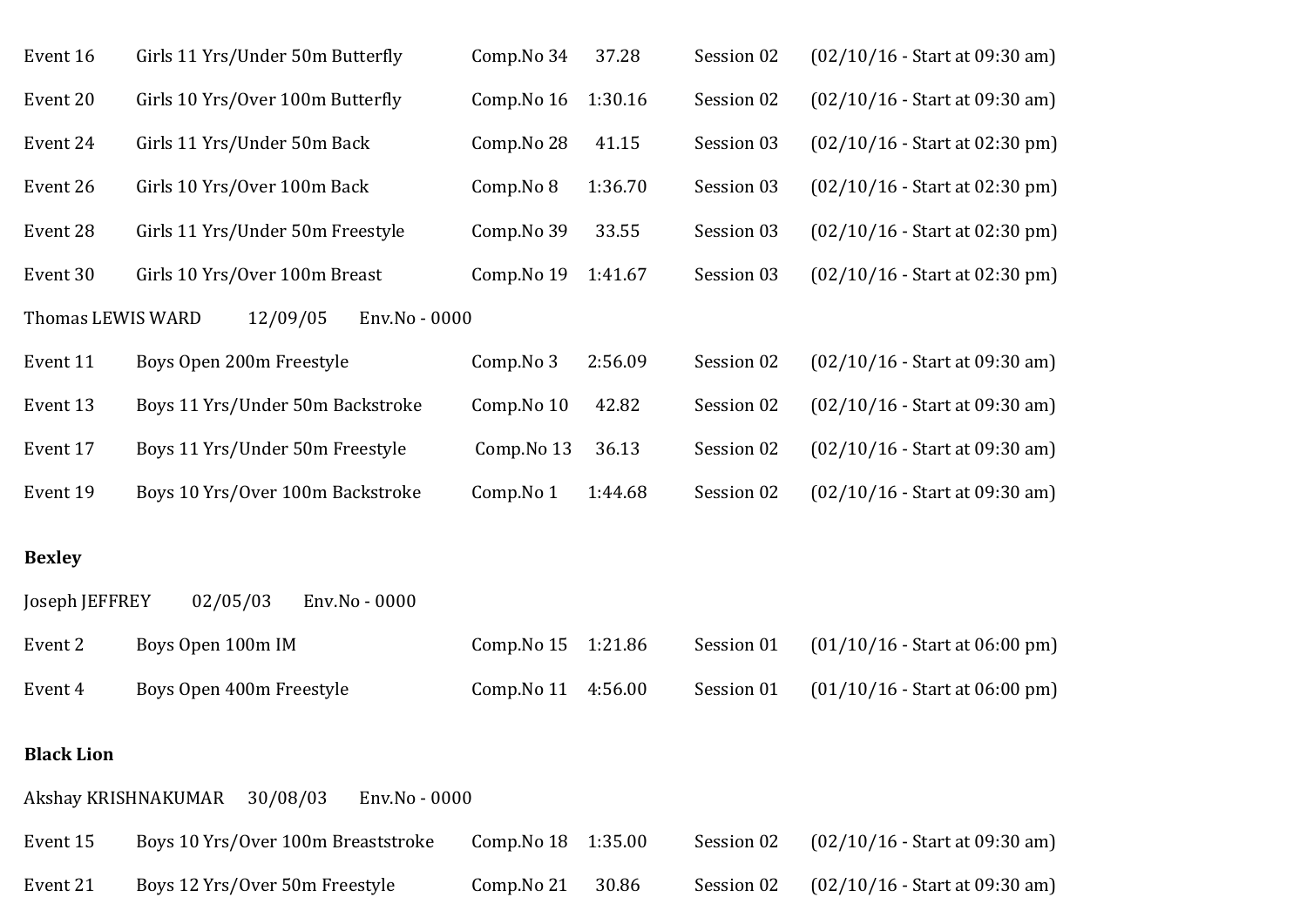| Event 27         | Boys 10 Yrs/Over 100m Freestyle     | Comp.No 22          | 1:15.66 | Session 03 | $(02/10/16 - Start at 02:30 pm)$ |
|------------------|-------------------------------------|---------------------|---------|------------|----------------------------------|
| Amy BAIN         | Env.No - 0000<br>25/02/02           |                     |         |            |                                  |
| Event 1          | Girls Open 100m IM                  | Comp.No 40          | 1:15.13 | Session 01 | $(01/10/16 - Start at 06:00 pm)$ |
| Event 9          | Girls Open 200m IM                  | Comp.No 51          | 2:39.46 | Session 01 | $(01/10/16 - Start at 06:00 pm)$ |
| Event 14         | Girls 10 Yrs/Over 100m Freestyle    | Comp. No 82 1:03.43 |         | Session 02 | $(02/10/16 - Start at 09:30 am)$ |
| Event 18         | Girls Open 200m Backstroke          | Comp.No 41          | 2:28.78 | Session 02 | $(02/10/16 - Start at 09:30 am)$ |
| Event 22         | Girls Open 200m Freestyle           | Comp.No 60          | 2:17.96 | Session 03 | $(02/10/16 - Start at 02:30 pm)$ |
| Event 26         | Girls 10 Yrs/Over 100m Backstroke   | Comp.No 72          | 1:09.75 | Session 03 | $(02/10/16 - Start at 02:30 pm)$ |
| Event 32         | Girls 12 Yrs/Over 50m Freestyle     | Comp.No 40          | 29.96   | Session 03 | $(02/10/16 - Start at 02:30 pm)$ |
| Amy LONDESBROUGH | 15/10/05<br>Env.No - 0000           |                     |         |            |                                  |
| Event 9          | Girls Open 200m IM                  | Comp.No 4           | 3:24.70 | Session 01 | $(01/10/16 - Start at 06:00 pm)$ |
| Event 12         | Girls 11 Yrs/Under 50m Breaststroke | Comp.No 23          | 49.19   | Session 02 | $(02/10/16 - Start at 09:30 am)$ |
| Event 16         | Girls 11 Yrs/Under 50m Butterfly    | Comp.No 19          | 43.71   | Session 02 | $(02/10/16 - Start at 09:30 am)$ |
| Event 24         | Girls 11 Yrs/Under 50m Backstroke   | Comp.No 26          | 41.66   | Session 03 | $(02/10/16 - Start at 02:30 pm)$ |
| Event 28         | Girls 11 Yrs/Under 50m Freestyle    | Comp.No 25          | 36.66   | Session 03 | $(02/10/16 - Start at 02:30 pm)$ |
| Benjamin MONAHAN | 26/09/02<br>Env.No - 0000           |                     |         |            |                                  |
| Event 4          | Boys Open 400m Freestyle            | Comp.No 9           | 5:00.30 | Session 01 | $(01/10/16 - Start at 06:00 pm)$ |
| Event 8          | Boys Open 200m Butterfly            | Comp.No 10          | 2:38.00 | Session 01 | $(01/10/16 - Start at 06:00 pm)$ |
| Event 10         | Boys Open 200m IM                   | Comp.No 29          | 2:42.45 | Session 01 | $(01/10/16 - Start at 06:00 pm)$ |
| Event 25         | Boys Open 200m Backstroke           | Comp.No 22          | 2:43.54 | Session 03 | $(02/10/16 - Start at 02:30 pm)$ |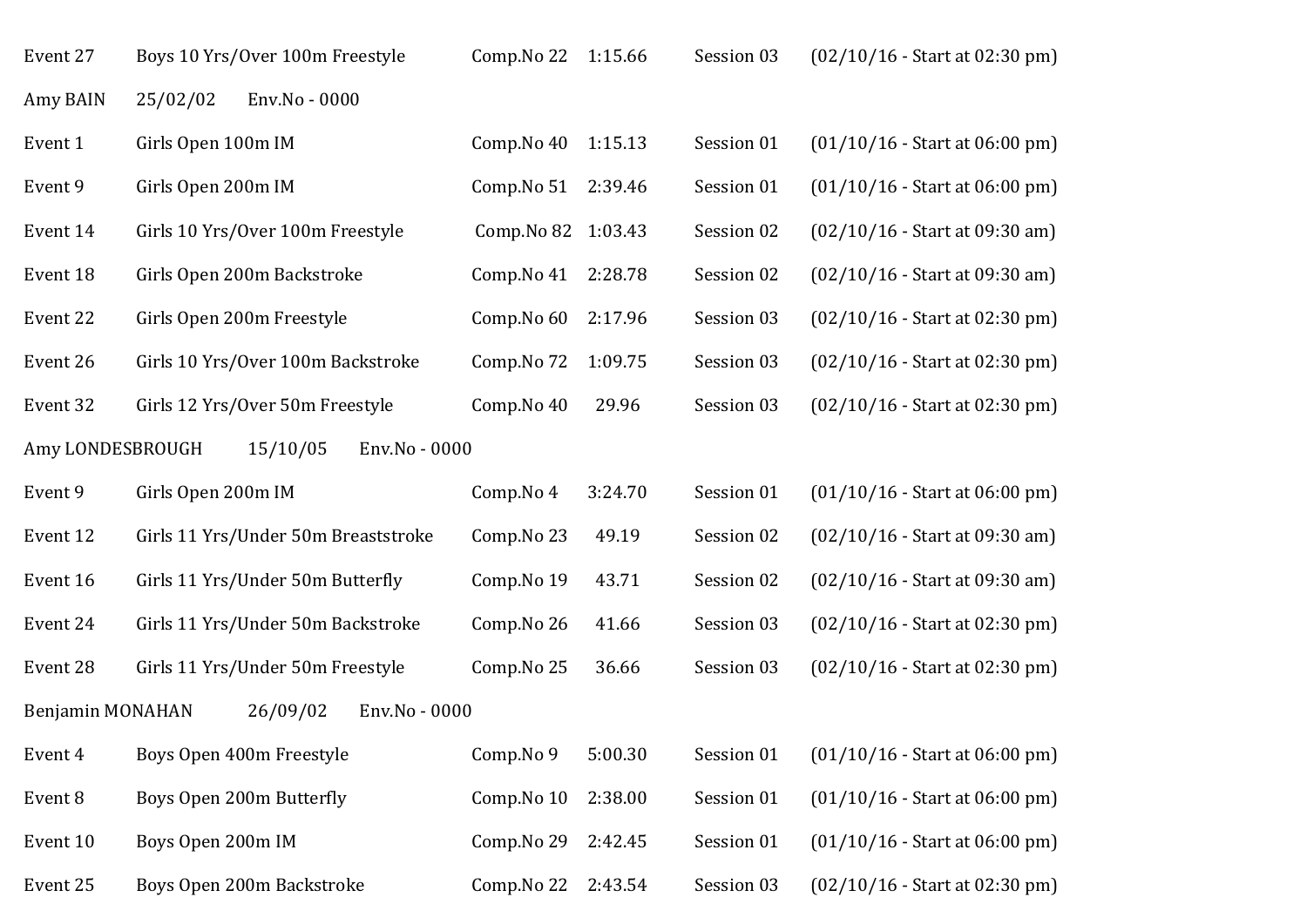| Event 27                  | Boys 10 Yrs/Over 100m Freestyle     | Comp.No 49 | 1:04.69 | Session 03 | $(02/10/16 - Start at 02:30 pm)$ |
|---------------------------|-------------------------------------|------------|---------|------------|----------------------------------|
| Event 31                  | Boys 10 Yrs/Over 100m Butterfly     | Comp.No 31 | 1:10.35 | Session 03 | $(02/10/16 - Start at 02:30 pm)$ |
| <b>Bethany WEBBER</b>     | 22/11/02<br>Env.No - 0000           |            |         |            |                                  |
| Event 9                   | Girls Open 200m IM                  | Comp.No 40 | 2:50.56 | Session 01 | $(01/10/16 - Start at 06:00 pm)$ |
| Event 20                  | Girls 10 Yrs/Over 100m Butterfly    | Comp.No 36 | 1:16.33 | Session 02 | $(02/10/16 - Start at 09:30 am)$ |
| Event 30                  | Girls 10 Yrs/Over 100m Breaststroke | Comp.No 41 | 1:26.68 | Session 03 | $(02/10/16 - Start at 02:30 pm)$ |
| Event 32                  | Girls 12 Yrs/Over 50m Freestyle     | Comp.No 37 | 30.95   | Session 03 | $(02/10/16 - Start at 02:30 pm)$ |
| <b>CALLUM FARROW</b>      | 19/04/06<br>Env.No - 0000           |            |         |            |                                  |
| Event 13                  | Boys 11 Yrs/Under 50m Backstroke    | Comp.No 8  | 43.05   | Session 02 | $(02/10/16 - Start at 09:30 am)$ |
| Event 17                  | Boys 11 Yrs/Under 50m Freestyle     | Comp.No 7  | 37.68   | Session 02 | $(02/10/16 - Start at 09:30 am)$ |
| Event 27                  | Boys 10 Yrs/Over 100m Freestyle     | Comp.No 6  | 1:25.47 | Session 03 | $(02/10/16 - Start at 02:30 pm)$ |
| <b>Charlotte MARSHALL</b> | 24/09/06<br>Env.No - 0000           |            |         |            |                                  |
| Event 1                   | Girls Open 100m IM                  | Comp.No 13 | 1:39.31 | Session 01 | $(01/10/16 - Start at 06:00 pm)$ |
| Event 12                  | Girls 11 Yrs/Under 50m Breaststroke | Comp.No 8  | 53.78   | Session 02 | $(02/10/16 - Start at 09:30 am)$ |
| Event 14                  | Girls 10 Yrs/Over 100m Freestyle    | Comp.No 11 | 1:26.27 | Session 02 | $(02/10/16 - Start at 09:30 am)$ |
| Event 16                  | Girls 11 Yrs/Under 50m Butterfly    | Comp.No 11 | 47.12   | Session 02 | $(02/10/16 - Start at 09:30 am)$ |
| Chloe EASTWOOD            | 28/05/02<br>Env.No - 0000           |            |         |            |                                  |
| Event 1                   | Girls Open 100m IM                  | Comp.No 37 | 1:17.63 | Session 01 | $(01/10/16 - Start at 06:00 pm)$ |
| Event 5                   | Girls Open 200m Breaststroke        | Comp.No 30 | 2:57.30 | Session 01 | $(01/10/16 - Start at 06:00 pm)$ |
| Event 9                   | Girls Open 200m IM                  | Comp.No 42 | 2:46.34 | Session 01 | $(01/10/16 - Start at 06:00 pm)$ |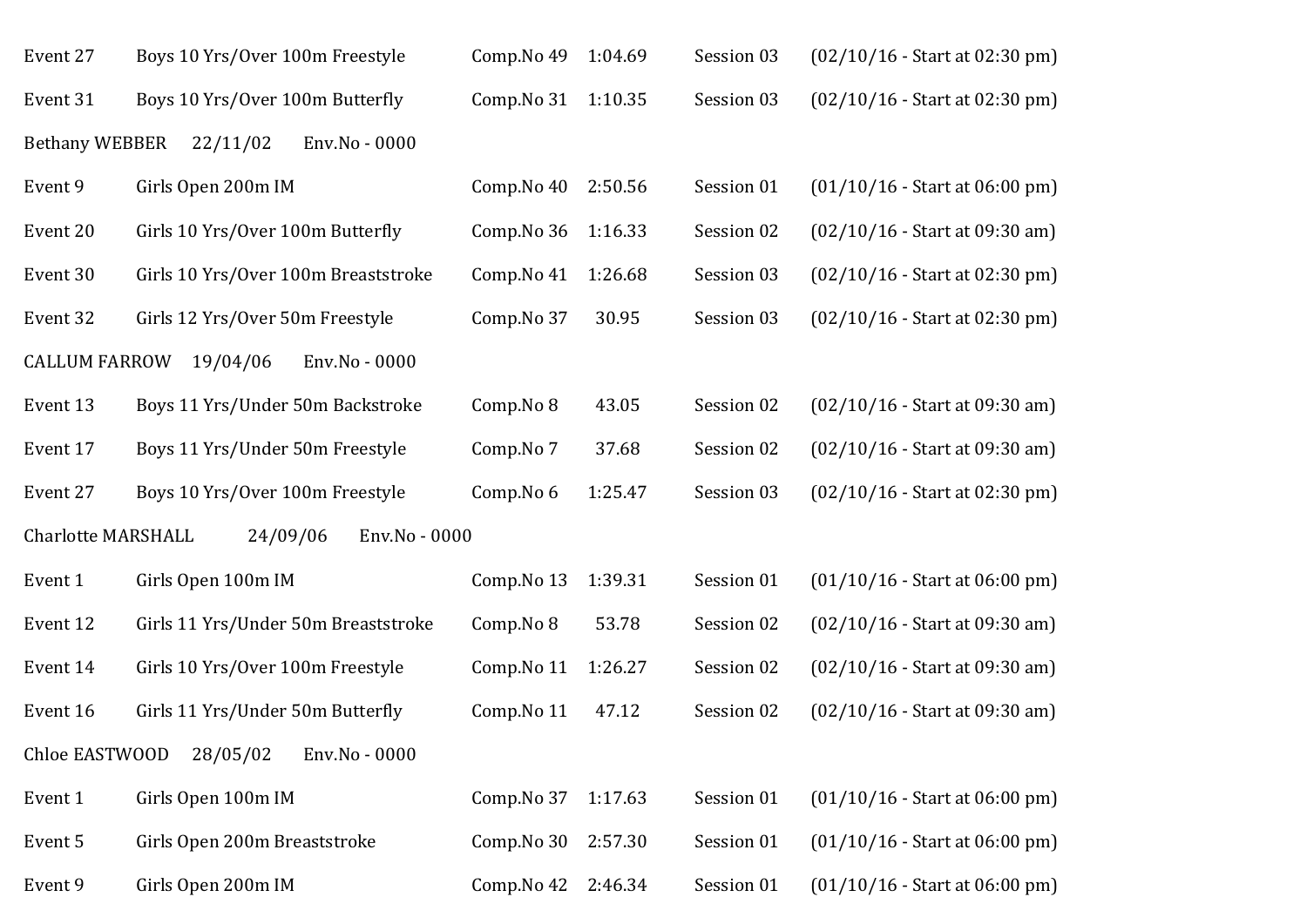Dexter LAM 16/03/02 Env.No - 0000

| Event 6              | Boys Open 200m Breaststroke         | Comp.No 16 | 3:06.21 | Session 01 | $(01/10/16 - Start at 06:00 pm)$ |
|----------------------|-------------------------------------|------------|---------|------------|----------------------------------|
| Event 11             | Boys Open 200m Freestyle            | Comp.No 33 | 2:20.76 | Session 02 | $(02/10/16 - Start at 09:30 am)$ |
| Event 15             | Boys 10 Yrs/Over 100m Breaststroke  | Comp.No 34 | 1:23.17 | Session 02 | $(02/10/16 - Start at 09:30 am)$ |
| Event 21             | Boys 12 Yrs/Over 50m Freestyle      | Comp.No 33 | 29.59   | Session 02 | $(02/10/16 - Start at 09:30 am)$ |
| Event 27             | Boys 10 Yrs/Over 100m Freestyle     | Comp.No 56 | 1:02.72 | Session 03 | $(02/10/16 - Start at 02:30 pm)$ |
| Event 31             | Boys 10 Yrs/Over 100m Butterfly     | Comp.No 27 | 1:12.83 | Session 03 | $(02/10/16 - Start at 02:30 pm)$ |
| Ellie WALLER10/10/02 | Env.No - 0000                       |            |         |            |                                  |
| Event 3              | Girls Open 400m Freestyle           | Comp.No 29 | 4:58.26 | Session 01 | $(01/10/16 - Start at 06:00 pm)$ |
| Event 9              | Girls Open 200m IM                  | Comp.No 47 | 2:41.69 | Session 01 | $(01/10/16 - Start at 06:00 pm)$ |
| Event 22             | Girls Open 200m Freestyle           | Comp.No 53 | 2:21.99 | Session 03 | $(02/10/16 - Start at 02:30 pm)$ |
| Event 30             | Girls 10 Yrs/Over 100m Breaststroke | Comp.No 32 | 1:29.63 | Session 03 | $(02/10/16 - Start at 02:30 pm)$ |
| Event 32             | Girls 12 Yrs/Over 50m Freestyle     | Comp.No 36 | 30.97   | Session 03 | $(02/10/16 - Start at 02:30 pm)$ |
| Ellie WILLIAMS       | 01/04/03<br>Env.No - 0000           |            |         |            |                                  |
| Event 7              | Girls Open 200m Butterfly           | Comp.No 8  | 2:51.99 | Session 01 | $(01/10/16 - Start at 06:00 pm)$ |
| Event 22             | Girls Open 200m Freestyle           | Comp.No 41 | 2:31.46 | Session 03 | $(02/10/16 - Start at 02:30 pm)$ |
| Event 30             | Girls 10 Yrs/Over 100m Breaststroke | Comp.No 39 | 1:27.15 | Session 03 | (02/10/16 - Start at 02:30 pm)   |
| Event 32             | Girls 12 Yrs/Over 50m Freestyle     | Comp.No 26 | 31.93   | Session 03 | $(02/10/16 - Start at 02:30 pm)$ |
| Ethan SPAIN 05/02/03 | Env.No - 0000                       |            |         |            |                                  |
| Event 25             | Boys Open 200m Backstroke           | Comp.No 28 | 2:33.80 | Session 03 | $(02/10/16 - Start at 02:30 pm)$ |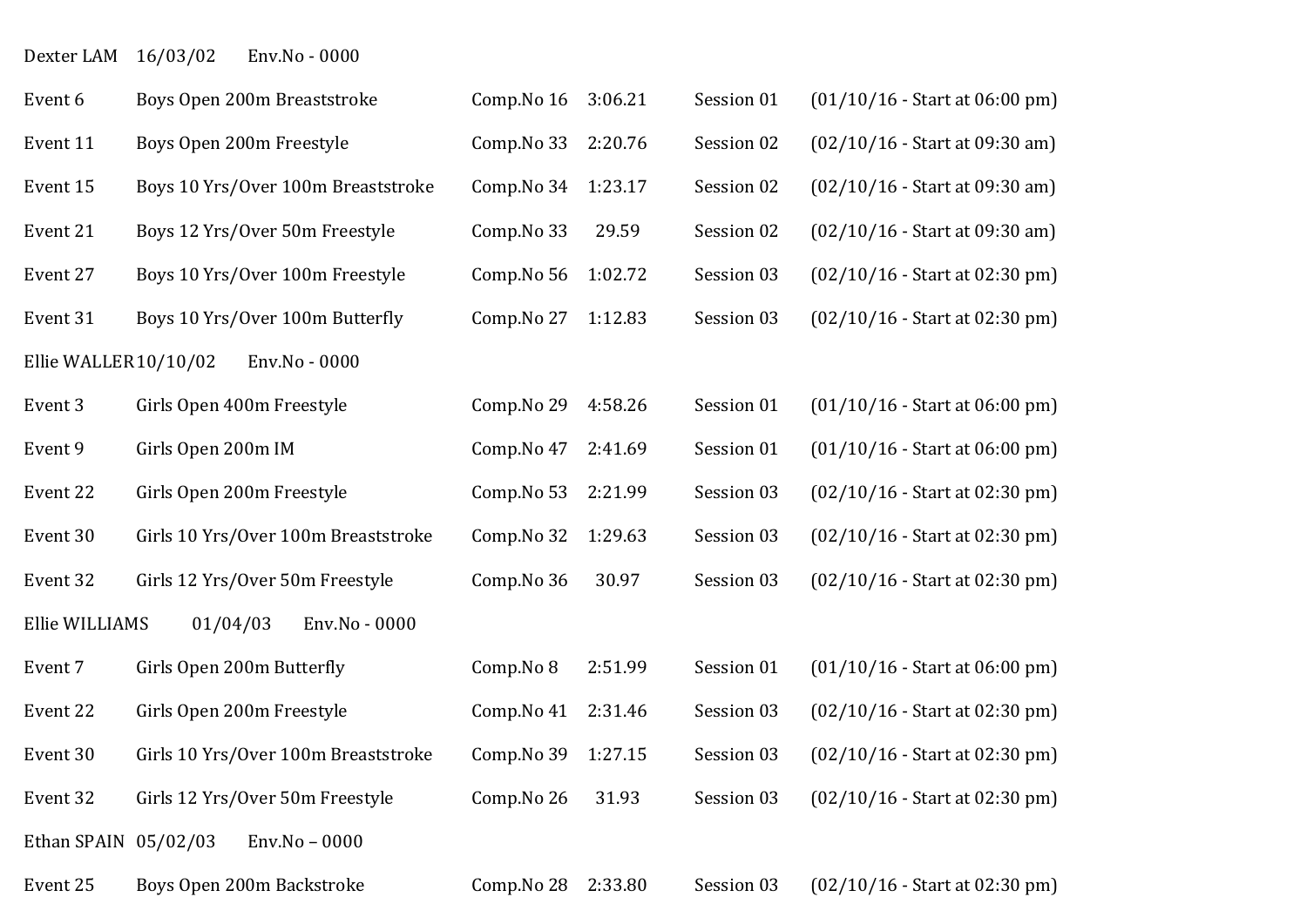Holly COLWELL 08/01/04 Env.No - 0000

| Event 7               | Girls Open 200m Butterfly           | Comp.No 5  | 3:02.12 | Session 01 | $(01/10/16 - Start at 06:00 pm)$ |
|-----------------------|-------------------------------------|------------|---------|------------|----------------------------------|
| Event 14              | Girls 10 Yrs/Over 100m Freestyle    | Comp.No 59 | 1:09.64 | Session 02 | $(02/10/16 - Start at 09:30 am)$ |
| Event 20              | Girls 10 Yrs/Over 100m Butterfly    | Comp.No 32 | 1:20.03 | Session 02 | $(02/10/16 - Start at 09:30 am)$ |
| Event 26              | Girls 10 Yrs/Over 100m Backstroke   | Comp.No 61 | 1:15.94 | Session 03 | $(02/10/16 - Start at 02:30 pm)$ |
| Event 30              | Girls 10 Yrs/Over 100m Breaststroke | Comp.No 27 | 1:34.14 | Session 03 | $(02/10/16 - Start at 02:30 pm)$ |
| <b>Holly WINFIELD</b> | 31/01/04<br>Env.No - 0000           |            |         |            |                                  |
| Event 30              | Girls 10 Yrs/Over 100m Breaststroke | Comp.No 15 | 1:44.77 | Session 03 | $(02/10/16 - Start at 02:30 pm)$ |
| Event 32              | Girls 12 Yrs/Over 50m Freestyle     | Comp.No 6  | 35.35   | Session 03 | $(02/10/16 - Start at 02:30 pm)$ |
| <b>Jack CHEVERST</b>  | Env.No - 0000<br>04/04/04           |            |         |            |                                  |
| Event 2               | Boys Open 100m IM                   | Comp.No 13 | 1:24.54 | Session 01 | $(01/10/16 - Start at 06:00 pm)$ |
| Event 10              | Boys Open 200m IM                   | Comp.No 18 | 2:54.00 | Session 01 | $(01/10/16 - Start at 06:00 pm)$ |
| Event 11              | Boys Open 200m Freestyle            | Comp.No 5  | 2:54.10 | Session 02 | $(02/10/16 - Start at 09:30 am)$ |
| Event 21              | Boys 12 Yrs/Over 50m Freestyle      | Comp.No 14 | 33.07   | Session 02 | $(02/10/16 - Start at 09:30 am)$ |
| James CASTLE          | 10/05/99<br>Env.No - 0000           |            |         |            |                                  |
| Event 4               | Boys Open 400m Freestyle            | Comp.No 18 | 4:31.56 | Session 01 | $(01/10/16 - Start at 06:00 pm)$ |
| Event 10              | Boys Open 200m IM                   | Comp.No 34 | 2:23.13 | Session 01 | $(01/10/16 - Start at 06:00 pm)$ |
| Event 11              | Boys Open 200m Freestyle            | Comp.No 46 | 2:03.05 | Session 02 | $(02/10/16 - Start at 09:30 am)$ |
| Event 21              | Boys 12 Yrs/Over 50m Freestyle      | Comp.No 45 | 27.56   | Session 02 | (02/10/16 - Start at 09:30 am)   |
| Event 27              | Boys 10 Yrs/Over 100m Freestyle     | Comp.No 63 | 58.51   | Session 03 | $(02/10/16 - Start at 02:30 pm)$ |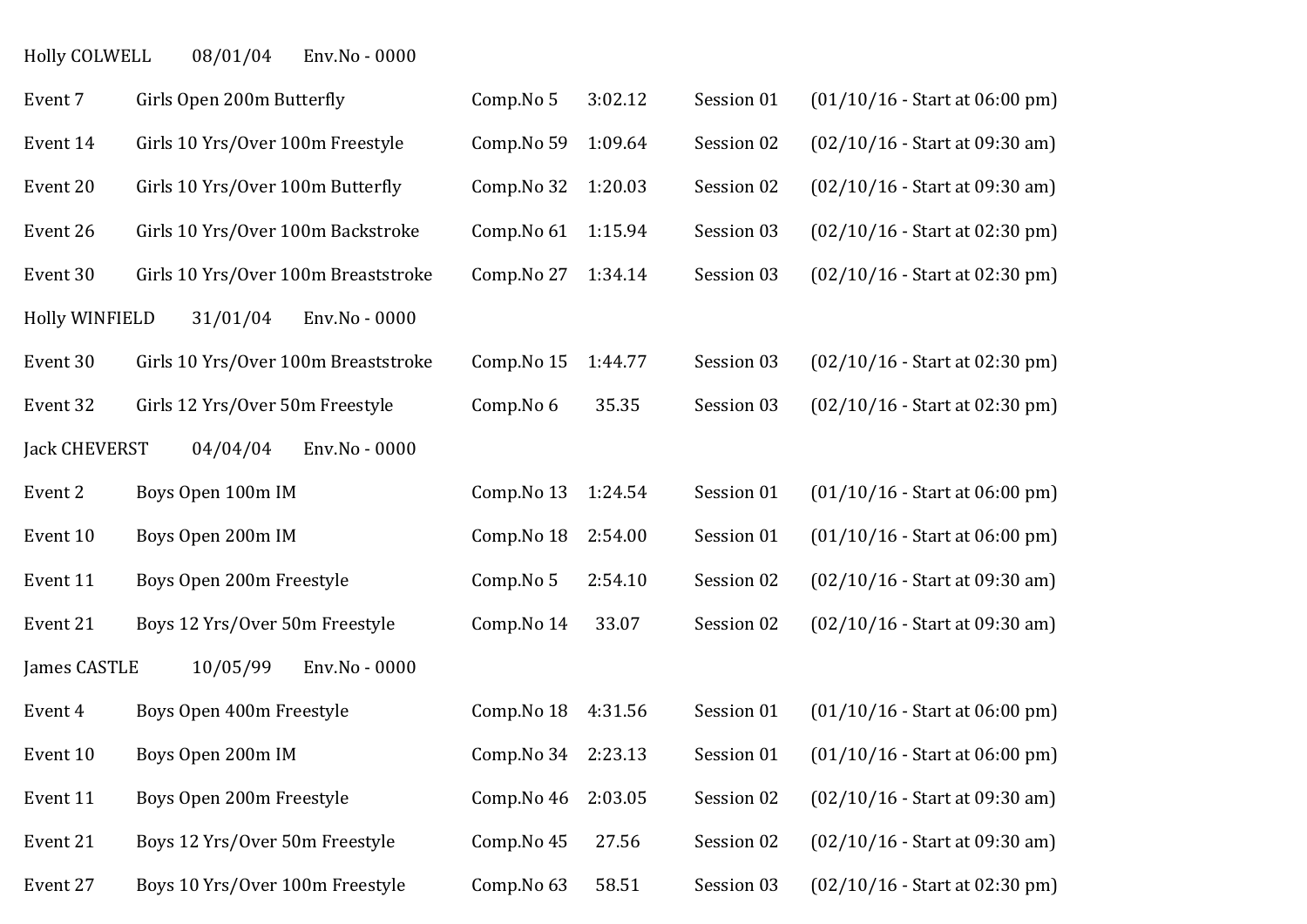Jamie CALLER 12/06/05 Env.No - 0000

| Event 15             | Boys 10 Yrs/Over 100m Breaststroke | Comp.No 5  | 1:45.05 | Session 02 | $(02/10/16 - Start at 09:30 am)$ |
|----------------------|------------------------------------|------------|---------|------------|----------------------------------|
| Event 17             | Boys 11 Yrs/Under 50m Freestyle    | Comp.No 8  | 37.55   | Session 02 | $(02/10/16 - Start at 09:30 am)$ |
| Event 23             | Boys 11 Yrs/Under 50m Breaststroke | Comp.No 14 | 47.53   | Session 03 | $(02/10/16 - Start at 02:30 pm)$ |
| Event 27             | Boys 10 Yrs/Over 100m Freestyle    | Comp.No 7  | 1:24.80 | Session 03 | $(02/10/16 - Start at 02:30 pm)$ |
| Jessica BROWN        | Env.No - 0000<br>02/10/02          |            |         |            |                                  |
| Event 14             | Girls 10 Yrs/Over 100m Freestyle   | Comp.No 51 | 1:12.50 | Session 02 | $(02/10/16 - Start at 09:30 am)$ |
| Event 18             | Girls Open 200m Backstroke         | Comp.No 22 | 2:51.46 | Session 02 | $(02/10/16 - Start at 09:30 am)$ |
| Event 22             | Girls Open 200m Freestyle          | Comp.No 22 | 2:46.97 | Session 03 | $(02/10/16 - Start at 02:30 pm)$ |
| Event 26             | Girls 10 Yrs/Over 100m Backstroke  | Comp.No 57 | 1:18.35 | Session 03 | $(02/10/16 - Start at 02:30 pm)$ |
| Katie LONDESBROUGH   | 11/04/00<br>Env.No - 0000          |            |         |            |                                  |
| Event 14             | Girls 10 Yrs/Over 100m Freestyle   | Comp.No 61 | 1:09.27 | Session 02 | $(02/10/16 - Start at 09:30 am)$ |
| Event 26             | Girls 10 Yrs/Over 100m Backstroke  | Comp.No 60 | 1:16.02 | Session 03 | $(02/10/16 - Start at 02:30 pm)$ |
| Event 32             | Girls 12 Yrs/Over 50m Freestyle    | Comp.No 25 | 31.97   | Session 03 | $(02/10/16 - Start at 02:30 pm)$ |
| Kieran ELVY 05/05/06 | Env.No - 0000                      |            |         |            |                                  |
| Event 23             | Boys 11 Yrs/Under 50m Breaststroke | Comp.No 15 | 47.13   | Session 03 | $(02/10/16 - Start at 02:30 pm)$ |
| Event 25             | Boys Open 200m Backstroke          | Comp.No 6  | 3:10.66 | Session 03 | $(02/10/16 - Start at 02:30 pm)$ |
| Lauren COLWELL       | 22/01/02<br>Env.No - 0000          |            |         |            |                                  |
| Event 5              | Girls Open 200m Breaststroke       | Comp.No 28 | 2:59.94 | Session 01 | $(01/10/16 - Start at 06:00 pm)$ |
| Event 9              | Girls Open 200m IM                 | Comp.No 45 | 2:42.95 | Session 01 | $(01/10/16 - Start at 06:00 pm)$ |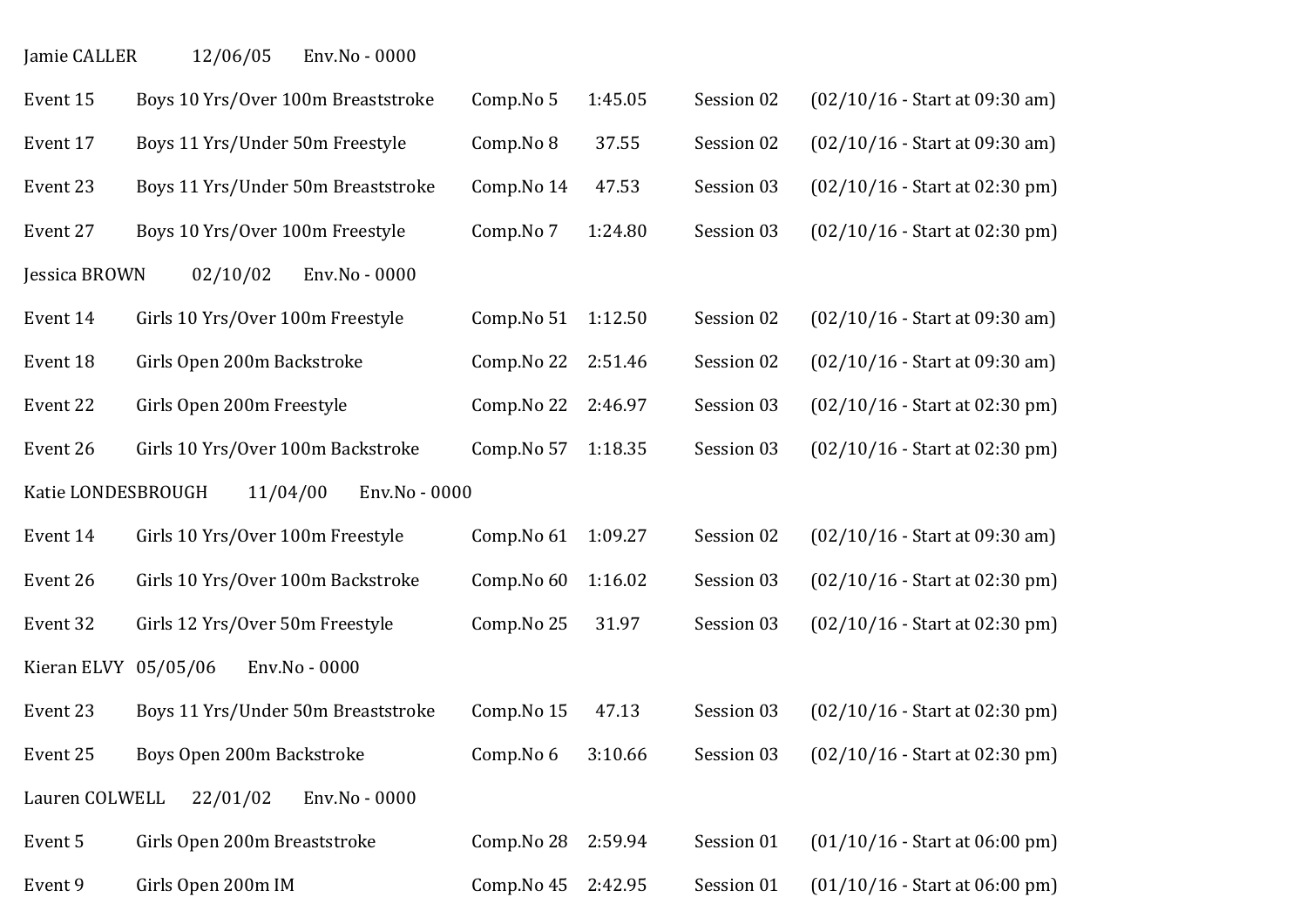| Event 22             | Girls Open 200m Freestyle           | Comp.No 46 | 2:27.12 | Session 03 | $(02/10/16 - Start at 02:30 pm)$ |
|----------------------|-------------------------------------|------------|---------|------------|----------------------------------|
| Event 30             | Girls 10 Yrs/Over 100m Breaststroke | Comp.No 45 | 1:22.97 | Session 03 | $(02/10/16 - Start at 02:30 pm)$ |
| Event 32             | Girls 12 Yrs/Over 50m Freestyle     | Comp.No 31 | 31.61   | Session 03 | $(02/10/16 - Start at 02:30 pm)$ |
| Lauren FOSTER        | 23/09/03<br>Env.No - 0000           |            |         |            |                                  |
| Event 9              | Girls Open 200m IM                  | Comp.No 1  |         | Session 01 | $(01/10/16 - Start at 06:00 pm)$ |
| Event 14             | Girls 10 Yrs/Over 100m Freestyle    | Comp.No 62 | 1:08.72 | Session 02 | $(02/10/16 - Start at 09:30 am)$ |
| Event 26             | Girls 10 Yrs/Over 100m Backstroke   | Comp.No 51 | 1:20.69 | Session 03 | $(02/10/16 - Start at 02:30 pm)$ |
| Event 30             | Girls 10 Yrs/Over 100m Breaststroke | Comp.No 35 | 1:29.01 | Session 03 | (02/10/16 - Start at 02:30 pm)   |
| Liam DEBELL 05/04/03 | Env.No - 0000                       |            |         |            |                                  |
| Event 11             | Boys Open 200m Freestyle            | Comp.No 10 | 2:49.00 | Session 02 | $(02/10/16 - Start at 09:30 am)$ |
| Event 15             | Boys 10 Yrs/Over 100m Breaststroke  | Comp.No 7  | 1:42.00 | Session 02 | $(02/10/16 - Start at 09:30 am)$ |
| Event 21             | Boys 12 Yrs/Over 50m Freestyle      | Comp.No 5  | 34.99   | Session 02 | $(02/10/16 - Start at 09:30 am)$ |
| Lilly HOWARD         | 27/12/05<br>Env.No - 0000           |            |         |            |                                  |
| Event 3              | Girls Open 400m Freestyle           | Comp.No 3  | 5:48.85 | Session 01 | $(01/10/16 - Start at 06:00 pm)$ |
| Event 16             | Girls 11 Yrs/Under 50m Butterfly    | Comp.No 30 | 38.08   | Session 02 | $(02/10/16 - Start at 09:30 am)$ |
| Event 20             | Girls 10 Yrs/Over 100m Butterfly    | Comp.No 10 | 1:35.03 | Session 02 | $(02/10/16 - Start at 09:30 am)$ |
| Event 22             | Girls Open 200m Freestyle           | Comp.No 29 | 2:42.31 | Session 03 | $(02/10/16 - Start at 02:30 pm)$ |
| Event 26             | Girls 10 Yrs/Over 100m Backstroke   | Comp.No 34 | 1:25.59 | Session 03 | $(02/10/16 - Start at 02:30 pm)$ |
| Event 28             | Girls 11 Yrs/Under 50m Freestyle    | Comp.No 37 | 34.04   | Session 03 | $(02/10/16 - Start at 02:30 pm)$ |
|                      |                                     |            |         |            |                                  |

Luciana WARBURTON 20/12/03 Env.No - 0000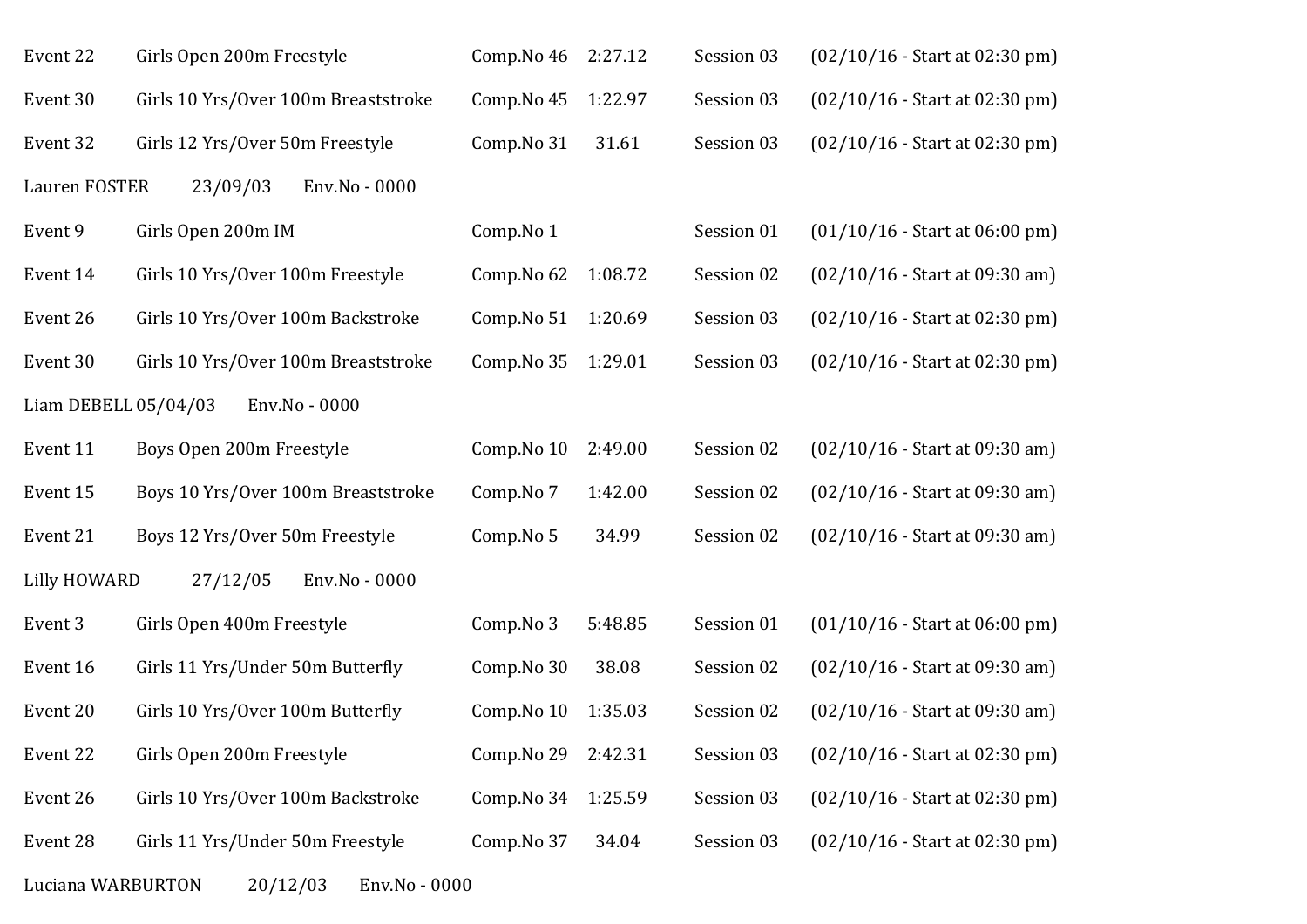| Event 3         | Girls Open 400m Freestyle                  | Comp.No 21 | 5:08.92 | Session 01 | $(01/10/16 - Start at 06:00 pm)$ |
|-----------------|--------------------------------------------|------------|---------|------------|----------------------------------|
| Event 9         | Girls Open 200m IM                         | Comp.No 46 | 2:42.77 | Session 01 | $(01/10/16 - Start at 06:00 pm)$ |
| Event 22        | Girls Open 200m Freestyle                  | Comp.No 55 | 2:21.94 | Session 03 | $(02/10/16 - Start at 02:30 pm)$ |
|                 | Millie MANDERSON 28/02/02<br>Env.No - 0000 |            |         |            |                                  |
| Event 14        | Girls 10 Yrs/Over 100m Freestyle           | Comp.No 74 | 1:06.34 | Session 02 | $(02/10/16 - Start at 09:30 am)$ |
| Event 26        | Girls 10 Yrs/Over 100m Backstroke          | Comp.No 67 | 1:12.99 | Session 03 | $(02/10/16 - Start at 02:30 pm)$ |
| Event 32        | Girls 12 Yrs/Over 50m Freestyle            | Comp.No 42 | 29.79   | Session 03 | $(02/10/16 - Start at 02:30 pm)$ |
| Olivia ELVY     | Env.No - 0000<br>26/12/03                  |            |         |            |                                  |
| Event 3         | Girls Open 400m Freestyle                  | Comp.No 13 | 5:23.56 | Session 01 | $(01/10/16 - Start at 06:00 pm)$ |
| Event 22        | Girls Open 200m Freestyle                  | Comp.No 48 | 2:26.69 | Session 03 | $(02/10/16 - Start at 02:30 pm)$ |
|                 |                                            |            |         |            |                                  |
| Samuel CASTLE   | 26/10/03<br>Env.No - 0000                  |            |         |            |                                  |
| Event 2         | Boys Open 100m IM                          | Comp.No 12 | 1:24.57 | Session 01 | $(01/10/16 - Start at 06:00 pm)$ |
| Event 10        | Boys Open 200m IM                          | Comp.No 9  | 3:09.57 | Session 01 | $(01/10/16 - Start at 06:00 pm)$ |
| Event 15        | Boys 10 Yrs/Over 100m Breaststroke         | Comp.No 12 | 1:38.90 | Session 02 | $(02/10/16 - Start at 09:30 am)$ |
| Event 21        | Boys 12 Yrs/Over 50m Freestyle             | Comp.No 4  | 35.06   | Session 02 | $(02/10/16 - Start at 09:30 am)$ |
| Event 27        | Boys 10 Yrs/Over 100m Freestyle            | Comp.No 15 | 1:19.22 | Session 03 | $(02/10/16 - Start at 02:30 pm)$ |
| Shahad IMTHIYAZ | 28/10/01<br>Env.No - 0000                  |            |         |            |                                  |
| Event 11        | Boys Open 200m Freestyle                   | Comp.No 31 | 2:24.03 | Session 02 | $(02/10/16 - Start at 09:30 am)$ |
| Event 27        | Boys 10 Yrs/Over 100m Freestyle            | Comp.No 32 | 1:11.99 | Session 03 | $(02/10/16 - Start at 02:30 pm)$ |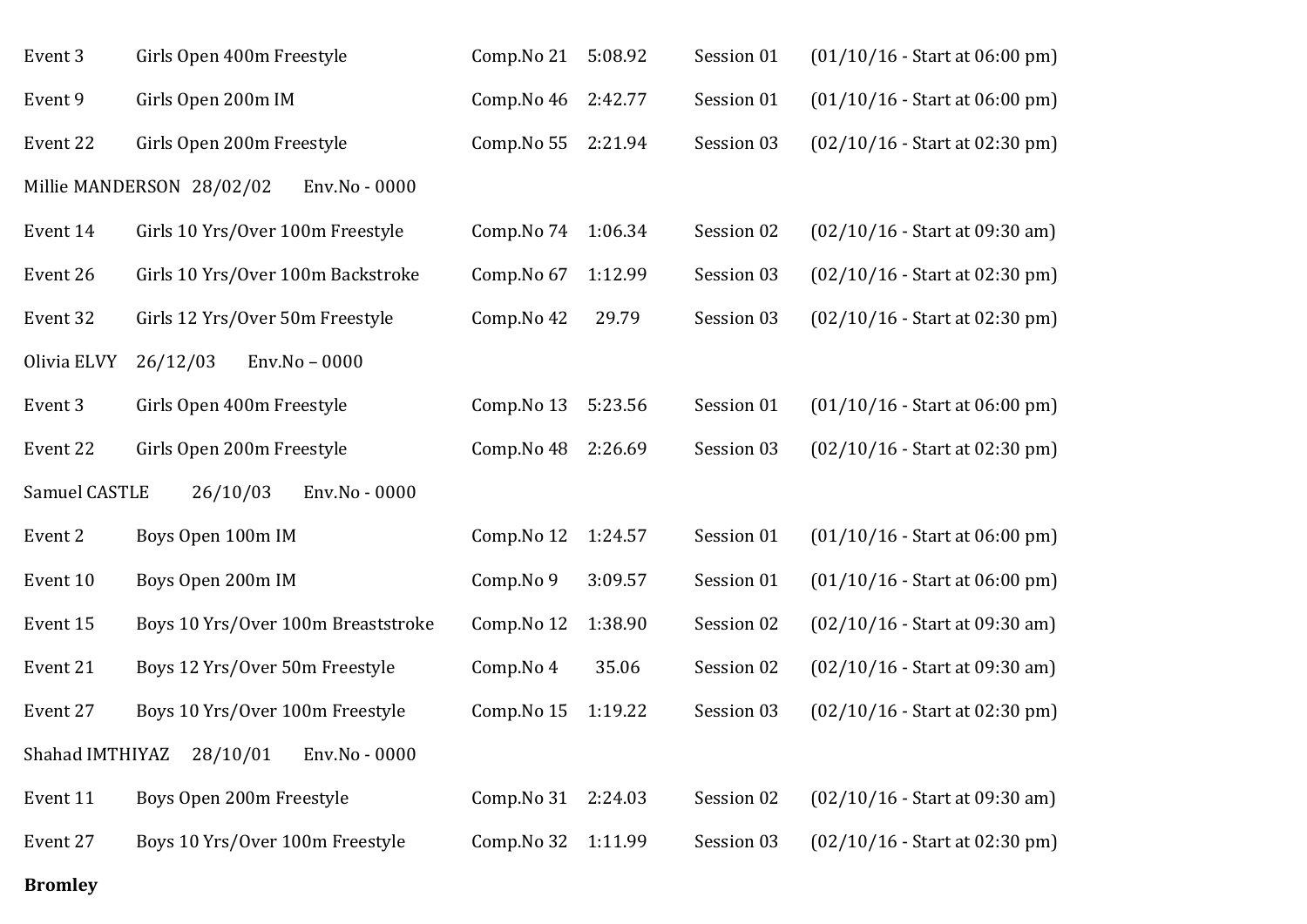# Abigail ASHWORTH 01/03/02 Env.No - 0000

| Event 9         | Girls Open 200m IM                  |               | Comp.No 49          | 2:40.50 | Session 01 | $(01/10/16 - Start at 06:00 pm)$ |
|-----------------|-------------------------------------|---------------|---------------------|---------|------------|----------------------------------|
| Event 18        | Girls Open 200m Backstroke          |               | Comp. No 26 2:47.77 |         | Session 02 | $(02/10/16 - Start at 09:30 am)$ |
|                 | Alexander CORVER 20/09/06           | Env.No - 0000 |                     |         |            |                                  |
| Event 10        | Boys Open 200m IM                   |               | Comp.No 15          | 3:01.50 | Session 01 | $(01/10/16 - Start at 06:00 pm)$ |
| Alexander DIN   | 25/01/98                            | Env.No - 0000 |                     |         |            |                                  |
| Event 6         | Boys Open 200m Breaststroke         |               | Comp.No 19          | 2:44.06 | Session 01 | $(01/10/16 - Start at 06:00 pm)$ |
| Event 10        | Boys Open 200m IM                   |               | Comp.No 35          | 2:21.89 | Session 01 | $(01/10/16 - Start at 06:00 pm)$ |
| Alexandra MASON | 12/04/00                            | Env.No - 0000 |                     |         |            |                                  |
| Event 18        | Girls Open 200m Backstroke          |               | Comp.No 42          | 2:28.38 | Session 02 | $(02/10/16 - Start at 09:30 am)$ |
| Event 26        | Girls 10 Yrs/Over 100m Backstroke   |               | Comp.No 71          | 1:10.85 | Session 03 | $(02/10/16 - Start at 02:30 pm)$ |
| Alicia CORVER   | 14/10/04                            | Env.No - 0000 |                     |         |            |                                  |
| Event 3         | Girls Open 400m Freestyle           |               | Comp.No 24          | 5:06.60 | Session 01 | $(01/10/16 - Start at 06:00 pm)$ |
| Annabel SMITH   | 14/09/03                            | Env.No - 0000 |                     |         |            |                                  |
| Event 3         | Girls Open 400m Freestyle           |               | Comp.No 23          | 5:07.07 | Session 01 | $(01/10/16 - Start at 06:00 pm)$ |
| Event 7         | Girls Open 200m Butterfly           |               | Comp.No 7           | 2:52.50 | Session 01 | $(01/10/16 - Start at 06:00 pm)$ |
| Event 9         | Girls Open 200m IM                  |               | Comp.No 30          | 2:56.53 | Session 01 | $(01/10/16 - Start at 06:00 pm)$ |
| Arianna DI PACE | 20/10/04                            | Env.No - 0000 |                     |         |            |                                  |
| Event 12        | Girls 11 Yrs/Under 50m Breaststroke |               | Comp.No 17          | 50.16   | Session 02 | $(02/10/16 - Start at 09:30 am)$ |
| Event 16        | Girls 11 Yrs/Under 50m Butterfly    |               | Comp.No 13          | 46.72   | Session 02 | $(02/10/16 - Start at 09:30 am)$ |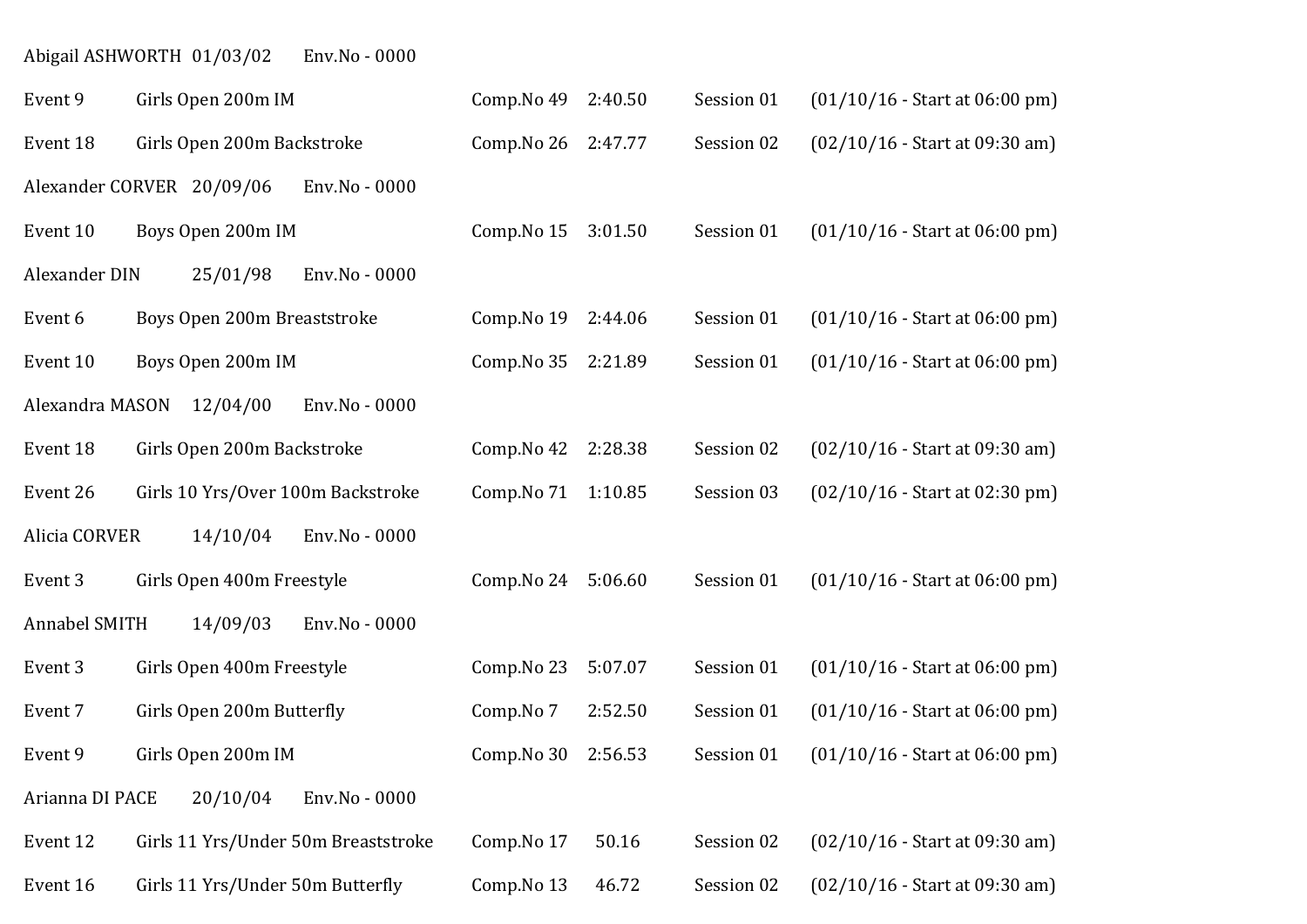| Event 24             | Girls 11 Yrs/Under 50m Backstroke           | Comp.No 17          | 44.72   | Session 03 | $(02/10/16 - Start at 02:30 pm)$ |
|----------------------|---------------------------------------------|---------------------|---------|------------|----------------------------------|
| Event 28             | Girls 11 Yrs/Under 50m Freestyle            | Comp.No 13          | 39.44   | Session 03 | $(02/10/16 - Start at 02:30 pm)$ |
| Benjamin COE         | 19/10/98<br>Env.No - 0000                   |                     |         |            |                                  |
| Event 4              | Boys Open 400m Freestyle                    | Comp.No 19          | 4:31.47 | Session 01 | $(01/10/16 - Start at 06:00 pm)$ |
| Event 10             | Boys Open 200m IM                           | Comp.No 33          | 2:27.08 | Session 01 | $(01/10/16 - Start at 06:00 pm)$ |
|                      | Charlotte PEACHEY 16/03/05<br>Env.No - 0000 |                     |         |            |                                  |
| Event 1              | Girls Open 100m IM                          | Comp.No 8           | 1:45.13 | Session 01 | $(01/10/16 - Start at 06:00 pm)$ |
| Event 5              | Girls Open 200m Breaststroke                | Comp.No 6           | 3:43.75 | Session 01 | $(01/10/16 - Start at 06:00 pm)$ |
| Event 9              | Girls Open 200m IM                          | Comp.No 24          | 3:00.10 | Session 01 | $(01/10/16 - Start at 06:00 pm)$ |
| Event 12             | Girls 11 Yrs/Under 50m Breaststroke         | Comp.No 29          | 46.78   | Session 02 | $(02/10/16 - Start at 09:30 am)$ |
| Event 16             | Girls 11 Yrs/Under 50m Butterfly            | Comp.No 5           | 50.28   | Session 02 | $(02/10/16 - Start at 09:30 am)$ |
| Claire REDHEAD       | 05/10/04<br>Env.No - 0000                   |                     |         |            |                                  |
| Event 1              | Girls Open 100m IM                          | Comp.No 27          | 1:26.72 | Session 01 | $(01/10/16 - Start at 06:00 pm)$ |
| Event 5              | Girls Open 200m Breaststroke                | Comp.No 19          | 3:13.08 | Session 01 | $(01/10/16 - Start at 06:00 pm)$ |
| Event 14             | Girls 10 Yrs/Over 100m Freestyle            | Comp.No 47          | 1:13.32 | Session 02 | $(02/10/16 - Start at 09:30 am)$ |
| Event 16             | Girls 11 Yrs/Under 50m Butterfly            | Comp.No 33          | 37.37   | Session 02 | $(02/10/16 - Start at 09:30 am)$ |
| Event 30             | Girls 10 Yrs/Over 100m Breaststroke         | Comp. No 29 1:31.43 |         | Session 03 | $(02/10/16 - Start at 02:30 pm)$ |
| Elisa GARNER23/08/06 | Env.No - 0000                               |                     |         |            |                                  |
| Event 1              | Girls Open 100m IM                          | Comp. No 10 1:43.73 |         | Session 01 | $(01/10/16 - Start at 06:00 pm)$ |
| Eliza POWELL         | 02/08/04<br>Env.No - 0000                   |                     |         |            |                                  |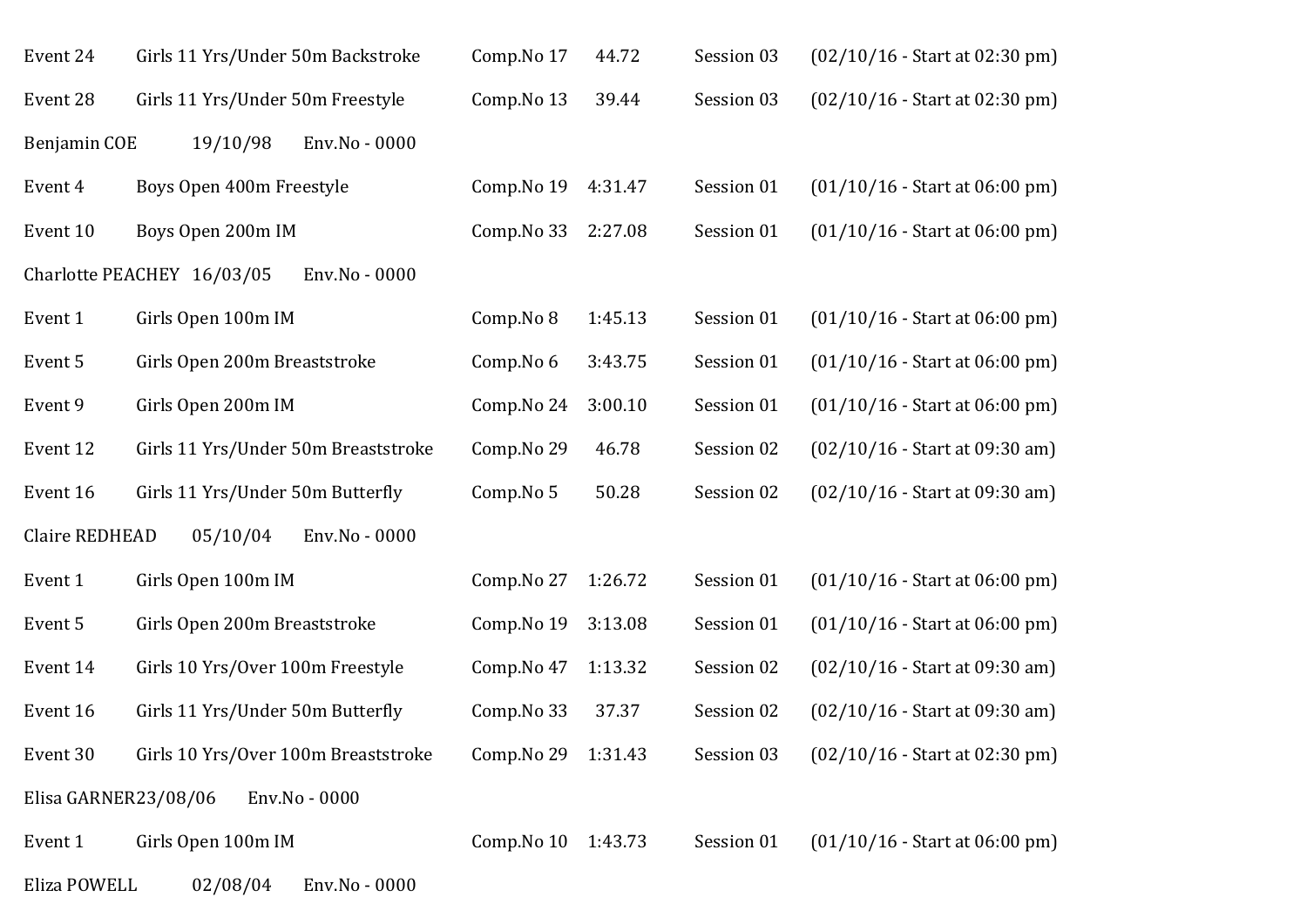| Event 5               | Girls Open 200m Breaststroke        | Comp.No 25          | 3:05.36 | Session 01 | $(01/10/16 - Start at 06:00 pm)$ |
|-----------------------|-------------------------------------|---------------------|---------|------------|----------------------------------|
| Event 9               | Girls Open 200m IM                  | Comp.No 33          | 2:53.69 | Session 01 | $(01/10/16 - Start at 06:00 pm)$ |
| Event 14              | Girls 10 Yrs/Over 100m Freestyle    | Comp.No 57          | 1:10.87 | Session 02 | $(02/10/16 - Start at 09:30 am)$ |
| Event 20              | Girls 10 Yrs/Over 100m Butterfly    | Comp.No 21          | 1:26.31 | Session 02 | $(02/10/16 - Start at 09:30 am)$ |
| Event 30              | Girls 10 Yrs/Over 100m Breaststroke | Comp.No 37          | 1:27.63 | Session 03 | $(02/10/16 - Start at 02:30 pm)$ |
| Event 32              | Girls 12 Yrs/Over 50m Freestyle     | Comp.No 33          | 31.37   | Session 03 | $(02/10/16 - Start at 02:30 pm)$ |
| Elizabeth FOLLIS      | 16/04/04<br>Env.No - 0000           |                     |         |            |                                  |
| Event 7               | Girls Open 200m Butterfly           | Comp.No 1           | 3:28.88 | Session 01 | $(01/10/16 - Start at 06:00 pm)$ |
| Event 14              | Girls 10 Yrs/Over 100m Freestyle    | Comp.No 31          | 1:17.06 | Session 02 | $(02/10/16 - Start at 09:30 am)$ |
| Event 20              | Girls 10 Yrs/Over 100m Butterfly    | Comp.No 11          | 1:34.03 | Session 02 | $(02/10/16 - Start at 09:30 am)$ |
| Ellen SCHOLES         | 06/11/97<br>Env.No - 0000           |                     |         |            |                                  |
| Event 5               | Girls Open 200m Breaststroke        | Comp. No 34 2:43.44 |         | Session 01 | $(01/10/16 - Start at 06:00 pm)$ |
| Event 9               | Girls Open 200m IM                  | Comp.No 56          | 2:31.27 | Session 01 | $(01/10/16 - Start at 06:00 pm)$ |
| Ellis KOTTAS 22/08/03 | Env.No - 0000                       |                     |         |            |                                  |
| Event 5               | Girls Open 200m Breaststroke        | Comp.No 22          | 3:08.38 | Session 01 | $(01/10/16 - Start at 06:00 pm)$ |
| Event 22              | Girls Open 200m Freestyle           | Comp.No 30          | 2:42.22 | Session 03 | $(02/10/16 - Start at 02:30 pm)$ |
| <b>Emily NORRIS</b>   | 16/09/00<br>Env.No - 0000           |                     |         |            |                                  |
| Event 3               | Girls Open 400m Freestyle           | Comp.No 33          | 4:51.70 | Session 01 | $(01/10/16 - Start at 06:00 pm)$ |
| Event 7               | Girls Open 200m Butterfly           | Comp.No 11          | 2:36.03 | Session 01 | $(01/10/16 - Start at 06:00 pm)$ |
| Event 9               | Girls Open 200m IM                  | Comp.No 54          | 2:36.21 | Session 01 | $(01/10/16 - Start at 06:00 pm)$ |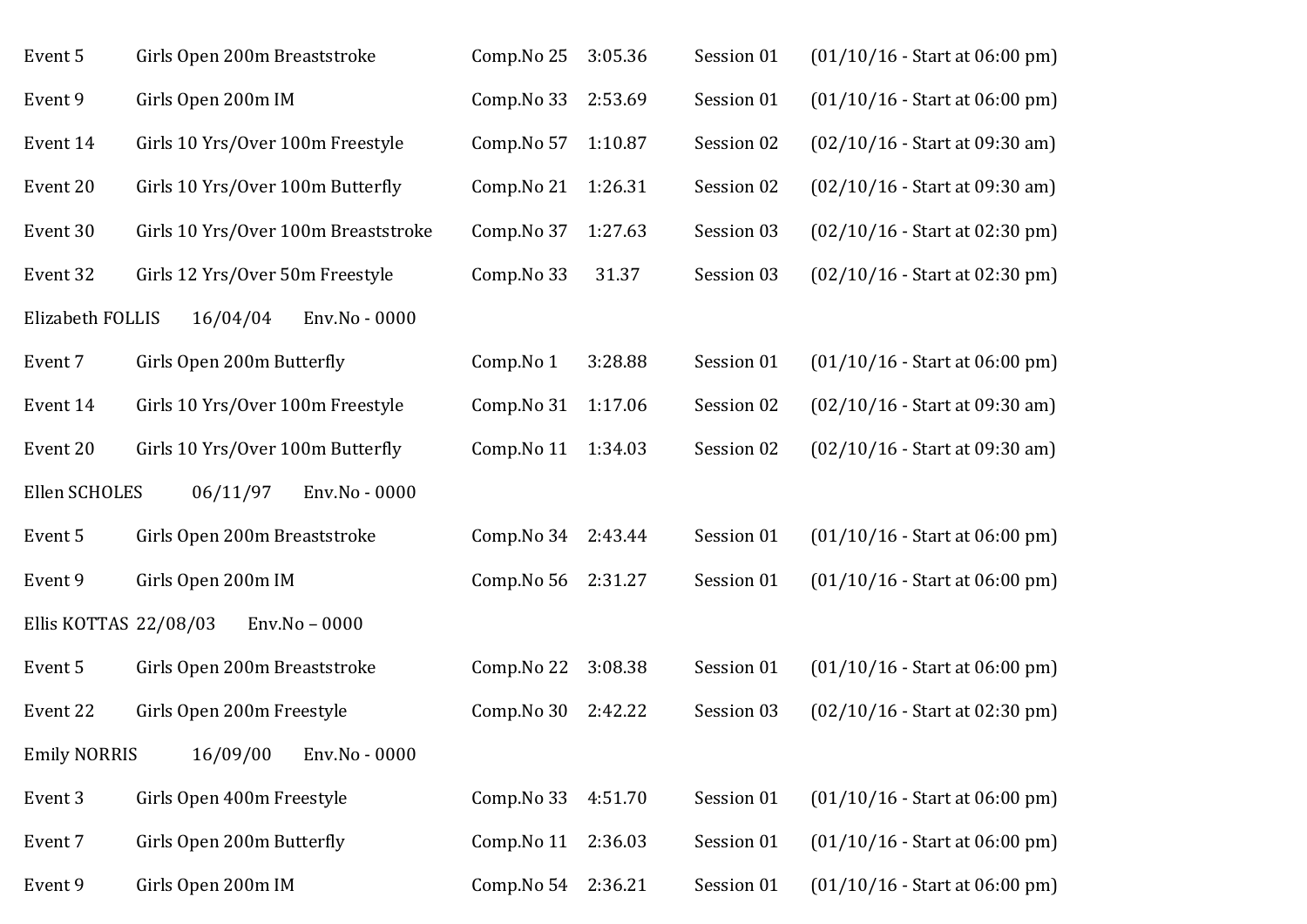## Emma VAN SELM 23/09/03 Env.No - 0000

| Event 3             | Girls Open 400m Freestyle                  | Comp.No 22 | 5:08.70 | Session 01 | $(01/10/16 - Start at 06:00 pm)$ |
|---------------------|--------------------------------------------|------------|---------|------------|----------------------------------|
| Event 9             | Girls Open 200m IM                         | Comp.No 43 | 2:45.90 | Session 01 | $(01/10/16 - Start at 06:00 pm)$ |
| Florence CONWAY     | 28/03/06<br>Env.No - 0000                  |            |         |            |                                  |
| Event 16            | Girls 11 Yrs/Under 50m Butterfly           | Comp.No 26 | 40.21   | Session 02 | $(02/10/16 - Start at 09:30 am)$ |
| Event 18            | Girls Open 200m Backstroke                 | Comp.No 8  | 3:13.02 | Session 02 | $(02/10/16 - Start at 09:30 am)$ |
| Event 20            | Girls 10 Yrs/Over 100m Butterfly           | Comp.No 8  | 1:36.00 | Session 02 | $(02/10/16 - Start at 09:30 am)$ |
| Event 24            | Girls 11 Yrs/Under 50m Backstroke          | Comp.No 23 | 42.62   | Session 03 | $(02/10/16 - Start at 02:30 pm)$ |
| Event 26            | Girls 10 Yrs/Over 100m Backstroke          | Comp.No 17 | 1:31.75 | Session 03 | $(02/10/16 - Start at 02:30 pm)$ |
| Event 28            | Girls 11 Yrs/Under 50m Freestyle           | Comp.No 20 | 37.40   | Session 03 | $(02/10/16 - Start at 02:30 pm)$ |
|                     | Francesca POWELL 10/11/00<br>Env.No - 0000 |            |         |            |                                  |
| Event 7             | Girls Open 200m Butterfly                  | Comp.No 6  | 2:52.53 | Session 01 | $(01/10/16 - Start at 06:00 pm)$ |
| Event 20            | Girls 10 Yrs/Over 100m Butterfly           | Comp.No 37 | 1:16.08 | Session 02 | $(02/10/16 - Start at 09:30 am)$ |
| Event 30            | Girls 10 Yrs/Over 100m Breaststroke        | Comp.No 34 | 1:29.05 | Session 03 | $(02/10/16 - Start at 02:30 pm)$ |
| Hannah O'FLYNN      | 22/08/02<br>Env.No - 0000                  |            |         |            |                                  |
| Event 3             | Girls Open 400m Freestyle                  | Comp.No 34 | 4:50.06 | Session 01 | $(01/10/16 - Start at 06:00 pm)$ |
| Event 5             | Girls Open 200m Breaststroke               | Comp.No 29 | 2:59.70 | Session 01 | $(01/10/16 - Start at 06:00 pm)$ |
| Event 9             | Girls Open 200m IM                         | Comp.No 55 | 2:33.90 | Session 01 | $(01/10/16 - Start at 06:00 pm)$ |
| <b>Imogen MEERS</b> | 13/01/02<br>Env.No - 0000                  |            |         |            |                                  |
| Event 3             | Girls Open 400m Freestyle                  | Comp.No 37 | 4:41.47 | Session 01 | $(01/10/16 - Start at 06:00 pm)$ |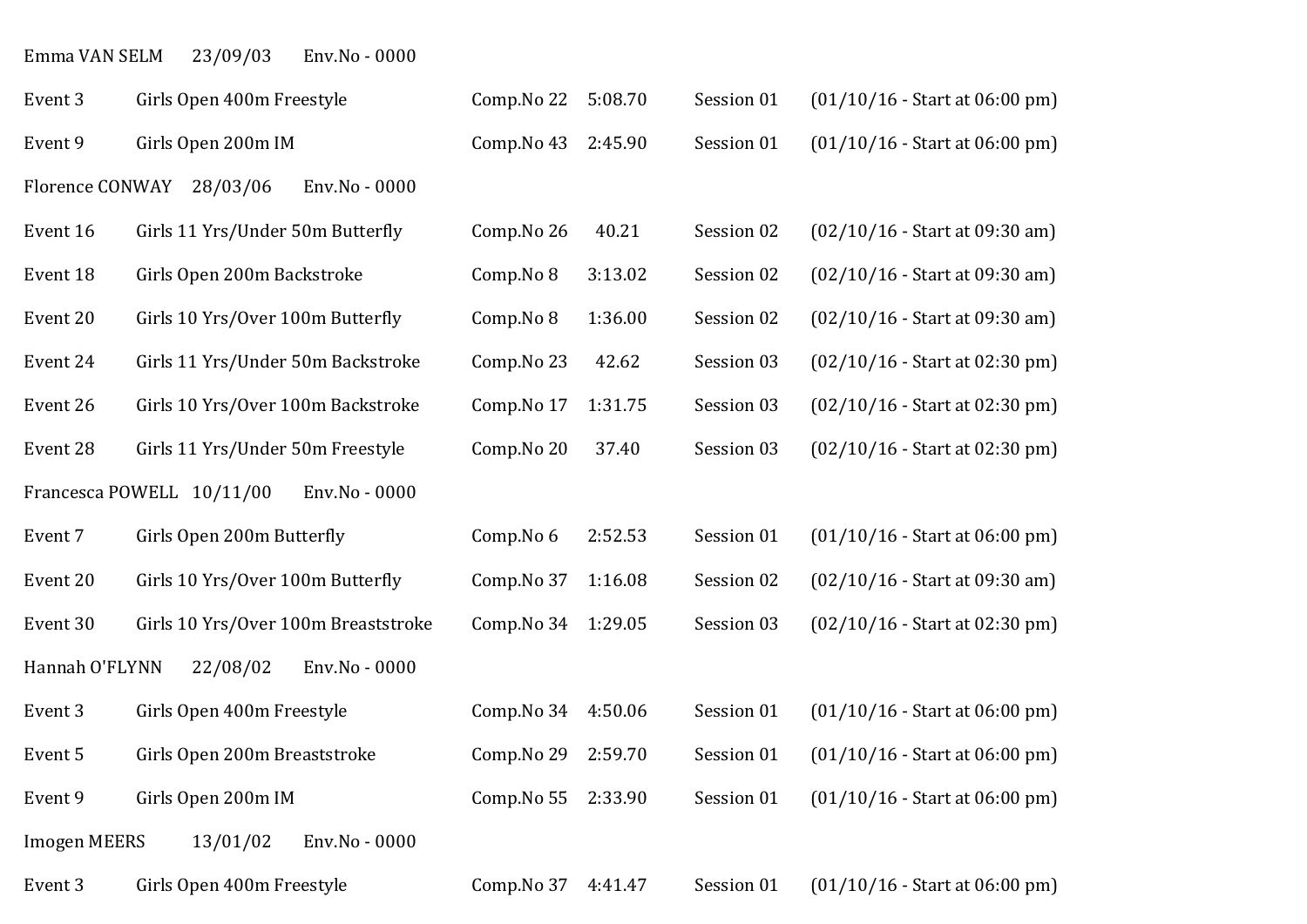| Event 5           | Girls Open 200m Breaststroke    | Comp. No 31 2:56.57 |         | Session 01 | $(01/10/16 - Start at 06:00 pm)$ |
|-------------------|---------------------------------|---------------------|---------|------------|----------------------------------|
| Jack BILLINGS     | 14/08/03<br>Env.No - 0000       |                     |         |            |                                  |
| Event 6           | Boys Open 200m Breaststroke     | Comp.No 17          | 3:04.80 | Session 01 | $(01/10/16 - Start at 06:00 pm)$ |
| Event 8           | Boys Open 200m Butterfly        | Comp.No 9           | 2:42.20 | Session 01 | $(01/10/16 - Start at 06:00 pm)$ |
| Event 10          | Boys Open 200m IM               | Comp.No 31          | 2:32.69 | Session 01 | $(01/10/16 - Start at 06:00 pm)$ |
| Jacob GASKELL     | 22/06/02<br>Env.No - 0000       |                     |         |            |                                  |
| Event 4           | Boys Open 400m Freestyle        | Comp.No 14          | 4:50.30 | Session 01 | $(01/10/16 - Start at 06:00 pm)$ |
| Event 11          | Boys Open 200m Freestyle        | Comp.No 38          | 2:17.62 | Session 02 | $(02/10/16 - Start at 09:30 am)$ |
| Event 21          | Boys 12 Yrs/Over 50m Freestyle  | Comp.No 41          | 28.84   | Session 02 | $(02/10/16 - Start at 09:30 am)$ |
| Event 27          | Boys 10 Yrs/Over 100m Freestyle | Comp.No 50          | 1:04.40 | Session 03 | $(02/10/16 - Start at 02:30 pm)$ |
| Event 31          | Boys 10 Yrs/Over 100m Butterfly | Comp.No 18          | 1:17.80 | Session 03 | $(02/10/16 - Start at 02:30 pm)$ |
| James CLEAVER     | 08/01/05<br>Env.No - 0000       |                     |         |            |                                  |
| Event 4           | Boys Open 400m Freestyle        | Comp.No 3           | 5:29.69 | Session 01 | $(01/10/16 - Start at 06:00 pm)$ |
| Event 10          | Boys Open 200m IM               | Comp.No 12          | 3:06.89 | Session 01 | $(01/10/16 - Start at 06:00 pm)$ |
| Katie BILLINGS    | 06/04/05<br>Env.No - 0000       |                     |         |            |                                  |
| Event 1           | Girls Open 100m IM              | Comp.No 17          | 1:34.31 | Session 01 | $(01/10/16 - Start at 06:00 pm)$ |
| Event 7           | Girls Open 200m Butterfly       | Comp.No 2           | 3:24.97 | Session 01 | $(01/10/16 - Start at 06:00 pm)$ |
| Event 9           | Girls Open 200m IM              | Comp.No 3           | 3:28.22 | Session 01 | $(01/10/16 - Start at 06:00 pm)$ |
| <b>Lily MEERS</b> | 05/01/05<br>Env.No - 0000       |                     |         |            |                                  |
| Event 3           | Girls Open 400m Freestyle       | Comp.No 2           | 5:57.89 | Session 01 | $(01/10/16 - Start at 06:00 pm)$ |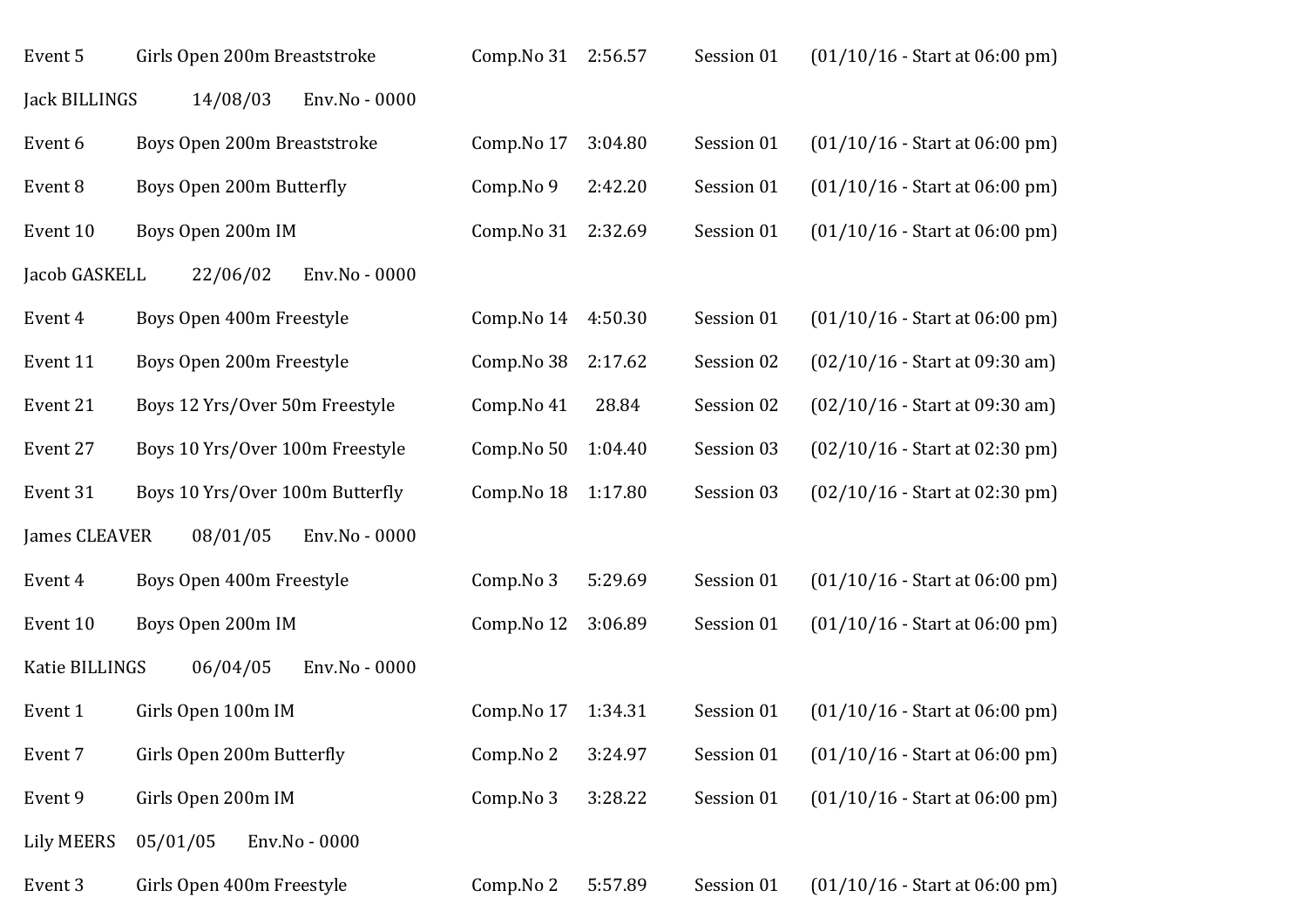| Event 14<br>Comp.No 32<br>Session 02<br>Girls 10 Yrs/Over 100m Freestyle<br>1:16.84<br>$(02/10/16 - Start at 09:30 am)$<br>Event 20<br>Girls 10 Yrs/Over 100m Butterfly<br>1:36.79<br>Comp.No 5<br>Session 02<br>$(02/10/16 - Start at 09:30 am)$<br>Event 22<br>Girls Open 200m Freestyle<br>Session 03<br>Comp.No 15<br>2:51.83<br>$(02/10/16 - Start at 02:30 pm)$<br>Event 26<br>1:25.47<br>Session 03<br>$(02/10/16 - Start at 02:30 pm)$<br>Girls 10 Yrs/Over 100m Backstroke<br>Comp.No 36 |  |
|---------------------------------------------------------------------------------------------------------------------------------------------------------------------------------------------------------------------------------------------------------------------------------------------------------------------------------------------------------------------------------------------------------------------------------------------------------------------------------------------------|--|
|                                                                                                                                                                                                                                                                                                                                                                                                                                                                                                   |  |
|                                                                                                                                                                                                                                                                                                                                                                                                                                                                                                   |  |
|                                                                                                                                                                                                                                                                                                                                                                                                                                                                                                   |  |
|                                                                                                                                                                                                                                                                                                                                                                                                                                                                                                   |  |
| Event 28<br>Girls 11 Yrs/Under 50m Freestyle<br>33.00<br>Session 03<br>$(02/10/16 - Start at 02:30 pm)$<br>Comp.No 41                                                                                                                                                                                                                                                                                                                                                                             |  |
| Luca SHORT<br>02/07/03<br>Env.No - 0000                                                                                                                                                                                                                                                                                                                                                                                                                                                           |  |
| Event 11<br>Boys Open 200m Freestyle<br>Comp. No 22 2:34.78<br>Session 02<br>$(02/10/16 - Start at 09:30 am)$                                                                                                                                                                                                                                                                                                                                                                                     |  |
| Boys 10 Yrs/Over 100m Backstroke<br>Session 02<br>Event 19<br>Comp.No 33<br>1:19.54<br>$(02/10/16 - Start at 09:30 am)$                                                                                                                                                                                                                                                                                                                                                                           |  |
| Event 21<br>Boys 12 Yrs/Over 50m Freestyle<br>30.97<br>Session 02<br>Comp.No 20<br>$(02/10/16 - Start at 09:30 am)$                                                                                                                                                                                                                                                                                                                                                                               |  |
| Event 25<br>Boys Open 200m Backstroke<br>Comp.No 25<br>2:41.33<br>Session 03<br>$(02/10/16 - Start at 02:30 pm)$                                                                                                                                                                                                                                                                                                                                                                                  |  |
| Boys 10 Yrs/Over 100m Freestyle<br>Session 03<br>Event 27<br>Comp. No 33 1:11.54<br>$(02/10/16 - Start at 02:30 pm)$                                                                                                                                                                                                                                                                                                                                                                              |  |
| Madeleine FOLLIS<br>02/04/02<br>Env.No - 0000                                                                                                                                                                                                                                                                                                                                                                                                                                                     |  |
| Event 3<br>5:04.17<br>Session 01<br>Girls Open 400m Freestyle<br>Comp.No 27<br>$(01/10/16 - Start at 06:00 pm)$                                                                                                                                                                                                                                                                                                                                                                                   |  |
| Girls Open 200m IM<br>Comp. No 34 2:52.04<br>Session 01<br>$(01/10/16 - Start at 06:00 pm)$<br>Event 9                                                                                                                                                                                                                                                                                                                                                                                            |  |
| Girls 10 Yrs/Over 100m Freestyle<br>Session 02<br>Event 14<br>Comp.No 75<br>1:05.70<br>$(02/10/16 - Start at 09:30 am)$                                                                                                                                                                                                                                                                                                                                                                           |  |
| Event 18<br>Girls Open 200m Backstroke<br>Comp. No 30 2:39.22<br>Session 02<br>$(02/10/16 - Start at 09:30 am)$                                                                                                                                                                                                                                                                                                                                                                                   |  |
| Girls 10 Yrs/Over 100m Butterfly<br>Session 02<br>$(02/10/16 - Start at 09:30 am)$<br>Event 20<br>Comp. No 30 1:21.76                                                                                                                                                                                                                                                                                                                                                                             |  |
| Natasha GOODYEAR 07/11/05<br>Env.No - 0000                                                                                                                                                                                                                                                                                                                                                                                                                                                        |  |
| Girls Open 400m Freestyle<br>5:42.40<br>Session 01<br>Event 3<br>Comp.No 5<br>$(01/10/16 - Start at 06:00 pm)$                                                                                                                                                                                                                                                                                                                                                                                    |  |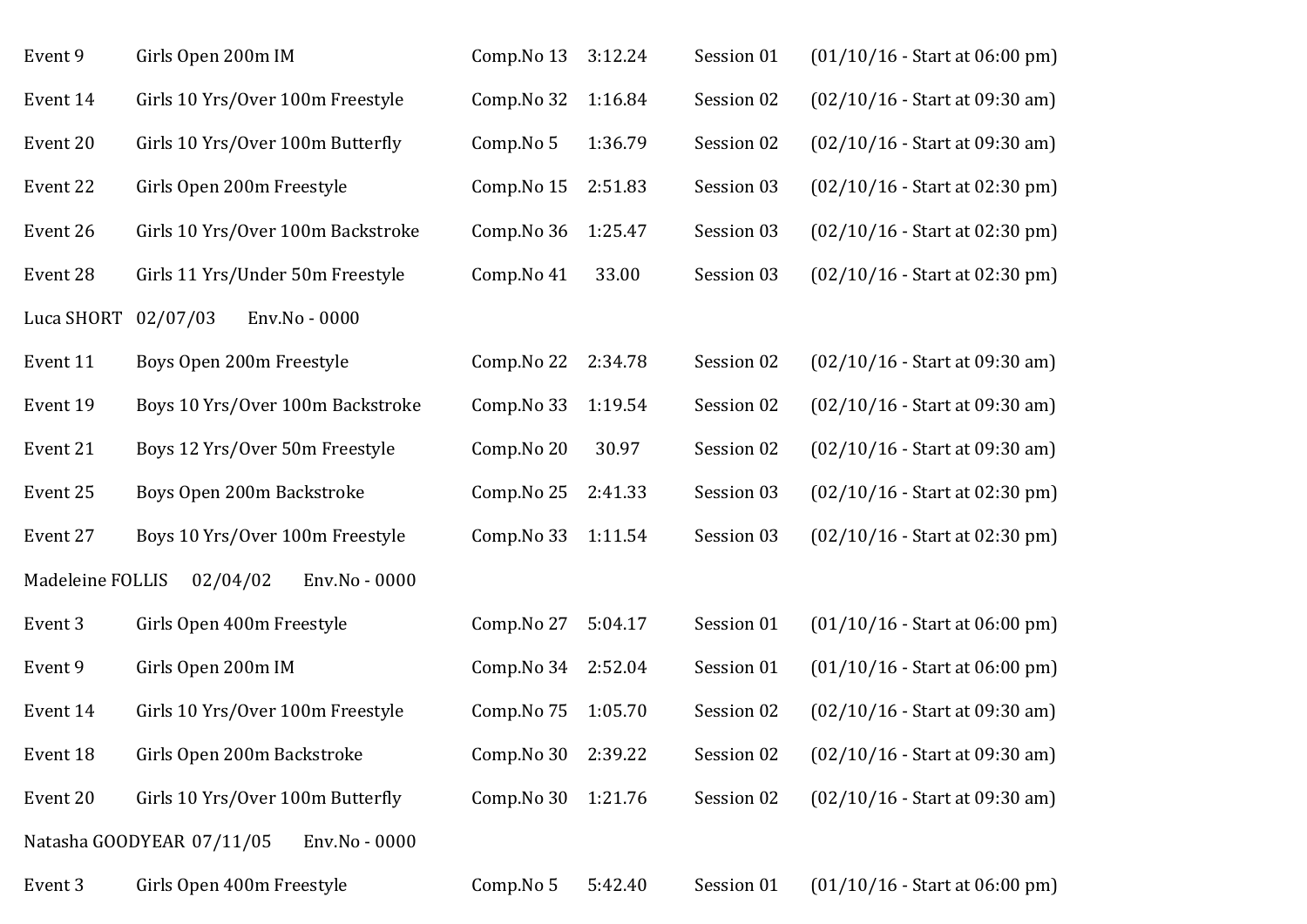| Event 14                | Girls 10 Yrs/Over 100m Freestyle           | Comp. No 34 1:16.06 |         | Session 02 | $(02/10/16 - Start at 09:30 am)$ |
|-------------------------|--------------------------------------------|---------------------|---------|------------|----------------------------------|
| Event 18                | Girls Open 200m Backstroke                 | Comp.No 16          | 2:55.92 | Session 02 | $(02/10/16 - Start at 09:30 am)$ |
| Event 22                | Girls Open 200m Freestyle                  | Comp.No 27          | 2:44.02 | Session 03 | $(02/10/16 - Start at 02:30 pm)$ |
| Event 26                | Girls 10 Yrs/Over 100m Backstroke          | Comp.No 30          | 1:27.70 | Session 03 | $(02/10/16 - Start at 02:30 pm)$ |
| Nevan CHOU 20/04/05     | Env.No - 0000                              |                     |         |            |                                  |
| Event 11                | Boys Open 200m Freestyle                   | Comp.No 6           | 2:54.01 | Session 02 | $(02/10/16 - Start at 09:30 am)$ |
| Event 13                | Boys 11 Yrs/Under 50m Backstroke           | Comp.No 15          | 40.03   | Session 02 | $(02/10/16 - Start at 09:30 am)$ |
| Event 17                | Boys 11 Yrs/Under 50m Freestyle            | Comp.No 15          | 34.73   | Session 02 | $(02/10/16 - Start at 09:30 am)$ |
| Event 19                | Boys 10 Yrs/Over 100m Backstroke           | Comp.No 16          | 1:26.50 | Session 02 | $(02/10/16 - Start at 09:30 am)$ |
| Event 23                | Boys 11 Yrs/Under 50m Breaststroke         | Comp.No 7           | 50.10   | Session 03 | $(02/10/16 - Start at 02:30 pm)$ |
| Event 25                | Boys Open 200m Backstroke                  | Comp.No 5           | 3:12.77 | Session 03 | $(02/10/16 - Start at 02:30 pm)$ |
| Event 27                | Boys 10 Yrs/Over 100m Freestyle            | Comp.No 18          | 1:17.91 | Session 03 | $(02/10/16 - Start at 02:30 pm)$ |
|                         | Rae STRAUPENIEKS 13/02/04<br>Env.No - 0000 |                     |         |            |                                  |
| Event 3                 | Girls Open 400m Freestyle                  | Comp.No 15          | 5:16.27 | Session 01 | $(01/10/16 - Start at 06:00 pm)$ |
| <b>Shannon MENTEATH</b> | 18/05/04<br>Env.No - 0000                  |                     |         |            |                                  |
| Event 1                 | Girls Open 100m IM                         | Comp.No 21          | 1:31.96 | Session 01 | $(01/10/16 - Start at 06:00 pm)$ |
| Event 7                 | Girls Open 200m Butterfly                  | Comp.No 3           | 3:24.12 | Session 01 | $(01/10/16 - Start at 06:00 pm)$ |
| Event 20                | Girls 10 Yrs/Over 100m Butterfly           | Comp.No 14          | 1:32.60 | Session 02 | $(02/10/16 - Start at 09:30 am)$ |
| Event 30                | Girls 10 Yrs/Over 100m Breaststroke        | Comp.No 11          | 1:47.73 | Session 03 | $(02/10/16 - Start at 02:30 pm)$ |
| Siobhan CHOU            | 07/03/02<br>Env.No - 0000                  |                     |         |            |                                  |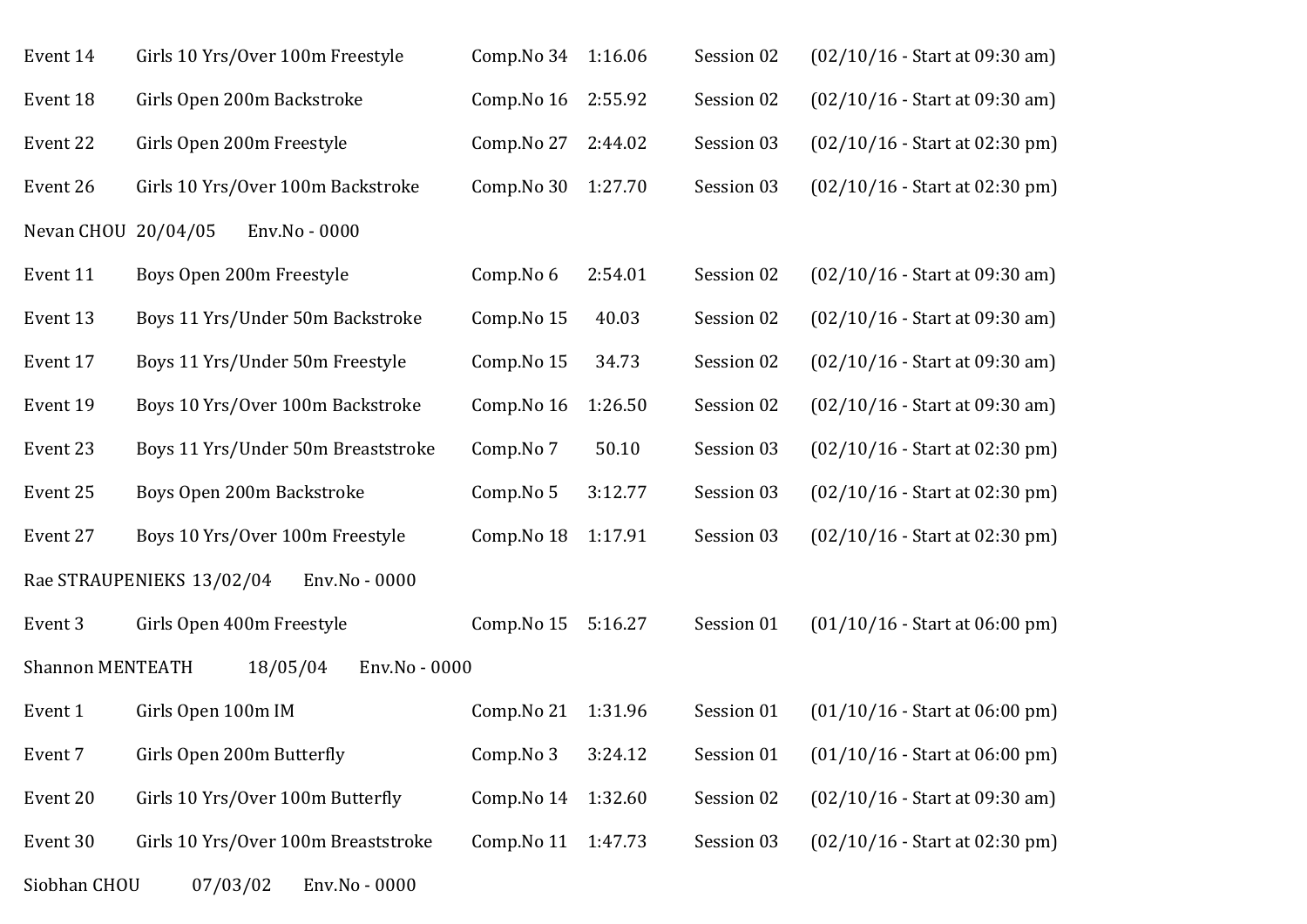| Event 3  | Girls Open 400m Freestyle                 | Comp.No 28 | 5:02.91 | Session 01 | $(01/10/16 - Start at 06:00 pm)$ |
|----------|-------------------------------------------|------------|---------|------------|----------------------------------|
| Event 5  | Girls Open 200m Breaststroke              | Comp.No 17 | 3:15.95 | Session 01 | $(01/10/16 - Start at 06:00 pm)$ |
| Event 9  | Girls Open 200m IM                        | Comp.No 44 | 2:45.55 | Session 01 | $(01/10/16 - Start at 06:00 pm)$ |
| Event 14 | Girls 10 Yrs/Over 100m Freestyle          | Comp.No 72 | 1:06.53 | Session 02 | $(02/10/16 - Start at 09:30 am)$ |
| Event 20 | Girls 10 Yrs/Over 100m Butterfly          | Comp.No 26 | 1:23.64 | Session 02 | $(02/10/16 - Start at 09:30 am)$ |
| Event 22 | Girls Open 200m Freestyle                 | Comp.No 52 | 2:22.90 | Session 03 | $(02/10/16 - Start at 02:30 pm)$ |
|          | Tamryn VAN SELM 27/01/04<br>Env.No - 0000 |            |         |            |                                  |
| Event 3  | Girls Open 400m Freestyle                 | Comp.No 31 | 4:56.09 | Session 01 | $(01/10/16 - Start at 06:00 pm)$ |
| Event 9  | Girls Open 200m IM                        | Comp.No 38 | 2:51.07 | Session 01 | $(01/10/16 - Start at 06:00 pm)$ |

### **Dulwich Dolpins**

| <b>Charlotte TAYLOR</b> | 11/03/06<br>Env.No - 0000           |            |         |            |                                  |
|-------------------------|-------------------------------------|------------|---------|------------|----------------------------------|
| Event 1                 | Girls Open 100m IM                  | Comp.No 3  | 1:53.27 | Session 01 | $(01/10/16 - Start at 06:00 pm)$ |
| Event 12                | Girls 11 Yrs/Under 50m Breaststroke | Comp.No 4  | 56.50   | Session 02 | $(02/10/16 - Start at 09:30 am)$ |
| Event 16                | Girls 11 Yrs/Under 50m Butterfly    | Comp.No 10 | 48.41   | Session 02 | $(02/10/16 - Start at 09:30 am)$ |
| Event 24                | Girls 11 Yrs/Under 50m Backstroke   | Comp.No 7  | 48.78   | Session 03 | $(02/10/16 - Start at 02:30 pm)$ |
| Event 28                | Girls 11 Yrs/Under 50m Freestyle    | Comp.No 7  | 42.32   | Session 03 | $(02/10/16 - Start at 02:30 pm)$ |
| <b>Christo CHILTON</b>  | 27/09/05<br>Env.No - 0000           |            |         |            |                                  |
| Event 11                | Boys Open 200m Freestyle            | Comp.No 21 | 2:35.01 | Session 02 | $(02/10/16 - Start at 09:30 am)$ |
| Event 13                | Boys 11 Yrs/Under 50m Backstroke    | Comp.No 18 | 39.58   | Session 02 | $(02/10/16 - Start at 09:30 am)$ |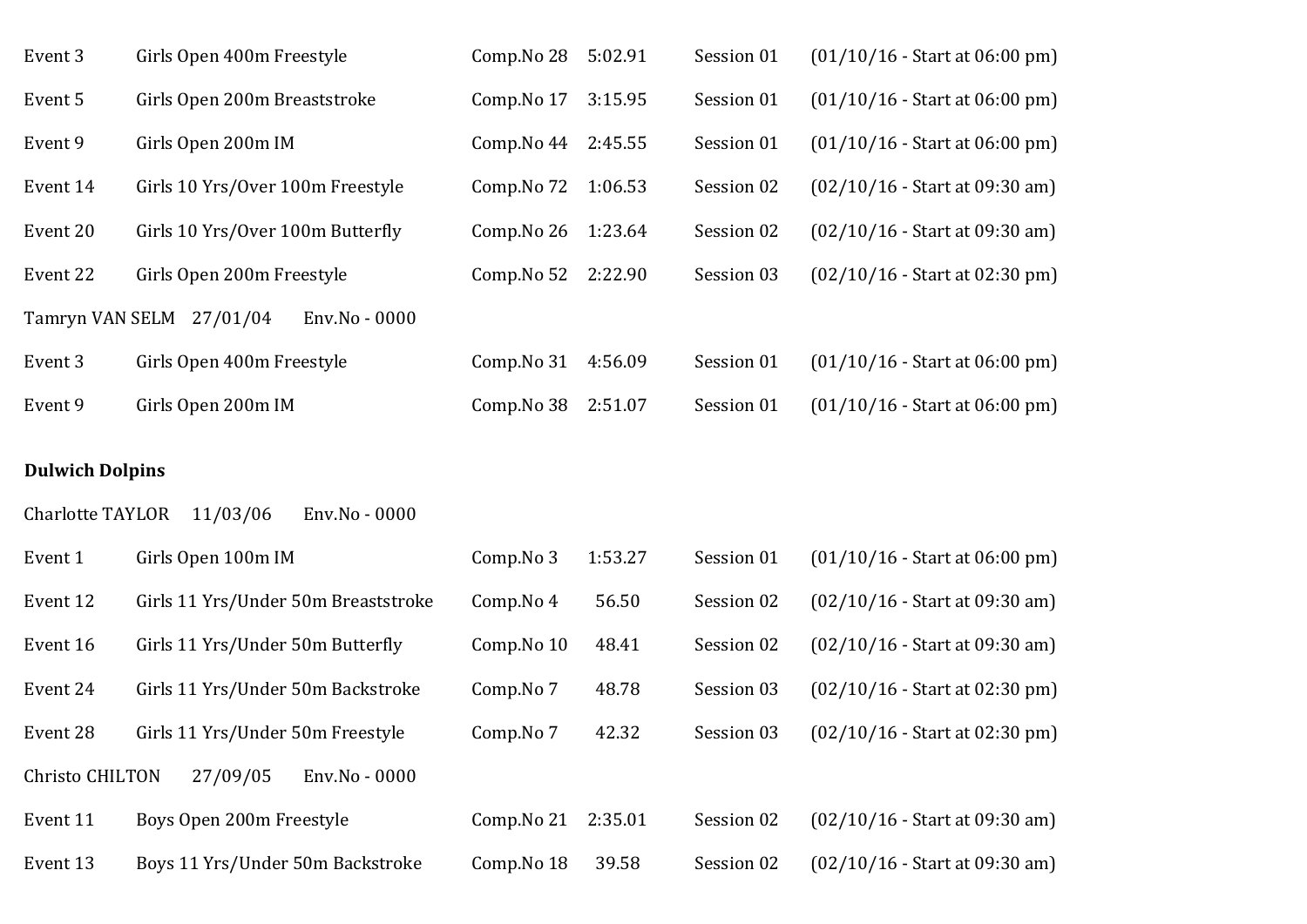| Event 15            | Boys 10 Yrs/Over 100m Breaststroke  | Comp.No 28    | 1:29.30 | Session 02 | $(02/10/16 - Start at 09:30 am)$ |
|---------------------|-------------------------------------|---------------|---------|------------|----------------------------------|
| Event 17            | Boys 11 Yrs/Under 50m Freestyle     | Comp.No 22    | 33.50   | Session 02 | $(02/10/16 - Start at 09:30 am)$ |
| Event 19            | Boys 10 Yrs/Over 100m Backstroke    | Comp.No 30    | 1:21.53 | Session 02 | $(02/10/16 - Start at 09:30 am)$ |
| Emi ALLINSON        | 19/04/04<br>Env.No - 0000           |               |         |            |                                  |
| Event 1             | Girls Open 100m IM                  | Comp.No 15    | 1:36.90 | Session 01 | $(01/10/16 - Start at 06:00 pm)$ |
| Event 5             | Girls Open 200m Breaststroke        | Comp.No 5     | 3:44.50 | Session 01 | $(01/10/16 - Start at 06:00 pm)$ |
| Event 14            | Girls 10 Yrs/Over 100m Freestyle    | Comp.No 35    | 1:16.05 | Session 02 | $(02/10/16 - Start at 09:30 am)$ |
| Event 22            | Girls Open 200m Freestyle           | Comp.No 20    | 2:48.20 | Session 03 | $(02/10/16 - Start at 02:30 pm)$ |
| Event 32            | Girls 12 Yrs/Over 50m Freestyle     | Comp.No 21    | 32.44   | Session 03 | $(02/10/16 - Start at 02:30 pm)$ |
| Eva FUNSCH 14/07/05 | Env.No - 0000                       |               |         |            |                                  |
| Event 1             | Girls Open 100m IM                  | Comp.No 7     | 1:46.52 | Session 01 | $(01/10/16 - Start at 06:00 pm)$ |
| Event 12            | Girls 11 Yrs/Under 50m Breaststroke | Comp.No 5     | 55.06   | Session 02 | $(02/10/16 - Start at 09:30 am)$ |
| Event 14            | Girls 10 Yrs/Over 100m Freestyle    | Comp.No 5     | 1:28.00 | Session 02 | $(02/10/16 - Start at 09:30 am)$ |
| Event 16            | Girls 11 Yrs/Under 50m Butterfly    | Comp.No 4     | 51.00   | Session 02 | $(02/10/16 - Start at 09:30 am)$ |
| Event 24            | Girls 11 Yrs/Under 50m Backstroke   | Comp.No 24    | 42.47   | Session 03 | $(02/10/16 - Start at 02:30 pm)$ |
| Event 28            | Girls 11 Yrs/Under 50m Freestyle    | Comp.No 22    | 37.18   | Session 03 | $(02/10/16 - Start at 02:30 pm)$ |
|                     | 26/02/05<br>Harvey CHAPMAN-LENNON   | Env.No - 0000 |         |            |                                  |
| Event 13            | Boys 11 Yrs/Under 50m Backstroke    | Comp.No 16    | 39.92   | Session 02 | $(02/10/16 - Start at 09:30 am)$ |
| Event 15            | Boys 10 Yrs/Over 100m Breaststroke  | Comp.No 9     | 1:40.78 | Session 02 | $(02/10/16 - Start at 09:30 am)$ |
| Event 17            | Boys 11 Yrs/Under 50m Freestyle     | Comp.No 16    | 34.28   | Session 02 | $(02/10/16 - Start at 09:30 am)$ |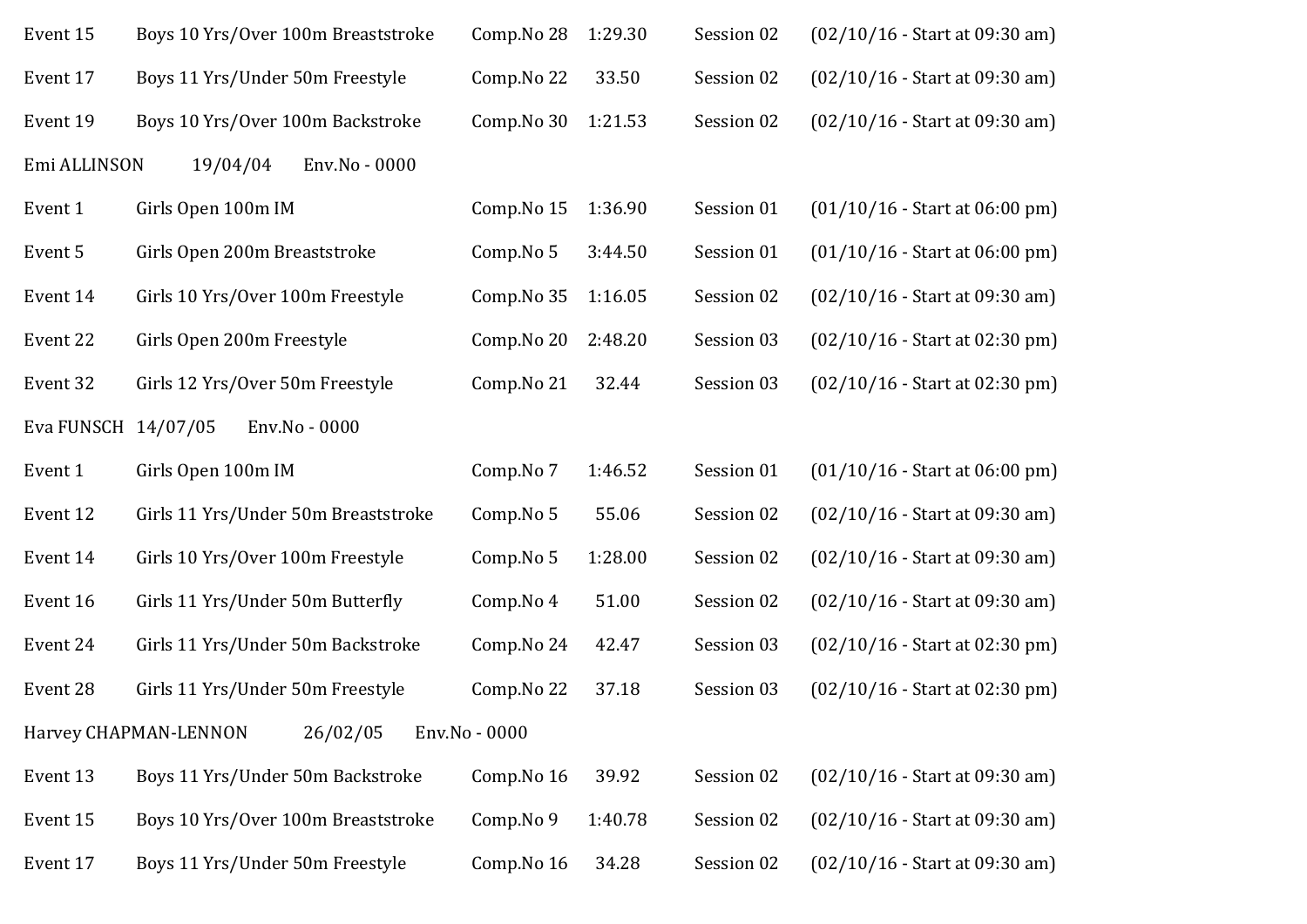| Event 19             | Boys 10 Yrs/Over 100m Backstroke                 | Comp.No 11          | 1:31.55 | Session 02 | $(02/10/16 - Start at 09:30 am)$ |
|----------------------|--------------------------------------------------|---------------------|---------|------------|----------------------------------|
| Event 23             | Boys 11 Yrs/Under 50m Breaststroke               | Comp.No 16          | 47.03   | Session 03 | (02/10/16 - Start at 02:30 pm)   |
| Event 27             | Boys 10 Yrs/Over 100m Freestyle                  | Comp.No 16          | 1:19.03 | Session 03 | $(02/10/16 - Start at 02:30 pm)$ |
| <b>Henry WEBSTER</b> | 28/10/05<br>Env.No - 0000                        |                     |         |            |                                  |
| Event 13             | Boys 11 Yrs/Under 50m Backstroke                 | Comp.No 7           | 43.46   | Session 02 | $(02/10/16 - Start at 09:30 am)$ |
| Event 15             | Boys 10 Yrs/Over 100m Breaststroke               | Comp.No 8           | 1:41.37 | Session 02 | $(02/10/16 - Start at 09:30 am)$ |
| Event 17             | Boys 11 Yrs/Under 50m Freestyle                  | Comp.No 5           | 39.24   | Session 02 | $(02/10/16 - Start at 09:30 am)$ |
| Event 19             | Boys 10 Yrs/Over 100m Backstroke                 | Comp.No 7           | 1:36.00 | Session 02 | $(02/10/16 - Start at 09:30 am)$ |
|                      | Jamie TODD-MILLER23/04/06<br>Env.No - 0000       |                     |         |            |                                  |
| Event 13             | Boys 11 Yrs/Under 50m Backstroke                 | Comp.No 4           | 45.25   | Session 02 | $(02/10/16 - Start at 09:30 am)$ |
| Event 17             | Boys 11 Yrs/Under 50m Freestyle                  | Comp.No 9           | 37.35   | Session 02 | $(02/10/16 - Start at 09:30 am)$ |
| Event 19             | Boys 10 Yrs/Over 100m Backstroke                 | Comp.No 8           | 1:33.00 | Session 02 | $(02/10/16 - Start at 09:30 am)$ |
| Event 29             | Boys 11 Yrs/Under 50m Butterfly                  | Comp.No 4           | 46.00   | Session 03 | $(02/10/16 - Start at 02:30 pm)$ |
|                      | Juliet HUDDART-OUABDES 30/06/01<br>Env.No - 0000 |                     |         |            |                                  |
| Event 14             | Girls 10 Yrs/Over 100m Freestyle                 | Comp.No 81          | 1:04.30 | Session 02 | $(02/10/16 - Start at 09:30 am)$ |
| Event 18             | Girls Open 200m Backstroke                       | Comp.No 33          | 2:35.60 | Session 02 | $(02/10/16 - Start at 09:30 am)$ |
| Event 22             | Girls Open 200m Freestyle                        | Comp. No 54 2:21.96 |         | Session 03 | $(02/10/16 - Start at 02:30 pm)$ |
| Event 26             | Girls 10 Yrs/Over 100m Backstroke                | Comp.No 66          | 1:13.08 | Session 03 | (02/10/16 - Start at 02:30 pm)   |
| Lara HUDDART         | 02/04/04<br>Env.No - 0000                        |                     |         |            |                                  |
| Event 14             | Girls 10 Yrs/Over 100m Freestyle                 | Comp.No 8           | 1:26.67 | Session 02 | $(02/10/16 - Start at 09:30 am)$ |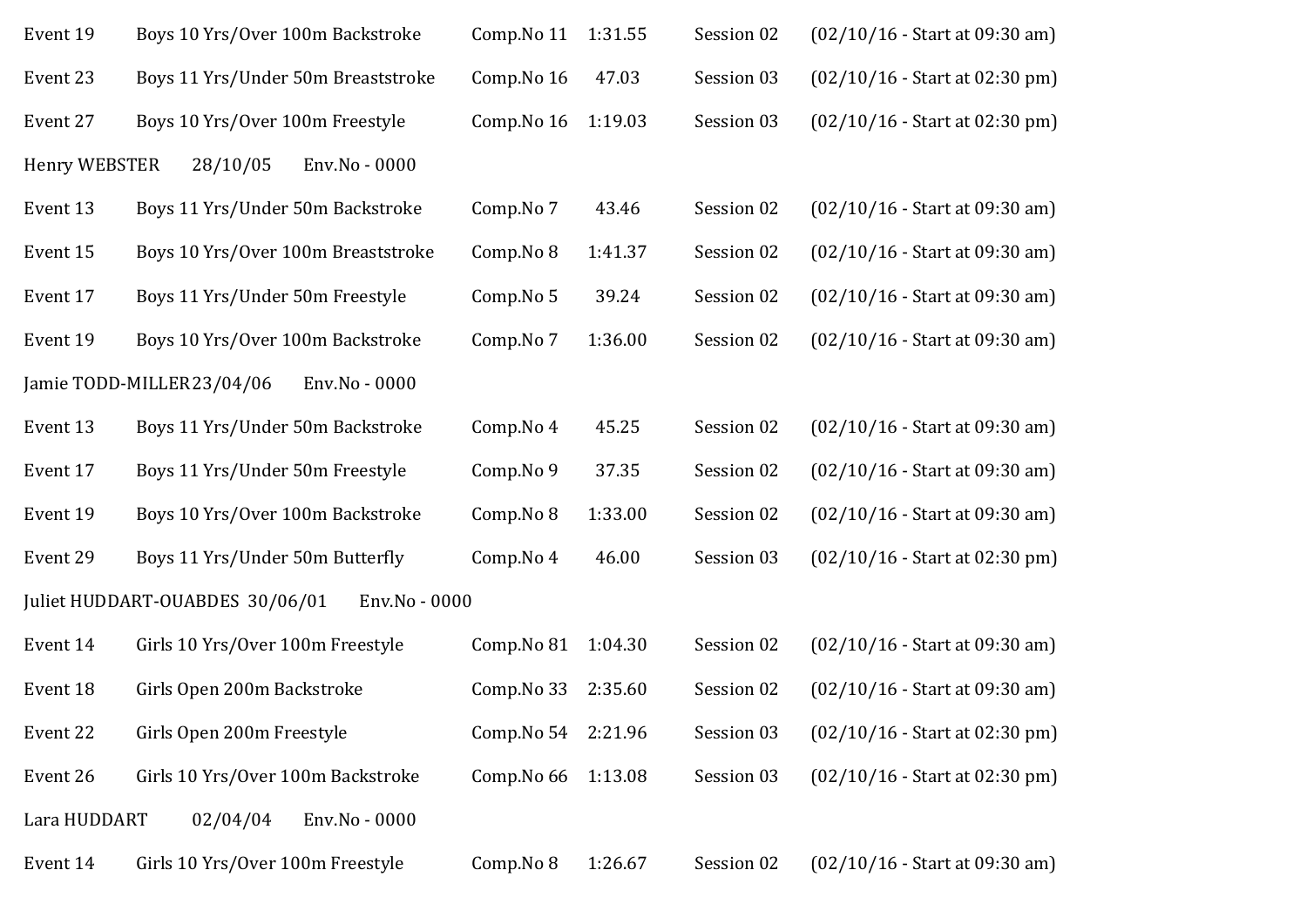| Event 22             | Girls Open 200m Freestyle          | Comp.No 17 | 2:49.63 | Session 03 | $(02/10/16 - Start at 02:30 pm)$ |
|----------------------|------------------------------------|------------|---------|------------|----------------------------------|
| Event 26             | Girls 10 Yrs/Over 100m Backstroke  | Comp.No 4  | 1:38.77 | Session 03 | $(02/10/16 - Start at 02:30 pm)$ |
| Max HUBRICH          | 05/03/04<br>Env.No - 0000          |            |         |            |                                  |
| Event 2              | Boys Open 100m IM                  | Comp.No 11 | 1:24.63 | Session 01 | $(01/10/16 - Start at 06:00 pm)$ |
| Event 19             | Boys 10 Yrs/Over 100m Backstroke   | Comp.No 19 | 1:26.03 | Session 02 | $(02/10/16 - Start at 09:30 am)$ |
| Event 21             | Boys 12 Yrs/Over 50m Freestyle     | Comp.No 6  | 34.92   | Session 02 | $(02/10/16 - Start at 09:30 am)$ |
| Event 27             | Boys 10 Yrs/Over 100m Freestyle    | Comp.No 8  | 1:24.09 | Session 03 | $(02/10/16 - Start at 02:30 pm)$ |
| Event 31             | Boys 10 Yrs/Over 100m Butterfly    | Comp.No 3  | 1:36.50 | Session 03 | $(02/10/16 - Start at 02:30 pm)$ |
| Otto GIBBON 28/12/05 | Env.No - 0000                      |            |         |            |                                  |
| Event 2              | Boys Open 100m IM                  | Comp.No 9  | 1:31.18 | Session 01 | $(01/10/16 - Start at 06:00 pm)$ |
| Event 13             | Boys 11 Yrs/Under 50m Backstroke   | Comp.No 14 | 40.13   | Session 02 | $(02/10/16 - Start at 09:30 am)$ |
| Event 17             | Boys 11 Yrs/Under 50m Freestyle    | Comp.No 12 | 36.33   | Session 02 | $(02/10/16 - Start at 09:30 am)$ |
| Event 23             | Boys 11 Yrs/Under 50m Breaststroke | Comp.No 8  | 49.67   | Session 03 | $(02/10/16 - Start at 02:30 pm)$ |
| Event 29             | Boys 11 Yrs/Under 50m Butterfly    | Comp.No 12 | 38.14   | Session 03 | $(02/10/16 - Start at 02:30 pm)$ |
| Peter ASH            | 17/05/06<br>Env.No - 0000          |            |         |            |                                  |
| Event 2              | Boys Open 100m IM                  | Comp.No 8  | 1:33.60 | Session 01 | $(01/10/16 - Start at 06:00 pm)$ |
| Event 10             | Boys Open 200m IM                  | Comp.No 6  | 3:14.44 | Session 01 | $(01/10/16 - Start at 06:00 pm)$ |
| Event 13             | Boys 11 Yrs/Under 50m Backstroke   | Comp.No 13 | 40.60   | Session 02 | $(02/10/16 - Start at 09:30 am)$ |
| Event 19             | Boys 10 Yrs/Over 100m Backstroke   | Comp.No 15 | 1:29.02 | Session 02 | $(02/10/16 - Start at 09:30 am)$ |
| Event 25             | Boys Open 200m Backstroke          | Comp.No 7  | 3:08.73 | Session 03 | $(02/10/16 - Start at 02:30 pm)$ |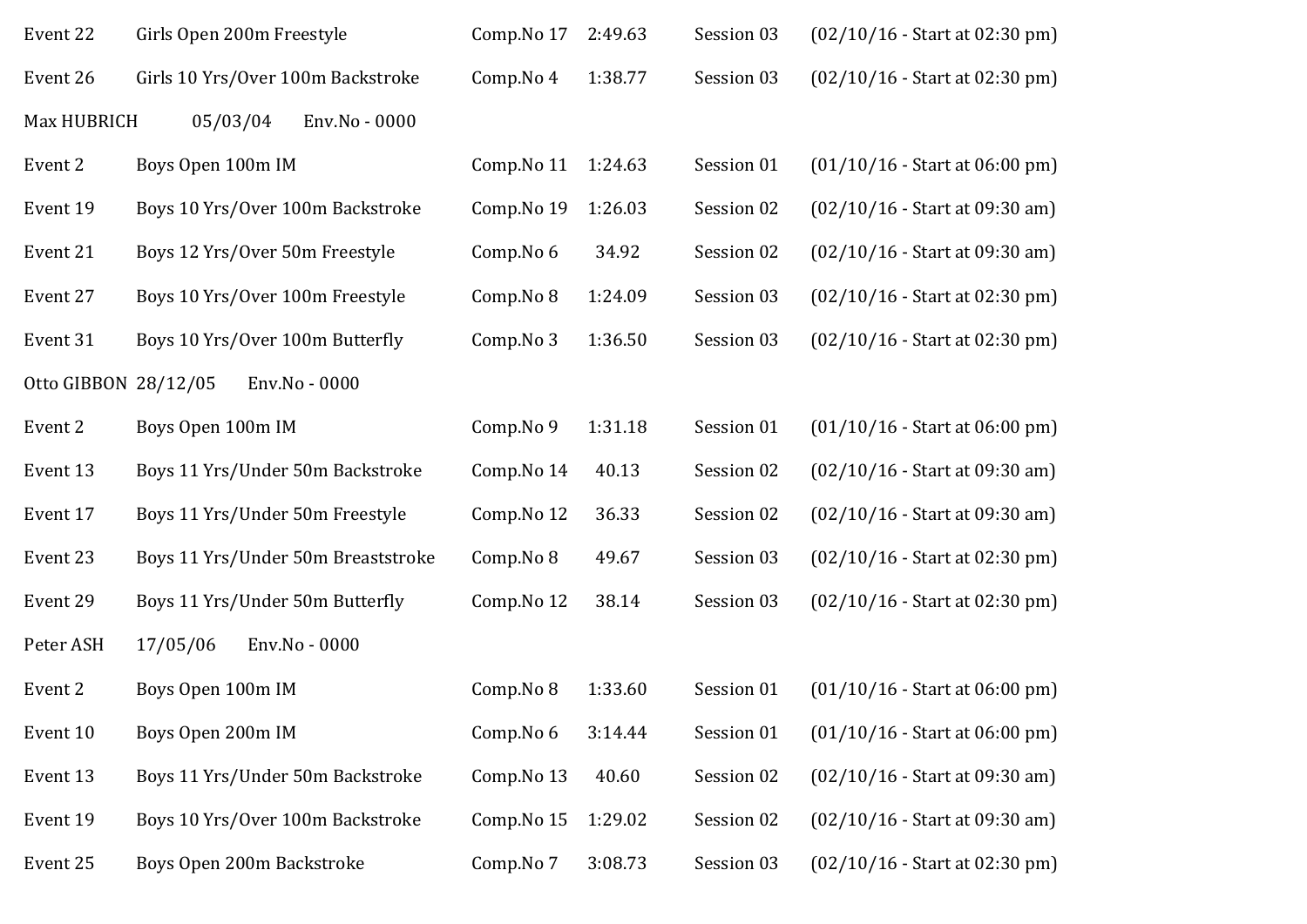# Sarah ELLIS-KEELER03/05/04 Env.No - 0000

| Event 1  | Girls Open 100m IM                         | Comp.No 26 | 1:28.45 | Session 01 | $(01/10/16 - Start at 06:00 pm)$ |
|----------|--------------------------------------------|------------|---------|------------|----------------------------------|
| Event 3  | Girls Open 400m Freestyle                  | Comp.No 16 | 5:15.00 | Session 01 | $(01/10/16 - Start at 06:00 pm)$ |
| Event 9  | Girls Open 200m IM                         | Comp.No 26 | 2:59.33 | Session 01 | $(01/10/16 - Start at 06:00 pm)$ |
| Event 14 | Girls 10 Yrs/Over 100m Freestyle           | Comp.No 49 | 1:12.93 | Session 02 | $(02/10/16 - Start at 09:30 am)$ |
| Event 18 | Girls Open 200m Backstroke                 | Comp.No 19 | 2:52.83 | Session 02 | (02/10/16 - Start at 09:30 am)   |
| Event 22 | Girls Open 200m Freestyle                  | Comp.No 35 | 2:35.02 | Session 03 | $(02/10/16 - Start at 02:30 pm)$ |
| Event 26 | Girls 10 Yrs/Over 100m Backstroke          | Comp.No 53 | 1:20.44 | Session 03 | $(02/10/16 - Start at 02:30 pm)$ |
| Event 32 | Girls 12 Yrs/Over 50m Freestyle            | Comp.No 20 | 32.47   | Session 03 | $(02/10/16 - Start at 02:30 pm)$ |
|          | Theo DJIDETCHIAN 28/02/06<br>Env.No - 0000 |            |         |            |                                  |
| Event 2  | Boys Open 100m IM                          | Comp.No 10 | 1:30.25 | Session 01 | $(01/10/16 - Start at 06:00 pm)$ |
| Event 8  | Boys Open 200m Butterfly                   | Comp.No 5  | 3:20.87 | Session 01 | $(01/10/16 - Start at 06:00 pm)$ |
| Event 10 | Boys Open 200m IM                          | Comp.No 7  | 3:10.21 | Session 01 | $(01/10/16 - Start at 06:00 pm)$ |
| Event 11 | Boys Open 200m Freestyle                   | Comp.No 1  | 3:01.98 | Session 02 | $(02/10/16 - Start at 09:30 am)$ |
| Event 13 | Boys 11 Yrs/Under 50m Backstroke           | Comp.No 11 | 42.81   | Session 02 | $(02/10/16 - Start at 09:30 am)$ |
| Event 17 | Boys 11 Yrs/Under 50m Freestyle            | Comp.No 10 | 36.94   | Session 02 | $(02/10/16 - Start at 09:30 am)$ |
| Event 19 | Boys 10 Yrs/Over 100m Backstroke           | Comp.No 14 | 1:29.17 | Session 02 | $(02/10/16 - Start at 09:30 am)$ |
| Event 25 | Boys Open 200m Backstroke                  | Comp.No 3  | 3:18.18 | Session 03 | $(02/10/16 - Start at 02:30 pm)$ |
| Event 27 | Boys 10 Yrs/Over 100m Freestyle            | Comp.No 9  | 1:22.95 | Session 03 | $(02/10/16 - Start at 02:30 pm)$ |
| Event 29 | Boys 11 Yrs/Under 50m Butterfly            | Comp.No 11 | 39.89   | Session 03 | $(02/10/16 - Start at 02:30 pm)$ |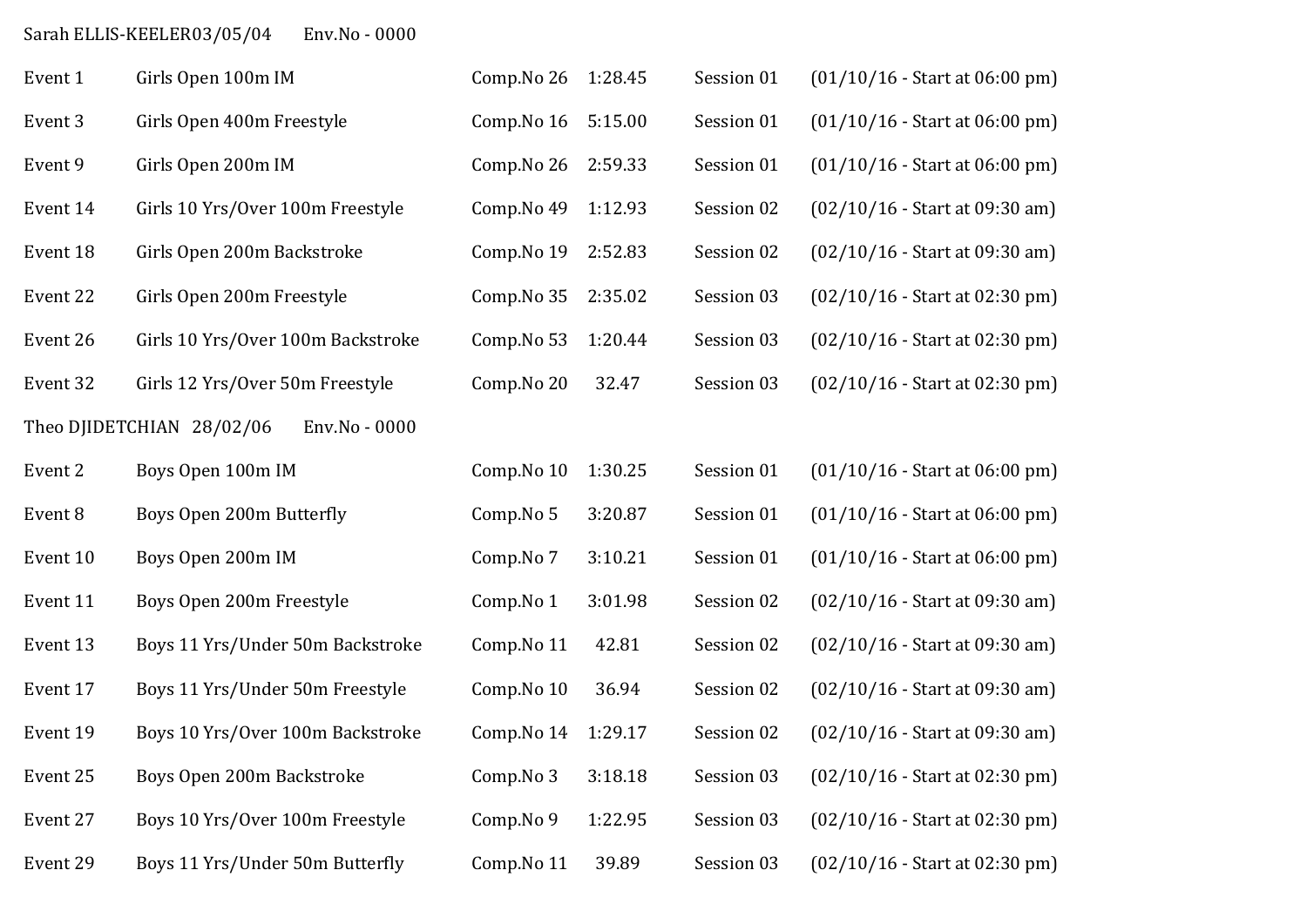#### **Erith & Dist**

Abi CHATTEN19/07/04 Env.No - 0000

| Event 5                  | Girls Open 200m Breaststroke       | Comp.No 7  | 3:43.18 | Session 01 | $(01/10/16 - Start at 06:00 pm)$ |
|--------------------------|------------------------------------|------------|---------|------------|----------------------------------|
| Event 9                  | Girls Open 200m IM                 | Comp.No 10 | 3:17.38 | Session 01 | $(01/10/16 - Start at 06:00 pm)$ |
| Abigail PRICE 27/03/02   | Env.No - 0000                      |            |         |            |                                  |
| Event 3                  | Girls Open 400m Freestyle          | Comp.No 14 | 5:19.15 | Session 01 | $(01/10/16 - Start at 06:00 pm)$ |
| Event 9                  | Girls Open 200m IM                 | Comp.No 21 | 3:05.95 | Session 01 | $(01/10/16 - Start at 06:00 pm)$ |
| Event 14                 | Girls 10 Yrs/Over 100m Freestyle   | Comp.No 70 | 1:06.81 | Session 02 | $(02/10/16 - Start at 09:30 am)$ |
| Event 20                 | Girls 10 Yrs/Over 100m Butterfly   | Comp.No 33 | 1:19.99 | Session 02 | $(02/10/16 - Start at 09:30 am)$ |
| Annabelle ADAMS          | Env.No - 0000<br>06/05/05          |            |         |            |                                  |
| Event 1                  | Girls Open 100m IM                 | Comp.No 5  | 1:48.10 | Session 01 | $(01/10/16 - Start at 06:00 pm)$ |
| <b>Ashton EPHIGENE</b>   | 22/08/06<br>Env.No - 0000          |            |         |            |                                  |
| Event 10                 | Boys Open 200m IM                  | Comp.No 1  | 3:38.03 | Session 01 | $(01/10/16 - Start at 06:00 pm)$ |
| Event 13                 | Boys 11 Yrs/Under 50m Backstroke   | Comp.No 2  | 45.98   | Session 02 | $(02/10/16 - Start at 09:30 am)$ |
| Event 15                 | Boys 10 Yrs/Over 100m Breaststroke | Comp.No 1  | 1:48.63 | Session 02 | $(02/10/16 - Start at 09:30 am)$ |
| <b>Benjamin THREADER</b> | 25/10/04<br>Env.No - 0000          |            |         |            |                                  |
| Event 2                  | Boys Open 100m IM                  | Comp.No 2  | 1:44.50 | Session 01 | $(01/10/16 - Start at 06:00 pm)$ |
| Event 19                 | Boys 10 Yrs/Over 100m Backstroke   | Comp.No 3  | 1:44.50 | Session 02 | $(02/10/16 - Start at 09:30 am)$ |
| Event 27                 | Boys 10 Yrs/Over 100m Freestyle    | Comp.No 2  | 1:28.50 | Session 03 | $(02/10/16 - Start at 02:30 pm)$ |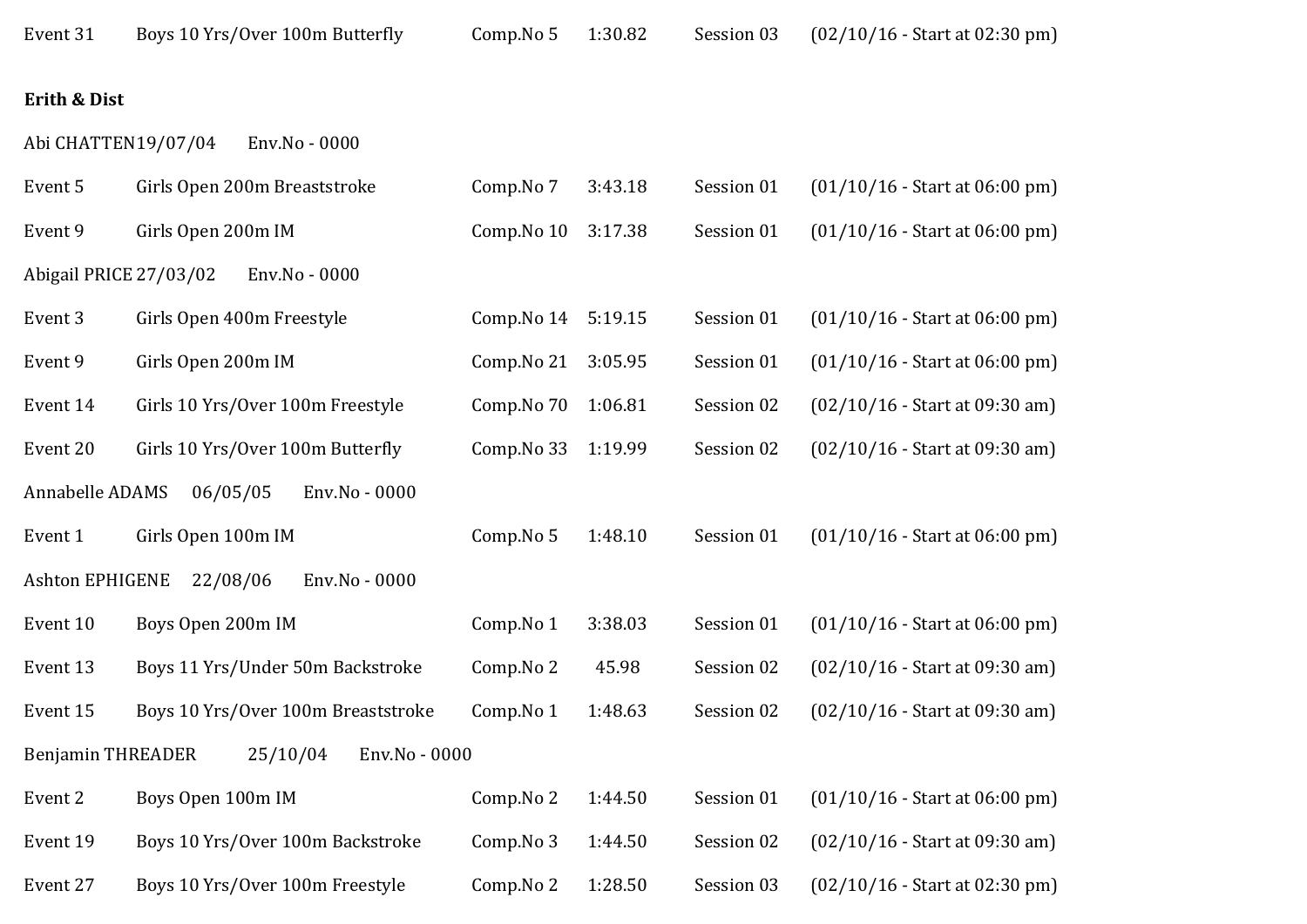| Benjamin WILDING 05/05/02 | Env.No - 0000 |
|---------------------------|---------------|

| Event 19             | Boys 10 Yrs/Over 100m Backstroke   | Comp. No 32 1:20.48 |         | Session 02 | $(02/10/16 - Start at 09:30 am)$ |
|----------------------|------------------------------------|---------------------|---------|------------|----------------------------------|
| Event 27             | Boys 10 Yrs/Over 100m Freestyle    | Comp. No 37 1:09.78 |         | Session 03 | (02/10/16 - Start at 02:30 pm)   |
| <b>Chloe READER</b>  | 23/05/01<br>Env.No - 0000          |                     |         |            |                                  |
| Event 5              | Girls Open 200m Breaststroke       | Comp.No 14          | 3:18.74 | Session 01 | $(01/10/16 - Start at 06:00 pm)$ |
| Event 14             | Girls 10 Yrs/Over 100m Freestyle   | Comp.No 22          | 1:20.77 | Session 02 | $(02/10/16 - Start at 09:30 am)$ |
| Event 18             | Girls Open 200m Backstroke         | Comp.No 7           | 3:14.44 | Session 02 | $(02/10/16 - Start at 09:30 am)$ |
| Event 26             | Girls 10 Yrs/Over 100m Backstroke  | Comp.No 13          | 1:32.36 | Session 03 | $(02/10/16 - Start at 02:30 pm)$ |
| Coby STOREY 26/04/05 | Env.No - 0000                      |                     |         |            |                                  |
| Event 2              | Boys Open 100m IM                  | Comp.No 3           | 1:40.95 | Session 01 | $(01/10/16 - Start at 06:00 pm)$ |
| Event 6              | Boys Open 200m Breaststroke        | Comp.No 3           | 3:41.86 | Session 01 | $(01/10/16 - Start at 06:00 pm)$ |
| <b>Connor PARKER</b> | 29/01/02<br>Env.No - 0000          |                     |         |            |                                  |
| Event 2              | Boys Open 100m IM                  | Comp. No 22 1:14.51 |         | Session 01 | $(01/10/16 - Start at 06:00 pm)$ |
| Event 6              | Boys Open 200m Breaststroke        | Comp. No 14 3:12.50 |         | Session 01 | $(01/10/16 - Start at 06:00 pm)$ |
| Event 25             | Boys Open 200m Backstroke          | Comp.No 18          | 2:47.10 | Session 03 | $(02/10/16 - Start at 02:30 pm)$ |
| Event 27             | Boys 10 Yrs/Over 100m Freestyle    | Comp. No 42 1:07.37 |         | Session 03 | $(02/10/16 - Start at 02:30 pm)$ |
| Daniel WILDING       | 22/10/04<br>Env.No - 0000          |                     |         |            |                                  |
| Event 6              | Boys Open 200m Breaststroke        | Comp.No 7           | 3:33.91 | Session 01 | $(01/10/16 - Start at 06:00 pm)$ |
| Event 11             | Boys Open 200m Freestyle           | Comp.No 19          | 2:37.24 | Session 02 | $(02/10/16 - Start at 09:30 am)$ |
| Event 15             | Boys 10 Yrs/Over 100m Breaststroke | Comp.No 19          | 1:34.87 | Session 02 | $(02/10/16 - Start at 09:30 am)$ |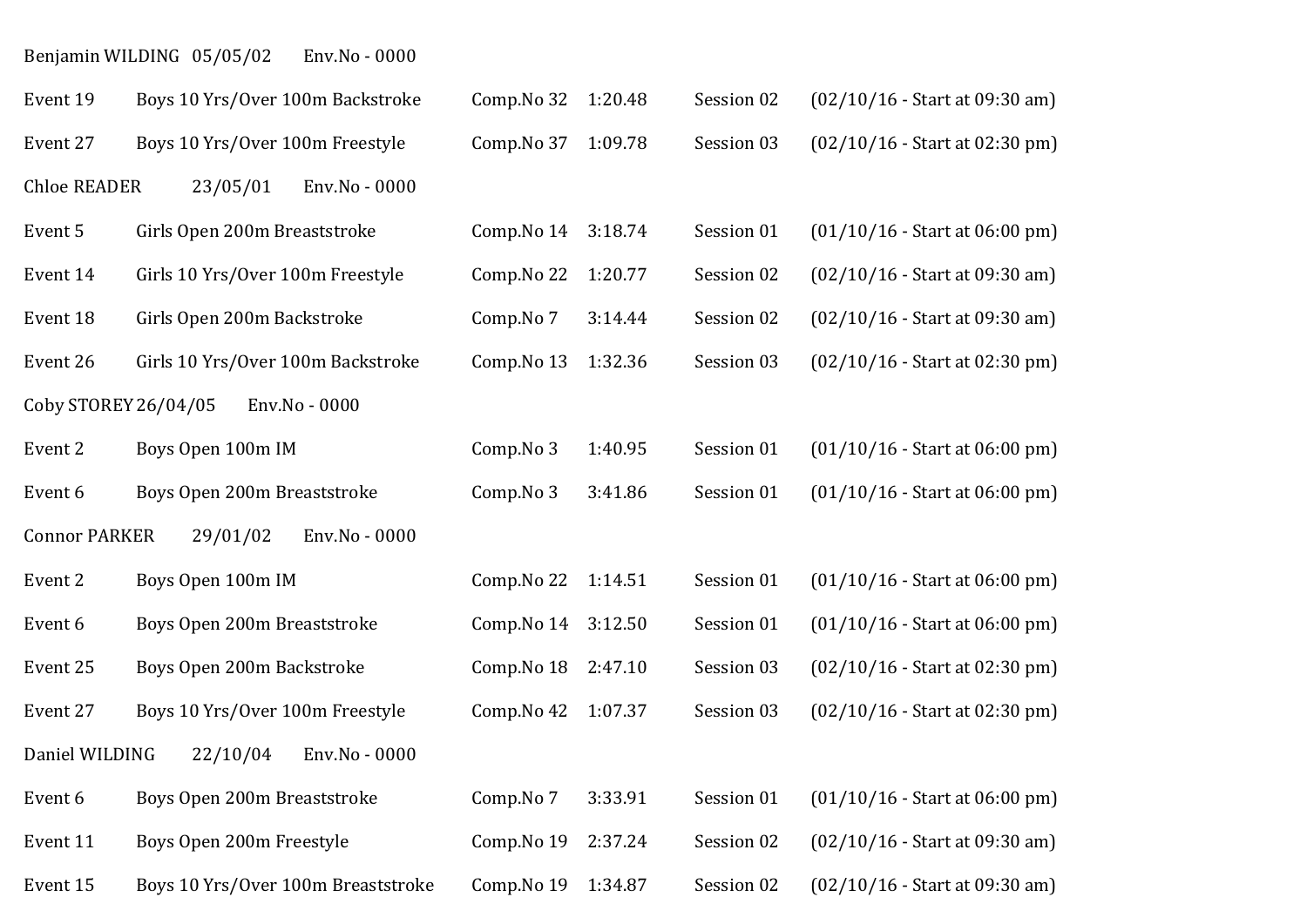| Event 23                  |                              | Boys 11 Yrs/Under 50m Breaststroke  | Comp.No 19 | 46.00   | Session 03 | $(02/10/16 - Start at 02:30 pm)$ |
|---------------------------|------------------------------|-------------------------------------|------------|---------|------------|----------------------------------|
| Event 27                  |                              | Boys 10 Yrs/Over 100m Freestyle     | Comp.No 35 | 1:10.25 | Session 03 | $(02/10/16 - Start at 02:30 pm)$ |
| <b>Ellis CHATTEN</b>      | 14/12/02                     | Env.No - 0000                       |            |         |            |                                  |
| Event 3                   | Girls Open 400m Freestyle    |                                     | Comp.No 8  | 5:32.03 | Session 01 | $(01/10/16 - Start at 06:00 pm)$ |
| Event 9                   | Girls Open 200m IM           |                                     | Comp.No 20 | 3:06.00 | Session 01 | $(01/10/16 - Start at 06:00 pm)$ |
| <b>Evie BRADBURN</b>      | 04/06/05                     | Env.No - 0000                       |            |         |            |                                  |
| Event 14                  |                              | Girls 10 Yrs/Over 100m Freestyle    | Comp.No 10 | 1:26.51 | Session 02 | $(02/10/16 - Start at 09:30 am)$ |
| Event 24                  |                              | Girls 11 Yrs/Under 50m Backstroke   | Comp.No 20 | 44.19   | Session 03 | $(02/10/16 - Start at 02:30 pm)$ |
| Event 28                  |                              | Girls 11 Yrs/Under 50m Freestyle    | Comp.No 24 | 36.78   | Session 03 | $(02/10/16 - Start at 02:30 pm)$ |
| Event 30                  |                              | Girls 10 Yrs/Over 100m Breaststroke | Comp.No 8  | 1:48.14 | Session 03 | $(02/10/16 - Start at 02:30 pm)$ |
| Frederick CORDER 08/08/02 |                              | Env.No - 0000                       |            |         |            |                                  |
| Event 27                  |                              | Boys 10 Yrs/Over 100m Freestyle     | Comp.No 43 | 1:07.07 | Session 03 | $(02/10/16 - Start at 02:30 pm)$ |
| Event 31                  |                              | Boys 10 Yrs/Over 100m Butterfly     | Comp.No 24 | 1:15.87 | Session 03 | (02/10/16 - Start at 02:30 pm)   |
| Georgia TURNER            | 19/07/05                     | Env.No - 0000                       |            |         |            |                                  |
| Event 5                   | Girls Open 200m Breaststroke |                                     | Comp.No 1  | 3:49.94 | Session 01 | $(01/10/16 - Start at 06:00 pm)$ |
| Harriet CORDER            | 29/08/06                     | Env.No - 0000                       |            |         |            |                                  |
| Event 24                  |                              | Girls 11 Yrs/Under 50m Backstroke   | Comp.No 6  | 48.94   | Session 03 | $(02/10/16 - Start at 02:30 pm)$ |
| Event 28                  |                              | Girls 11 Yrs/Under 50m Freestyle    | Comp.No 4  | 42.83   | Session 03 | $(02/10/16 - Start at 02:30 pm)$ |
| Harvey MAUNDERS 12/07/04  |                              | Env.No - 0000                       |            |         |            |                                  |
| Event 6                   | Boys Open 200m Breaststroke  |                                     | Comp.No 11 | 3:20.83 | Session 01 | $(01/10/16 - Start at 06:00 pm)$ |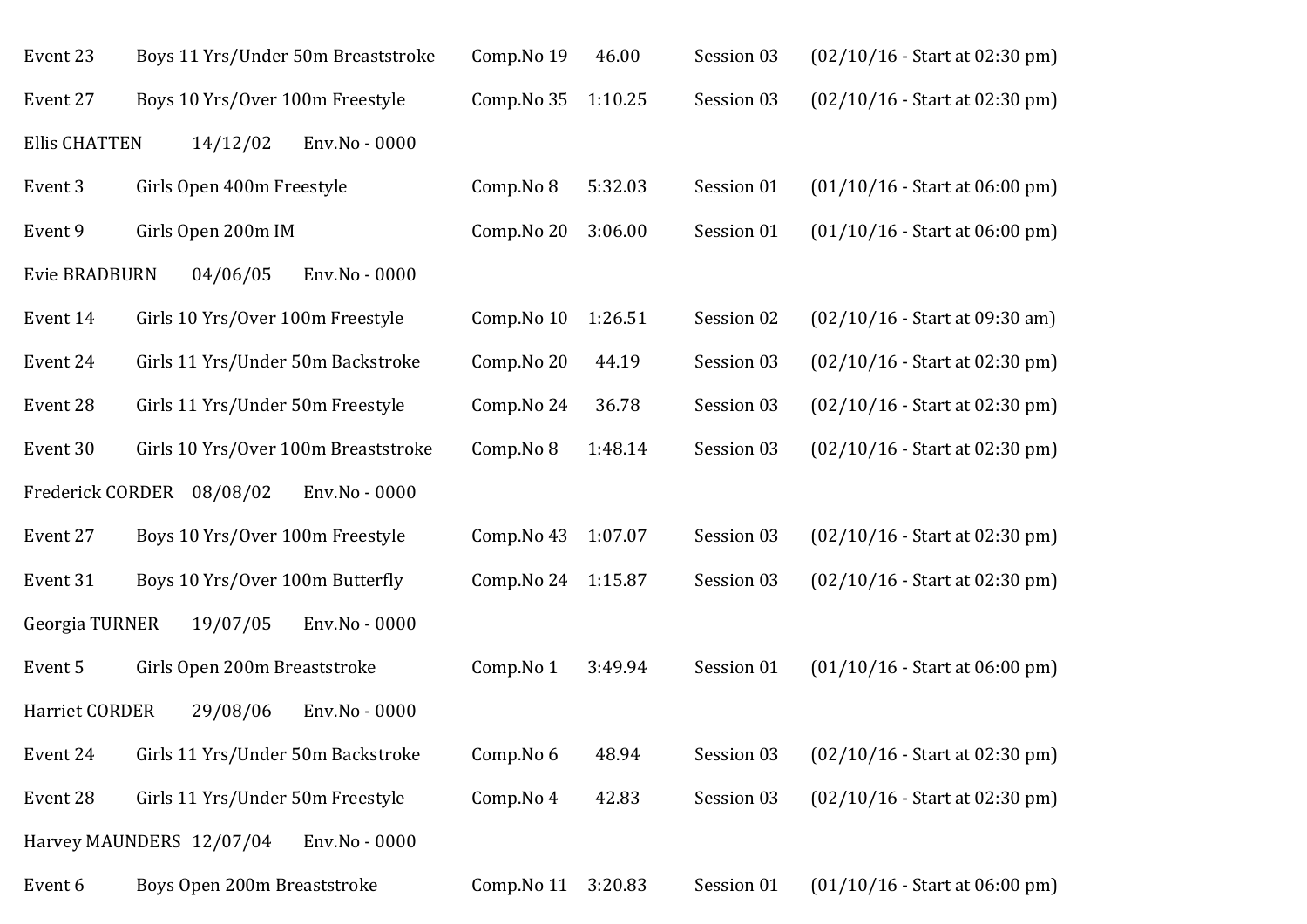| Event 10             | Boys Open 200m IM                  | Comp.No 28 | 2:43.00 | Session 01 | $(01/10/16 - Start at 06:00 pm)$ |
|----------------------|------------------------------------|------------|---------|------------|----------------------------------|
| Event 25             | Boys Open 200m Backstroke          | Comp.No 17 | 2:48.13 | Session 03 | $(02/10/16 - Start at 02:30 pm)$ |
| Event 31             | Boys 10 Yrs/Over 100m Butterfly    | Comp.No 19 | 1:17.52 | Session 03 | $(02/10/16 - Start at 02:30 pm)$ |
| Jakub BARAN 15/03/06 | Env.No - 0000                      |            |         |            |                                  |
| Event 23             | Boys 11 Yrs/Under 50m Breaststroke | Comp.No 3  | 55.50   | Session 03 | $(02/10/16 - Start at 02:30 pm)$ |
| Event 27             | Boys 10 Yrs/Over 100m Freestyle    | Comp.No 3  | 1:28.48 | Session 03 | $(02/10/16 - Start at 02:30 pm)$ |
| Event 29             | Boys 11 Yrs/Under 50m Butterfly    | Comp.No 2  | 47.36   | Session 03 | $(02/10/16 - Start at 02:30 pm)$ |
| James SPROSTON       | 13/03/05<br>Env.No - 0000          |            |         |            |                                  |
| Event 4              | Boys Open 400m Freestyle           | Comp.No 5  | 5:21.03 | Session 01 | $(01/10/16 - Start at 06:00 pm)$ |
| Event 10             | Boys Open 200m IM                  | Comp.No 13 | 3:04.47 | Session 01 | $(01/10/16 - Start at 06:00 pm)$ |
| James VICK           | Env.No - 0000<br>29/04/99          |            |         |            |                                  |
| Event 15             | Boys 10 Yrs/Over 100m Breaststroke | Comp.No 41 | 1:15.00 | Session 02 | $(02/10/16 - Start at 09:30 am)$ |
| Event 21             | Boys 12 Yrs/Over 50m Freestyle     | Comp.No 48 | 25.32   | Session 02 | $(02/10/16 - Start at 09:30 am)$ |
| Event 27             | Boys 10 Yrs/Over 100m Freestyle    | Comp.No 65 | 55.74   | Session 03 | $(02/10/16 - Start at 02:30 pm)$ |
| Jorge ARGOLO         | 30/08/04<br>Env.No - 0000          |            |         |            |                                  |
| Event 27             | Boys 10 Yrs/Over 100m Freestyle    | Comp.No 17 | 1:18.88 | Session 03 | $(02/10/16 - Start at 02:30 pm)$ |
| <b>Katie TREMAIN</b> | 27/07/05<br>Env.No - 0000          |            |         |            |                                  |
| Event 1              | Girls Open 100m IM                 | Comp.No 2  | 1:53.97 | Session 01 | $(01/10/16 - Start at 06:00 pm)$ |
| Event 22             | Girls Open 200m Freestyle          | Comp.No 1  | 3:10.50 | Session 03 | $(02/10/16 - Start at 02:30 pm)$ |
| Event 26             | Girls 10 Yrs/Over 100m Backstroke  | Comp.No 2  | 1:42.27 | Session 03 | $(02/10/16 - Start at 02:30 pm)$ |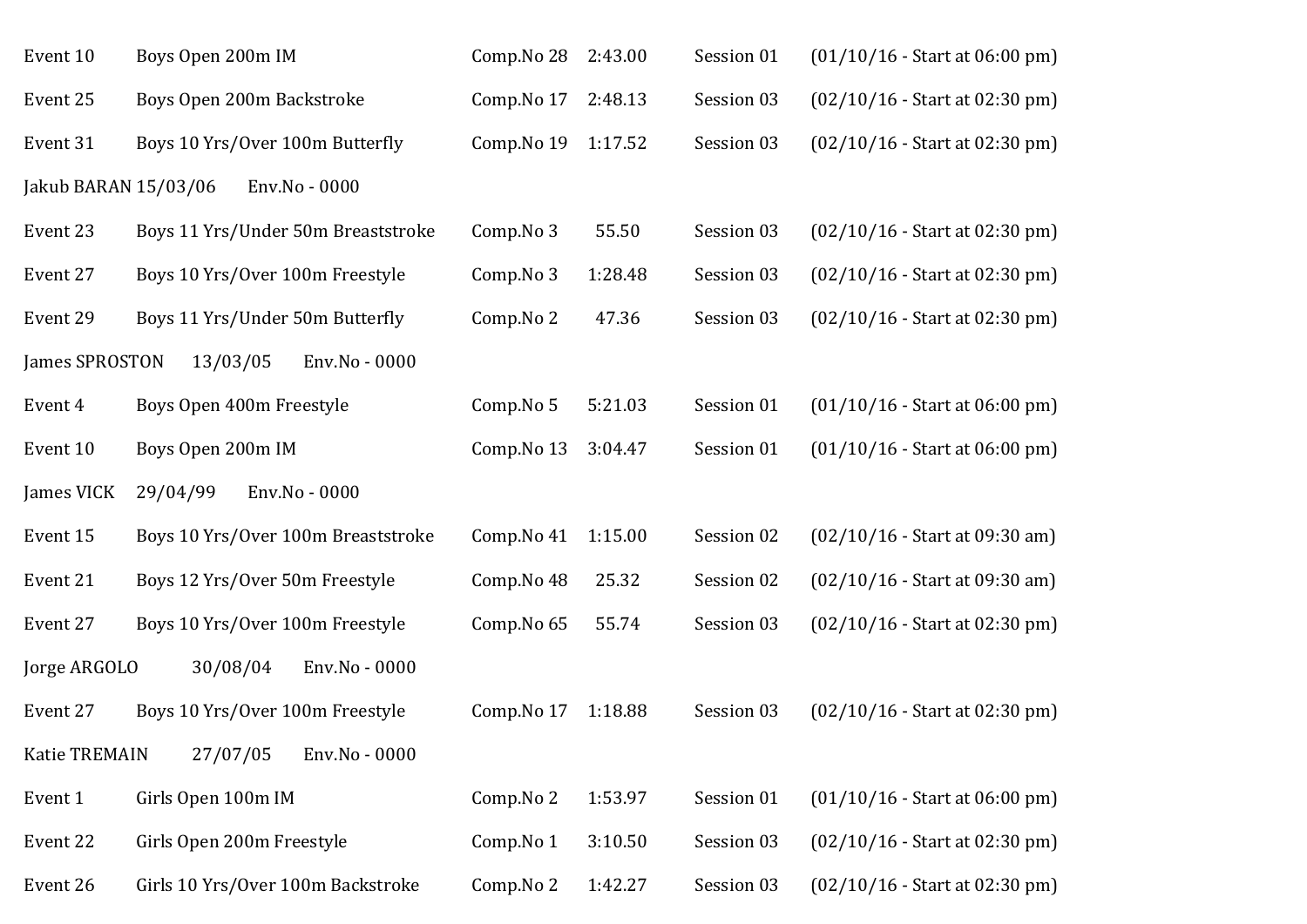| Event 28             | Girls 11 Yrs/Under 50m Freestyle          | Comp.No 6  | 42.41   | Session 03 | $(02/10/16 - Start at 02:30 pm)$ |
|----------------------|-------------------------------------------|------------|---------|------------|----------------------------------|
| Lara SEAGER 23/03/02 | Env.No - 0000                             |            |         |            |                                  |
| Event 1              | Girls Open 100m IM                        | Comp.No 33 | 1:23.81 | Session 01 | $(01/10/16 - Start at 06:00 pm)$ |
| Event 14             | Girls 10 Yrs/Over 100m Freestyle          | Comp.No 63 | 1:08.72 | Session 02 | $(02/10/16 - Start at 09:30 am)$ |
| Event 26             | Girls 10 Yrs/Over 100m Backstroke         | Comp.No 38 | 1:24.82 | Session 03 | $(02/10/16 - Start at 02:30 pm)$ |
| Megan CAVE 01/08/03  | Env.No - 0000                             |            |         |            |                                  |
| Event 3              | Girls Open 400m Freestyle                 | Comp.No 18 | 5:13.72 | Session 01 | $(01/10/16 - Start at 06:00 pm)$ |
| Event 9              | Girls Open 200m IM                        | Comp.No 39 | 2:50.85 | Session 01 | $(01/10/16 - Start at 06:00 pm)$ |
| Event 22             | Girls Open 200m Freestyle                 | Comp.No 51 | 2:25.23 | Session 03 | $(02/10/16 - Start at 02:30 pm)$ |
| <b>Megan PARKER</b>  | 10/07/03<br>Env.No - 0000                 |            |         |            |                                  |
| Event 3              | Girls Open 400m Freestyle                 | Comp.No 7  | 5:32.94 | Session 01 | $(01/10/16 - Start at 06:00 pm)$ |
| Event 9              | Girls Open 200m IM                        | Comp.No 28 | 2:58.83 | Session 01 | $(01/10/16 - Start at 06:00 pm)$ |
| Event 26             | Girls 10 Yrs/Over 100m Backstroke         | Comp.No 52 | 1:20.47 | Session 03 | $(02/10/16 - Start at 02:30 pm)$ |
| Event 32             | Girls 12 Yrs/Over 50m Freestyle           | Comp.No 28 | 31.91   | Session 03 | $(02/10/16 - Start at 02:30 pm)$ |
| Nathan BUTTERWORTH   | 20/03/01<br>Env.No - 0000                 |            |         |            |                                  |
| Event 11             | Boys Open 200m Freestyle                  | Comp.No 40 | 2:15.99 | Session 02 | $(02/10/16 - Start at 09:30 am)$ |
| Event 27             | Boys 10 Yrs/Over 100m Freestyle           | Comp.No 55 | 1:03.04 | Session 03 | $(02/10/16 - Start at 02:30 pm)$ |
| Event 31             | Boys 10 Yrs/Over 100m Butterfly           | Comp.No 29 | 1:12.00 | Session 03 | $(02/10/16 - Start at 02:30 pm)$ |
|                      | Phoebe ROBINSON 16/04/06<br>Env.No - 0000 |            |         |            |                                  |
| Event 14             | Girls 10 Yrs/Over 100m Freestyle          | Comp.No 4  | 1:28.71 | Session 02 | $(02/10/16 - Start at 09:30 am)$ |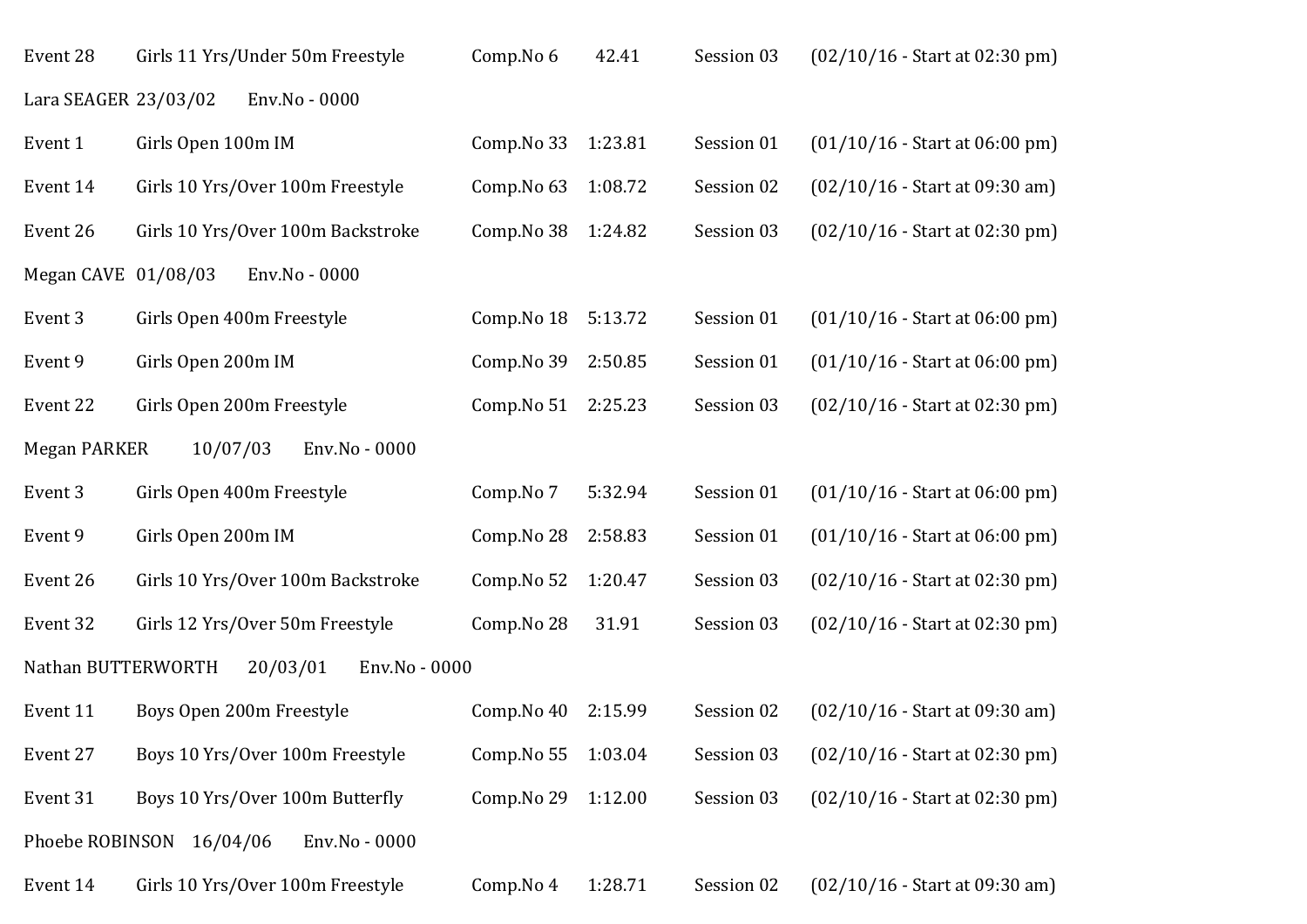| Event 28       | Girls 11 Yrs/Under 50m Freestyle    |               | Comp.No 5           | 42.42   | Session 03 | $(02/10/16 - Start at 02:30 pm)$ |
|----------------|-------------------------------------|---------------|---------------------|---------|------------|----------------------------------|
| Rebecca HORI   | 14/06/04                            | Env.No - 0000 |                     |         |            |                                  |
| Event 1        | Girls Open 100m IM                  |               | Comp.No 20          | 1:32.75 | Session 01 | $(01/10/16 - Start at 06:00 pm)$ |
| Event 9        | Girls Open 200m IM                  |               | Comp.No 18          | 3:08.00 | Session 01 | $(01/10/16 - Start at 06:00 pm)$ |
| Event 26       | Girls 10 Yrs/Over 100m Backstroke   |               | Comp.No 31          | 1:27.04 | Session 03 | $(02/10/16 - Start at 02:30 pm)$ |
| Event 32       | Girls 12 Yrs/Over 50m Freestyle     |               | Comp.No 5           | 35.45   | Session 03 | $(02/10/16 - Start at 02:30 pm)$ |
| Rhiana GREENER | 16/12/05                            | Env.No - 0000 |                     |         |            |                                  |
| Event 14       | Girls 10 Yrs/Over 100m Freestyle    |               | Comp.No 21          | 1:21.36 | Session 02 | $(02/10/16 - Start at 09:30 am)$ |
| Event 20       | Girls 10 Yrs/Over 100m Butterfly    |               | Comp.No 3           | 1:41.13 | Session 02 | $(02/10/16 - Start at 09:30 am)$ |
| Event 30       | Girls 10 Yrs/Over 100m Breaststroke |               | Comp.No 33          | 1:29.47 | Session 03 | $(02/10/16 - Start at 02:30 pm)$ |
| Rory GHATAURAY | 06/10/04                            | Env.No - 0000 |                     |         |            |                                  |
| Event 25       | Boys Open 200m Backstroke           |               | Comp.No 1           | 3:28.18 | Session 03 | $(02/10/16 - Start at 02:30 pm)$ |
| Event 27       | Boys 10 Yrs/Over 100m Freestyle     |               | Comp.No 19          | 1:17.81 | Session 03 | $(02/10/16 - Start at 02:30 pm)$ |
| Event 31       | Boys 10 Yrs/Over 100m Butterfly     |               | Comp.No 4           | 1:34.67 | Session 03 | $(02/10/16 - Start at 02:30 pm)$ |
| Samuel BURDETT | 11/08/03                            | Env.No - 0000 |                     |         |            |                                  |
| Event 4        | Boys Open 400m Freestyle            |               | Comp.No 4           | 5:23.40 | Session 01 | $(01/10/16 - Start at 06:00 pm)$ |
| Event 11       | Boys Open 200m Freestyle            |               | Comp.No 17          | 2:38.57 | Session 02 | $(02/10/16 - Start at 09:30 am)$ |
| Event 27       | Boys 10 Yrs/Over 100m Freestyle     |               | Comp.No 28          | 1:13.83 | Session 03 | $(02/10/16 - Start at 02:30 pm)$ |
| Sean PEREIRA   | 10/08/01                            | Env.No - 0000 |                     |         |            |                                  |
| Event 2        | Boys Open 100m IM                   |               | Comp. No 21 1:17.28 |         | Session 01 | $(01/10/16 - Start at 06:00 pm)$ |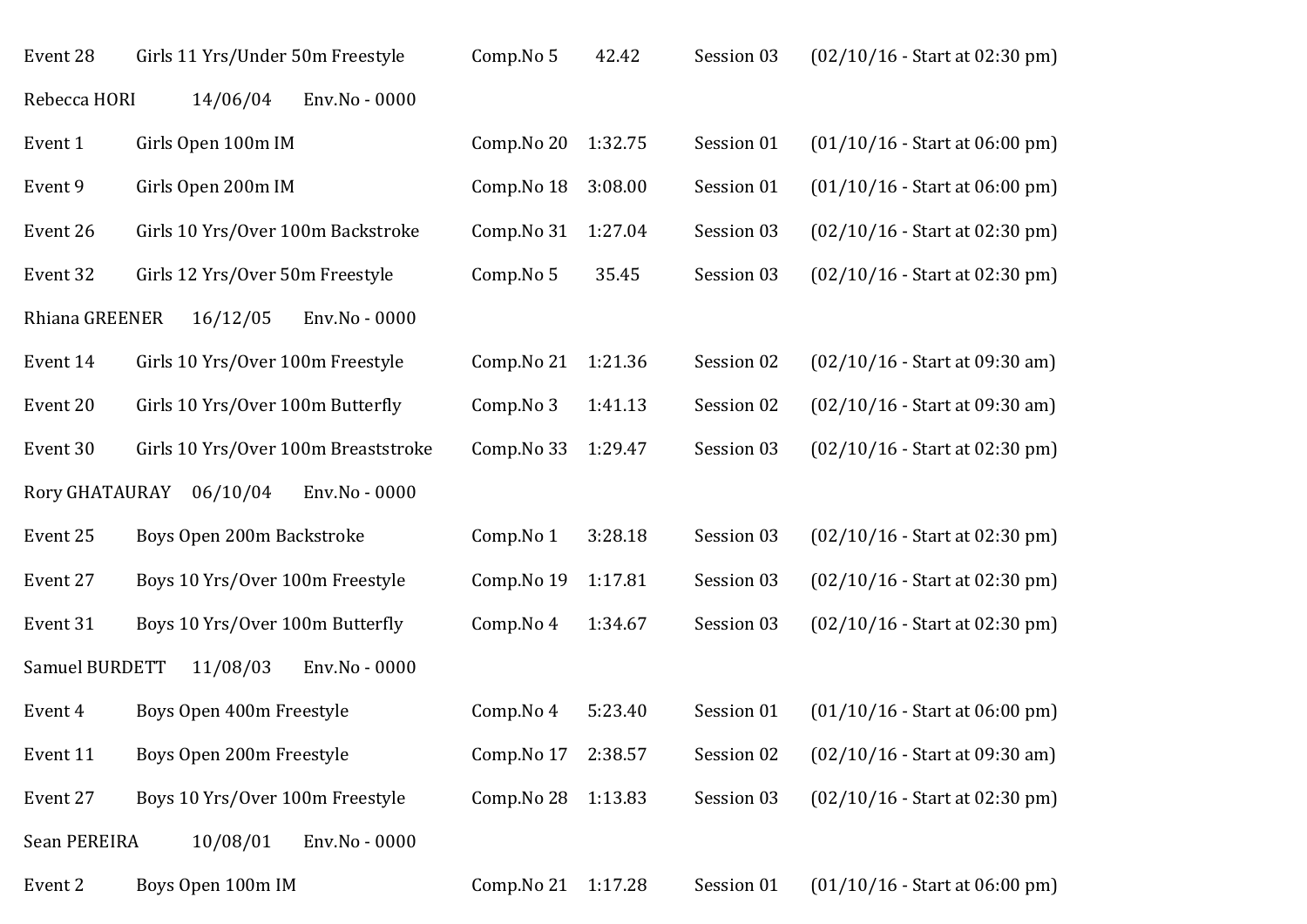| Event 6              | Boys Open 200m Breaststroke        | Comp.No 8  | 3:29.00 | Session 01 | $(01/10/16 - Start at 06:00 pm)$ |
|----------------------|------------------------------------|------------|---------|------------|----------------------------------|
| Event 10             | Boys Open 200m IM                  | Comp.No 21 | 2:52.29 | Session 01 | $(01/10/16 - Start at 06:00 pm)$ |
| Event 11             | Boys Open 200m Freestyle           | Comp.No 23 | 2:34.47 | Session 02 | $(02/10/16 - Start at 09:30 am)$ |
| Event 15             | Boys 10 Yrs/Over 100m Breaststroke | Comp.No 29 | 1:28.30 | Session 02 | $(02/10/16 - Start at 09:30 am)$ |
| Event 21             | Boys 12 Yrs/Over 50m Freestyle     | Comp.No 35 | 29.45   | Session 02 | $(02/10/16 - Start at 09:30 am)$ |
| Event 27             | Boys 10 Yrs/Over 100m Freestyle    | Comp.No 41 | 1:07.52 | Session 03 | (02/10/16 - Start at 02:30 pm)   |
| <b>Tilly BURGESS</b> | 05/04/03<br>Env.No - 0000          |            |         |            |                                  |
| Event 3              | Girls Open 400m Freestyle          | Comp.No 12 | 5:26.15 | Session 01 | $(01/10/16 - Start at 06:00 pm)$ |
| Event 18             | Girls Open 200m Backstroke         | Comp.No 27 | 2:46.62 | Session 02 | $(02/10/16 - Start at 09:30 am)$ |
| Event 22             | Girls Open 200m Freestyle          | Comp.No 45 | 2:27.27 | Session 03 | $(02/10/16 - Start at 02:30 pm)$ |
| William WILDING      | 12/10/99<br>Env.No - 0000          |            |         |            |                                  |
| Event 27             | Boys 10 Yrs/Over 100m Freestyle    | Comp.No 61 | 1:01.38 | Session 03 | $(02/10/16 - Start at 02:30 pm)$ |
| Event 31             | Boys 10 Yrs/Over 100m Butterfly    | Comp.No 26 | 1:13.02 | Session 03 | $(02/10/16 - Start at 02:30 pm)$ |
|                      |                                    |            |         |            |                                  |
| Faversham            |                                    |            |         |            |                                  |
| Ethan SHARMAN        | 01/08/06<br>Env.No - 0000          |            |         |            |                                  |
| Event 17             | Boys 11 Yrs/Under 50m Freestyle    | Comp.No 2  | 44.56   | Session 02 | $(02/10/16 - Start at 09:30 am)$ |
| Event 19             | Boys 10 Yrs/Over 100m Backstroke   | Comp.No 2  | 1:44.55 | Session 02 | $(02/10/16 - Start at 09:30 am)$ |
| Event 23             | Boys 11 Yrs/Under 50m Breaststroke | Comp.No 2  | 55.53   | Session 03 | $(02/10/16 - Start at 02:30 pm)$ |
| Eva MCINTYRE         | Env.No - 0000<br>29/04/03          |            |         |            |                                  |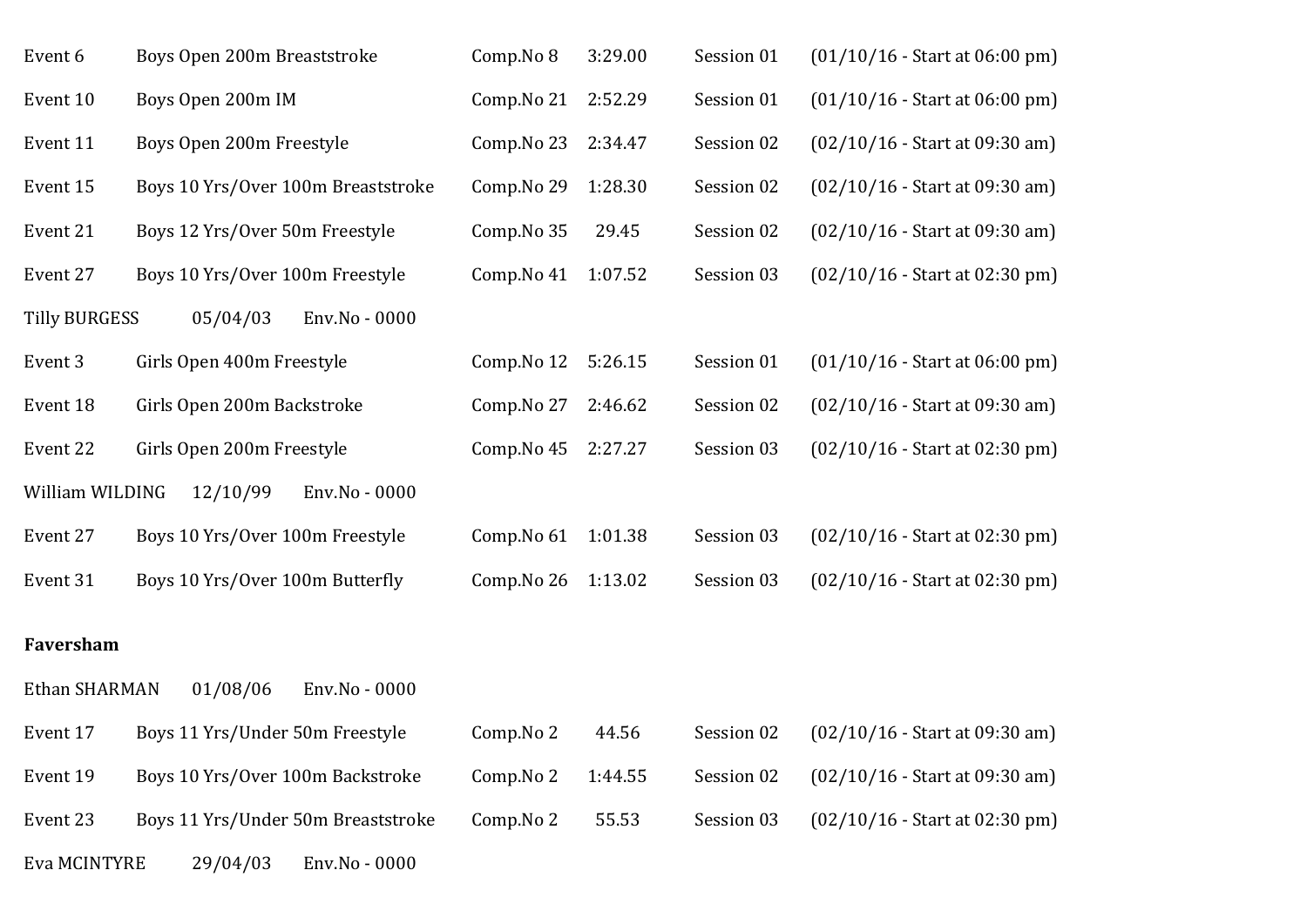| Event 1                                         | Girls Open 100m IM                  | Comp.No 35          | 1:19.12 | Session 01 | $(01/10/16 - Start at 06:00 pm)$ |  |  |
|-------------------------------------------------|-------------------------------------|---------------------|---------|------------|----------------------------------|--|--|
| Event 5                                         | Girls Open 200m Breaststroke        | Comp.No 11          | 3:26.32 | Session 01 | $(01/10/16 - Start at 06:00 pm)$ |  |  |
| Event 9                                         | Girls Open 200m IM                  | Comp. No 31 2:56.30 |         | Session 01 | $(01/10/16 - Start at 06.00 pm)$ |  |  |
| Luke BUTTERFILL<br>26/06/06<br>Env.No - 0000    |                                     |                     |         |            |                                  |  |  |
| Event 17                                        | Boys 11 Yrs/Under 50m Freestyle     | Comp.No 4           | 43.25   | Session 02 | $(02/10/16 - Start at 09:30 am)$ |  |  |
| Mia KIRK                                        | 07/10/02<br>Env.No - 0000           |                     |         |            |                                  |  |  |
| Event 14                                        | Girls 10 Yrs/Over 100m Freestyle    | Comp.No 40          | 1:15.16 | Session 02 | $(02/10/16 - Start at 09:30 am)$ |  |  |
| Event 32                                        | Girls 12 Yrs/Over 50m Freestyle     | Comp.No 15          | 33.14   | Session 03 | $(02/10/16 - Start at 02:30 pm)$ |  |  |
| Molly FLETCHER-HEBDEN 08/11/03<br>Env.No - 0000 |                                     |                     |         |            |                                  |  |  |
| Event 1                                         | Girls Open 100m IM                  | Comp.No 28          | 1:26.57 | Session 01 | $(01/10/16 - Start at 06:00 pm)$ |  |  |
| Event 9                                         | Girls Open 200m IM                  | Comp.No 15          | 3:09.01 | Session 01 | $(01/10/16 - Start at 06:00 pm)$ |  |  |
| Event 14                                        | Girls 10 Yrs/Over 100m Freestyle    | Comp.No 39          | 1:15.26 | Session 02 | $(02/10/16 - Start at 09:30 am)$ |  |  |
| Event 20                                        | Girls 10 Yrs/Over 100m Butterfly    | Comp.No 9           | 1:35.97 | Session 02 | $(02/10/16 - Start at 09:30 am)$ |  |  |
| Event 30                                        | Girls 10 Yrs/Over 100m Breaststroke | Comp.No 23          | 1:38.49 | Session 03 | $(02/10/16 - Start at 02:30 pm)$ |  |  |
| Olivia HAWKINS<br>08/04/00<br>Env.No - 0000     |                                     |                     |         |            |                                  |  |  |
| Event 3                                         | Girls Open 400m Freestyle           | Comp.No 30          | 4:57.69 | Session 01 | $(01/10/16 - Start at 06:00 pm)$ |  |  |
| Event 18                                        | Girls Open 200m Backstroke          | Comp.No 36          | 2:34.29 | Session 02 | $(02/10/16 - Start at 09:30 am)$ |  |  |
| Event 22                                        | Girls Open 200m Freestyle           | Comp.No 49          | 2:25.95 | Session 03 | $(02/10/16 - Start at 02:30 pm)$ |  |  |
| Olivia SPRINGETT<br>23/03/06<br>Env.No - 0000   |                                     |                     |         |            |                                  |  |  |
| Event 1                                         | Girls Open 100m IM                  | Comp.No 4           | 1:52.00 | Session 01 | $(01/10/16 - Start at 06:00 pm)$ |  |  |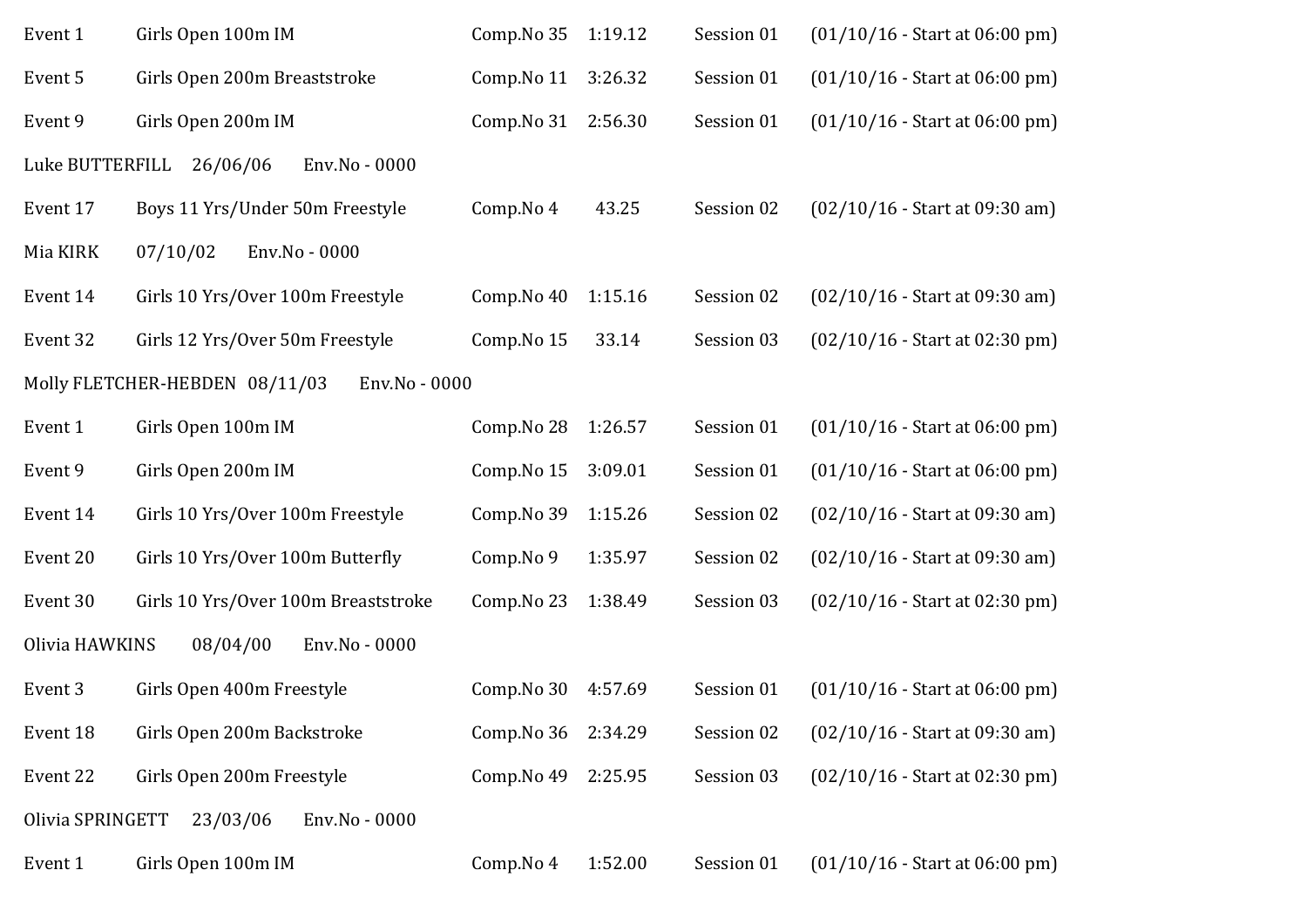| Event 16                               | Girls 11 Yrs/Under 50m Butterfly | Comp.No 7  | 49.19   | Session 02 | $(02/10/16 - Start at 09:30 am)$ |  |
|----------------------------------------|----------------------------------|------------|---------|------------|----------------------------------|--|
| Event 28                               | Girls 11 Yrs/Under 50m Freestyle | Comp.No 9  | 40.59   | Session 03 | $(02/10/16 - Start at 02:30 pm)$ |  |
| Samuel HAWKINS                         | 14/09/03<br>Env.No - 0000        |            |         |            |                                  |  |
| Event 19                               | Boys 10 Yrs/Over 100m Backstroke | Comp.No 9  | 1:32.53 | Session 02 | $(02/10/16 - Start at 09:30 am)$ |  |
| Event 21                               | Boys 12 Yrs/Over 50m Freestyle   | Comp.No 9  | 34.55   | Session 02 | $(02/10/16 - Start at 09:30 am)$ |  |
| Event 27                               | Boys 10 Yrs/Over 100m Freestyle  | Comp.No 20 | 1:16.38 | Session 03 | $(02/10/16 - Start at 02:30 pm)$ |  |
| Scott PEARCE 30/10/05<br>Env.No - 0000 |                                  |            |         |            |                                  |  |
| Event 13                               | Boys 11 Yrs/Under 50m Backstroke | Comp.No 3  | 45.61   | Session 02 | $(02/10/16 - Start at 09:30 am)$ |  |
| Event 17                               | Boys 11 Yrs/Under 50m Freestyle  | Comp.No 3  | 44.50   | Session 02 | $(02/10/16 - Start at 09:30 am)$ |  |
|                                        |                                  |            |         |            |                                  |  |

## **Gwich Royals**

| Alexander WILLIAMS<br>12/07/06<br>Env.No - 0000 |                                    |            |         |            |                                  |  |  |
|-------------------------------------------------|------------------------------------|------------|---------|------------|----------------------------------|--|--|
| Event 2                                         | Boys Open 100m IM                  | Comp.No 7  | 1:33.88 | Session 01 | $(01/10/16 - Start at 06.00 pm)$ |  |  |
| Event 4                                         | Boys Open 400m Freestyle           | Comp.No 1  | 5:56.00 | Session 01 | $(01/10/16 - Start at 06.00 pm)$ |  |  |
| Event 6                                         | Boys Open 200m Breaststroke        | Comp.No 4  | 3:40.00 | Session 01 | $(01/10/16 - Start at 06.00 pm)$ |  |  |
| Event 8                                         | Boys Open 200m Butterfly           | Comp.No 2  | 3:50.00 | Session 01 | $(01/10/16 - Start at 06.00 pm)$ |  |  |
| Event 10                                        | Boys Open 200m IM                  | Comp.No 10 | 3:08.81 | Session 01 | $(01/10/16 - Start at 06:00 pm)$ |  |  |
| Event 11                                        | Boys Open 200m Freestyle           | Comp.No 12 | 2:45.43 | Session 02 | $(02/10/16 - Start at 09:30 am)$ |  |  |
| Event 13                                        | Boys 11 Yrs/Under 50m Backstroke   | Comp.No 22 | 37.56   | Session 02 | $(02/10/16 - Start at 09:30 am)$ |  |  |
| Event 15                                        | Boys 10 Yrs/Over 100m Breaststroke | Comp.No 11 | 1:40.00 | Session 02 | $(02/10/16 - Start at 09:30 am)$ |  |  |
| Event 17                                        | Boys 11 Yrs/Under 50m Freestyle    | Comp.No 21 | 33.64   | Session 02 | $(02/10/16 - Start at 09:30 am)$ |  |  |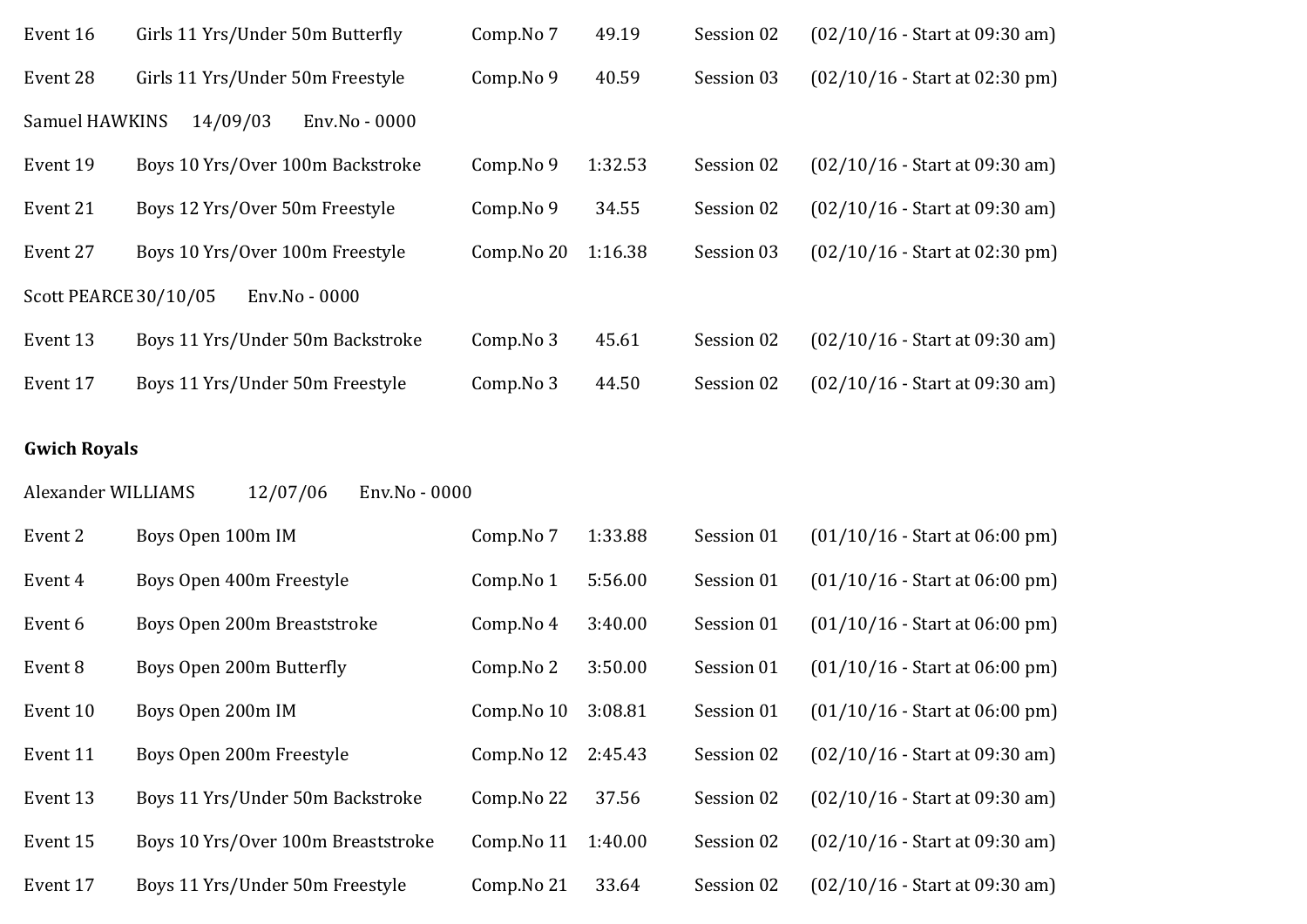| Event 19                   | Boys 10 Yrs/Over 100m Backstroke            | Comp.No 20          | 1:25.19 | Session 02 | $(02/10/16 - Start at 09:30 am)$ |
|----------------------------|---------------------------------------------|---------------------|---------|------------|----------------------------------|
| Event 23                   | Boys 11 Yrs/Under 50m Breaststroke          | Comp.No 9           | 49.14   | Session 03 | (02/10/16 - Start at 02:30 pm)   |
| Event 25                   | Boys Open 200m Backstroke                   | Comp.No 12          | 2:52.60 | Session 03 | $(02/10/16 - Start at 02:30 pm)$ |
| Event 27                   | Boys 10 Yrs/Over 100m Freestyle             | Comp.No 27          | 1:14.00 | Session 03 | (02/10/16 - Start at 02:30 pm)   |
| Event 31                   | Boys 10 Yrs/Over 100m Butterfly             | Comp.No 12          | 1:22.00 | Session 03 | $(02/10/16 - Start at 02:30 pm)$ |
| Amelie BROOKS              | 05/05/05<br>Env.No - 0000                   |                     |         |            |                                  |
| Event 12                   | Girls 11 Yrs/Under 50m Breaststroke         | Comp.No 7           | 53.96   | Session 02 | $(02/10/16 - Start at 09:30 am)$ |
| Event 14                   | Girls 10 Yrs/Over 100m Freestyle            | Comp.No 26          | 1:20.30 | Session 02 | $(02/10/16 - Start at 09:30 am)$ |
| Event 16                   | Girls 11 Yrs/Under 50m Butterfly            | Comp.No 15          | 45.73   | Session 02 | $(02/10/16 - Start at 09:30 am)$ |
| Event 18                   | Girls Open 200m Backstroke                  | Comp.No 6           | 3:14.80 | Session 02 | $(02/10/16 - Start at 09:30 am)$ |
| Event 22                   | Girls Open 200m Freestyle                   | Comp.No 8           | 2:58.59 | Session 03 | $(02/10/16 - Start at 02:30 pm)$ |
| Event 24                   | Girls 11 Yrs/Under 50m Backstroke           | Comp.No 29          | 40.99   | Session 03 | $(02/10/16 - Start at 02:30 pm)$ |
| Event 26                   | Girls 10 Yrs/Over 100m Backstroke           | Comp.No 15          | 1:32.14 | Session 03 | $(02/10/16 - Start at 02:30 pm)$ |
| Event 28                   | Girls 11 Yrs/Under 50m Freestyle            | Comp.No 14          | 38.64   | Session 03 | $(02/10/16 - Start at 02:30 pm)$ |
| <b>Balazs SZUHODOVSZKY</b> | 12/08/04<br>Env.No - 0000                   |                     |         |            |                                  |
| Event 11                   | Boys Open 200m Freestyle                    | Comp.No 9           | 2:49.11 | Session 02 | $(02/10/16 - Start at 09:30 am)$ |
| Event 19                   | Boys 10 Yrs/Over 100m Backstroke            | Comp. No 24 1:22.38 |         | Session 02 | $(02/10/16 - Start at 09:30 am)$ |
| Event 25                   | Boys Open 200m Backstroke                   | Comp.No 10          | 2:54.31 | Session 03 | $(02/10/16 - Start at 02:30 pm)$ |
|                            | Beatrice HARRISON 24/12/04<br>Env.No - 0000 |                     |         |            |                                  |
| Event 1                    | Girls Open 100m IM                          | Comp. No 24 1:29.18 |         | Session 01 | $(01/10/16 - Start at 06:00 pm)$ |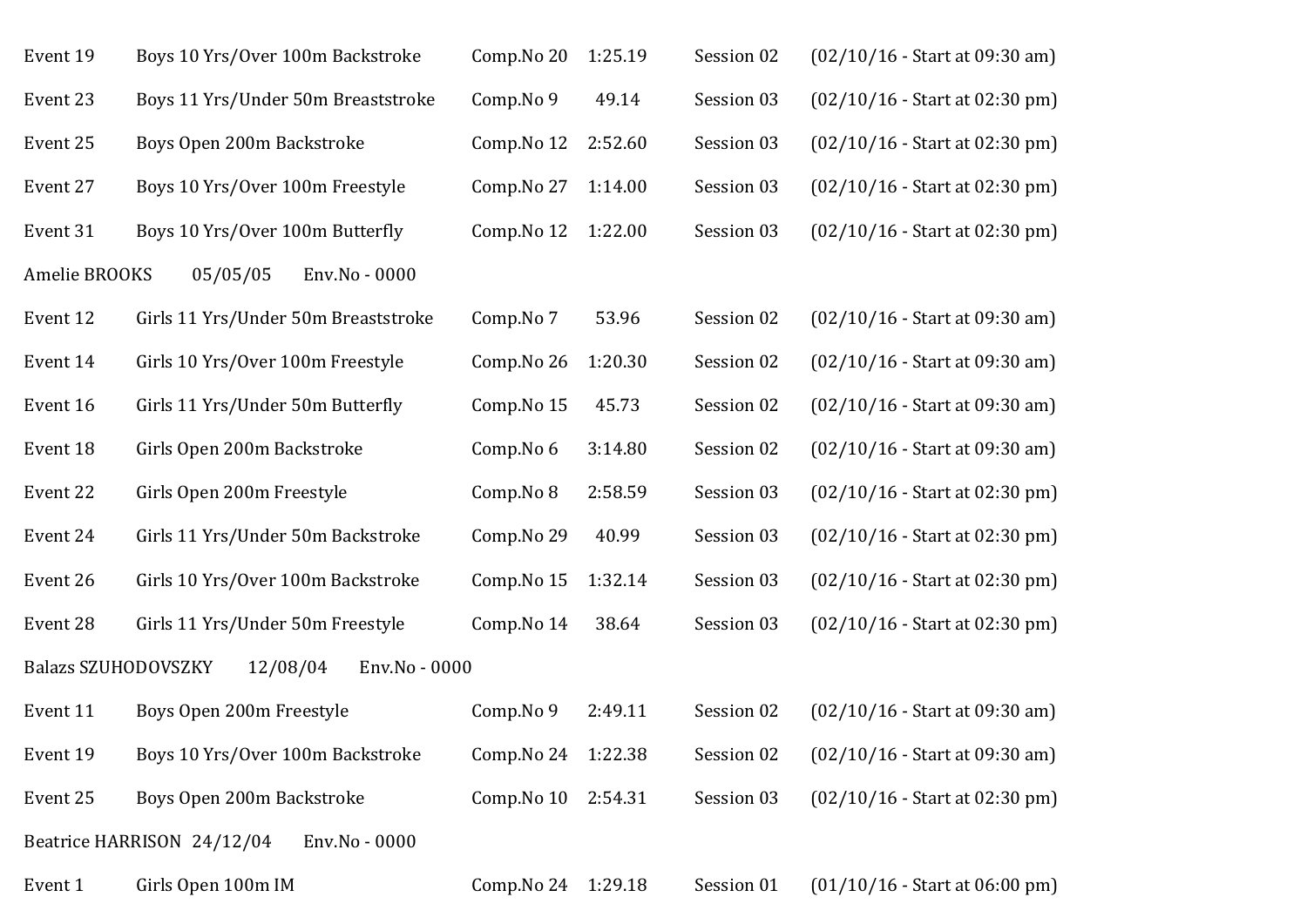| Event 3                | Girls Open 400m Freestyle           | Comp.No 4  | 5:48.00 | Session 01 | $(01/10/16 - Start at 06:00 pm)$ |
|------------------------|-------------------------------------|------------|---------|------------|----------------------------------|
| Event 12               | Girls 11 Yrs/Under 50m Breaststroke | Comp.No 24 | 48.35   | Session 02 | (02/10/16 - Start at 09:30 am)   |
| Event 16               | Girls 11 Yrs/Under 50m Butterfly    | Comp.No 27 | 39.30   | Session 02 | $(02/10/16 - Start at 09:30 am)$ |
| Event 20               | Girls 10 Yrs/Over 100m Butterfly    | Comp.No 12 | 1:33.43 | Session 02 | $(02/10/16 - Start at 09:30 am)$ |
| Event 22               | Girls Open 200m Freestyle           | Comp.No 16 | 2:51.27 | Session 03 | $(02/10/16 - Start at 02:30 pm)$ |
| Event 24               | Girls 11 Yrs/Under 50m Backstroke   | Comp.No 35 | 40.25   | Session 03 | $(02/10/16 - Start at 02:30 pm)$ |
| Event 28               | Girls 11 Yrs/Under 50m Freestyle    | Comp.No 33 | 35.48   | Session 03 | $(02/10/16 - Start at 02:30 pm)$ |
| <b>Boushra CHENAF</b>  | 09/04/03<br>Env.No - 0000           |            |         |            |                                  |
| Event 30               | Girls 10 Yrs/Over 100m Breaststroke | Comp.No 10 | 1:47.94 | Session 03 | $(02/10/16 - Start at 02:30 pm)$ |
| Event 32               | Girls 12 Yrs/Over 50m Freestyle     | Comp.No 1  | 39.59   | Session 03 | $(02/10/16 - Start at 02:30 pm)$ |
| <b>Bradley KHIZZAH</b> | 16/03/02<br>Env.No - 0000           |            |         |            |                                  |
| Event 6                | Boys Open 200m Breaststroke         | Comp.No 18 | 2:55.99 | Session 01 | $(01/10/16 - Start at 06:00 pm)$ |
| Event 8                | Boys Open 200m Butterfly            | Comp.No 7  | 3:10.00 | Session 01 | $(01/10/16 - Start at 06:00 pm)$ |
| Event 11               | Boys Open 200m Freestyle            | Comp.No 32 | 2:21.71 | Session 02 | $(02/10/16 - Start at 09:30 am)$ |
| Event 15               | Boys 10 Yrs/Over 100m Breaststroke  | Comp.No 38 | 1:20.97 | Session 02 | $(02/10/16 - Start at 09:30 am)$ |
| Event 19               | Boys 10 Yrs/Over 100m Backstroke    | Comp.No 35 | 1:18.64 | Session 02 | $(02/10/16 - Start at 09:30 am)$ |
| Event 21               | Boys 12 Yrs/Over 50m Freestyle      | Comp.No 40 | 28.84   | Session 02 | $(02/10/16 - Start at 09:30 am)$ |
| Event 25               | Boys Open 200m Backstroke           | Comp.No 14 | 2:52.29 | Session 03 | $(02/10/16 - Start at 02:30 pm)$ |
| Event 27               | Boys 10 Yrs/Over 100m Freestyle     | Comp.No 51 | 1:04.31 | Session 03 | $(02/10/16 - Start at 02:30 pm)$ |
| Event 31               | Boys 10 Yrs/Over 100m Butterfly     | Comp.No 10 | 1:23.78 | Session 03 | $(02/10/16 - Start at 02:30 pm)$ |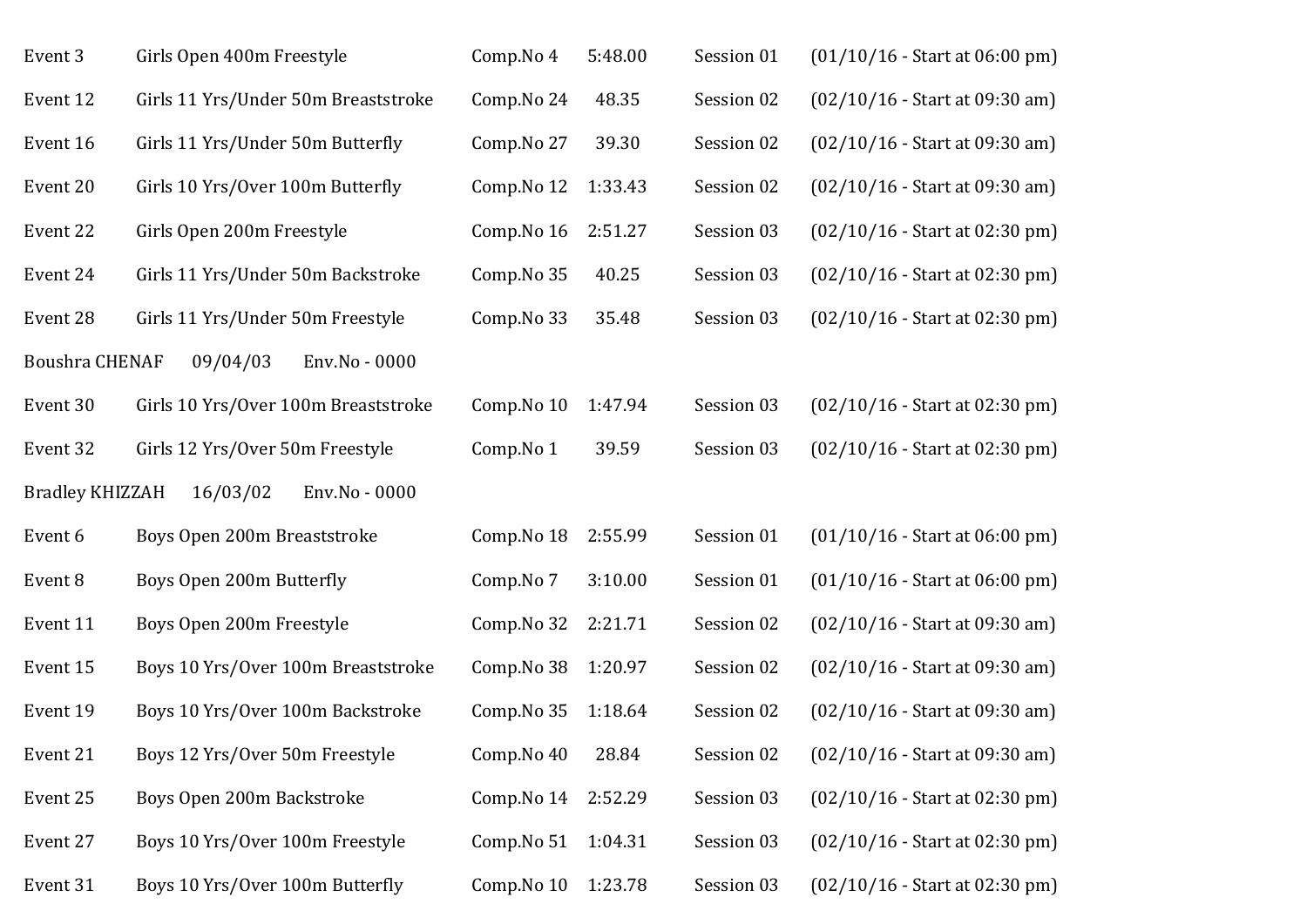## Ellen STEPAN 11/04/02 Env.No - 0000

| Event 3       | Girls Open 400m Freestyle           | Comp.No 32 | 4:55.53 | Session 01 | $(01/10/16 - Start at 06:00 pm)$ |
|---------------|-------------------------------------|------------|---------|------------|----------------------------------|
| Event 5       | Girls Open 200m Breaststroke        | Comp.No 26 | 3:03.94 | Session 01 | $(01/10/16 - Start at 06:00 pm)$ |
| Event 9       | Girls Open 200m IM                  | Comp.No 50 | 2:40.09 | Session 01 | $(01/10/16 - Start at 06:00 pm)$ |
| Event 14      | Girls 10 Yrs/Over 100m Freestyle    | Comp.No 79 | 1:04.90 | Session 02 | $(02/10/16 - Start at 09:30 am)$ |
| Event 18      | Girls Open 200m Backstroke          | Comp.No 38 | 2:33.21 | Session 02 | $(02/10/16 - Start at 09:30 am)$ |
| Event 20      | Girls 10 Yrs/Over 100m Butterfly    | Comp.No 28 | 1:22.58 | Session 02 | $(02/10/16 - Start at 09:30 am)$ |
| Event 22      | Girls Open 200m Freestyle           | Comp.No 57 | 2:20.68 | Session 03 | $(02/10/16 - Start at 02:30 pm)$ |
| Event 26      | Girls 10 Yrs/Over 100m Backstroke   | Comp.No 70 | 1:11.39 | Session 03 | $(02/10/16 - Start at 02:30 pm)$ |
| Event 30      | Girls 10 Yrs/Over 100m Breaststroke | Comp.No 40 | 1:26.94 | Session 03 | $(02/10/16 - Start at 02:30 pm)$ |
| Event 32      | Girls 12 Yrs/Over 50m Freestyle     | Comp.No 39 | 30.01   | Session 03 | $(02/10/16 - Start at 02:30 pm)$ |
| Hannah RAYNER | 27/03/05<br>Env.No - 0000           |            |         |            |                                  |
| Event 3       | Girls Open 400m Freestyle           | Comp.No 1  | 6:00.00 | Session 01 | $(01/10/16 - Start at 06:00 pm)$ |
| Event 9       | Girls Open 200m IM                  | Comp.No 8  | 3:19.26 | Session 01 | $(01/10/16 - Start at 06:00 pm)$ |
| Event 12      | Girls 11 Yrs/Under 50m Breaststroke | Comp.No 10 | 52.88   | Session 02 | $(02/10/16 - Start at 09:30 am)$ |
| Event 14      | Girls 10 Yrs/Over 100m Freestyle    | Comp.No 20 | 1:22.12 | Session 02 | $(02/10/16 - Start at 09:30 am)$ |
| Event 18      | Girls Open 200m Backstroke          | Comp.No 10 | 3:11.45 | Session 02 | $(02/10/16 - Start at 09:30 am)$ |
| Event 22      | Girls Open 200m Freestyle           | Comp.No 7  | 3:01.46 | Session 03 | $(02/10/16 - Start at 02:30 pm)$ |
| Event 24      | Girls 11 Yrs/Under 50m Backstroke   | Comp.No 27 | 41.37   | Session 03 | $(02/10/16 - Start at 02:30 pm)$ |
| Event 28      | Girls 11 Yrs/Under 50m Freestyle    | Comp.No 21 | 37.25   | Session 03 | $(02/10/16 - Start at 02:30 pm)$ |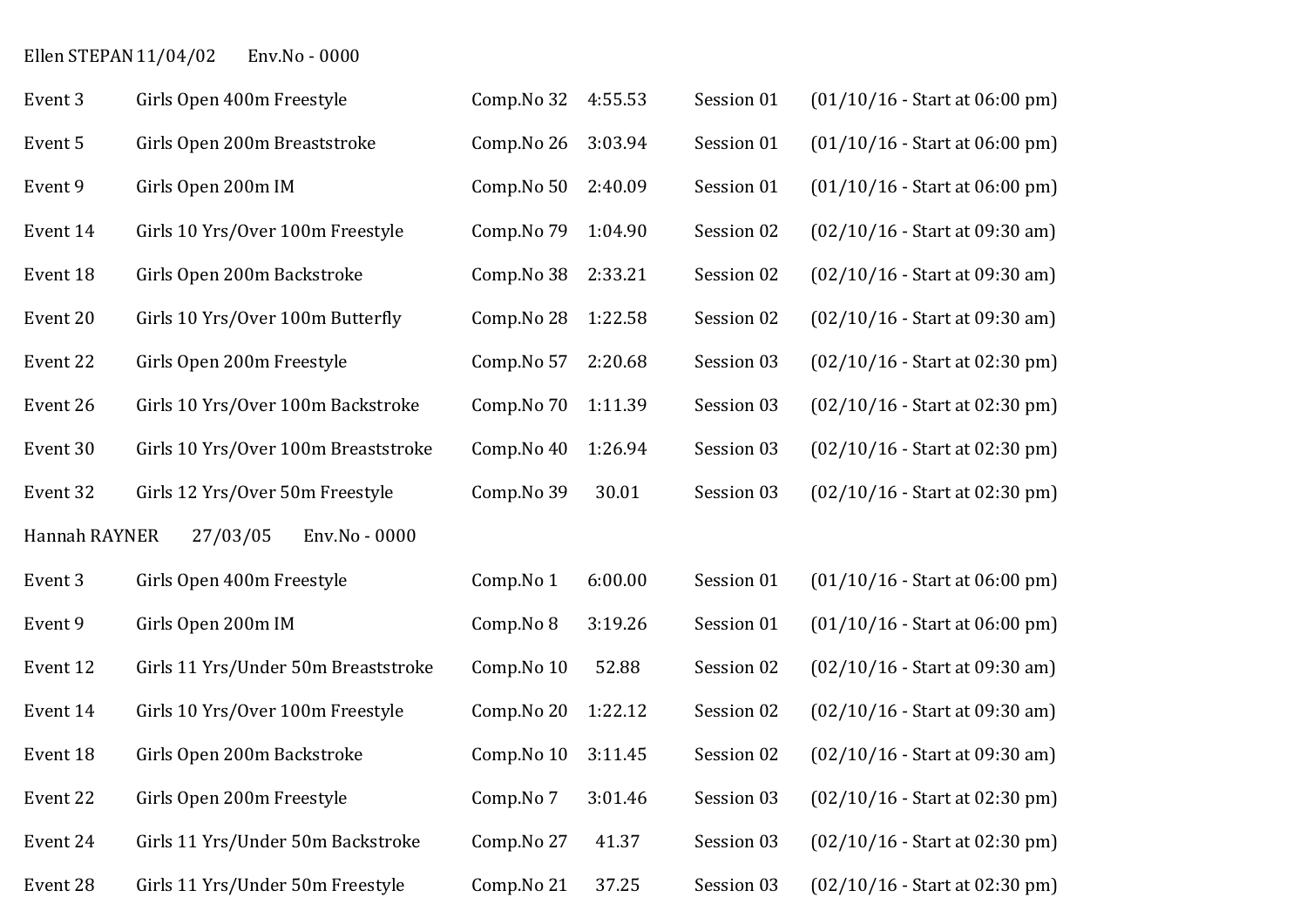## Hannah TAVAKKOLIZADEH 26/01/03 Env.No - 0000

| Event 14       | Girls 10 Yrs/Over 100m Freestyle   | Comp.No 55 | 1:11.64 | Session 02 | $(02/10/16 - Start at 09:30 am)$ |
|----------------|------------------------------------|------------|---------|------------|----------------------------------|
| Event 20       | Girls 10 Yrs/Over 100m Butterfly   | Comp.No 25 | 1:24.09 | Session 02 | $(02/10/16 - Start at 09:30 am)$ |
| Event 22       | Girls Open 200m Freestyle          | Comp.No 28 | 2:42.81 | Session 03 | $(02/10/16 - Start at 02:30 pm)$ |
| Event 26       | Girls 10 Yrs/Over 100m Backstroke  | Comp.No 33 | 1:25.75 | Session 03 | $(02/10/16 - Start at 02:30 pm)$ |
| Event 32       | Girls 12 Yrs/Over 50m Freestyle    | Comp.No 23 | 32.30   | Session 03 | (02/10/16 - Start at 02:30 pm)   |
| Ilia ZYP       | 29/06/04<br>Env.No - 0000          |            |         |            |                                  |
| Event 6        | Boys Open 200m Breaststroke        | Comp.No 15 | 3:11.00 | Session 01 | $(01/10/16 - Start at 06:00 pm)$ |
| Event 10       | Boys Open 200m IM                  | Comp.No 20 | 2:52.40 | Session 01 | $(01/10/16 - Start at 06:00 pm)$ |
| Event 11       | Boys Open 200m Freestyle           | Comp.No 14 | 2:43.31 | Session 02 | (02/10/16 - Start at 09:30 am)   |
| Event 15       | Boys 10 Yrs/Over 100m Breaststroke | Comp.No 23 | 1:32.53 | Session 02 | $(02/10/16 - Start at 09:30 am)$ |
| Event 21       | Boys 12 Yrs/Over 50m Freestyle     | Comp.No 17 | 32.10   | Session 02 | $(02/10/16 - Start at 09:30 am)$ |
| Event 27       | Boys 10 Yrs/Over 100m Freestyle    | Comp.No 38 | 1:09.23 | Session 03 | $(02/10/16 - Start at 02:30 pm)$ |
| Event 31       | Boys 10 Yrs/Over 100m Butterfly    | Comp.No 16 | 1:19.05 | Session 03 | $(02/10/16 - Start at 02:30 pm)$ |
| Jamaal FRANCIS | 09/08/03<br>Env.No - 0000          |            |         |            |                                  |
| Event 2        | Boys Open 100m IM                  | Comp.No 20 | 1:17.80 | Session 01 | $(01/10/16 - Start at 06:00 pm)$ |
| Event 10       | Boys Open 200m IM                  | Comp.No 19 | 2:53.00 | Session 01 | $(01/10/16 - Start at 06:00 pm)$ |
| Event 15       | Boys 10 Yrs/Over 100m Breaststroke | Comp.No 27 | 1:30.43 | Session 02 | $(02/10/16 - Start at 09:30 am)$ |
| Event 19       | Boys 10 Yrs/Over 100m Backstroke   | Comp.No 38 | 1:17.34 | Session 02 | $(02/10/16 - Start at 09:30 am)$ |
| Event 21       | Boys 12 Yrs/Over 50m Freestyle     | Comp.No 30 | 29.89   | Session 02 | (02/10/16 - Start at 09:30 am)   |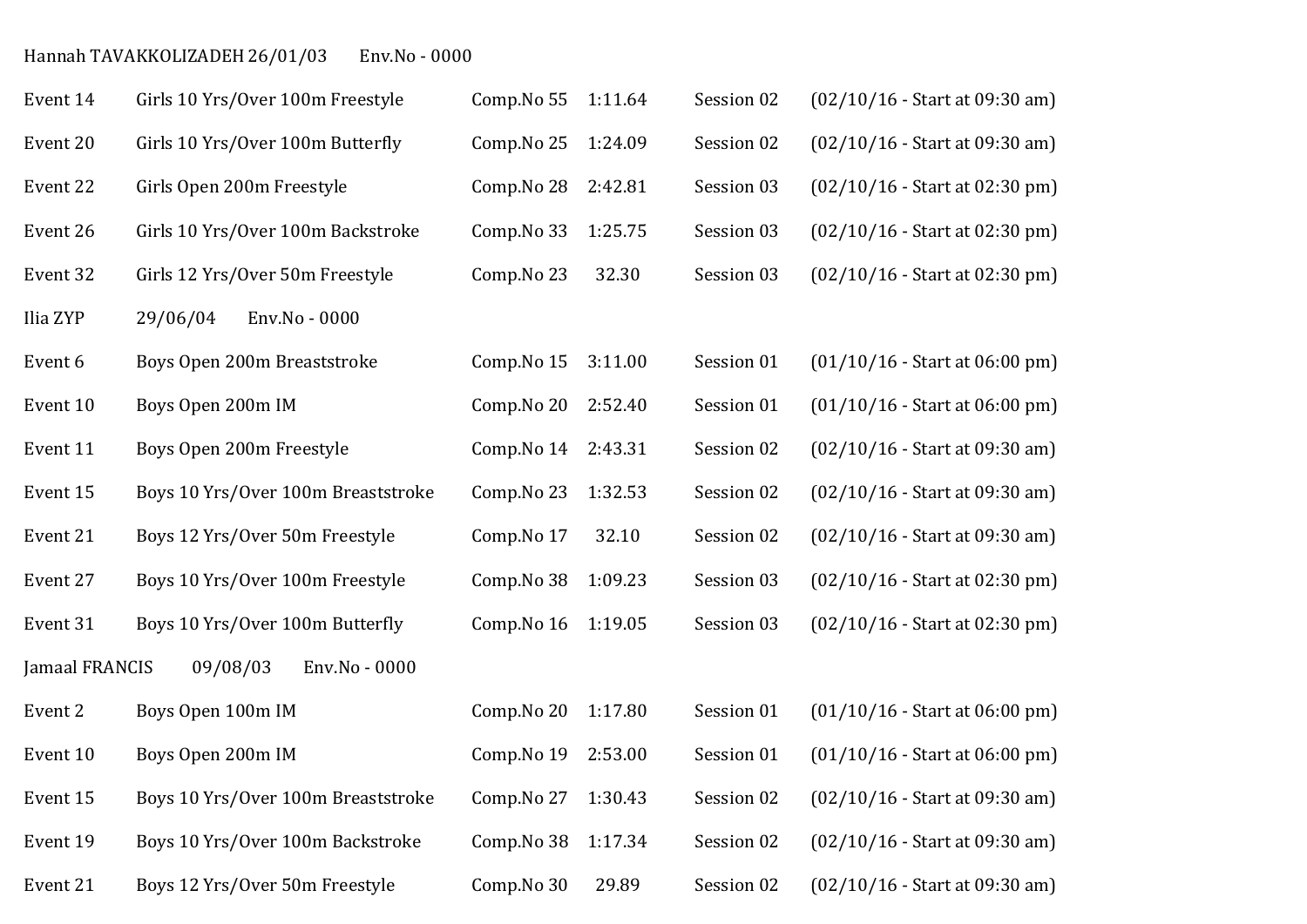| Event 25            | Boys Open 200m Backstroke           | Comp.No 16 | 2:49.12 | Session 03 | $(02/10/16 - Start at 02:30 pm)$ |
|---------------------|-------------------------------------|------------|---------|------------|----------------------------------|
| Event 27            | Boys 10 Yrs/Over 100m Freestyle     | Comp.No 45 | 1:06.79 | Session 03 | $(02/10/16 - Start at 02:30 pm)$ |
| <b>Kirsty MOORE</b> | 12/01/03<br>Env.No - 0000           |            |         |            |                                  |
| Event 3             | Girls Open 400m Freestyle           | Comp.No 19 | 5:13.43 | Session 01 | $(01/10/16 - Start at 06:00 pm)$ |
| Event 9             | Girls Open 200m IM                  | Comp.No 35 | 2:51.93 | Session 01 | $(01/10/16 - Start at 06:00 pm)$ |
| Event 14            | Girls 10 Yrs/Over 100m Freestyle    | Comp.No 54 | 1:12.19 | Session 02 | $(02/10/16 - Start at 09:30 am)$ |
| Event 18            | Girls Open 200m Backstroke          | Comp.No 23 | 2:51.08 | Session 02 | $(02/10/16 - Start at 09:30 am)$ |
| Event 20            | Girls 10 Yrs/Over 100m Butterfly    | Comp.No 18 | 1:29.12 | Session 02 | $(02/10/16 - Start at 09:30 am)$ |
| Event 22            | Girls Open 200m Freestyle           | Comp.No 39 | 2:32.13 | Session 03 | $(02/10/16 - Start at 02:30 pm)$ |
| Event 26            | Girls 10 Yrs/Over 100m Backstroke   | Comp.No 46 | 1:21.95 | Session 03 | $(02/10/16 - Start at 02:30 pm)$ |
| Event 30            | Girls 10 Yrs/Over 100m Breaststroke | Comp.No 18 | 1:41.74 | Session 03 | $(02/10/16 - Start at 02:30 pm)$ |
| Event 32            | Girls 12 Yrs/Over 50m Freestyle     | Comp.No 11 | 34.12   | Session 03 | $(02/10/16 - Start at 02:30 pm)$ |
| Lola BURNS          | 24/03/06<br>Env.No - 0000           |            |         |            |                                  |
| Event 1             | Girls Open 100m IM                  | Comp.No 11 | 1:40.80 | Session 01 | $(01/10/16 - Start at 06:00 pm)$ |
| Event 12            | Girls 11 Yrs/Under 50m Breaststroke | Comp.No 3  | 56.86   | Session 02 | $(02/10/16 - Start at 09:30 am)$ |
| Event 16            | Girls 11 Yrs/Under 50m Butterfly    | Comp.No 8  | 48.94   | Session 02 | $(02/10/16 - Start at 09:30 am)$ |
| Event 24            | Girls 11 Yrs/Under 50m Backstroke   | Comp.No 13 | 45.21   | Session 03 | $(02/10/16 - Start at 02:30 pm)$ |
| Event 26            | Girls 10 Yrs/Over 100m Backstroke   | Comp.No 5  | 1:38.32 | Session 03 | $(02/10/16 - Start at 02:30 pm)$ |
| Event 28            | Girls 11 Yrs/Under 50m Freestyle    | Comp.No 15 | 38.63   | Session 03 | $(02/10/16 - Start at 02:30 pm)$ |
|                     |                                     |            |         |            |                                  |

Maisie DENNEY 07/07/05 Env.No - 0000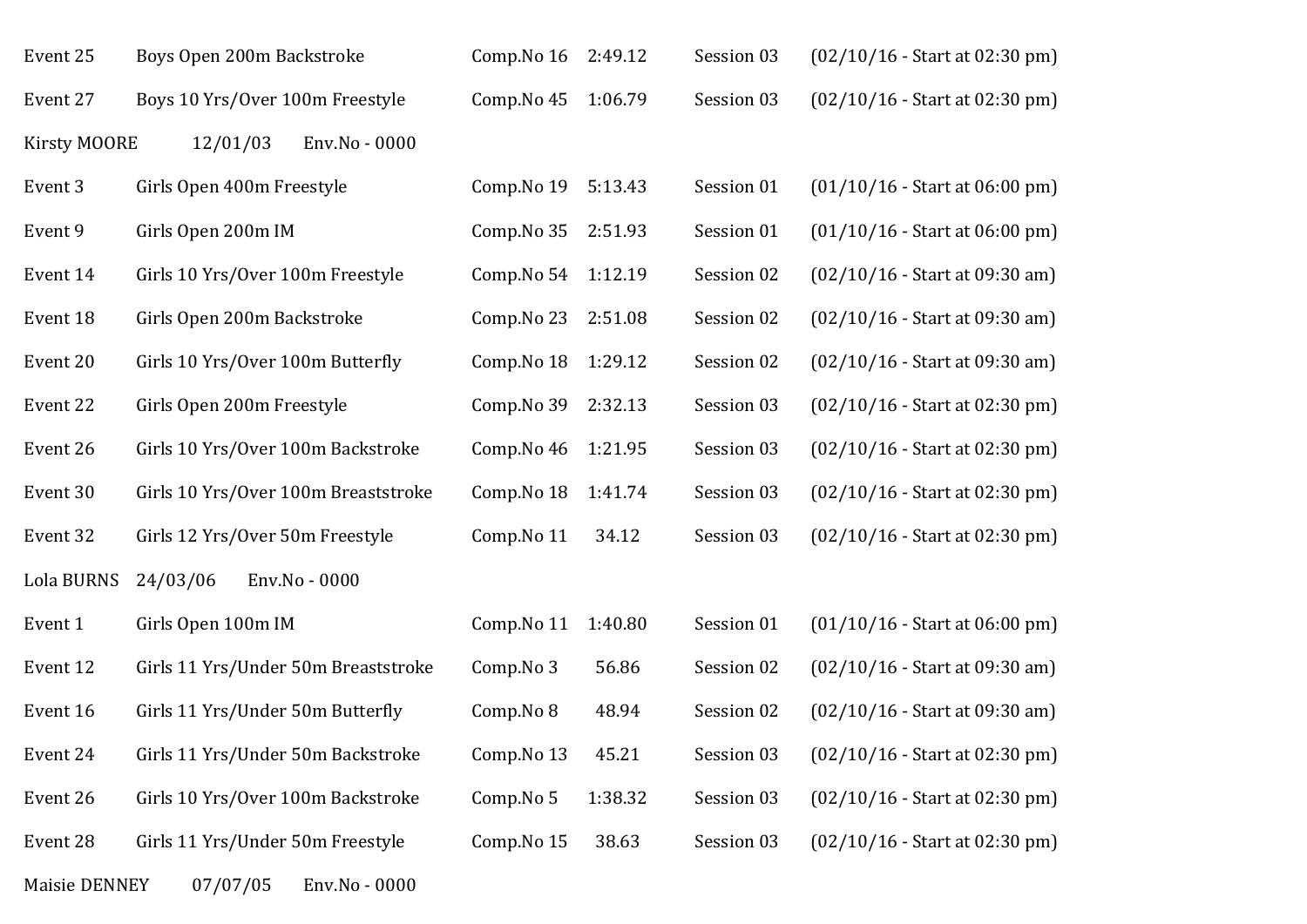| Event 12      | Girls 11 Yrs/Under 50m Breaststroke       | Comp.No 11 | 52.74   | Session 02 | $(02/10/16 - Start at 09:30 am)$ |
|---------------|-------------------------------------------|------------|---------|------------|----------------------------------|
| Event 14      | Girls 10 Yrs/Over 100m Freestyle          | Comp.No 15 | 1:23.51 | Session 02 | $(02/10/16 - Start at 09:30 am)$ |
| Event 18      | Girls Open 200m Backstroke                | Comp.No 3  | 3:20.91 | Session 02 | $(02/10/16 - Start at 09:30 am)$ |
| Event 22      | Girls Open 200m Freestyle                 | Comp.No 2  | 3:08.23 | Session 03 | $(02/10/16 - Start at 02:30 pm)$ |
| Event 26      | Girls 10 Yrs/Over 100m Backstroke         | Comp.No 7  | 1:37.86 | Session 03 | $(02/10/16 - Start at 02:30 pm)$ |
| Event 30      | Girls 10 Yrs/Over 100m Breaststroke       | Comp.No 3  | 1:50.17 | Session 03 | $(02/10/16 - Start at 02:30 pm)$ |
|               | Matthew HARDING 30/07/01<br>Env.No - 0000 |            |         |            |                                  |
| Event 4       | Boys Open 400m Freestyle                  | Comp.No 12 | 4:54.38 | Session 01 | $(01/10/16 - Start at 06:00 pm)$ |
| Event 8       | Boys Open 200m Butterfly                  | Comp.No 8  | 2:54.23 | Session 01 | $(01/10/16 - Start at 06:00 pm)$ |
| Event 11      | Boys Open 200m Freestyle                  | Comp.No 35 | 2:19.02 | Session 02 | $(02/10/16 - Start at 09:30 am)$ |
| Event 19      | Boys 10 Yrs/Over 100m Backstroke          | Comp.No 45 | 1:12.56 | Session 02 | $(02/10/16 - Start at 09:30 am)$ |
| Event 21      | Boys 12 Yrs/Over 50m Freestyle            | Comp.No 34 | 29.47   | Session 02 | $(02/10/16 - Start at 09:30 am)$ |
| Event 25      | Boys Open 200m Backstroke                 | Comp.No 21 | 2:43.78 | Session 03 | $(02/10/16 - Start at 02:30 pm)$ |
| Event 27      | Boys 10 Yrs/Over 100m Freestyle           | Comp.No 54 | 1:03.15 | Session 03 | $(02/10/16 - Start at 02:30 pm)$ |
| Event 31      | Boys 10 Yrs/Over 100m Butterfly           | Comp.No 23 | 1:16.40 | Session 03 | $(02/10/16 - Start at 02:30 pm)$ |
| Maxwell CLARK | 25/07/02<br>Env.No - 0000                 |            |         |            |                                  |
| Event 11      | Boys Open 200m Freestyle                  | Comp.No 30 | 2:25.14 | Session 02 | $(02/10/16 - Start at 09:30 am)$ |
| Event 15      | Boys 10 Yrs/Over 100m Breaststroke        | Comp.No 31 | 1:26.67 | Session 02 | $(02/10/16 - Start at 09:30 am)$ |
| Event 19      | Boys 10 Yrs/Over 100m Backstroke          | Comp.No 43 | 1:14.82 | Session 02 | $(02/10/16 - Start at 09:30 am)$ |
| Event 21      | Boys 12 Yrs/Over 50m Freestyle            | Comp.No 31 | 29.83   | Session 02 | $(02/10/16 - Start at 09:30 am)$ |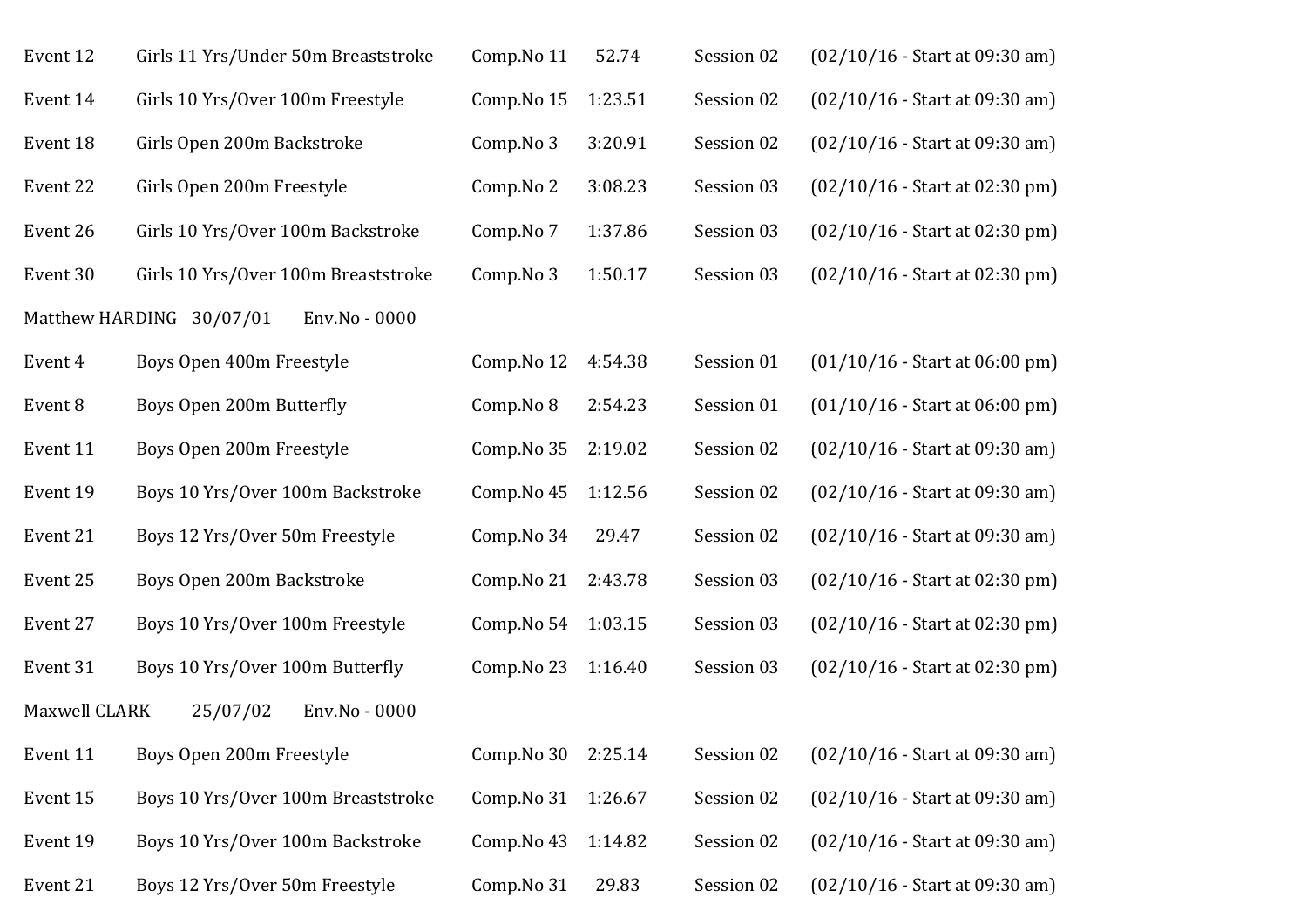### Melissa KHIZZAH 05/05/04 Env.No - 0000

| Event 3        | Girls Open 400m Freestyle           | Comp.No 20 | 5:12.87 | Session 01 | $(01/10/16 - Start at 06:00 pm)$ |
|----------------|-------------------------------------|------------|---------|------------|----------------------------------|
| Event 5        | Girls Open 200m Breaststroke        | Comp.No 23 | 3:06.53 | Session 01 | $(01/10/16 - Start at 06:00 pm)$ |
| Event 7        | Girls Open 200m Butterfly           | Comp.No 4  | 3:02.88 | Session 01 | $(01/10/16 - Start at 06:00 pm)$ |
| Event 9        | Girls Open 200m IM                  | Comp.No 41 | 2:47.48 | Session 01 | $(01/10/16 - Start at 06:00 pm)$ |
| Event 14       | Girls 10 Yrs/Over 100m Freestyle    | Comp.No 56 | 1:11.21 | Session 02 | $(02/10/16 - Start at 09:30 am)$ |
| Event 18       | Girls Open 200m Backstroke          | Comp.No 25 | 2:48.71 | Session 02 | $(02/10/16 - Start at 09:30 am)$ |
| Event 20       | Girls 10 Yrs/Over 100m Butterfly    | Comp.No 27 | 1:23.63 | Session 02 | $(02/10/16 - Start at 09:30 am)$ |
| Event 22       | Girls Open 200m Freestyle           | Comp.No 42 | 2:29.43 | Session 03 | $(02/10/16 - Start at 02:30 pm)$ |
| Event 26       | Girls 10 Yrs/Over 100m Backstroke   | Comp.No 41 | 1:23.00 | Session 03 | $(02/10/16 - Start at 02:30 pm)$ |
| Event 30       | Girls 10 Yrs/Over 100m Breaststroke | Comp.No 36 | 1:28.54 | Session 03 | $(02/10/16 - Start at 02:30 pm)$ |
| Event 32       | Girls 12 Yrs/Over 50m Freestyle     | Comp.No 16 | 33.13   | Session 03 | $(02/10/16 - Start at 02:30 pm)$ |
| Nathan CHAPMAN | 24/11/04<br>Env.No - 0000           |            |         |            |                                  |
| Event 4        | Boys Open 400m Freestyle            | Comp.No 6  | 5:16.36 | Session 01 | $(01/10/16 - Start at 06:00 pm)$ |
| Event 6        | Boys Open 200m Breaststroke         | Comp.No 9  | 3:26.00 | Session 01 | $(01/10/16 - Start at 06:00 pm)$ |
| Event 11       | Boys Open 200m Freestyle            | Comp.No 26 | 2:32.97 | Session 02 | $(02/10/16 - Start at 09:30 am)$ |
| Event 13       | Boys 11 Yrs/Under 50m Backstroke    | Comp.No 20 | 38.15   | Session 02 | $(02/10/16 - Start at 09:30 am)$ |
| Event 15       | Boys 10 Yrs/Over 100m Breaststroke  | Comp.No 13 | 1:38.27 | Session 02 | $(02/10/16 - Start at 09:30 am)$ |
| Event 17       | Boys 11 Yrs/Under 50m Freestyle     | Comp.No 20 | 33.66   | Session 02 | $(02/10/16 - Start at 09:30 am)$ |
| Event 19       | Boys 10 Yrs/Over 100m Backstroke    | Comp.No 22 | 1:22.53 | Session 02 | $(02/10/16 - Start at 09:30 am)$ |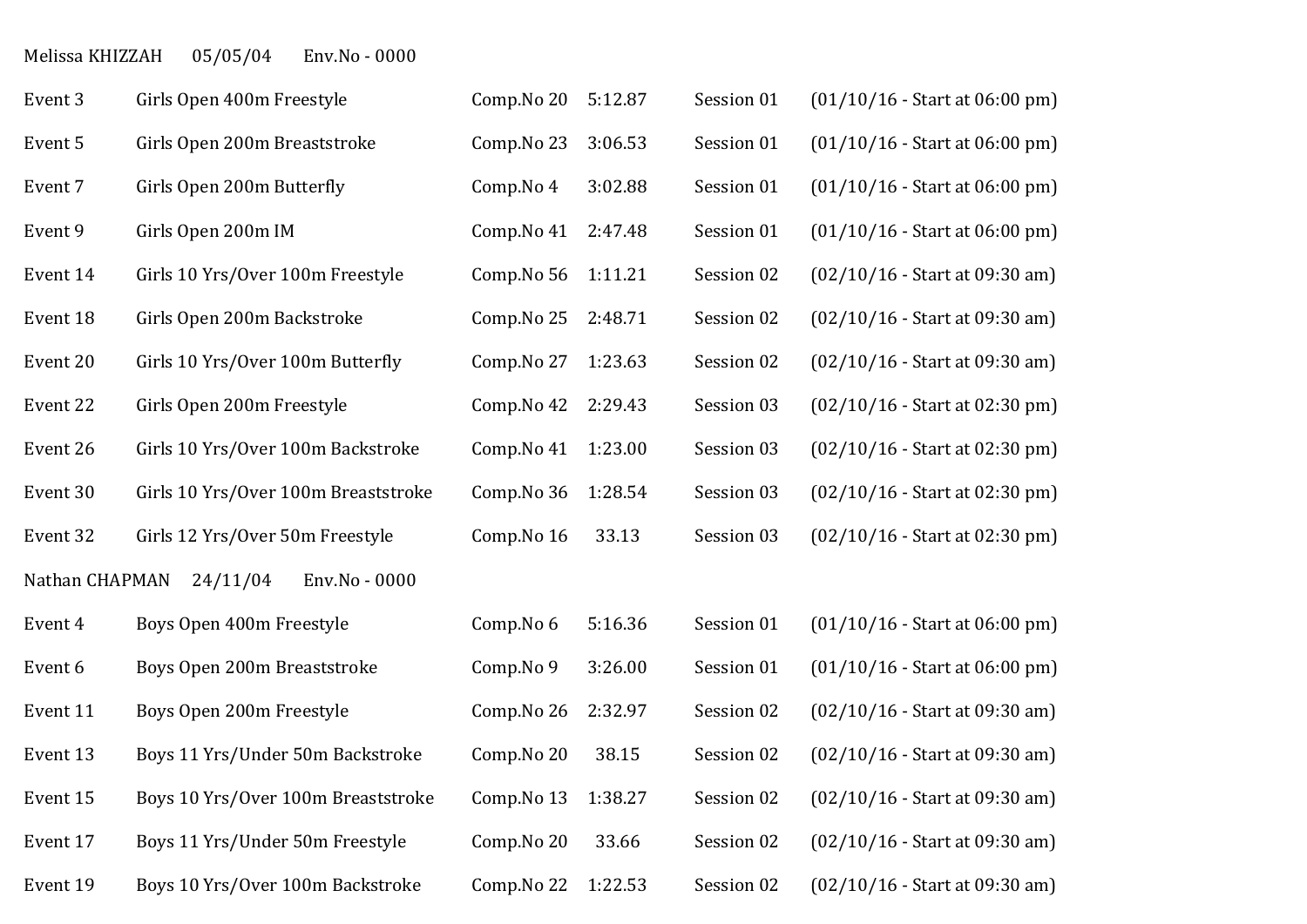| Event 23              | Boys 11 Yrs/Under 50m Breaststroke          | Comp.No 20 | 44.27   | Session 03 | $(02/10/16 - Start at 02:30 pm)$ |
|-----------------------|---------------------------------------------|------------|---------|------------|----------------------------------|
| Event 25              | Boys Open 200m Backstroke                   | Comp.No 9  | 3:02.56 | Session 03 | $(02/10/16 - Start at 02:30 pm)$ |
| Event 27              | Boys 10 Yrs/Over 100m Freestyle             | Comp.No 30 | 1:12.94 | Session 03 | $(02/10/16 - Start at 02:30 pm)$ |
| Event 31              | Boys 10 Yrs/Over 100m Butterfly             | Comp.No 14 | 1:20.00 | Session 03 | $(02/10/16 - Start at 02:30 pm)$ |
| Nicholas TEO 05/10/02 | Env.No - 0000                               |            |         |            |                                  |
| Event 15              | Boys 10 Yrs/Over 100m Breaststroke          | Comp.No 25 | 1:32.08 | Session 02 | $(02/10/16 - Start at 09:30 am)$ |
| Event 21              | Boys 12 Yrs/Over 50m Freestyle              | Comp.No 3  | 36.28   | Session 02 | $(02/10/16 - Start at 09:30 am)$ |
| Sarah HAMOUDI         | 04/01/05<br>Env.No - 0000                   |            |         |            |                                  |
| Event 12              | Girls 11 Yrs/Under 50m Breaststroke         | Comp.No 13 | 51.98   | Session 02 | $(02/10/16 - Start at 09:30 am)$ |
| Event 16              | Girls 11 Yrs/Under 50m Butterfly            | Comp.No 12 | 46.98   | Session 02 | $(02/10/16 - Start at 09:30 am)$ |
| Event 24              | Girls 11 Yrs/Under 50m Backstroke           | Comp.No 5  | 49.26   | Session 03 | $(02/10/16 - Start at 02:30 pm)$ |
| Event 28              | Girls 11 Yrs/Under 50m Freestyle            | Comp.No 8  | 41.97   | Session 03 | $(02/10/16 - Start at 02:30 pm)$ |
|                       | Scarlett CALLAGHAN17/02/02<br>Env.No - 0000 |            |         |            |                                  |
| Event 5               | Girls Open 200m Breaststroke                | Comp.No 32 | 2:53.51 | Session 01 | $(01/10/16 - Start at 06:00 pm)$ |
| Event 9               | Girls Open 200m IM                          | Comp.No 57 | 2:31.26 | Session 01 | $(01/10/16 - Start at 06:00 pm)$ |
| Event 14              | Girls 10 Yrs/Over 100m Freestyle            | Comp.No 85 | 1:02.10 | Session 02 | $(02/10/16 - Start at 09:30 am)$ |
| Event 18              | Girls Open 200m Backstroke                  | Comp.No 39 | 2:30.86 | Session 02 | $(02/10/16 - Start at 09:30 am)$ |
| Event 20              | Girls 10 Yrs/Over 100m Butterfly            | Comp.No 40 | 1:12.94 | Session 02 | $(02/10/16 - Start at 09:30 am)$ |
| Event 22              | Girls Open 200m Freestyle                   | Comp.No 62 | 2:15.45 | Session 03 | $(02/10/16 - Start at 02:30 pm)$ |
| Event 26              | Girls 10 Yrs/Over 100m Backstroke           | Comp.No 73 | 1:09.08 | Session 03 | $(02/10/16 - Start at 02:30 pm)$ |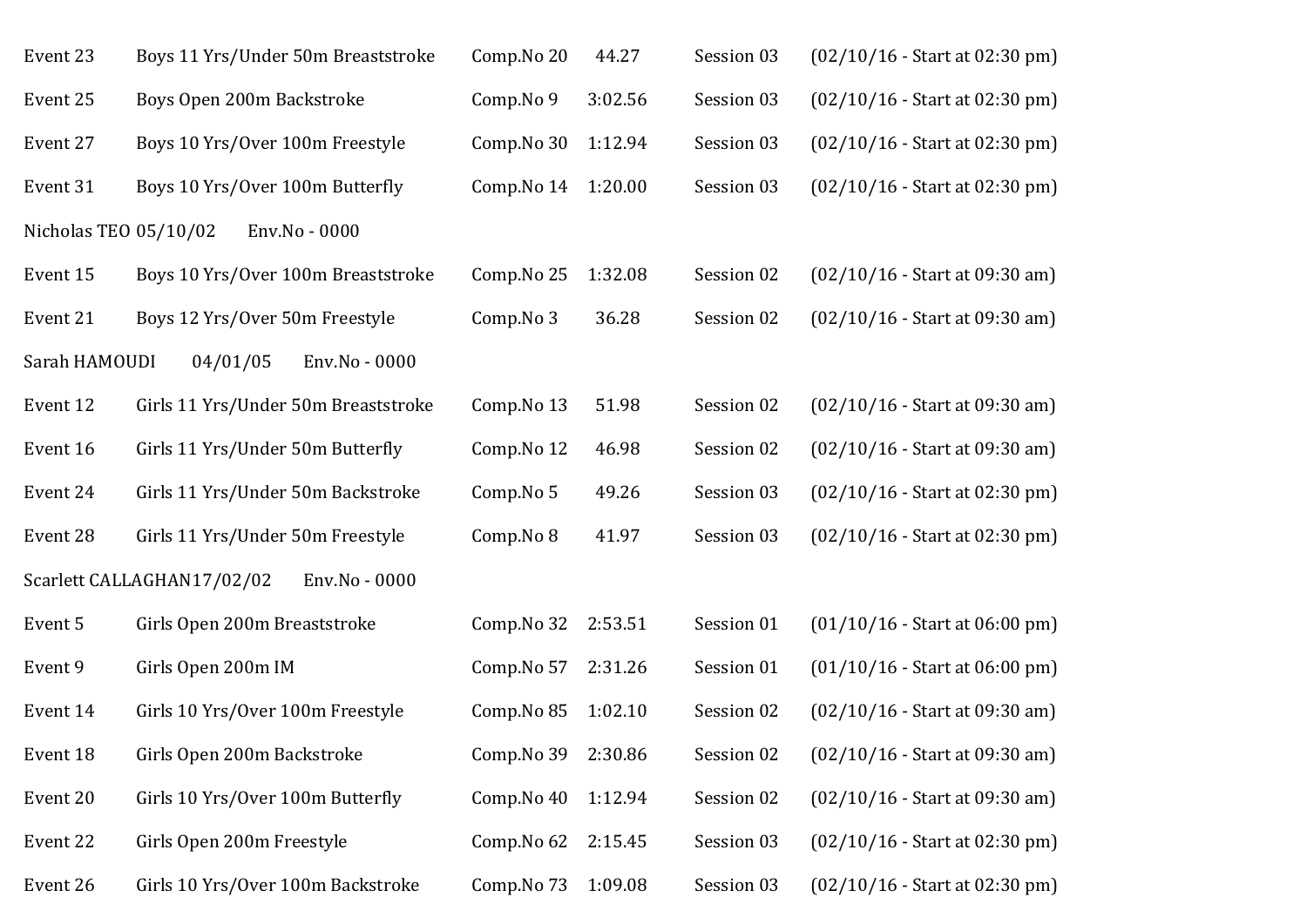| Event 32        | Girls 12 Yrs/Over 50m Freestyle     | Comp.No 45 | 29.32   | Session 03 | $(02/10/16 - Start at 02:30 pm)$ |
|-----------------|-------------------------------------|------------|---------|------------|----------------------------------|
| Shahana FRANCIS | 13/06/06<br>Env.No - 0000           |            |         |            |                                  |
| Event 12        | Girls 11 Yrs/Under 50m Breaststroke | Comp.No 21 | 49.43   | Session 02 | $(02/10/16 - Start at 09:30 am)$ |
| Event 14        | Girls 10 Yrs/Over 100m Freestyle    | Comp.No 16 | 1:23.47 | Session 02 | $(02/10/16 - Start at 09:30 am)$ |
| Event 16        | Girls 11 Yrs/Under 50m Butterfly    | Comp.No 17 | 44.85   | Session 02 | $(02/10/16 - Start at 09:30 am)$ |
| Event 20        | Girls 10 Yrs/Over 100m Butterfly    | Comp.No 1  | 1:42.00 | Session 02 | $(02/10/16 - Start at 09:30 am)$ |
| Event 24        | Girls 11 Yrs/Under 50m Backstroke   | Comp.No 21 | 44.14   | Session 03 | $(02/10/16 - Start at 02:30 pm)$ |
| Event 26        | Girls 10 Yrs/Over 100m Backstroke   | Comp.No 14 | 1:32.25 | Session 03 | $(02/10/16 - Start at 02:30 pm)$ |
| Event 28        | Girls 11 Yrs/Under 50m Freestyle    | Comp.No 35 | 35.10   | Session 03 | $(02/10/16 - Start at 02:30 pm)$ |
| Event 30        | Girls 10 Yrs/Over 100m Breaststroke | Comp.No 1  | 1:52.00 | Session 03 | $(02/10/16 - Start at 02:30 pm)$ |

#### **Maidstone**

|          | Anna BROOMFIELD 13/11/99<br>Env.No - 0000 |            |         |            |                                  |
|----------|-------------------------------------------|------------|---------|------------|----------------------------------|
| Event 14 | Girls 10 Yrs/Over 100m Freestyle          | Comp.No 87 | 1:00.56 | Session 02 | $(02/10/16 - Start at 09:30 am)$ |
| Event 18 | Girls Open 200m Backstroke                | Comp.No 43 | 2:22.08 | Session 02 | $(02/10/16 - Start at 09:30 am)$ |
| Event 26 | Girls 10 Yrs/Over 100m Backstroke         | Comp.No 74 | 1:06.00 | Session 03 | $(02/10/16 - Start at 02:30 pm)$ |
| Event 32 | Girls 12 Yrs/Over 50m Freestyle           | Comp.No 48 | 28.63   | Session 03 | $(02/10/16 - Start at 02:30 pm)$ |
|          | Natasha BODENHAM13/02/04<br>Env.No - 0000 |            |         |            |                                  |
| Event 14 | Girls 10 Yrs/Over 100m Freestyle          | Comp.No 33 | 1:16.81 | Session 02 | $(02/10/16 - Start at 09:30 am)$ |
| Event 20 | Girls 10 Yrs/Over 100m Butterfly          | Comp.No 22 | 1:25.83 | Session 02 | $(02/10/16 - Start at 09:30 am)$ |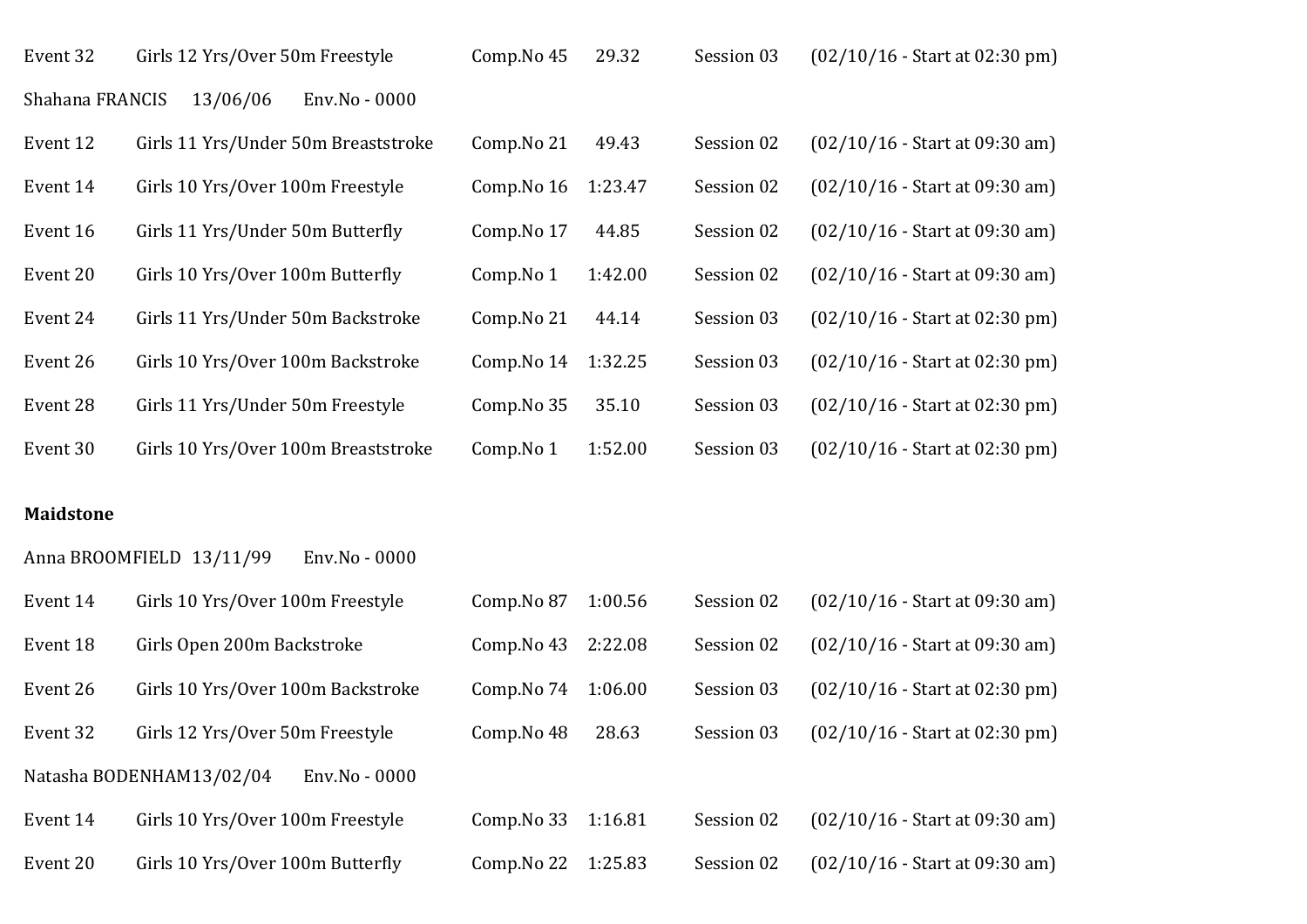| Event 26 | Girls 10 Yrs/Over 100m Backstroke         | Comp.No 35 | 1:25.57 | Session 03 | $(02/10/16 - Start at 02:30 pm)$ |
|----------|-------------------------------------------|------------|---------|------------|----------------------------------|
| Event 30 | Girls 10 Yrs/Over 100m Breaststroke       | Comp.No 25 | 1:34.97 | Session 03 | $(02/10/16 - Start at 02:30 pm)$ |
| Event 32 | Girls 12 Yrs/Over 50m Freestyle           | Comp.No 7  | 34.84   | Session 03 | $(02/10/16 - Start at 02:30 pm)$ |
|          | Nicole BODENHAM 14/09/01<br>Env.No - 0000 |            |         |            |                                  |
| Event 14 | Girls 10 Yrs/Over 100m Freestyle          | Comp.No 50 | 1:12.78 | Session 02 | $(02/10/16 - Start at 09:30 am)$ |
| Event 18 | Girls Open 200m Backstroke                | Comp.No 18 | 2:54.66 | Session 02 | $(02/10/16 - Start at 09:30 am)$ |
| Event 20 | Girls 10 Yrs/Over 100m Butterfly          | Comp.No 17 | 1:29.33 | Session 02 | $(02/10/16 - Start at 09:30 am)$ |
| Event 26 | Girls 10 Yrs/Over 100m Backstroke         | Comp.No 50 | 1:21.28 | Session 03 | $(02/10/16 - Start at 02:30 pm)$ |
| Event 30 | Girls 10 Yrs/Over 100m Breaststroke       | Comp.No 38 | 1:27.40 | Session 03 | $(02/10/16 - Start at 02:30 pm)$ |
| Event 32 | Girls 12 Yrs/Over 50m Freestyle           | Comp.No 19 | 32.50   | Session 03 | $(02/10/16 - Start at 02:30 pm)$ |

#### **Orpington OJ**

Alice BENNETT 25/02/01 Env.No - 0000

| Event 1           | Girls Open 100m IM                  | Comp.No 38 | 1:17.27 | Session 01 | $(01/10/16 - Start at 06:00 pm)$ |
|-------------------|-------------------------------------|------------|---------|------------|----------------------------------|
| Event 5           | Girls Open 200m Breaststroke        | Comp.No 21 | 3:09.19 | Session 01 | $(01/10/16 - Start at 06:00 pm)$ |
| Event 14          | Girls 10 Yrs/Over 100m Freestyle    | Comp.No 73 | 1:06.52 | Session 02 | $(02/10/16 - Start at 09:30 am)$ |
| Event 22          | Girls Open 200m Freestyle           | Comp.No 59 | 2:18.69 | Session 03 | $(02/10/16 - Start at 02:30 pm)$ |
| Event 30          | Girls 10 Yrs/Over 100m Breaststroke | Comp.No 30 | 1:30.33 | Session 03 | $(02/10/16 - Start at 02:30 pm)$ |
| Event 32          | Girls 12 Yrs/Over 50m Freestyle     | Comp.No 34 | 31.21   | Session 03 | $(02/10/16 - Start at 02:30 pm)$ |
| Alice MAGEE-BROWN | 04/08/06<br>Env.No - 0000           |            |         |            |                                  |
| Event 12          | Girls 11 Yrs/Under 50m Breaststroke | Comp.No 1  | 57.00   | Session 02 | $(02/10/16 - Start at 09:30 am)$ |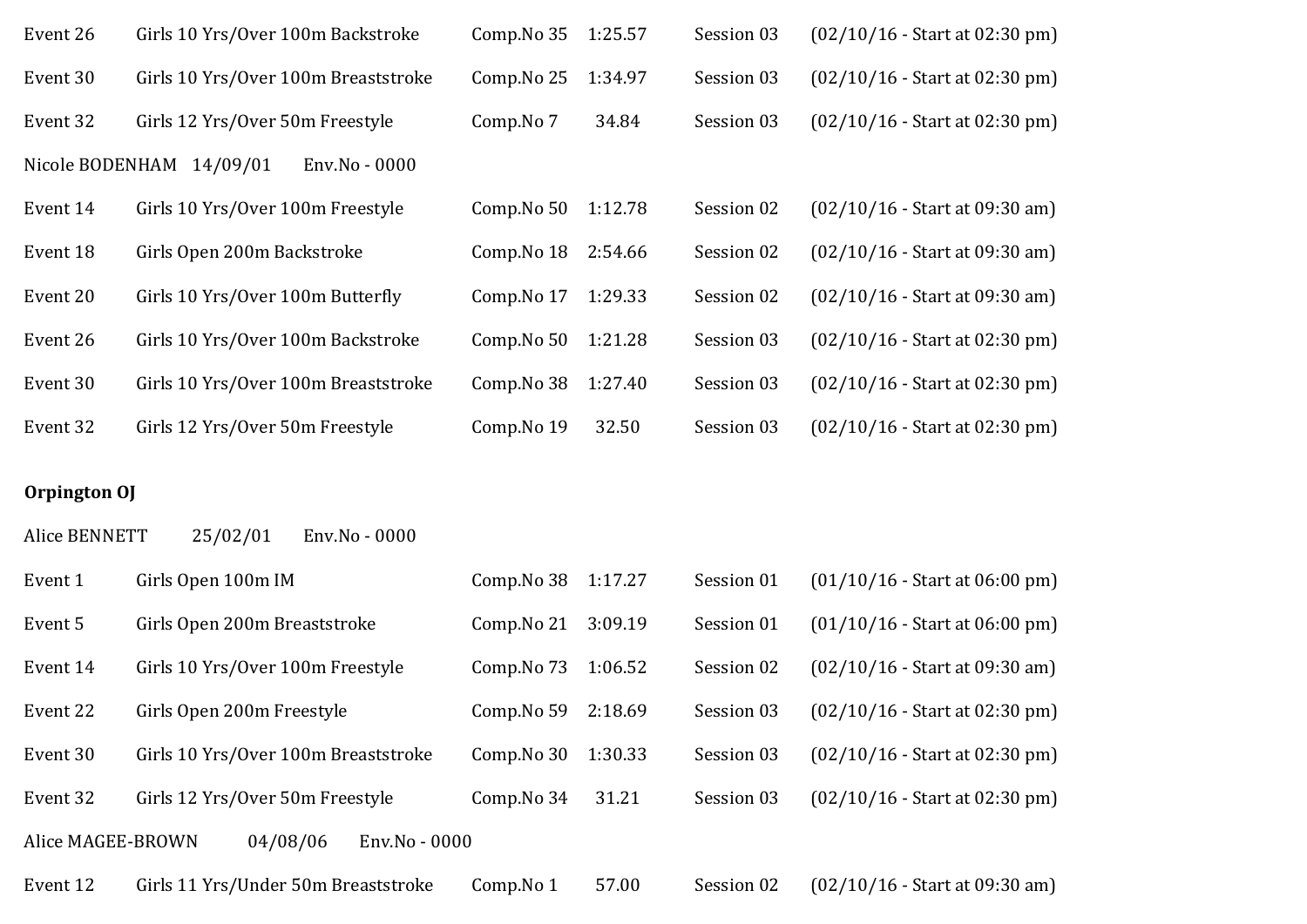| Event 24       | Girls 11 Yrs/Under 50m Backstroke   |               | Comp.No 2  | 52.00   | Session 03 | $(02/10/16 - Start at 02:30 pm)$ |
|----------------|-------------------------------------|---------------|------------|---------|------------|----------------------------------|
| Event 28       | Girls 11 Yrs/Under 50m Freestyle    |               | Comp.No 2  | 45.50   | Session 03 | $(02/10/16 - Start at 02:30 pm)$ |
| Alicia FOREMAN | 27/12/02                            | Env.No - 0000 |            |         |            |                                  |
| Event 3        | Girls Open 400m Freestyle           |               | Comp.No 11 | 5:29.00 | Session 01 | $(01/10/16 - Start at 06:00 pm)$ |
| Event 9        | Girls Open 200m IM                  |               | Comp.No 19 | 3:06.18 | Session 01 | $(01/10/16 - Start at 06:00 pm)$ |
| Event 14       | Girls 10 Yrs/Over 100m Freestyle    |               | Comp.No 42 | 1:14.68 | Session 02 | $(02/10/16 - Start at 09:30 am)$ |
| Event 18       | Girls Open 200m Backstroke          |               | Comp.No 15 | 3:00.31 | Session 02 | $(02/10/16 - Start at 09:30 am)$ |
| Event 20       | Girls 10 Yrs/Over 100m Butterfly    |               | Comp.No 15 | 1:30.33 | Session 02 | $(02/10/16 - Start at 09:30 am)$ |
| Amelia FRISBY  | 06/10/04                            | Env.No - 0000 |            |         |            |                                  |
| Event 12       | Girls 11 Yrs/Under 50m Breaststroke |               | Comp.No 18 | 49.94   | Session 02 | $(02/10/16 - Start at 09:30 am)$ |
| Event 14       | Girls 10 Yrs/Over 100m Freestyle    |               | Comp.No 6  | 1:27.59 | Session 02 | $(02/10/16 - Start at 09:30 am)$ |
| Event 24       | Girls 11 Yrs/Under 50m Backstroke   |               | Comp.No 11 | 46.34   | Session 03 | $(02/10/16 - Start at 02:30 pm)$ |
| Event 28       | Girls 11 Yrs/Under 50m Freestyle    |               | Comp.No 17 | 38.45   | Session 03 | $(02/10/16 - Start at 02:30 pm)$ |
| Event 30       | Girls 10 Yrs/Over 100m Breaststroke |               | Comp.No 4  | 1:49.76 | Session 03 | $(02/10/16 - Start at 02:30 pm)$ |
|                | Anjolaoluwa OLAYIWOLA<br>18/11/04   | Env.No - 0000 |            |         |            |                                  |
| Event 24       | Girls 11 Yrs/Under 50m Backstroke   |               | Comp.No 3  | 50.21   | Session 03 | $(02/10/16 - Start at 02:30 pm)$ |
| Event 28       | Girls 11 Yrs/Under 50m Freestyle    |               | Comp.No 12 | 40.05   | Session 03 | $(02/10/16 - Start at 02:30 pm)$ |
| Anna CVJETAN   | 18/05/01                            | Env.No - 0000 |            |         |            |                                  |
| Event 7        | Girls Open 200m Butterfly           |               | Comp.No 9  | 2:47.65 | Session 01 | $(01/10/16 - Start at 06:00 pm)$ |
| Event 14       | Girls 10 Yrs/Over 100m Freestyle    |               | Comp.No 64 | 1:08.53 | Session 02 | $(02/10/16 - Start at 09:30 am)$ |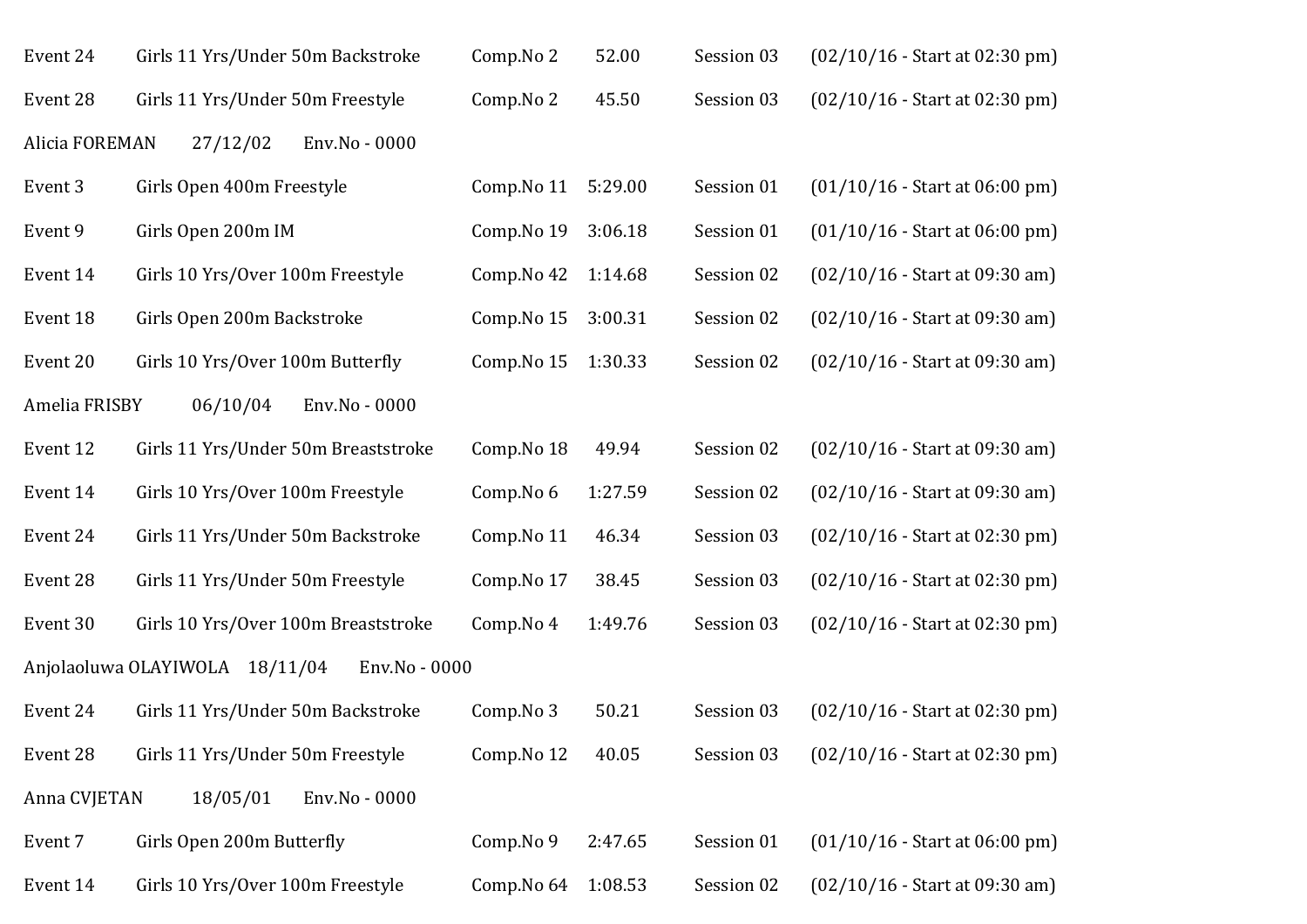| Event 18     | Girls Open 200m Backstroke                 | Comp.No 32 | 2:36.04 | Session 02 | $(02/10/16 - Start at 09:30 am)$ |
|--------------|--------------------------------------------|------------|---------|------------|----------------------------------|
| Event 20     | Girls 10 Yrs/Over 100m Butterfly           | Comp.No 39 | 1:14.70 | Session 02 | $(02/10/16 - Start at 09:30 am)$ |
| Event 22     | Girls Open 200m Freestyle                  | Comp.No 44 | 2:28.13 | Session 03 | $(02/10/16 - Start at 02:30 pm)$ |
| Event 26     | Girls 10 Yrs/Over 100m Backstroke          | Comp.No 65 | 1:13.26 | Session 03 | $(02/10/16 - Start at 02:30 pm)$ |
| Anna HAWKINS | 24/09/03<br>Env.No - 0000                  |            |         |            |                                  |
| Event 1      | Girls Open 100m IM                         | Comp.No 31 | 1:25.60 | Session 01 | $(01/10/16 - Start at 06:00 pm)$ |
| Event 5      | Girls Open 200m Breaststroke               | Comp.No 16 | 3:16.00 | Session 01 | $(01/10/16 - Start at 06:00 pm)$ |
| Event 9      | Girls Open 200m IM                         | Comp.No 16 | 3:09.00 | Session 01 | $(01/10/16 - Start at 06:00 pm)$ |
| Ben LANGDOWN | 22/04/04<br>Env.No - 0000                  |            |         |            |                                  |
| Event 19     | Boys 10 Yrs/Over 100m Backstroke           | Comp.No 29 | 1:21.77 | Session 02 | $(02/10/16 - Start at 09:30 am)$ |
| Event 21     | Boys 12 Yrs/Over 50m Freestyle             | Comp.No 11 | 33.29   | Session 02 | $(02/10/16 - Start at 09:30 am)$ |
| Event 27     | Boys 10 Yrs/Over 100m Freestyle            | Comp.No 23 | 1:15.21 | Session 03 | $(02/10/16 - Start at 02:30 pm)$ |
|              | Benjamin STROVER 29/07/00<br>Env.No - 0000 |            |         |            |                                  |
| Event 4      | Boys Open 400m Freestyle                   | Comp.No 20 | 4:30.00 | Session 01 | $(01/10/16 - Start at 06:00 pm)$ |
| Event 10     | Boys Open 200m IM                          | Comp.No 36 | 2:21.87 | Session 01 | $(01/10/16 - Start at 06:00 pm)$ |
| Event 11     | Boys Open 200m Freestyle                   | Comp.No 45 | 2:04.16 | Session 02 | $(02/10/16 - Start at 09:30 am)$ |
| Event 19     | Boys 10 Yrs/Over 100m Backstroke           | Comp.No 46 | 1:06.00 | Session 02 | $(02/10/16 - Start at 09:30 am)$ |
| Event 21     | Boys 12 Yrs/Over 50m Freestyle             | Comp.No 47 | 25.79   | Session 02 | $(02/10/16 - Start at 09:30 am)$ |
| Event 27     | Boys 10 Yrs/Over 100m Freestyle            | Comp.No 64 | 57.43   | Session 03 | $(02/10/16 - Start at 02:30 pm)$ |
| Event 31     | Boys 10 Yrs/Over 100m Butterfly            | Comp.No 32 | 1:07.84 | Session 03 | $(02/10/16 - Start at 02:30 pm)$ |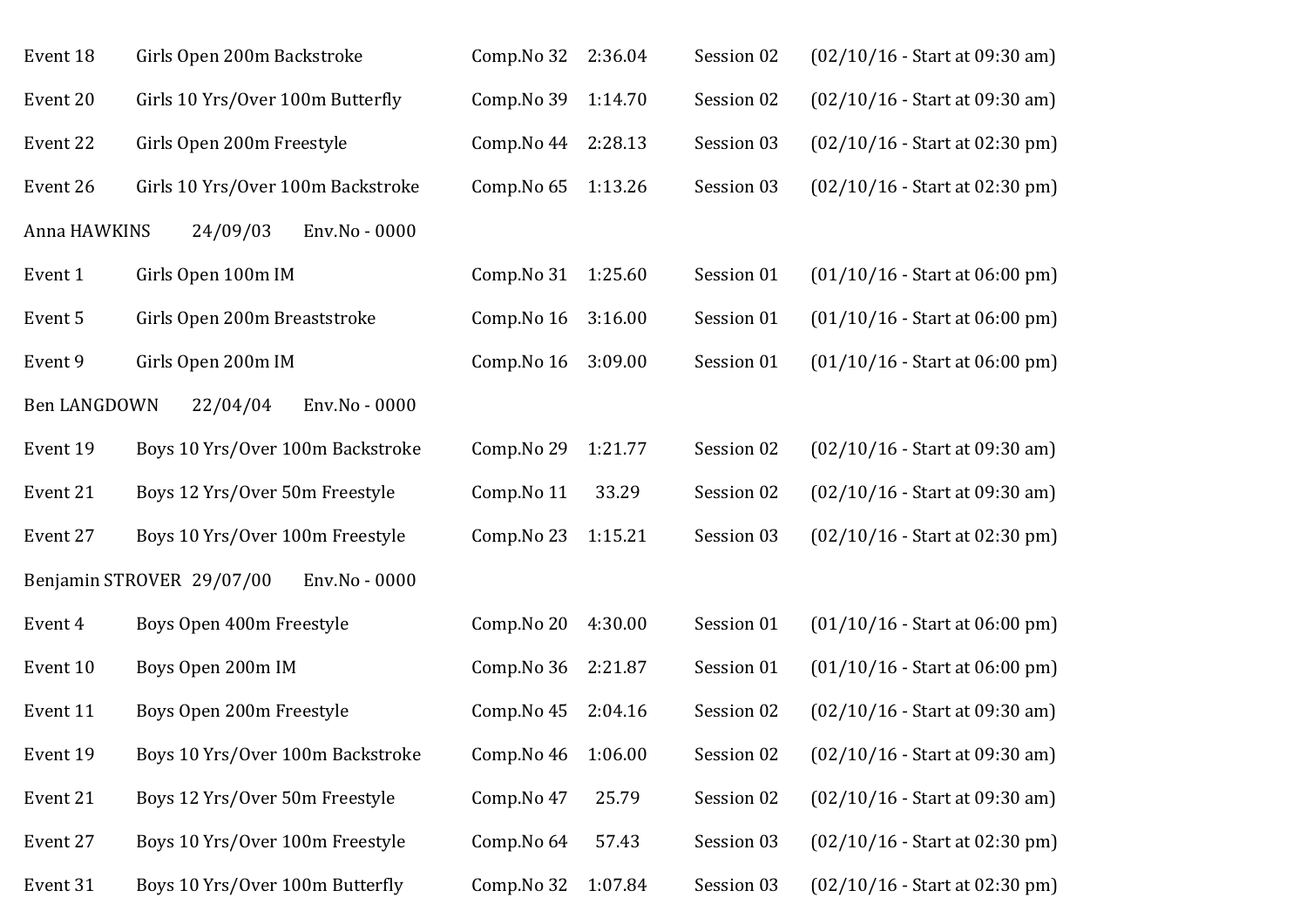## Billy BIRCHMORE 01/02/96 Env.No - 0000

| Event 2               | Boys Open 100m IM                            | Comp.No 18 | 1:19.80 | Session 01 | $(01/10/16 - Start at 06:00 pm)$ |
|-----------------------|----------------------------------------------|------------|---------|------------|----------------------------------|
| Event 10              | Boys Open 200m IM                            | Comp.No 23 | 2:48.70 | Session 01 | $(01/10/16 - Start at 06:00 pm)$ |
| Event 11              | Boys Open 200m Freestyle                     | Comp.No 25 | 2:33.50 | Session 02 | $(02/10/16 - Start at 09:30 am)$ |
| Event 19              | Boys 10 Yrs/Over 100m Backstroke             | Comp.No 42 | 1:15.70 | Session 02 | $(02/10/16 - Start at 09:30 am)$ |
| Event 25              | Boys Open 200m Backstroke                    | Comp.No 20 | 2:46.01 | Session 03 | $(02/10/16 - Start at 02:30 pm)$ |
| Event 31              | Boys 10 Yrs/Over 100m Butterfly              | Comp.No 20 | 1:16.97 | Session 03 | $(02/10/16 - Start at 02:30 pm)$ |
|                       | Blythe JOLLEY-ELLIS31/08/04<br>Env.No - 0000 |            |         |            |                                  |
| Event 14              | Girls 10 Yrs/Over 100m Freestyle             | Comp.No 18 | 1:23.19 | Session 02 | $(02/10/16 - Start at 09:30 am)$ |
| Event 18              | Girls Open 200m Backstroke                   | Comp.No 5  | 3:20.00 | Session 02 | $(02/10/16 - Start at 09:30 am)$ |
| Event 20              | Girls 10 Yrs/Over 100m Butterfly             | Comp.No 7  | 1:36.00 | Session 02 | $(02/10/16 - Start at 09:30 am)$ |
| Event 22              | Girls Open 200m Freestyle                    | Comp.No 14 | 2:52.87 | Session 03 | $(02/10/16 - Start at 02:30 pm)$ |
| Event 26              | Girls 10 Yrs/Over 100m Backstroke            | Comp.No 24 | 1:30.29 | Session 03 | (02/10/16 - Start at 02:30 pm)   |
| Event 30              | Girls 10 Yrs/Over 100m Breaststroke          | Comp.No 5  | 1:48.82 | Session 03 | $(02/10/16 - Start at 02:30 pm)$ |
| Event 32              | Girls 12 Yrs/Over 50m Freestyle              | Comp.No 10 | 34.57   | Session 03 | $(02/10/16 - Start at 02:30 pm)$ |
| <b>Callum BARONTI</b> | 01/04/03<br>Env.No - 0000                    |            |         |            |                                  |
| Event 2               | Boys Open 100m IM                            | Comp.No 19 | 1:17.88 | Session 01 | $(01/10/16 - Start at 06:00 pm)$ |
| Event 10              | Boys Open 200m IM                            | Comp.No 24 | 2:47.26 | Session 01 | $(01/10/16 - Start at 06:00 pm)$ |
| Event 11              | Boys Open 200m Freestyle                     | Comp.No 29 | 2:25.22 | Session 02 | $(02/10/16 - Start at 09:30 am)$ |
| Event 15              | Boys 10 Yrs/Over 100m Breaststroke           | Comp.No 30 | 1:27.92 | Session 02 | $(02/10/16 - Start at 09:30 am)$ |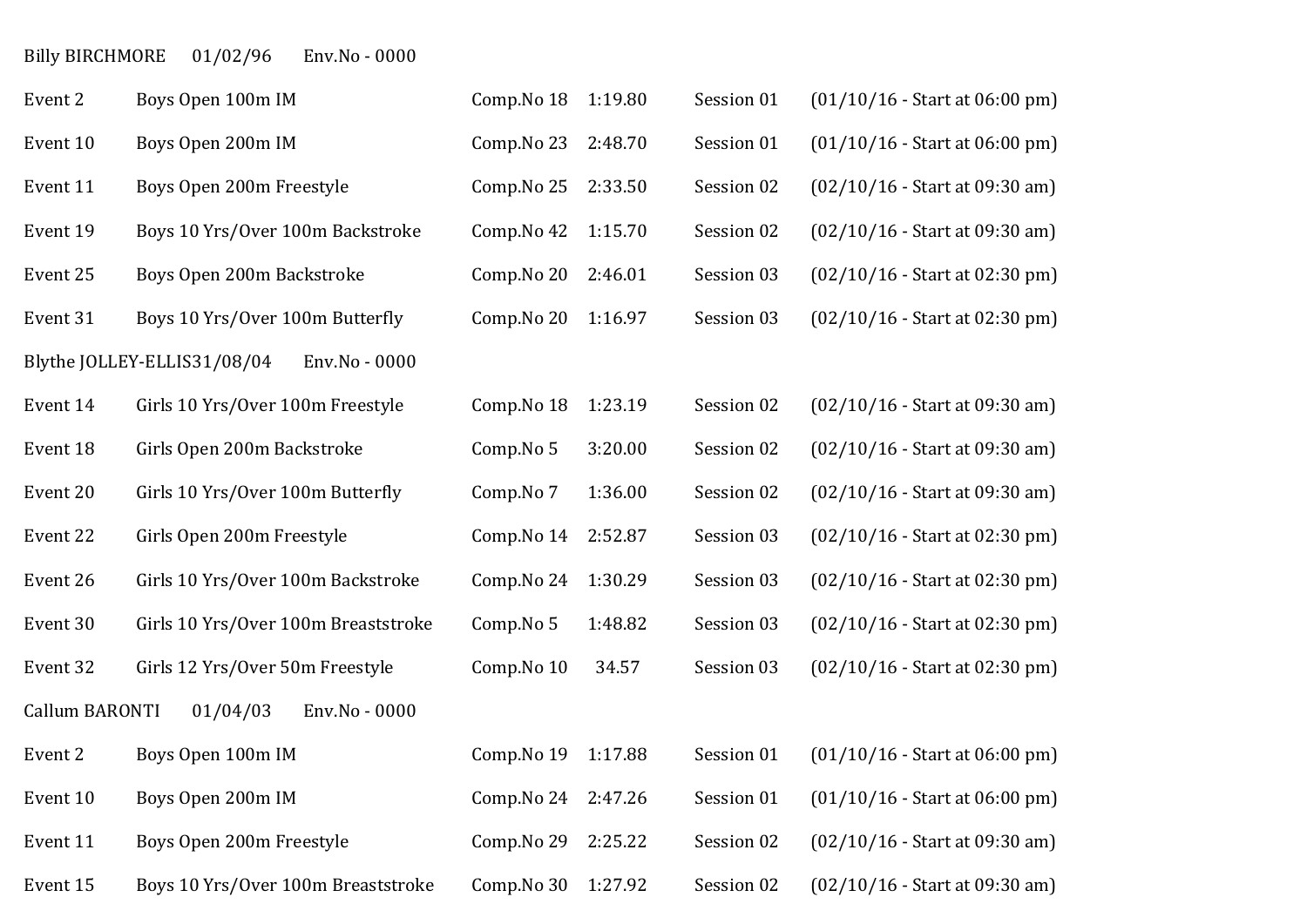| Event 21             | Boys 12 Yrs/Over 50m Freestyle    | Comp.No 29          | 29.93   | Session 02 | $(02/10/16 - Start at 09:30 am)$ |
|----------------------|-----------------------------------|---------------------|---------|------------|----------------------------------|
| Event 27             | Boys 10 Yrs/Over 100m Freestyle   | Comp.No 47          | 1:06.34 | Session 03 | $(02/10/16 - Start at 02:30 pm)$ |
| Event 31             | Boys 10 Yrs/Over 100m Butterfly   | Comp. No 28 1:12.23 |         | Session 03 | $(02/10/16 - Start at 02:30 pm)$ |
| Clio BACON           | 25/10/01<br>Env.No - 0000         |                     |         |            |                                  |
| Event 1              | Girls Open 100m IM                | Comp.No 41          | 1:10.51 | Session 01 | $(01/10/16 - Start at 06:00 pm)$ |
| Event 5              | Girls Open 200m Breaststroke      | Comp.No 33          | 2:50.00 | Session 01 | $(01/10/16 - Start at 06:00 pm)$ |
| Event 32             | Girls 12 Yrs/Over 50m Freestyle   | Comp.No 49          | 27.90   | Session 03 | $(02/10/16 - Start at 02:30 pm)$ |
| Daniella SHIPLEY     | 22/04/99<br>Env.No - 0000         |                     |         |            |                                  |
| Event 14             | Girls 10 Yrs/Over 100m Freestyle  | Comp.No 86          | 1:00.98 | Session 02 | $(02/10/16 - Start at 09:30 am)$ |
| Event 18             | Girls Open 200m Backstroke        | Comp.No 37          | 2:33.25 | Session 02 | $(02/10/16 - Start at 09:30 am)$ |
| Event 22             | Girls Open 200m Freestyle         | Comp. No 64 2:11.10 |         | Session 03 | $(02/10/16 - Start at 02:30 pm)$ |
| Event 26             | Girls 10 Yrs/Over 100m Backstroke | Comp.No 68          | 1:12.90 | Session 03 | $(02/10/16 - Start at 02:30 pm)$ |
| Event 32             | Girls 12 Yrs/Over 50m Freestyle   | Comp.No 50          | 27.63   | Session 03 | $(02/10/16 - Start at 02:30 pm)$ |
| <b>Edward SELLAR</b> | 08/04/04<br>Env.No - 0000         |                     |         |            |                                  |
| Event 4              | Boys Open 400m Freestyle          | Comp.No 10          | 4:58.70 | Session 01 | $(01/10/16 - Start at 06:00 pm)$ |
| Event 11             | Boys Open 200m Freestyle          | Comp.No 34          | 2:19.50 | Session 02 | $(02/10/16 - Start at 09:30 am)$ |
| Event 19             | Boys 10 Yrs/Over 100m Backstroke  | Comp.No 31          | 1:21.20 | Session 02 | $(02/10/16 - Start at 09:30 am)$ |
| Event 21             | Boys 12 Yrs/Over 50m Freestyle    | Comp.No 25          | 30.52   | Session 02 | $(02/10/16 - Start at 09:30 am)$ |
| Ella NORWOOD         | 26/12/01<br>Env.No - 0000         |                     |         |            |                                  |
| Event 14             | Girls 10 Yrs/Over 100m Freestyle  | Comp. No 28 1:18.63 |         | Session 02 | $(02/10/16 - Start at 09:30 am)$ |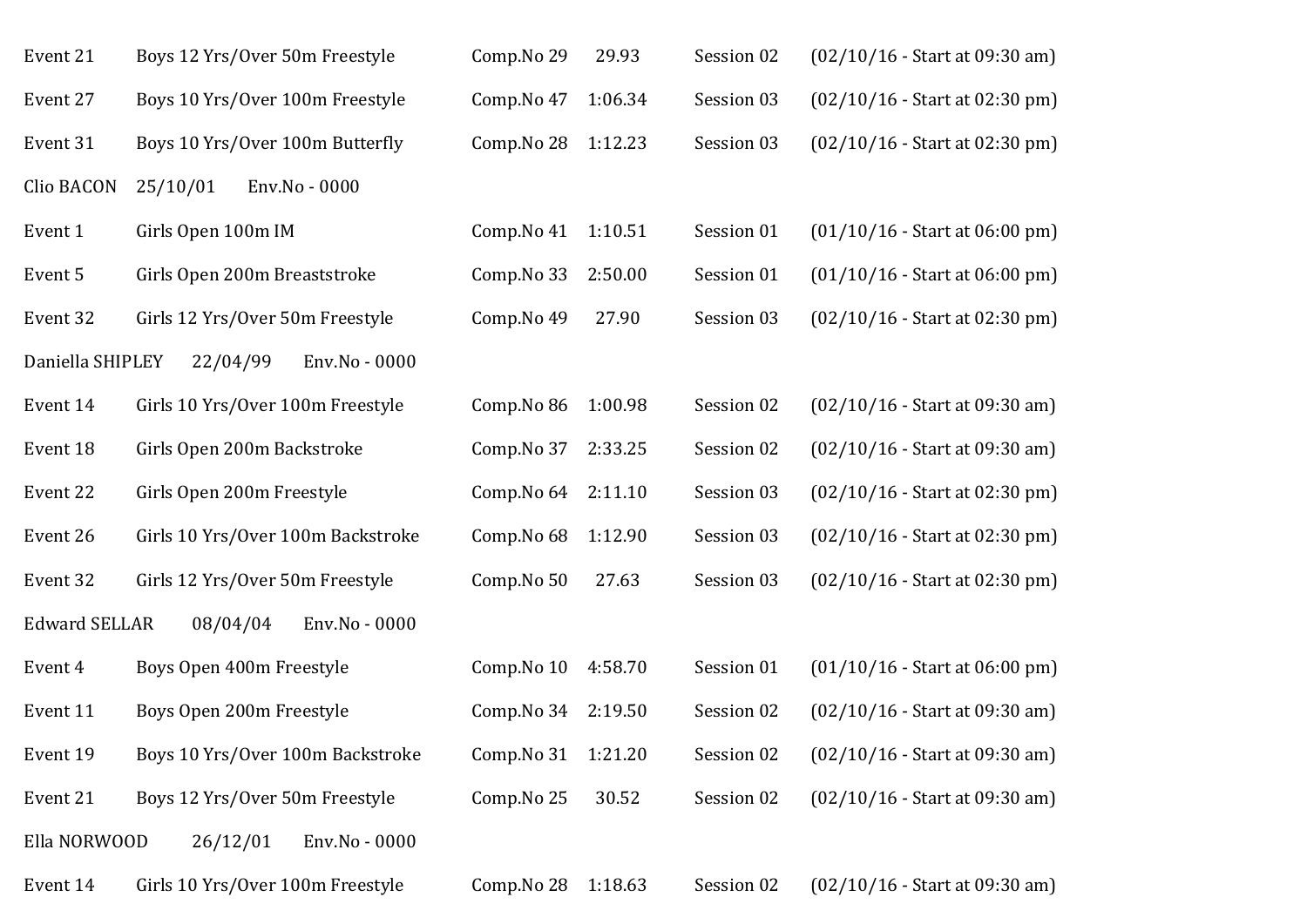| Event 20             | Girls 10 Yrs/Over 100m Butterfly    | Comp.No 13 | 1:32.75 | Session 02 | $(02/10/16 - Start at 09:30 am)$ |
|----------------------|-------------------------------------|------------|---------|------------|----------------------------------|
| Event 26             | Girls 10 Yrs/Over 100m Backstroke   | Comp.No 39 | 1:24.60 | Session 03 | $(02/10/16 - Start at 02:30 pm)$ |
| Event 30             | Girls 10 Yrs/Over 100m Breaststroke | Comp.No 13 | 1:47.00 | Session 03 | $(02/10/16 - Start at 02:30 pm)$ |
| Ellen JEFFREYS       | 13/09/04<br>Env.No - 0000           |            |         |            |                                  |
| Event 26             | Girls 10 Yrs/Over 100m Backstroke   | Comp.No 16 | 1:32.06 | Session 03 | $(02/10/16 - Start at 02:30 pm)$ |
| Event 30             | Girls 10 Yrs/Over 100m Breaststroke | Comp.No 14 | 1:44.90 | Session 03 | $(02/10/16 - Start at 02:30 pm)$ |
| Event 32             | Girls 12 Yrs/Over 50m Freestyle     | Comp.No 2  | 36.82   | Session 03 | $(02/10/16 - Start at 02:30 pm)$ |
| Ellie BROWN 30/01/05 | Env.No - 0000                       |            |         |            |                                  |
| Event 12             | Girls 11 Yrs/Under 50m Breaststroke | Comp.No 6  | 54.25   | Session 02 | $(02/10/16 - Start at 09:30 am)$ |
| Event 14             | Girls 10 Yrs/Over 100m Freestyle    | Comp.No 3  | 1:29.00 | Session 02 | $(02/10/16 - Start at 09:30 am)$ |
| Event 16             | Girls 11 Yrs/Under 50m Butterfly    | Comp.No 9  | 48.64   | Session 02 | $(02/10/16 - Start at 09:30 am)$ |
| Event 20             | Girls 10 Yrs/Over 100m Butterfly    | Comp.No 2  | 1:42.00 | Session 02 | $(02/10/16 - Start at 09:30 am)$ |
| Ellie HARDEN08/11/02 | Env.No - 0000                       |            |         |            |                                  |
| Event 3              | Girls Open 400m Freestyle           | Comp.No 9  | 5:30.68 | Session 01 | $(01/10/16 - Start at 06:00 pm)$ |
| Event 14             | Girls 10 Yrs/Over 100m Freestyle    | Comp.No 69 | 1:07.48 | Session 02 | $(02/10/16 - Start at 09:30 am)$ |
| Event 18             | Girls Open 200m Backstroke          | Comp.No 31 | 2:37.12 | Session 02 | $(02/10/16 - Start at 09:30 am)$ |
| Event 22             | Girls Open 200m Freestyle           | Comp.No 38 | 2:33.07 | Session 03 | $(02/10/16 - Start at 02:30 pm)$ |
| Event 32             | Girls 12 Yrs/Over 50m Freestyle     | Comp.No 41 | 29.93   | Session 03 | $(02/10/16 - Start at 02:30 pm)$ |
| <b>Eve PEEL</b>      | Env.No - 0000<br>31/08/05           |            |         |            |                                  |
| Event 5              | Girls Open 200m Breaststroke        | Comp.No 3  | 3:48.58 | Session 01 | $(01/10/16 - Start at 06:00 pm)$ |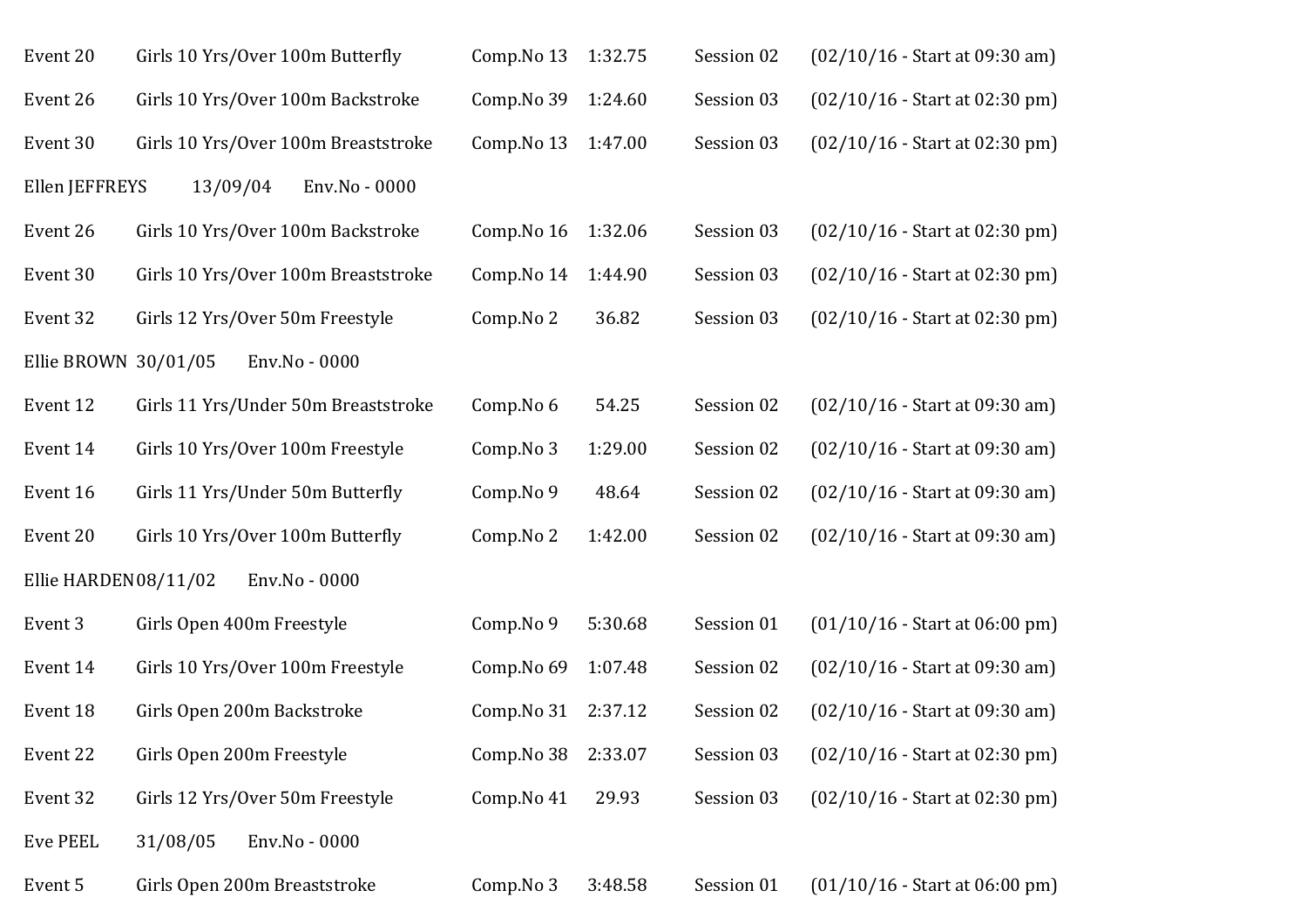| Event 9        | Girls Open 200m IM                  | Comp.No 2  | 3:32.00 | Session 01 | $(01/10/16 - Start at 06:00 pm)$ |
|----------------|-------------------------------------|------------|---------|------------|----------------------------------|
| Event 12       | Girls 11 Yrs/Under 50m Breaststroke | Comp.No 28 | 47.21   | Session 02 | $(02/10/16 - Start at 09:30 am)$ |
| Event 14       | Girls 10 Yrs/Over 100m Freestyle    | Comp.No 9  | 1:26.52 | Session 02 | $(02/10/16 - Start at 09:30 am)$ |
| Event 24       | Girls 11 Yrs/Under 50m Backstroke   | Comp.No 16 | 44.91   | Session 03 | $(02/10/16 - Start at 02:30 pm)$ |
| Event 26       | Girls 10 Yrs/Over 100m Backstroke   | Comp.No 9  | 1:35.87 | Session 03 | $(02/10/16 - Start at 02:30 pm)$ |
| Event 28       | Girls 11 Yrs/Under 50m Freestyle    | Comp.No 23 | 36.93   | Session 03 | $(02/10/16 - Start at 02:30 pm)$ |
| Event 30       | Girls 10 Yrs/Over 100m Breaststroke | Comp.No 16 | 1:43.51 | Session 03 | $(02/10/16 - Start at 02:30 pm)$ |
| Hannah MOYES   | 09/12/03<br>Env.No - 0000           |            |         |            |                                  |
| Event 14       | Girls 10 Yrs/Over 100m Freestyle    | Comp.No 7  | 1:27.00 | Session 02 | $(02/10/16 - Start at 09:30 am)$ |
| Event 20       | Girls 10 Yrs/Over 100m Butterfly    | Comp.No 4  | 1:39.00 | Session 02 | $(02/10/16 - Start at 09:30 am)$ |
| Event 26       | Girls 10 Yrs/Over 100m Backstroke   | Comp.No 6  | 1:38.00 | Session 03 | $(02/10/16 - Start at 02:30 pm)$ |
| Event 30       | Girls 10 Yrs/Over 100m Breaststroke | Comp.No 9  | 1:48.00 | Session 03 | $(02/10/16 - Start at 02:30 pm)$ |
| Hannah STROVER | 18/09/05<br>Env.No - 0000           |            |         |            |                                  |
| Event 1        | Girls Open 100m IM                  | Comp.No 6  | 1:47.76 | Session 01 | $(01/10/16 - Start at 06:00 pm)$ |
| Event 12       | Girls 11 Yrs/Under 50m Breaststroke | Comp.No 15 | 51.16   | Session 02 | $(02/10/16 - Start at 09:30 am)$ |
| Event 14       | Girls 10 Yrs/Over 100m Freestyle    | Comp.No 24 | 1:20.60 | Session 02 | $(02/10/16 - Start at 09:30 am)$ |
| Event 18       | Girls Open 200m Backstroke          | Comp.No 1  | 3:28.22 | Session 02 | $(02/10/16 - Start at 09:30 am)$ |
| Event 24       | Girls 11 Yrs/Under 50m Backstroke   | Comp.No 25 | 41.84   | Session 03 | $(02/10/16 - Start at 02:30 pm)$ |
| Event 26       | Girls 10 Yrs/Over 100m Backstroke   | Comp.No 22 | 1:30.72 | Session 03 | $(02/10/16 - Start at 02:30 pm)$ |
| Event 28       | Girls 11 Yrs/Under 50m Freestyle    | Comp.No 26 | 36.61   | Session 03 | $(02/10/16 - Start at 02:30 pm)$ |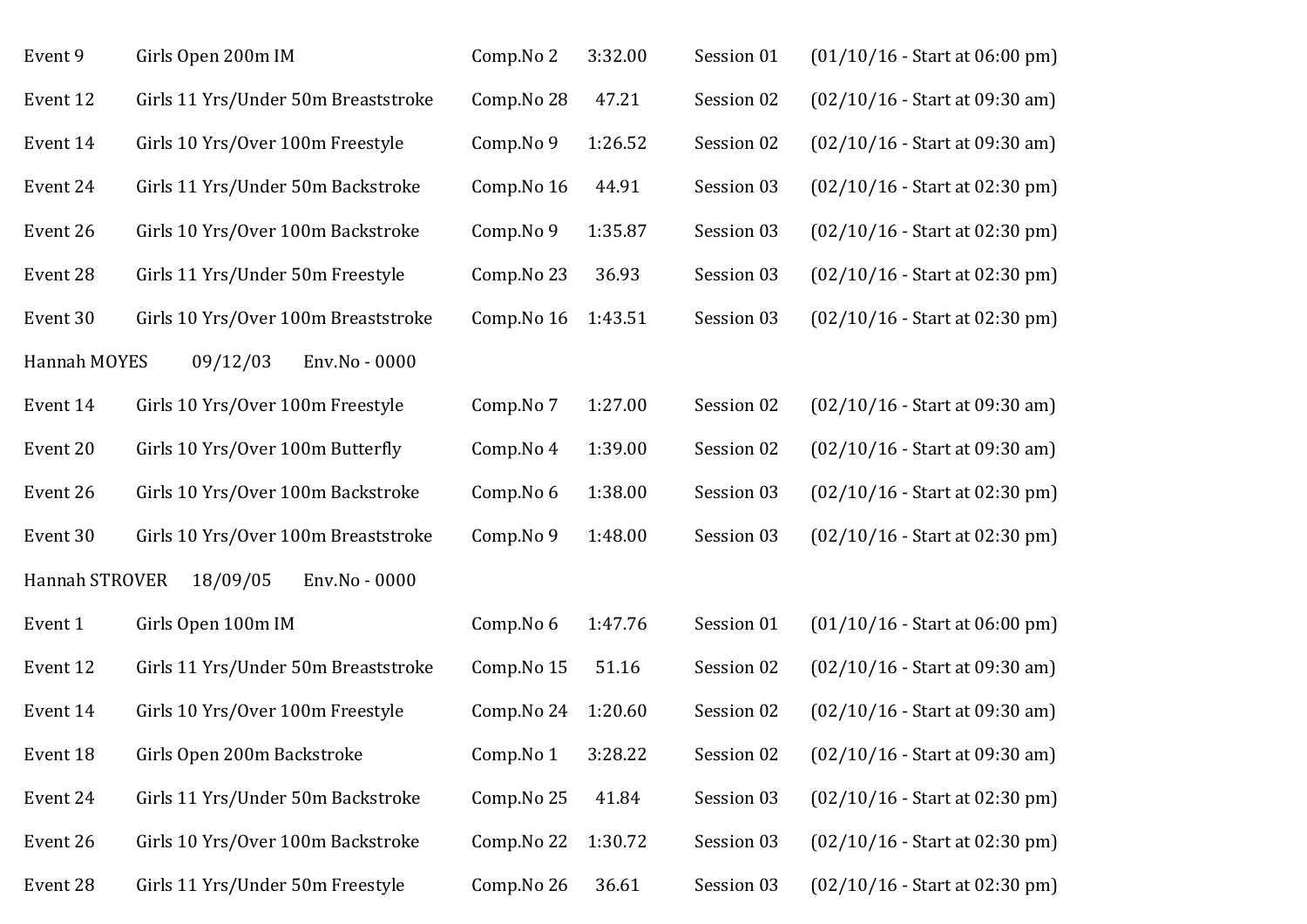Jessica BRIDGE 28/09/02 Env.No - 0000

| Event 14              | Girls 10 Yrs/Over 100m Freestyle  | Comp.No 38 | 1:15.52 | Session 02 | $(02/10/16 - Start at 09:30 am)$ |
|-----------------------|-----------------------------------|------------|---------|------------|----------------------------------|
| Event 18              | Girls Open 200m Backstroke        | Comp.No 14 | 3:01.08 | Session 02 | $(02/10/16 - Start at 09:30 am)$ |
| Event 22              | Girls Open 200m Freestyle         | Comp.No 24 | 2:45.62 | Session 03 | $(02/10/16 - Start at 02:30 pm)$ |
| Event 26              | Girls 10 Yrs/Over 100m Backstroke | Comp.No 32 | 1:26.38 | Session 03 | $(02/10/16 - Start at 02:30 pm)$ |
| Event 32              | Girls 12 Yrs/Over 50m Freestyle   | Comp.No 12 | 33.94   | Session 03 | $(02/10/16 - Start at 02:30 pm)$ |
| Jessica HERBERT       | 09/02/04<br>Env.No - 0000         |            |         |            |                                  |
| Event 1               | Girls Open 100m IM                | Comp.No 36 | 1:18.75 | Session 01 | $(01/10/16 - Start at 06:00 pm)$ |
| Event 3               | Girls Open 400m Freestyle         | Comp.No 25 | 5:06.27 | Session 01 | $(01/10/16 - Start at 06:00 pm)$ |
| Event 9               | Girls Open 200m IM                | Comp.No 48 | 2:41.63 | Session 01 | $(01/10/16 - Start at 06:00 pm)$ |
| Event 14              | Girls 10 Yrs/Over 100m Freestyle  | Comp.No 68 | 1:07.68 | Session 02 | $(02/10/16 - Start at 09:30 am)$ |
| Event 18              | Girls Open 200m Backstroke        | Comp.No 34 | 2:35.41 | Session 02 | $(02/10/16 - Start at 09:30 am)$ |
| Event 20              | Girls 10 Yrs/Over 100m Butterfly  | Comp.No 34 | 1:19.63 | Session 02 | $(02/10/16 - Start at 09:30 am)$ |
| Event 22              | Girls Open 200m Freestyle         | Comp.No 50 | 2:25.48 | Session 03 | $(02/10/16 - Start at 02:30 pm)$ |
| Event 26              | Girls 10 Yrs/Over 100m Backstroke | Comp.No 63 | 1:14.00 | Session 03 | $(02/10/16 - Start at 02:30 pm)$ |
| Event 32              | Girls 12 Yrs/Over 50m Freestyle   | Comp.No 32 | 31.41   | Session 03 | $(02/10/16 - Start at 02:30 pm)$ |
| Jessica SELLAR        | 21/12/00<br>Env.No - 0000         |            |         |            |                                  |
| Event 14              | Girls 10 Yrs/Over 100m Freestyle  | Comp.No 76 | 1:05.64 | Session 02 | $(02/10/16 - Start at 09:30 am)$ |
| Event 20              | Girls 10 Yrs/Over 100m Butterfly  | Comp.No 42 | 1:12.30 | Session 02 | $(02/10/16 - Start at 09:30 am)$ |
| <b>Justin STROVER</b> | 22/05/03<br>Env.No - 0000         |            |         |            |                                  |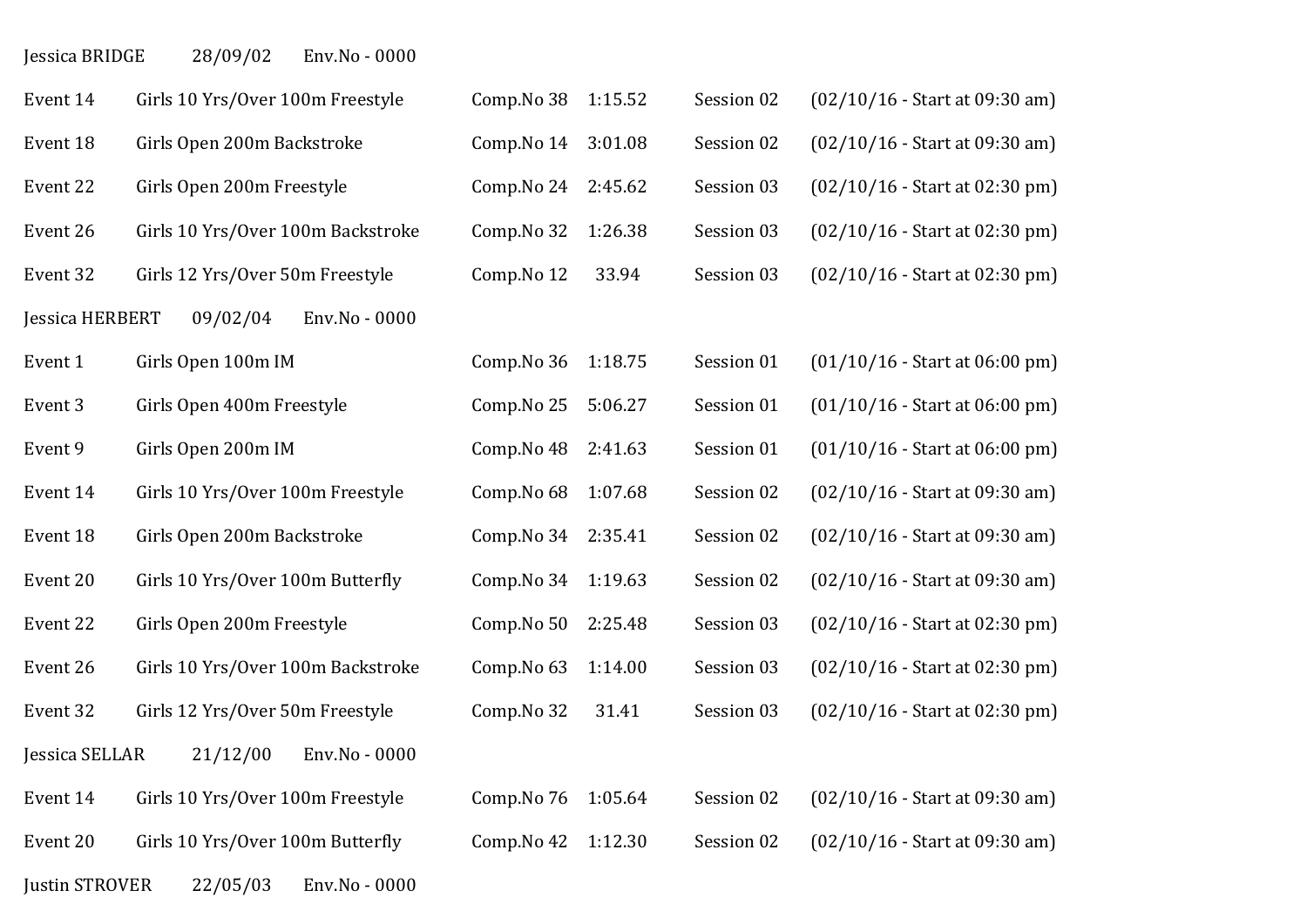| Event 4               | Boys Open 400m Freestyle                  | Comp.No 15 | 4:49.00 | Session 01 | $(01/10/16 - Start at 06:00 pm)$ |
|-----------------------|-------------------------------------------|------------|---------|------------|----------------------------------|
| Event 11              | Boys Open 200m Freestyle                  | Comp.No 36 | 2:17.80 | Session 02 | $(02/10/16 - Start at 09:30 am)$ |
| Event 19              | Boys 10 Yrs/Over 100m Backstroke          | Comp.No 36 | 1:17.83 | Session 02 | $(02/10/16 - Start at 09:30 am)$ |
| Event 21              | Boys 12 Yrs/Over 50m Freestyle            | Comp.No 27 | 30.05   | Session 02 | $(02/10/16 - Start at 09:30 am)$ |
| Event 27              | Boys 10 Yrs/Over 100m Freestyle           | Comp.No 52 | 1:04.30 | Session 03 | $(02/10/16 - Start at 02:30 pm)$ |
| Event 31              | Boys 10 Yrs/Over 100m Butterfly           | Comp.No 7  | 1:28.72 | Session 03 | $(02/10/16 - Start at 02:30 pm)$ |
|                       | Kaci BAVERSTOCK 13/05/04<br>Env.No - 0000 |            |         |            |                                  |
| Event 19              | Boys 10 Yrs/Over 100m Backstroke          | Comp.No 12 | 1:30.13 | Session 02 | $(02/10/16 - Start at 09:30 am)$ |
| Event 21              | Boys 12 Yrs/Over 50m Freestyle            | Comp.No 2  | 37.10   | Session 02 | $(02/10/16 - Start at 09:30 am)$ |
| Event 25              | Boys Open 200m Backstroke                 | Comp.No 8  | 3:08.15 | Session 03 | $(02/10/16 - Start at 02:30 pm)$ |
| Event 27              | Boys 10 Yrs/Over 100m Freestyle           | Comp.No 5  | 1:26.96 | Session 03 | (02/10/16 - Start at 02:30 pm)   |
|                       | Katie GOUGH 01/08/04<br>Env.No - 0000     |            |         |            |                                  |
| Event 26              | Girls 10 Yrs/Over 100m Backstroke         | Comp.No 19 | 1:31.68 | Session 03 | $(02/10/16 - Start at 02:30 pm)$ |
| Event 30              | Girls 10 Yrs/Over 100m Breaststroke       | Comp.No 17 | 1:43.38 | Session 03 | $(02/10/16 - Start at 02:30 pm)$ |
| Event 32              | Girls 12 Yrs/Over 50m Freestyle           | Comp.No 4  | 36.44   | Session 03 | $(02/10/16 - Start at 02:30 pm)$ |
| Katie NAPIER 12/11/99 | Env.No - 0000                             |            |         |            |                                  |
| Event 9               | Girls Open 200m IM                        | Comp.No 52 | 2:37.41 | Session 01 | $(01/10/16 - Start at 06:00 pm)$ |
| Event 14              | Girls 10 Yrs/Over 100m Freestyle          | Comp.No 71 | 1:06.53 | Session 02 | $(02/10/16 - Start at 09:30 am)$ |
| Event 20              | Girls 10 Yrs/Over 100m Butterfly          | Comp.No 43 | 1:09.50 | Session 02 | $(02/10/16 - Start at 09:30 am)$ |
| Event 26              | Girls 10 Yrs/Over 100m Backstroke         | Comp.No 64 | 1:13.56 | Session 03 | $(02/10/16 - Start at 02:30 pm)$ |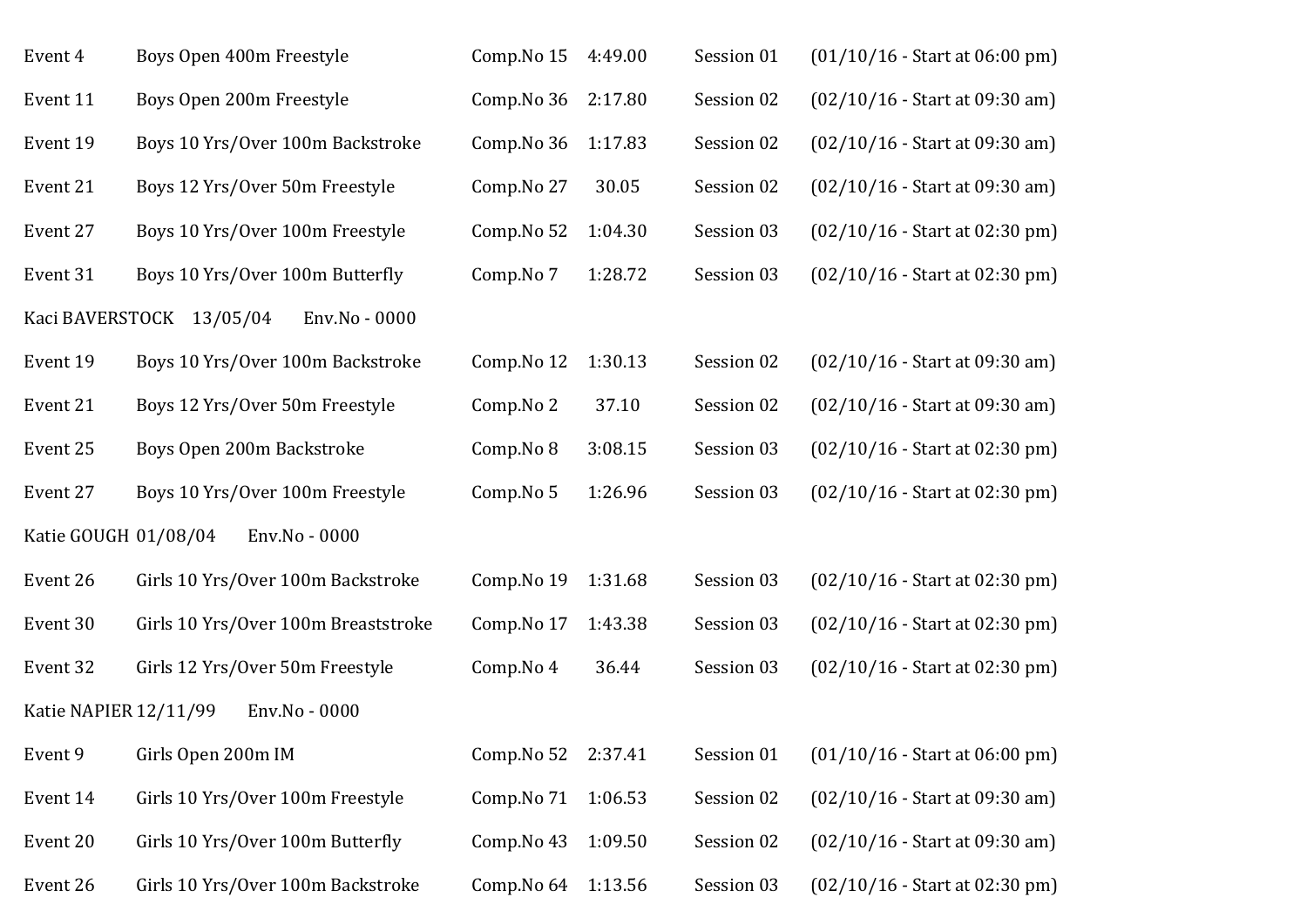| Event 32     | Girls 12 Yrs/Over 50m Freestyle         | Comp.No 44 | 29.69   | Session 03 | $(02/10/16 - Start at 02:30 pm)$ |
|--------------|-----------------------------------------|------------|---------|------------|----------------------------------|
| Lauren GOUGH | Env.No - 0000<br>09/06/02               |            |         |            |                                  |
| Event 26     | Girls 10 Yrs/Over 100m Backstroke       | Comp.No 44 | 1:22.76 | Session 03 | $(02/10/16 - Start at 02:30 pm)$ |
| Event 30     | Girls 10 Yrs/Over 100m Breaststroke     | Comp.No 21 | 1:40.78 | Session 03 | $(02/10/16 - Start at 02:30 pm)$ |
| Event 32     | Girls 12 Yrs/Over 50m Freestyle         | Comp.No 9  | 34.71   | Session 03 | $(02/10/16 - Start at 02:30 pm)$ |
| Leah COLLIER | 12/11/04<br>Env.No - 0000               |            |         |            |                                  |
| Event 22     | Girls Open 200m Freestyle               | Comp.No 3  | 3:06.84 | Session 03 | $(02/10/16 - Start at 02:30 pm)$ |
| Event 24     | Girls 11 Yrs/Under 50m Backstroke       | Comp.No 18 | 44.51   | Session 03 | $(02/10/16 - Start at 02:30 pm)$ |
| Event 26     | Girls 10 Yrs/Over 100m Backstroke       | Comp.No 10 | 1:35.11 | Session 03 | $(02/10/16 - Start at 02:30 pm)$ |
| Event 28     | Girls 11 Yrs/Under 50m Freestyle        | Comp.No 18 | 38.30   | Session 03 | $(02/10/16 - Start at 02:30 pm)$ |
|              | Lilli CUTAJAR 24/04/02<br>Env.No - 0000 |            |         |            |                                  |
| Event 3      | Girls Open 400m Freestyle               | Comp.No 26 | 5:05.43 | Session 01 | $(01/10/16 - Start at 06:00 pm)$ |
| Event 14     | Girls 10 Yrs/Over 100m Freestyle        | Comp.No 67 | 1:07.80 | Session 02 | $(02/10/16 - Start at 09:30 am)$ |
| Event 20     | Girls 10 Yrs/Over 100m Butterfly        | Comp.No 35 | 1:16.53 | Session 02 | $(02/10/16 - Start at 09:30 am)$ |
| Event 22     | Girls Open 200m Freestyle               | Comp.No 47 | 2:26.71 | Session 03 | $(02/10/16 - Start at 02:30 pm)$ |
| Event 32     | Girls 12 Yrs/Over 50m Freestyle         | Comp.No 38 | 30.32   | Session 03 | (02/10/16 - Start at 02:30 pm)   |
| Lucy GLOSSOP | 06/06/02<br>Env.No - 0000               |            |         |            |                                  |
| Event 5      | Girls Open 200m Breaststroke            | Comp.No 12 | 3:22.14 | Session 01 | $(01/10/16 - Start at 06:00 pm)$ |
| Event 14     | Girls 10 Yrs/Over 100m Freestyle        | Comp.No 45 | 1:13.90 | Session 02 | $(02/10/16 - Start at 09:30 am)$ |
| Event 20     | Girls 10 Yrs/Over 100m Butterfly        | Comp.No 24 | 1:25.01 | Session 02 | $(02/10/16 - Start at 09:30 am)$ |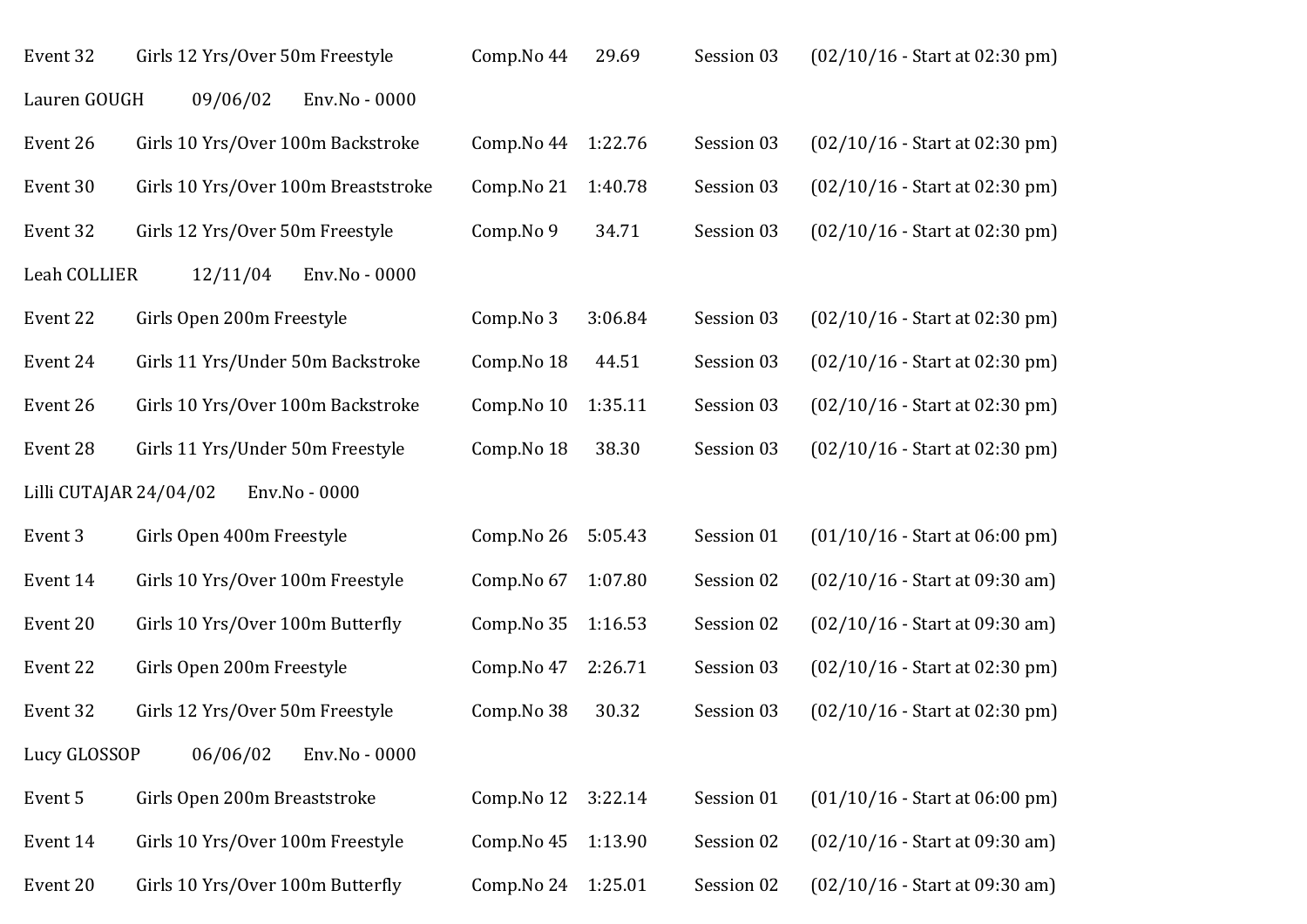| Maria PHILLIPS | 03/07/04 | Env.No - 0000 |  |
|----------------|----------|---------------|--|
|----------------|----------|---------------|--|

| Event 14        | Girls 10 Yrs/Over 100m Freestyle                 | Comp.No 43 | 1:14.35 | Session 02 | $(02/10/16 - Start at 09:30 am)$ |
|-----------------|--------------------------------------------------|------------|---------|------------|----------------------------------|
| Event 20        | Girls 10 Yrs/Over 100m Butterfly                 | Comp.No 6  | 1:36.33 | Session 02 | $(02/10/16 - Start at 09:30 am)$ |
|                 | Mateo RODRIGUEZ APARIC 17/03/05<br>Env.No - 0000 |            |         |            |                                  |
| Event 13        | Boys 11 Yrs/Under 50m Backstroke                 | Comp.No 1  | 51.50   | Session 02 | $(02/10/16 - Start at 09:30 am)$ |
| Event 17        | Boys 11 Yrs/Under 50m Freestyle                  | Comp.No 1  | 45.00   | Session 02 | $(02/10/16 - Start at 09:30 am)$ |
| Event 23        | Boys 11 Yrs/Under 50m Breaststroke               | Comp.No 1  | 56.50   | Session 03 | $(02/10/16 - Start at 02:30 pm)$ |
| Event 29        | Boys 11 Yrs/Under 50m Butterfly                  | Comp.No 1  | 52.00   | Session 03 | $(02/10/16 - Start at 02:30 pm)$ |
| Matilda BARRETT | 20/04/04<br>Env.No - 0000                        |            |         |            |                                  |
| Event 14        | Girls 10 Yrs/Over 100m Freestyle                 | Comp.No 48 | 1:12.99 | Session 02 | $(02/10/16 - Start at 09:30 am)$ |
| Event 18        | Girls Open 200m Backstroke                       | Comp.No 21 | 2:52.34 | Session 02 | $(02/10/16 - Start at 09:30 am)$ |
| Event 22        | Girls Open 200m Freestyle                        | Comp.No 36 | 2:34.15 | Session 03 | $(02/10/16 - Start at 02:30 pm)$ |
| Event 26        | Girls 10 Yrs/Over 100m Backstroke                | Comp.No 43 | 1:22.79 | Session 03 | $(02/10/16 - Start at 02:30 pm)$ |
| Event 32        | Girls 12 Yrs/Over 50m Freestyle                  | Comp.No 14 | 33.57   | Session 03 | $(02/10/16 - Start at 02:30 pm)$ |
| Max PEEL        | 14/05/03<br>Env.No - 0000                        |            |         |            |                                  |
| Event 4         | Boys Open 400m Freestyle                         | Comp.No 2  | 5:31.87 | Session 01 | $(01/10/16 - Start at 06:00 pm)$ |
| Event 10        | Boys Open 200m IM                                | Comp.No 11 | 3:07.26 | Session 01 | $(01/10/16 - Start at 06:00 pm)$ |
| Event 11        | Boys Open 200m Freestyle                         | Comp.No 24 | 2:34.01 | Session 02 | $(02/10/16 - Start at 09:30 am)$ |
| Event 15        | Boys 10 Yrs/Over 100m Breaststroke               | Comp.No 3  | 1:46.00 | Session 02 | $(02/10/16 - Start at 09:30 am)$ |
| Event 19        | Boys 10 Yrs/Over 100m Backstroke                 | Comp.No 27 | 1:22.05 | Session 02 | $(02/10/16 - Start at 09:30 am)$ |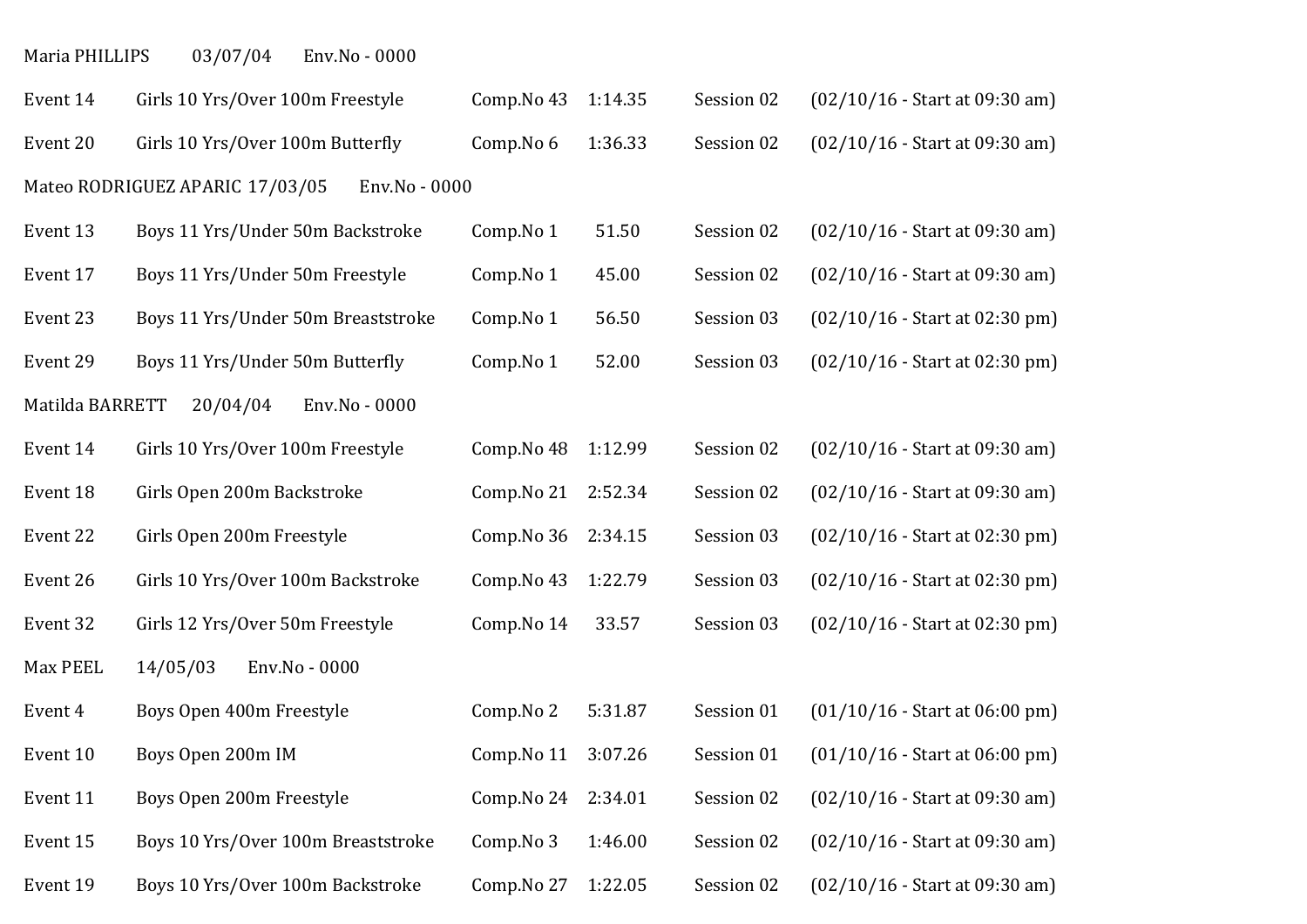| Event 21           | Boys 12 Yrs/Over 50m Freestyle     | Comp.No 13 | 33.11   | Session 02 | $(02/10/16 - Start at 09:30 am)$ |
|--------------------|------------------------------------|------------|---------|------------|----------------------------------|
| Event 25           | Boys Open 200m Backstroke          | Comp.No 13 | 2:52.29 | Session 03 | $(02/10/16 - Start at 02:30 pm)$ |
| Event 27           | Boys 10 Yrs/Over 100m Freestyle    | Comp.No 36 | 1:10.01 | Session 03 | $(02/10/16 - Start at 02:30 pm)$ |
| Michael PHILLIPS   | 06/06/02<br>Env.No - 0000          |            |         |            |                                  |
| Event 11           | Boys Open 200m Freestyle           | Comp.No 39 | 2:17.43 | Session 02 | $(02/10/16 - Start at 09:30 am)$ |
| Event 15           | Boys 10 Yrs/Over 100m Breaststroke | Comp.No 32 | 1:24.88 | Session 02 | $(02/10/16 - Start at 09:30 am)$ |
| Event 19           | Boys 10 Yrs/Over 100m Backstroke   | Comp.No 39 | 1:17.11 | Session 02 | $(02/10/16 - Start at 09:30 am)$ |
| Event 21           | Boys 12 Yrs/Over 50m Freestyle     | Comp.No 36 | 29.34   | Session 02 | $(02/10/16 - Start at 09:30 am)$ |
| Milly WHITEHEAD    | 06/04/03<br>Env.No - 0000          |            |         |            |                                  |
| Event 9            | Girls Open 200m IM                 | Comp.No 29 | 2:57.51 | Session 01 | $(01/10/16 - Start at 06:00 pm)$ |
| Event 14           | Girls 10 Yrs/Over 100m Freestyle   | Comp.No 27 | 1:20.00 | Session 02 | $(02/10/16 - Start at 09:30 am)$ |
| Event 26           | Girls 10 Yrs/Over 100m Backstroke  | Comp.No 11 | 1:34.00 | Session 03 | $(02/10/16 - Start at 02:30 pm)$ |
| Event 32           | Girls 12 Yrs/Over 50m Freestyle    | Comp.No 18 | 32.54   | Session 03 | $(02/10/16 - Start at 02:30 pm)$ |
| Nam NGUYEN18/12/01 | Env.No - 0000                      |            |         |            |                                  |
| Event 2            | Boys Open 100m IM                  | Comp.No 16 | 1:21.10 | Session 01 | $(01/10/16 - Start at 06:00 pm)$ |
| Event 10           | Boys Open 200m IM                  | Comp.No 17 | 2:56.06 | Session 01 | $(01/10/16 - Start at 06:00 pm)$ |
| Event 11           | Boys Open 200m Freestyle           | Comp.No 16 | 2:38.62 | Session 02 | $(02/10/16 - Start at 09:30 am)$ |
| Event 19           | Boys 10 Yrs/Over 100m Backstroke   | Comp.No 44 | 1:14.44 | Session 02 | $(02/10/16 - Start at 09:30 am)$ |
| Event 21           | Boys 12 Yrs/Over 50m Freestyle     | Comp.No 23 | 30.72   | Session 02 | $(02/10/16 - Start at 09:30 am)$ |
| Event 25           | Boys Open 200m Backstroke          | Comp.No 27 | 2:37.77 | Session 03 | $(02/10/16 - Start at 02:30 pm)$ |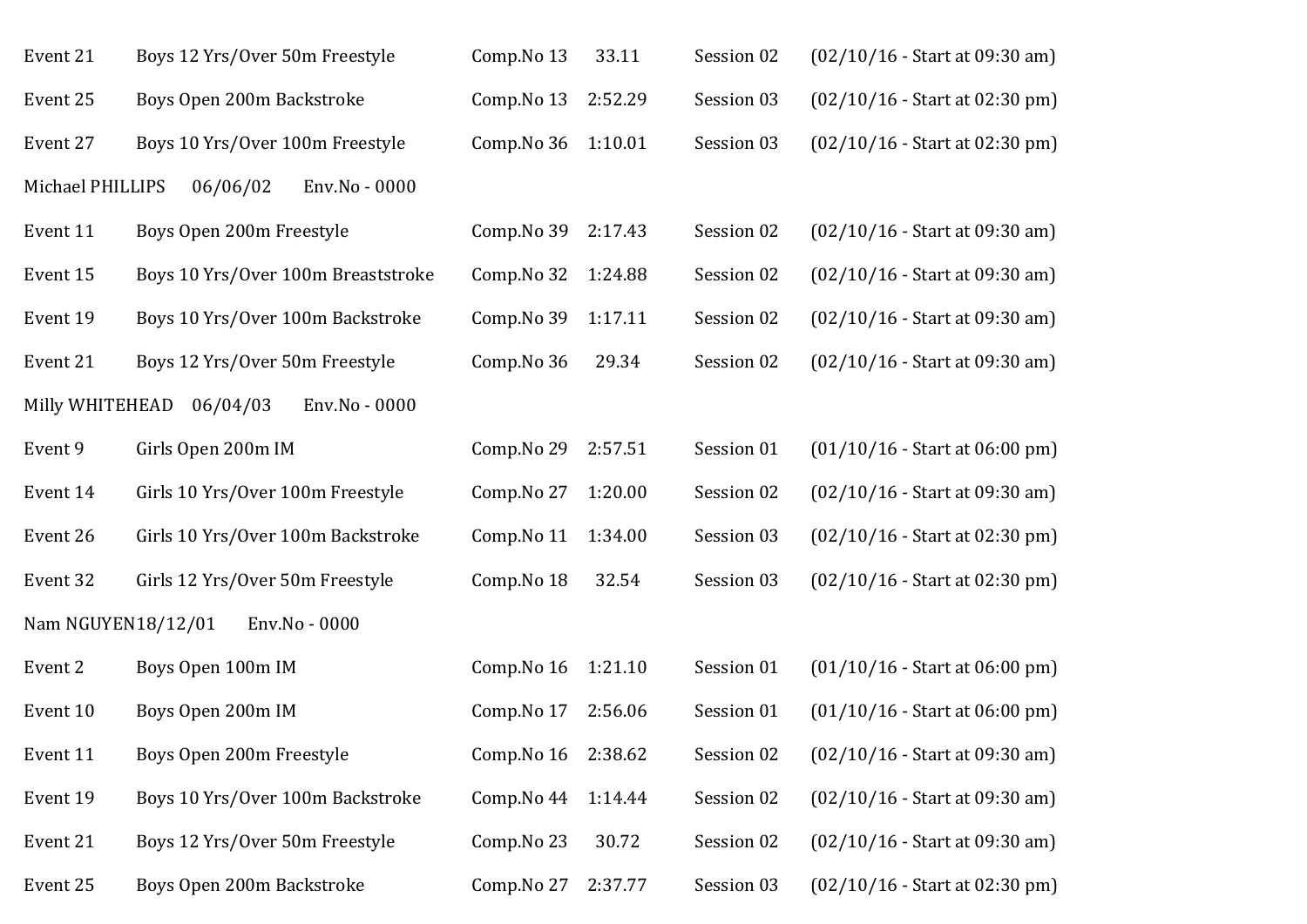| Event 27             | Boys 10 Yrs/Over 100m Freestyle     | Comp.No 46 | 1:06.79 | Session 03 | $(02/10/16 - Start at 02:30 pm)$ |
|----------------------|-------------------------------------|------------|---------|------------|----------------------------------|
| Niamh LAKER          | Env.No - 0000<br>10/10/01           |            |         |            |                                  |
| Event 1              | Girls Open 100m IM                  | Comp.No 39 | 1:15.38 | Session 01 | $(01/10/16 - Start at 06:00 pm)$ |
| Event 14             | Girls 10 Yrs/Over 100m Freestyle    | Comp.No 83 | 1:03.29 | Session 02 | $(02/10/16 - Start at 09:30 am)$ |
| Event 20             | Girls 10 Yrs/Over 100m Butterfly    | Comp.No 41 | 1:12.31 | Session 02 | $(02/10/16 - Start at 09:30 am)$ |
| Event 22             | Girls Open 200m Freestyle           | Comp.No 61 | 2:16.18 | Session 03 | $(02/10/16 - Start at 02:30 pm)$ |
| Event 32             | Girls 12 Yrs/Over 50m Freestyle     | Comp.No 46 | 29.02   | Session 03 | $(02/10/16 - Start at 02:30 pm)$ |
| <b>Noah SAUNDERS</b> | 29/09/04<br>Env.No - 0000           |            |         |            |                                  |
| Event 6              | Boys Open 200m Breaststroke         | Comp.No 6  | 3:34.86 | Session 01 | $(01/10/16 - Start at 06:00 pm)$ |
| Event 8              | Boys Open 200m Butterfly            | Comp.No 4  | 3:25.00 | Session 01 | $(01/10/16 - Start at 06.00 pm)$ |
| Event 10             | Boys Open 200m IM                   | Comp.No 14 | 3:04.21 | Session 01 | $(01/10/16 - Start at 06:00 pm)$ |
| Event 11             | Boys Open 200m Freestyle            | Comp.No 4  | 2:55.19 | Session 02 | $(02/10/16 - Start at 09:30 am)$ |
| Event 15             | Boys 10 Yrs/Over 100m Breaststroke  | Comp.No 21 | 1:34.29 | Session 02 | $(02/10/16 - Start at 09:30 am)$ |
| Event 21             | Boys 12 Yrs/Over 50m Freestyle      | Comp.No 8  | 34.58   | Session 02 | $(02/10/16 - Start at 09:30 am)$ |
| Event 27             | Boys 10 Yrs/Over 100m Freestyle     | Comp.No 14 | 1:19.72 | Session 03 | $(02/10/16 - Start at 02:30 pm)$ |
| Event 31             | Boys 10 Yrs/Over 100m Butterfly     | Comp.No 9  | 1:26.50 | Session 03 | $(02/10/16 - Start at 02:30 pm)$ |
| Olivia MAGEE-BROWN   | 04/08/06<br>Env.No - 0000           |            |         |            |                                  |
| Event 1              | Girls Open 100m IM                  | Comp.No 1  | 1:55.00 | Session 01 | $(01/10/16 - Start at 06:00 pm)$ |
| Event 12             | Girls 11 Yrs/Under 50m Breaststroke | Comp.No 2  | 57.00   | Session 02 | $(02/10/16 - Start at 09:30 am)$ |
| Event 16             | Girls 11 Yrs/Under 50m Butterfly    | Comp.No 3  | 52.00   | Session 02 | $(02/10/16 - Start at 09:30 am)$ |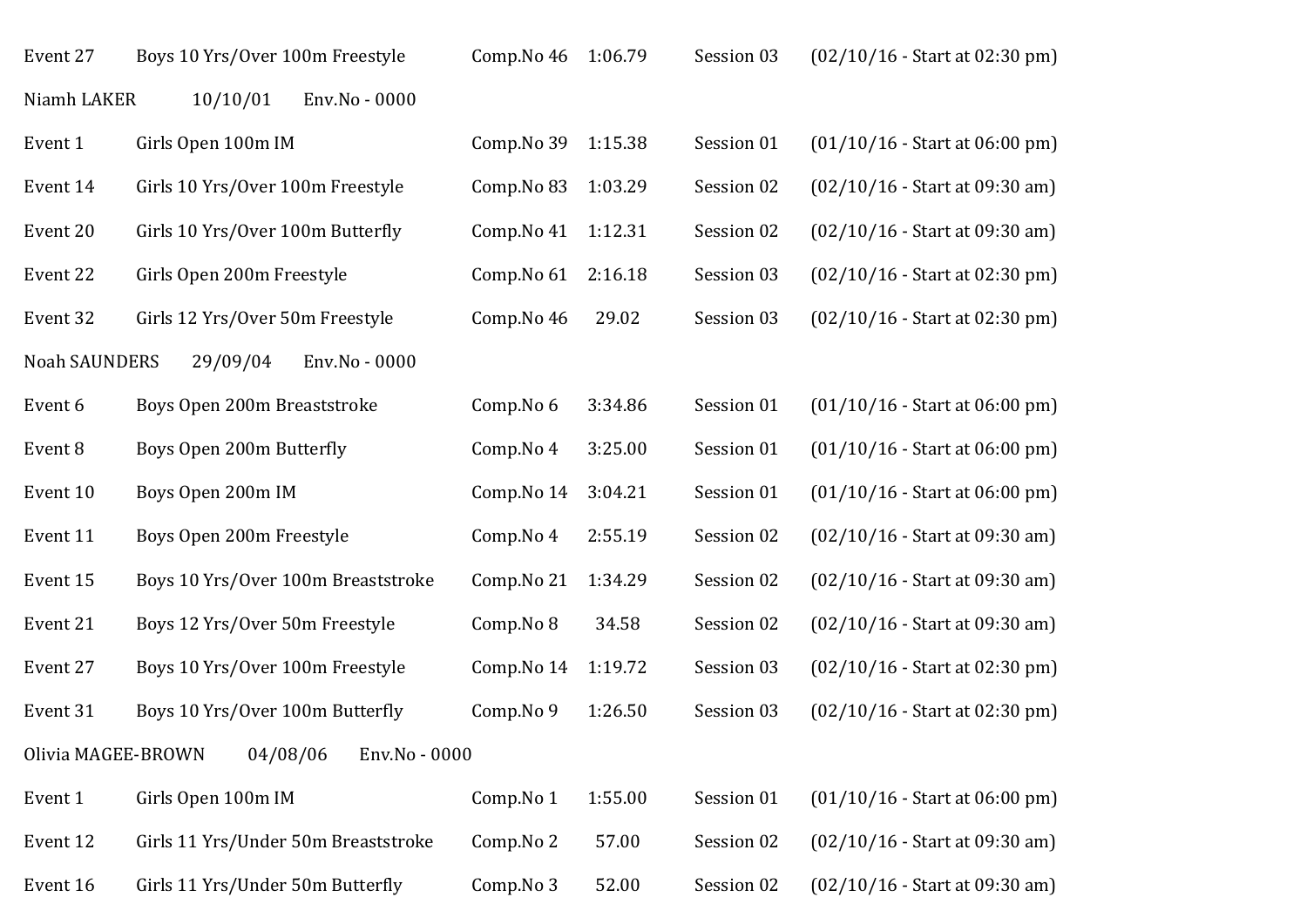| Event 24      | Girls 11 Yrs/Under 50m Backstroke          | Comp.No 4  | 50.18   | Session 03 | $(02/10/16 - Start at 02:30 pm)$ |
|---------------|--------------------------------------------|------------|---------|------------|----------------------------------|
| Event 28      | Girls 11 Yrs/Under 50m Freestyle           | Comp.No 3  | 45.44   | Session 03 | (02/10/16 - Start at 02:30 pm)   |
|               | Rachel LANGDOWN 26/03/02<br>Env.No - 0000  |            |         |            |                                  |
| Event 14      | Girls 10 Yrs/Over 100m Freestyle           | Comp.No 66 | 1:08.02 | Session 02 | $(02/10/16 - Start at 09:30 am)$ |
| Event 18      | Girls Open 200m Backstroke                 | Comp.No 29 | 2:39.30 | Session 02 | $(02/10/16 - Start at 09:30 am)$ |
| Event 26      | Girls 10 Yrs/Over 100m Backstroke          | Comp.No 62 | 1:14.70 | Session 03 | $(02/10/16 - Start at 02:30 pm)$ |
| Event 32      | Girls 12 Yrs/Over 50m Freestyle            | Comp.No 35 | 31.16   | Session 03 | $(02/10/16 - Start at 02:30 pm)$ |
|               | Samantha JACKSON 22/05/05<br>Env.No - 0000 |            |         |            |                                  |
| Event 3       | Girls Open 400m Freestyle                  | Comp.No 6  | 5:37.40 | Session 01 | $(01/10/16 - Start at 06:00 pm)$ |
| Event 9       | Girls Open 200m IM                         | Comp.No 36 | 2:51.31 | Session 01 | $(01/10/16 - Start at 06:00 pm)$ |
| Event 12      | Girls 11 Yrs/Under 50m Breaststroke        | Comp.No 35 | 42.45   | Session 02 | $(02/10/16 - Start at 09:30 am)$ |
| Event 16      | Girls 11 Yrs/Under 50m Butterfly           | Comp.No 31 | 38.06   | Session 02 | $(02/10/16 - Start at 09:30 am)$ |
| Event 20      | Girls 10 Yrs/Over 100m Butterfly           | Comp.No 23 | 1:25.20 | Session 02 | $(02/10/16 - Start at 09:30 am)$ |
| Event 22      | Girls Open 200m Freestyle                  | Comp.No 33 | 2:39.50 | Session 03 | $(02/10/16 - Start at 02:30 pm)$ |
| Event 24      | Girls 11 Yrs/Under 50m Backstroke          | Comp.No 34 | 40.29   | Session 03 | $(02/10/16 - Start at 02:30 pm)$ |
| Samuel GASTER | 26/07/00<br>Env.No - 0000                  |            |         |            |                                  |
| Event 4       | Boys Open 400m Freestyle                   | Comp.No 17 | 4:39.95 | Session 01 | $(01/10/16 - Start at 06:00 pm)$ |
| Event 10      | Boys Open 200m IM                          | Comp.No 32 | 2:29.43 | Session 01 | $(01/10/16 - Start at 06:00 pm)$ |
| Event 11      | Boys Open 200m Freestyle                   | Comp.No 44 | 2:08.61 | Session 02 | $(02/10/16 - Start at 09:30 am)$ |
| Event 15      | Boys 10 Yrs/Over 100m Breaststroke         | Comp.No 36 | 1:23.00 | Session 02 | $(02/10/16 - Start at 09:30 am)$ |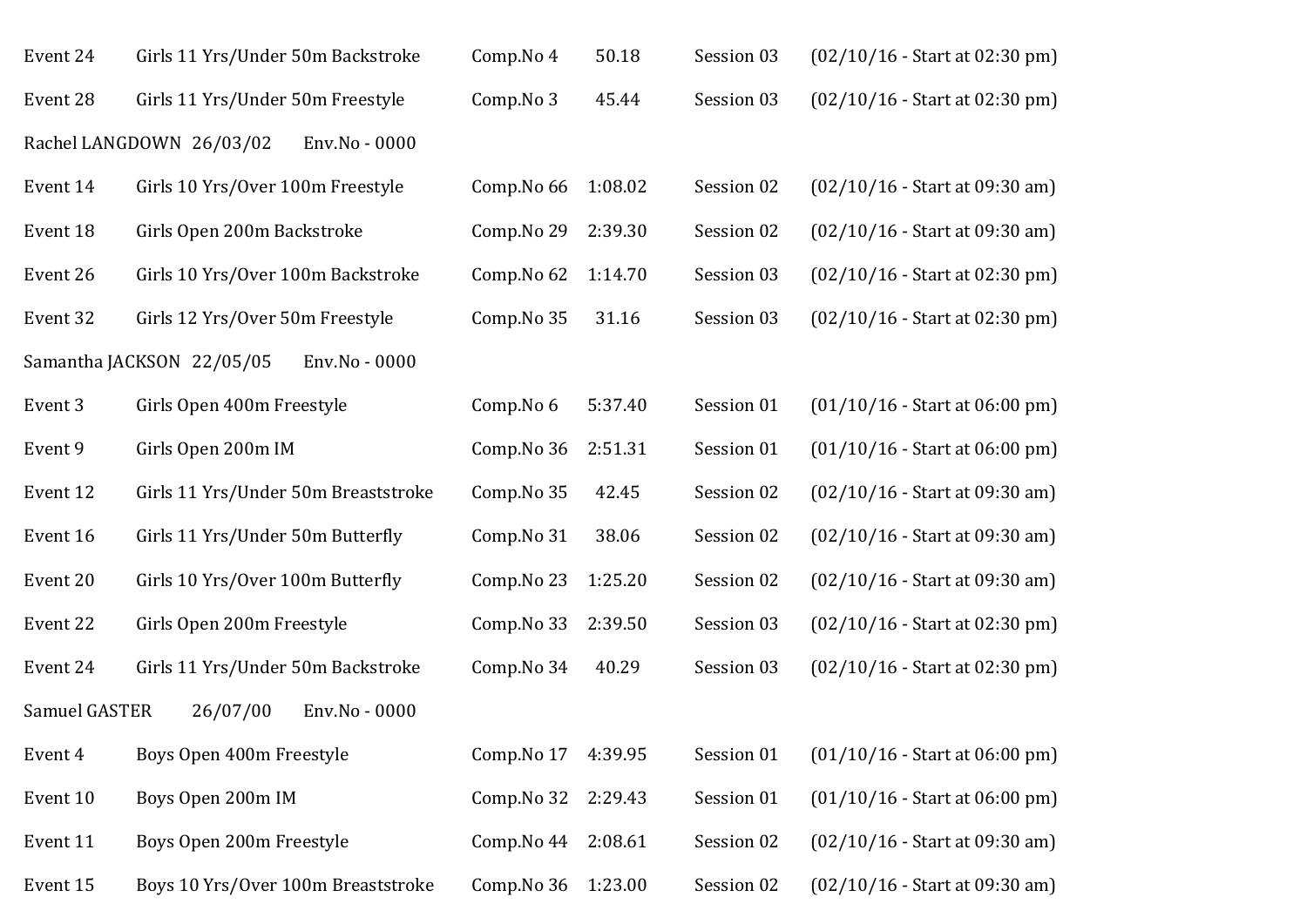| Event 21       | Boys 12 Yrs/Over 50m Freestyle                  | Comp.No 42 | 28.36   | Session 02 | $(02/10/16 - Start at 09:30 am)$ |
|----------------|-------------------------------------------------|------------|---------|------------|----------------------------------|
| Event 27       | Boys 10 Yrs/Over 100m Freestyle                 | Comp.No 62 | 59.16   | Session 03 | $(02/10/16 - Start at 02:30 pm)$ |
| Sophia O'NEILL | 21/04/06<br>Env.No - 0000                       |            |         |            |                                  |
| Event 14       | Girls 10 Yrs/Over 100m Freestyle                | Comp.No 17 | 1:23.23 | Session 02 | $(02/10/16 - Start at 09:30 am)$ |
| Event 16       | Girls 11 Yrs/Under 50m Butterfly                | Comp.No 14 | 45.90   | Session 02 | $(02/10/16 - Start at 09:30 am)$ |
| Event 24       | Girls 11 Yrs/Under 50m Backstroke               | Comp.No 22 | 43.34   | Session 03 | $(02/10/16 - Start at 02:30 pm)$ |
| Event 26       | Girls 10 Yrs/Over 100m Backstroke               | Comp.No 28 | 1:29.40 | Session 03 | $(02/10/16 - Start at 02:30 pm)$ |
| Event 28       | Girls 11 Yrs/Under 50m Freestyle                | Comp.No 29 | 36.09   | Session 03 | $(02/10/16 - Start at 02:30 pm)$ |
| Thea WHATLING  | 13/02/04<br>Env.No - 0000                       |            |         |            |                                  |
| Event 14       | Girls 10 Yrs/Over 100m Freestyle                | Comp.No 23 | 1:20.77 | Session 02 | $(02/10/16 - Start at 09:30 am)$ |
| Event 18       | Girls Open 200m Backstroke                      | Comp.No 9  | 3:12.29 | Session 02 | $(02/10/16 - Start at 09:30 am)$ |
| Event 22       | Girls Open 200m Freestyle                       | Comp.No 11 | 2:55.35 | Session 03 | $(02/10/16 - Start at 02:30 pm)$ |
| Event 26       | Girls 10 Yrs/Over 100m Backstroke               | Comp.No 21 | 1:30.98 | Session 03 | $(02/10/16 - Start at 02:30 pm)$ |
| Event 30       | Girls 10 Yrs/Over 100m Breaststroke             | Comp.No 6  | 1:48.69 | Session 03 | $(02/10/16 - Start at 02:30 pm)$ |
| Event 32       | Girls 12 Yrs/Over 50m Freestyle                 | Comp.No 8  | 34.79   | Session 03 | (02/10/16 - Start at 02:30 pm)   |
|                | Thomas MAGEE-BROWN<br>14/11/03<br>Env.No - 0000 |            |         |            |                                  |
| Event 6        | Boys Open 200m Breaststroke                     | Comp.No 1  | 3:46.84 | Session 01 | $(01/10/16 - Start at 06:00 pm)$ |
| Event 15       | Boys 10 Yrs/Over 100m Breaststroke              | Comp.No 4  | 1:46.00 | Session 02 | $(02/10/16 - Start at 09:30 am)$ |
| Event 19       | Boys 10 Yrs/Over 100m Backstroke                | Comp.No 5  | 1:41.00 | Session 02 | $(02/10/16 - Start at 09:30 am)$ |
| Event 21       | Boys 12 Yrs/Over 50m Freestyle                  | Comp.No 1  | 37.92   | Session 02 | $(02/10/16 - Start at 09:30 am)$ |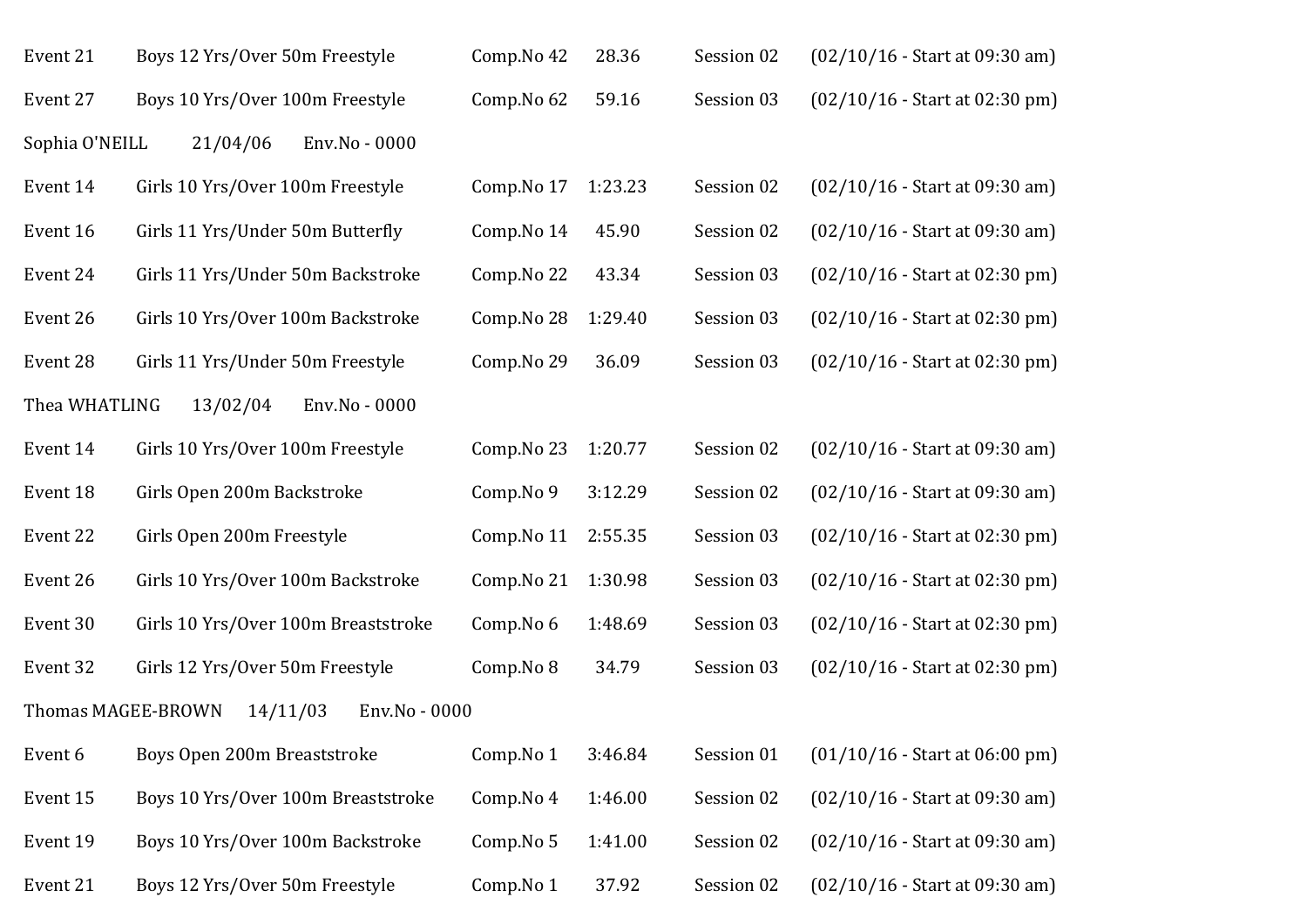| Event 27            | Boys 10 Yrs/Over 100m Freestyle            | Comp.No 4  | 1:27.00 | Session 03 | $(02/10/16 - Start at 02:30 pm)$ |
|---------------------|--------------------------------------------|------------|---------|------------|----------------------------------|
|                     | Toby CHRISTOPHER 11/03/05<br>Env.No - 0000 |            |         |            |                                  |
| Event 27            | Boys 10 Yrs/Over 100m Freestyle            | Comp.No 1  | 1:29.00 | Session 03 | $(02/10/16 - Start at 02:30 pm)$ |
| William MAGEE-BROWN | 27/06/00<br>Env.No - 0000                  |            |         |            |                                  |
| Event 4             | Boys Open 400m Freestyle                   | Comp.No 16 | 4:41.37 | Session 01 | $(01/10/16 - Start at 06:00 pm)$ |
| Event 11            | Boys Open 200m Freestyle                   | Comp.No 42 | 2:11.79 | Session 02 | $(02/10/16 - Start at 09:30 am)$ |
| Event 21            | Boys 12 Yrs/Over 50m Freestyle             | Comp.No 32 | 29.82   | Session 02 | $(02/10/16 - Start at 09:30 am)$ |
| Event 27            | Boys 10 Yrs/Over 100m Freestyle            | Comp.No 57 | 1:02.26 | Session 03 | $(02/10/16 - Start at 02:30 pm)$ |
| Zoe WHITE           | 08/11/02<br>Env.No - 0000                  |            |         |            |                                  |
| Event 1             | Girls Open 100m IM                         | Comp.No 29 | 1:26.46 | Session 01 | $(01/10/16 - Start at 06:00 pm)$ |
| Event 9             | Girls Open 200m IM                         | Comp.No 25 | 2:59.95 | Session 01 | $(01/10/16 - Start at 06:00 pm)$ |
| Event 18            | Girls Open 200m Backstroke                 | Comp.No 17 | 2:55.35 | Session 02 | $(02/10/16 - Start at 09:30 am)$ |
| Event 20            | Girls 10 Yrs/Over 100m Butterfly           | Comp.No 20 | 1:27.14 | Session 02 | $(02/10/16 - Start at 09:30 am)$ |
| Event 22            | Girls Open 200m Freestyle                  | Comp.No 25 | 2:45.44 | Session 03 | $(02/10/16 - Start at 02:30 pm)$ |
| Event 26            | Girls 10 Yrs/Over 100m Backstroke          | Comp.No 49 | 1:21.43 | Session 03 | $(02/10/16 - Start at 02:30 pm)$ |

#### **RTW Monson**

Emilia VORSTER 03/12/04 Env.No - 0000 Event 12 Girls 11 Yrs/Under 50m Breaststroke Comp.No 20 49.46 Session 02 (02/10/16 - Start at 09:30 am) Event 14 Girls 10 Yrs/Over 100m Freestyle Comp.No 36 1:16.05 Session 02 (02/10/16 - Start at 09:30 am)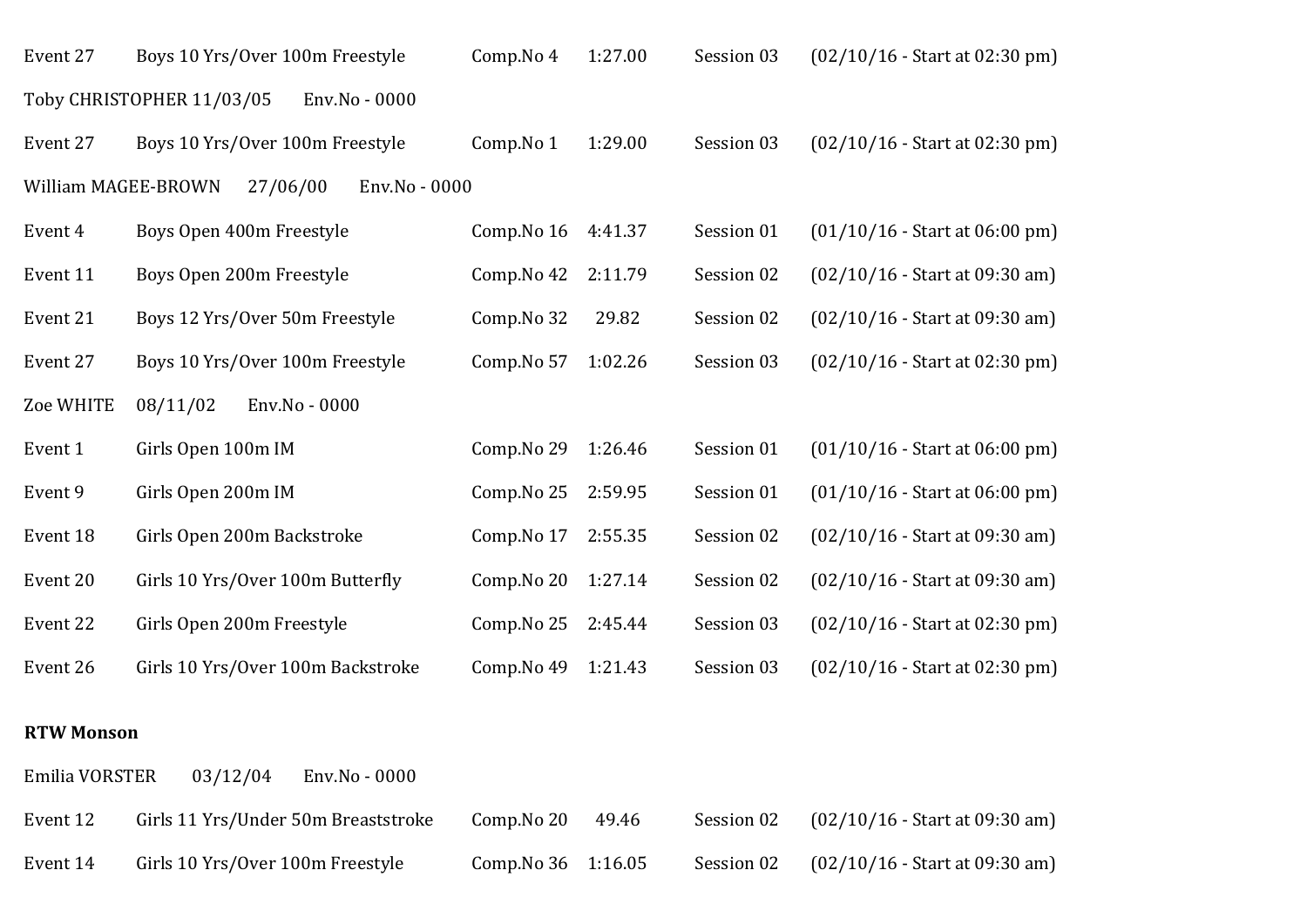| Event 16         | Girls 11 Yrs/Under 50m Butterfly    | Comp.No 35          | 37.00   | Session 02 | $(02/10/16 - Start at 09:30 am)$ |
|------------------|-------------------------------------|---------------------|---------|------------|----------------------------------|
| Event 20         | Girls 10 Yrs/Over 100m Butterfly    | Comp.No 29          | 1:21.87 | Session 02 | $(02/10/16 - Start at 09:30 am)$ |
| Event 24         | Girls 11 Yrs/Under 50m Backstroke   | Comp.No 37          | 39.62   | Session 03 | $(02/10/16 - Start at 02:30 pm)$ |
| Event 26         | Girls 10 Yrs/Over 100m Backstroke   | Comp.No 3           | 1:39.01 | Session 03 | $(02/10/16 - Start at 02:30 pm)$ |
| Event 28         | Girls 11 Yrs/Under 50m Freestyle    | Comp.No 43          | 32.60   | Session 03 | $(02/10/16 - Start at 02:30 pm)$ |
| Mia BURNS        | Env.No - 0000<br>03/01/02           |                     |         |            |                                  |
| Event 1          | Girls Open 100m IM                  | Comp.No 14          | 1:38.00 | Session 01 | $(01/10/16 - Start at 06:00 pm)$ |
| Event 7          | Girls Open 200m Butterfly           | Comp.No 10          | 2:37.41 | Session 01 | $(01/10/16 - Start at 06:00 pm)$ |
| Event 22         | Girls Open 200m Freestyle           | Comp.No 56          | 2:21.92 | Session 03 | $(02/10/16 - Start at 02:30 pm)$ |
|                  | Natasha HAMILTON-WALKE<br>22/03/01  | Env.No - 0000       |         |            |                                  |
| Event 3          | Girls Open 400m Freestyle           | Comp.No 36          | 4:44.59 | Session 01 | $(01/10/16 - Start at 06:00 pm)$ |
| <b>Sevenoaks</b> |                                     |                     |         |            |                                  |
| Albert WHITLOCK  | 28/02/06<br>Env.No - 0000           |                     |         |            |                                  |
| Event 23         | Boys 11 Yrs/Under 50m Breaststroke  | Comp.No 17          | 46.42   | Session 03 | $(02/10/16 - Start at 02:30 pm)$ |
| Event 27         | Boys 10 Yrs/Over 100m Freestyle     | Comp.No 11          | 1:21.33 | Session 03 | $(02/10/16 - Start at 02:30 pm)$ |
| Event 29         | Boys 11 Yrs/Under 50m Butterfly     | Comp.No 6           | 44.58   | Session 03 | $(02/10/16 - Start at 02:30 pm)$ |
| Alice FRY        | 17/10/03<br>Env.No - 0000           |                     |         |            |                                  |
| Event 30         | Girls 10 Yrs/Over 100m Breaststroke | Comp. No 24 1:35.88 |         | Session 03 | $(02/10/16 - Start at 02:30 pm)$ |
| Allegra CUOMO    | 24/07/06<br>Env.No - 0000           |                     |         |            |                                  |
| Event 14         | Girls 10 Yrs/Over 100m Freestyle    | Comp.No 2           |         | Session 02 | $(02/10/16 - Start at 09:30 am)$ |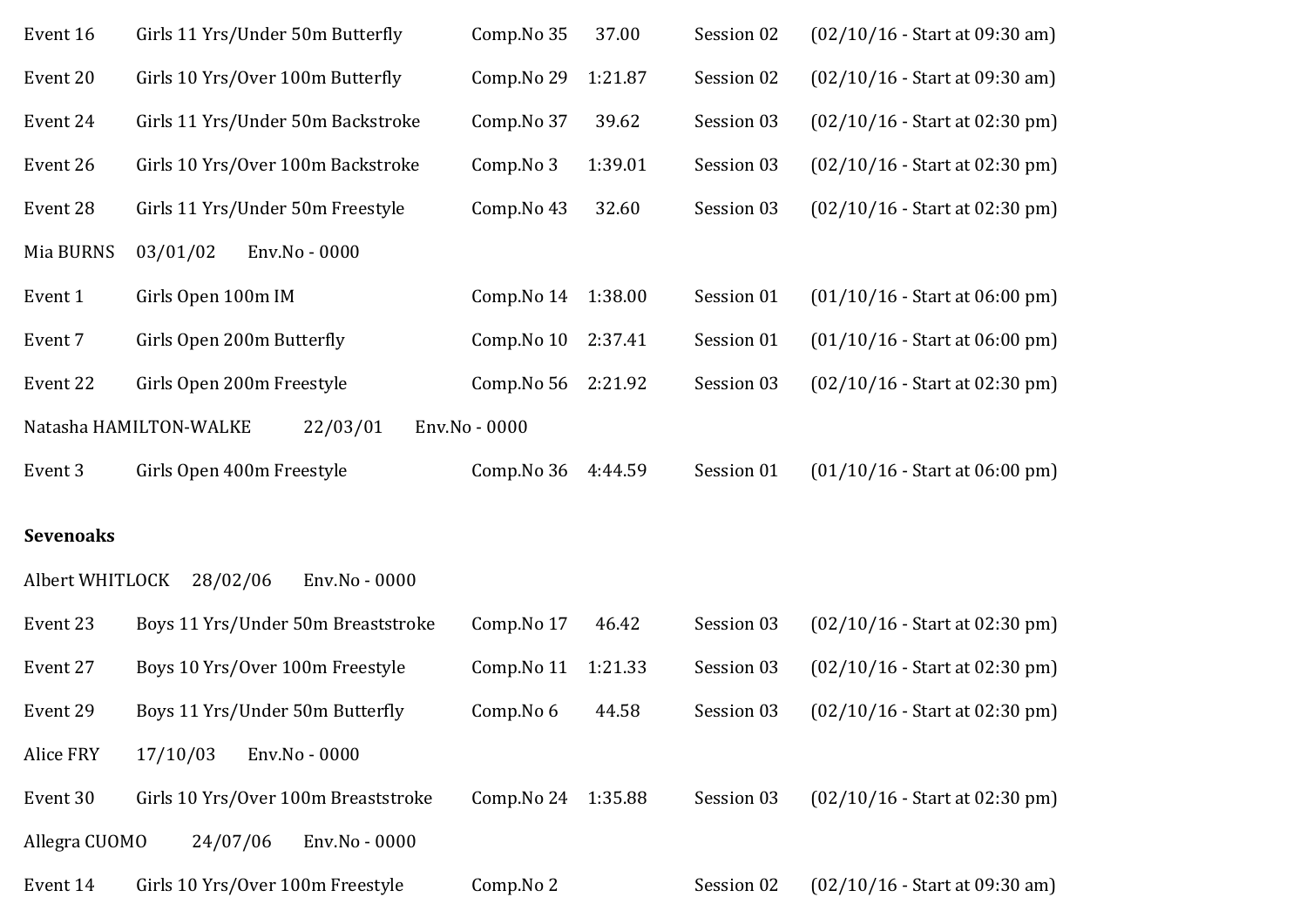| Event 16           | Girls 11 Yrs/Under 50m Butterfly           | Comp.No 1  |         | Session 02 | $(02/10/16 - Start at 09:30 am)$ |
|--------------------|--------------------------------------------|------------|---------|------------|----------------------------------|
| Event 24           | Girls 11 Yrs/Under 50m Backstroke          | Comp.No 10 | 46.37   | Session 03 | $(02/10/16 - Start at 02:30 pm)$ |
| Event 26           | Girls 10 Yrs/Over 100m Backstroke          | Comp.No 1  |         | Session 03 | $(02/10/16 - Start at 02:30 pm)$ |
| Event 28           | Girls 11 Yrs/Under 50m Freestyle           | Comp.No 10 | 40.34   | Session 03 | $(02/10/16 - Start at 02:30 pm)$ |
| Amelia LODGE       | 01/01/04<br>Env.No - 0000                  |            |         |            |                                  |
| Event 14           | Girls 10 Yrs/Over 100m Freestyle           | Comp.No 60 | 1:09.59 | Session 02 | $(02/10/16 - Start at 09:30 am)$ |
| Event 26           | Girls 10 Yrs/Over 100m Backstroke          | Comp.No 54 | 1:19.87 | Session 03 | $(02/10/16 - Start at 02:30 pm)$ |
| Event 32           | Girls 12 Yrs/Over 50m Freestyle            | Comp.No 29 | 31.85   | Session 03 | $(02/10/16 - Start at 02:30 pm)$ |
| Amy FARTHING       | 08/12/98<br>Env.No - 0000                  |            |         |            |                                  |
| Event 5            | Girls Open 200m Breaststroke               | Comp.No 27 | 3:00.59 | Session 01 | $(01/10/16 - Start at 06:00 pm)$ |
| Event 14           | Girls 10 Yrs/Over 100m Freestyle           | Comp.No 84 | 1:02.12 | Session 02 | $(02/10/16 - Start at 09:30 am)$ |
| Event 18           | Girls Open 200m Backstroke                 | Comp.No 40 | 2:30.27 | Session 02 | $(02/10/16 - Start at 09:30 am)$ |
| Event 22           | Girls Open 200m Freestyle                  | Comp.No 63 | 2:13.05 | Session 03 | $(02/10/16 - Start at 02:30 pm)$ |
| Event 32           | Girls 12 Yrs/Over 50m Freestyle            | Comp.No 47 | 28.74   | Session 03 | $(02/10/16 - Start at 02:30 pm)$ |
| <b>Ben CHANNON</b> | 05/04/02<br>Env.No - 0000                  |            |         |            |                                  |
| Event 4            | Boys Open 400m Freestyle                   | Comp.No 13 | 4:53.42 | Session 01 | $(01/10/16 - Start at 06.00 pm)$ |
| Event 11           | Boys Open 200m Freestyle                   | Comp.No 41 | 2:15.04 | Session 02 | $(02/10/16 - Start at 09:30 am)$ |
| Event 19           | Boys 10 Yrs/Over 100m Backstroke           | Comp.No 37 | 1:17.72 | Session 02 | $(02/10/16 - Start at 09:30 am)$ |
| Event 21           | Boys 12 Yrs/Over 50m Freestyle             | Comp.No 28 | 29.94   | Session 02 | $(02/10/16 - Start at 09:30 am)$ |
|                    | Benjamin STREBEL 06/04/04<br>Env.No - 0000 |            |         |            |                                  |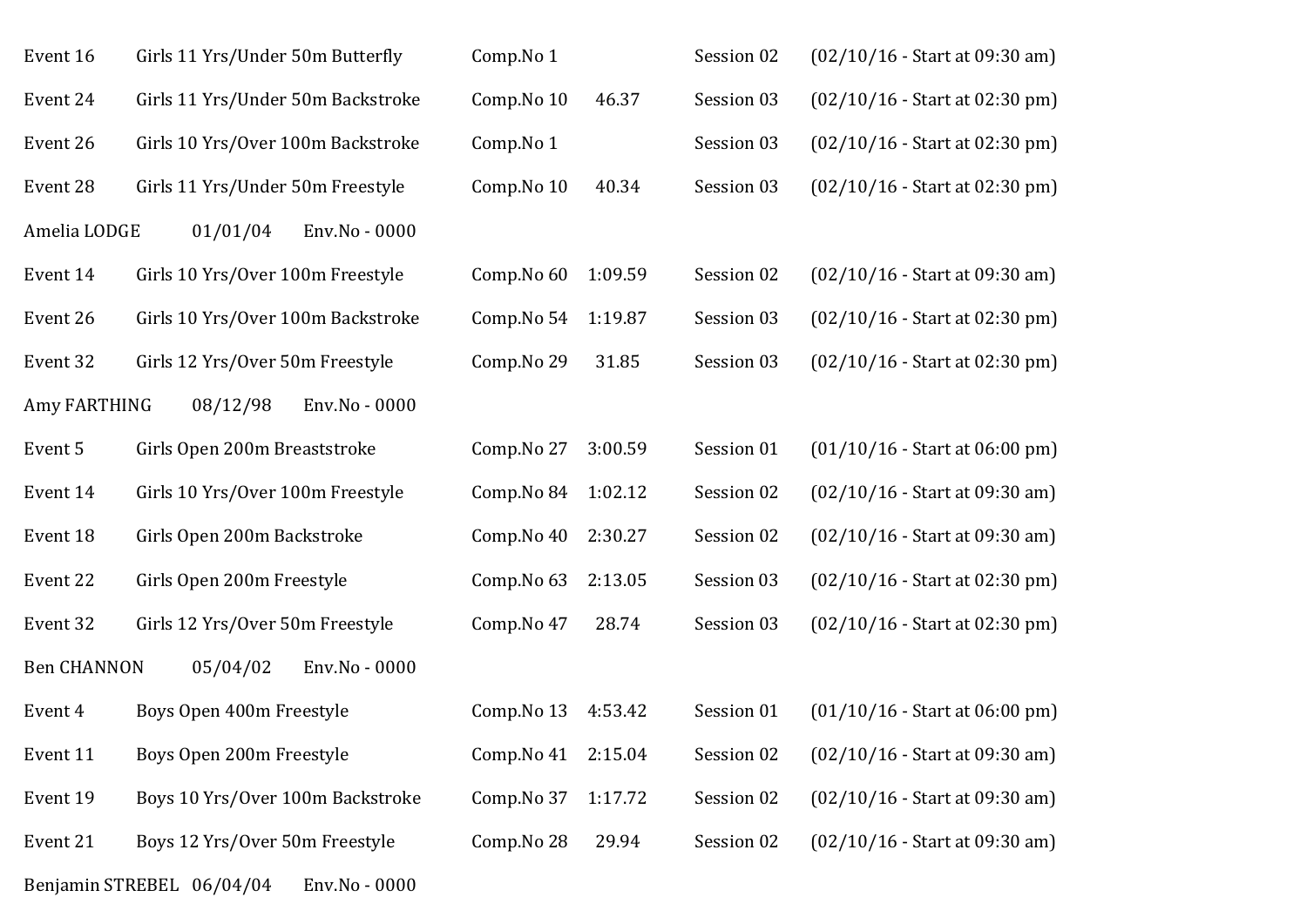| Event 11             | Boys Open 200m Freestyle            | Comp.No 27 | 2:29.52 | Session 02 | $(02/10/16 - Start at 09:30 am)$ |
|----------------------|-------------------------------------|------------|---------|------------|----------------------------------|
| Event 15             | Boys 10 Yrs/Over 100m Breaststroke  | Comp.No 17 | 1:36.62 | Session 02 | $(02/10/16 - Start at 09:30 am)$ |
| Event 19             | Boys 10 Yrs/Over 100m Backstroke    | Comp.No 26 | 1:22.27 | Session 02 | $(02/10/16 - Start at 09:30 am)$ |
| Event 21             | Boys 12 Yrs/Over 50m Freestyle      | Comp.No 16 | 32.20   | Session 02 | $(02/10/16 - Start at 09:30 am)$ |
| Event 27             | Boys 10 Yrs/Over 100m Freestyle     | Comp.No 39 | 1:08.81 | Session 03 | $(02/10/16 - Start at 02:30 pm)$ |
| Event 31             | Boys 10 Yrs/Over 100m Butterfly     | Comp.No 13 | 1:20.53 | Session 03 | $(02/10/16 - Start at 02:30 pm)$ |
| <b>Betty SIMPSON</b> | 25/06/05<br>Env.No - 0000           |            |         |            |                                  |
| Event 1              | Girls Open 100m IM                  | Comp.No 9  | 1:45.00 | Session 01 | $(01/10/16 - Start at 06:00 pm)$ |
| Event 5              | Girls Open 200m Breaststroke        | Comp.No 8  | 3:39.36 | Session 01 | $(01/10/16 - Start at 06:00 pm)$ |
| Event 24             | Girls 11 Yrs/Under 50m Backstroke   | Comp.No 1  |         | Session 03 | $(02/10/16 - Start at 02:30 pm)$ |
| Event 30             | Girls 10 Yrs/Over 100m Breaststroke | Comp.No 20 | 1:41.10 | Session 03 | $(02/10/16 - Start at 02:30 pm)$ |
| Caiden HIBBERT       | 13/08/05<br>Env.No - 0000           |            |         |            |                                  |
| Event 8              | Boys Open 200m Butterfly            | Comp.No 3  | 3:36.89 | Session 01 | $(01/10/16 - Start at 06:00 pm)$ |
| Event 10             | Boys Open 200m IM                   | Comp.No 4  | 3:17.00 | Session 01 | $(01/10/16 - Start at 06:00 pm)$ |
| Event 11             | Boys Open 200m Freestyle            | Comp.No 13 | 2:43.56 | Session 02 | $(02/10/16 - Start at 09:30 am)$ |
| Event 13             | Boys 11 Yrs/Under 50m Backstroke    | Comp.No 21 | 37.98   | Session 02 | $(02/10/16 - Start at 09:30 am)$ |
| Event 17             | Boys 11 Yrs/Under 50m Freestyle     | Comp.No 19 | 33.87   | Session 02 | $(02/10/16 - Start at 09:30 am)$ |
| Event 19             | Boys 10 Yrs/Over 100m Backstroke    | Comp.No 21 | 1:22.75 | Session 02 | $(02/10/16 - Start at 09:30 am)$ |
| Event 23             | Boys 11 Yrs/Under 50m Breaststroke  | Comp.No 12 | 47.74   | Session 03 | $(02/10/16 - Start at 02:30 pm)$ |
| Event 25             | Boys Open 200m Backstroke           | Comp.No 4  | 3:17.75 | Session 03 | $(02/10/16 - Start at 02:30 pm)$ |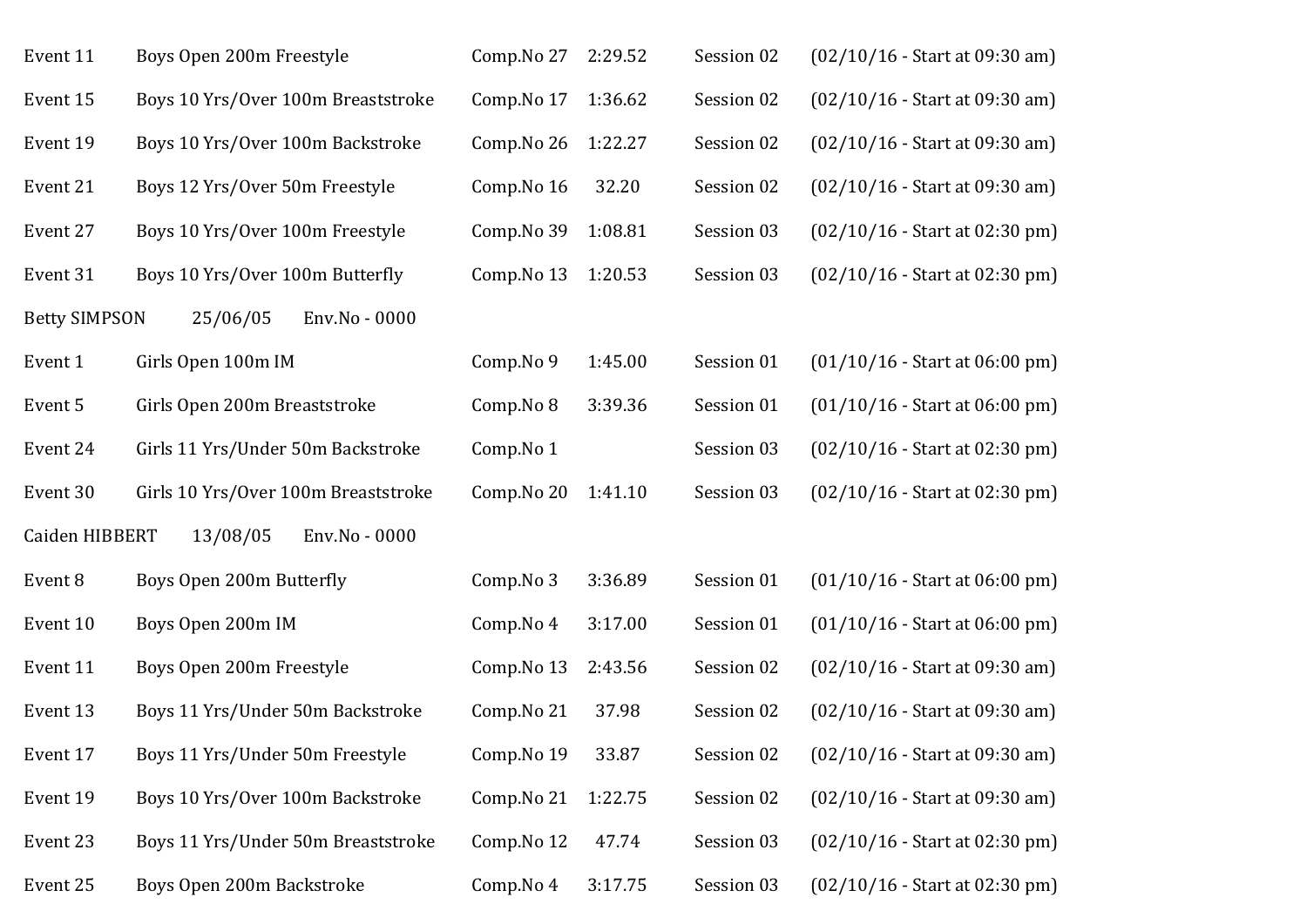| Event 27                  | Boys 10 Yrs/Over 100m Freestyle            | Comp.No 25 | 1:14.85 | Session 03 | $(02/10/16 - Start at 02:30 pm)$ |
|---------------------------|--------------------------------------------|------------|---------|------------|----------------------------------|
| Event 29                  | Boys 11 Yrs/Under 50m Butterfly            | Comp.No 13 | 37.27   | Session 03 | $(02/10/16 - Start at 02:30 pm)$ |
| Event 31                  | Boys 10 Yrs/Over 100m Butterfly            | Comp.No 8  | 1:28.40 | Session 03 | $(02/10/16 - Start at 02:30 pm)$ |
| <b>Cameron DAVIES</b>     | 29/09/04<br>Env.No - 0000                  |            |         |            |                                  |
| Event 11                  | Boys Open 200m Freestyle                   | Comp.No 18 | 2:37.97 | Session 02 | $(02/10/16 - Start at 09:30 am)$ |
| Event 15                  | Boys 10 Yrs/Over 100m Breaststroke         | Comp.No 10 | 1:40.62 | Session 02 | $(02/10/16 - Start at 09:30 am)$ |
| Event 19                  | Boys 10 Yrs/Over 100m Backstroke           | Comp.No 23 | 1:22.47 | Session 02 | $(02/10/16 - Start at 09:30 am)$ |
| Event 21                  | Boys 12 Yrs/Over 50m Freestyle             | Comp.No 7  | 34.80   | Session 02 | $(02/10/16 - Start at 09:30 am)$ |
| Event 25                  | Boys Open 200m Backstroke                  | Comp.No 2  | 3:25.18 | Session 03 | $(02/10/16 - Start at 02:30 pm)$ |
| Event 27                  | Boys 10 Yrs/Over 100m Freestyle            | Comp.No 29 | 1:13.80 | Session 03 | (02/10/16 - Start at 02:30 pm)   |
|                           | Cara SINGLETERRY 19/07/06<br>Env.No - 0000 |            |         |            |                                  |
| Event 14                  | Girls 10 Yrs/Over 100m Freestyle           | Comp.No 1  |         | Session 02 | $(02/10/16 - Start at 09:30 am)$ |
| Event 16                  | Girls 11 Yrs/Under 50m Butterfly           | Comp.No 2  |         | Session 02 | $(02/10/16 - Start at 09:30 am)$ |
| Event 24                  | Girls 11 Yrs/Under 50m Backstroke          | Comp.No 15 | 44.99   | Session 03 | $(02/10/16 - Start at 02:30 pm)$ |
| Event 26                  | Girls 10 Yrs/Over 100m Backstroke          | Comp.No 12 | 1:33.27 | Session 03 | $(02/10/16 - Start at 02:30 pm)$ |
| Event 28                  | Girls 11 Yrs/Under 50m Freestyle           | Comp.No 19 | 37.52   | Session 03 | $(02/10/16 - Start at 02:30 pm)$ |
| <b>Charlotte DORMIEUX</b> | 28/05/04<br>Env.No - 0000                  |            |         |            |                                  |
| Event 14                  | Girls 10 Yrs/Over 100m Freestyle           | Comp.No 46 | 1:13.89 | Session 02 | (02/10/16 - Start at 09:30 am)   |
| Event 18                  | Girls Open 200m Backstroke                 | Comp.No 24 | 2:50.10 | Session 02 | $(02/10/16 - Start at 09:30 am)$ |
| Event 22                  | Girls Open 200m Freestyle                  | Comp.No 31 | 2:40.54 | Session 03 | $(02/10/16 - Start at 02:30 pm)$ |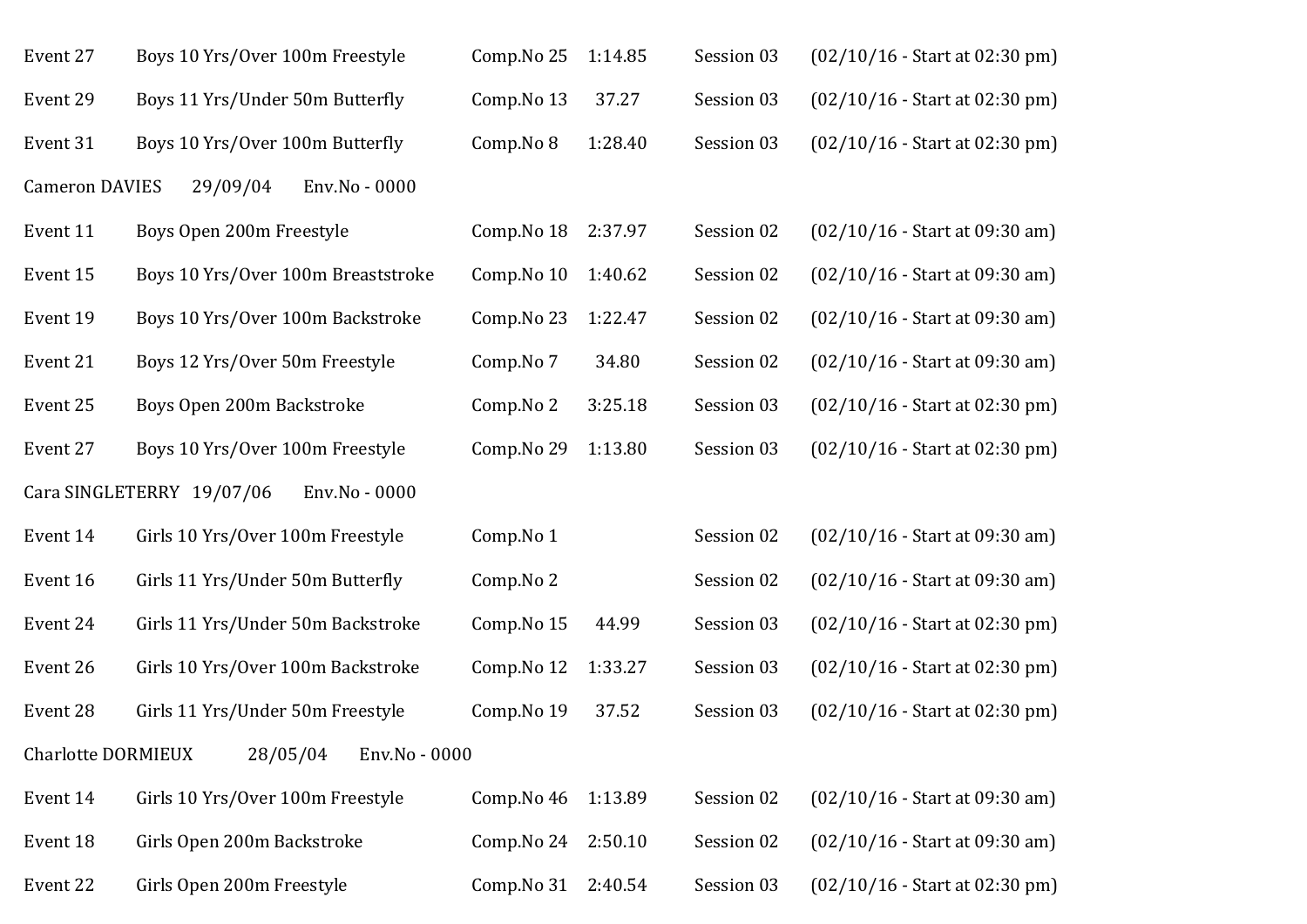| Event 26                 | Girls 10 Yrs/Over 100m Backstroke            | Comp.No 56 | 1:18.58 | Session 03 | $(02/10/16 - Start at 02:30 pm)$ |
|--------------------------|----------------------------------------------|------------|---------|------------|----------------------------------|
|                          | Charlotte PRIDEAUX 20/11/04<br>Env.No - 0000 |            |         |            |                                  |
| Event 14                 | Girls 10 Yrs/Over 100m Freestyle             | Comp.No 44 | 1:14.18 | Session 02 | $(02/10/16 - Start at 09:30 am)$ |
| Event 16                 | Girls 11 Yrs/Under 50m Butterfly             | Comp.No 29 | 39.04   | Session 02 | $(02/10/16 - Start at 09:30 am)$ |
| Event 18                 | Girls Open 200m Backstroke                   | Comp.No 11 | 3:09.92 | Session 02 | $(02/10/16 - Start at 09:30 am)$ |
| Event 22                 | Girls Open 200m Freestyle                    | Comp.No 23 | 2:45.84 | Session 03 | $(02/10/16 - Start at 02:30 pm)$ |
| Event 26                 | Girls 10 Yrs/Over 100m Backstroke            | Comp.No 48 | 1:21.47 | Session 03 | $(02/10/16 - Start at 02:30 pm)$ |
| Event 28                 | Girls 11 Yrs/Under 50m Freestyle             | Comp.No 42 | 32.90   | Session 03 | $(02/10/16 - Start at 02:30 pm)$ |
| <b>Constance HAMMOND</b> | 13/02/05<br>Env.No - 0000                    |            |         |            |                                  |
| Event 12                 | Girls 11 Yrs/Under 50m Breaststroke          | Comp.No 27 | 47.78   | Session 02 | $(02/10/16 - Start at 09:30 am)$ |
| Event 22                 | Girls Open 200m Freestyle                    | Comp.No 6  | 3:01.95 | Session 03 | $(02/10/16 - Start at 02:30 pm)$ |
| Event 24                 | Girls 11 Yrs/Under 50m Backstroke            | Comp.No 8  | 48.50   | Session 03 | $(02/10/16 - Start at 02:30 pm)$ |
| Event 28                 | Girls 11 Yrs/Under 50m Freestyle             | Comp.No 16 | 38.51   | Session 03 | $(02/10/16 - Start at 02:30 pm)$ |
| Event 30                 | Girls 10 Yrs/Over 100m Breaststroke          | Comp.No 12 | 1:47.66 | Session 03 | $(02/10/16 - Start at 02:30 pm)$ |
| Daisy MCMILLAN           | 24/01/06<br>Env.No - 0000                    |            |         |            |                                  |
| Event 12                 | Girls 11 Yrs/Under 50m Breaststroke          | Comp.No 16 | 50.24   | Session 02 | $(02/10/16 - Start at 09:30 am)$ |
| Event 14                 | Girls 10 Yrs/Over 100m Freestyle             | Comp.No 25 | 1:20.60 | Session 02 | $(02/10/16 - Start at 09:30 am)$ |
| Event 16                 | Girls 11 Yrs/Under 50m Butterfly             | Comp.No 6  | 49.24   | Session 02 | $(02/10/16 - Start at 09:30 am)$ |
| Event 22                 | Girls Open 200m Freestyle                    | Comp.No 12 | 2:55.02 | Session 03 | $(02/10/16 - Start at 02:30 pm)$ |
| Event 26                 | Girls 10 Yrs/Over 100m Backstroke            | Comp.No 25 | 1:30.00 | Session 03 | $(02/10/16 - Start at 02:30 pm)$ |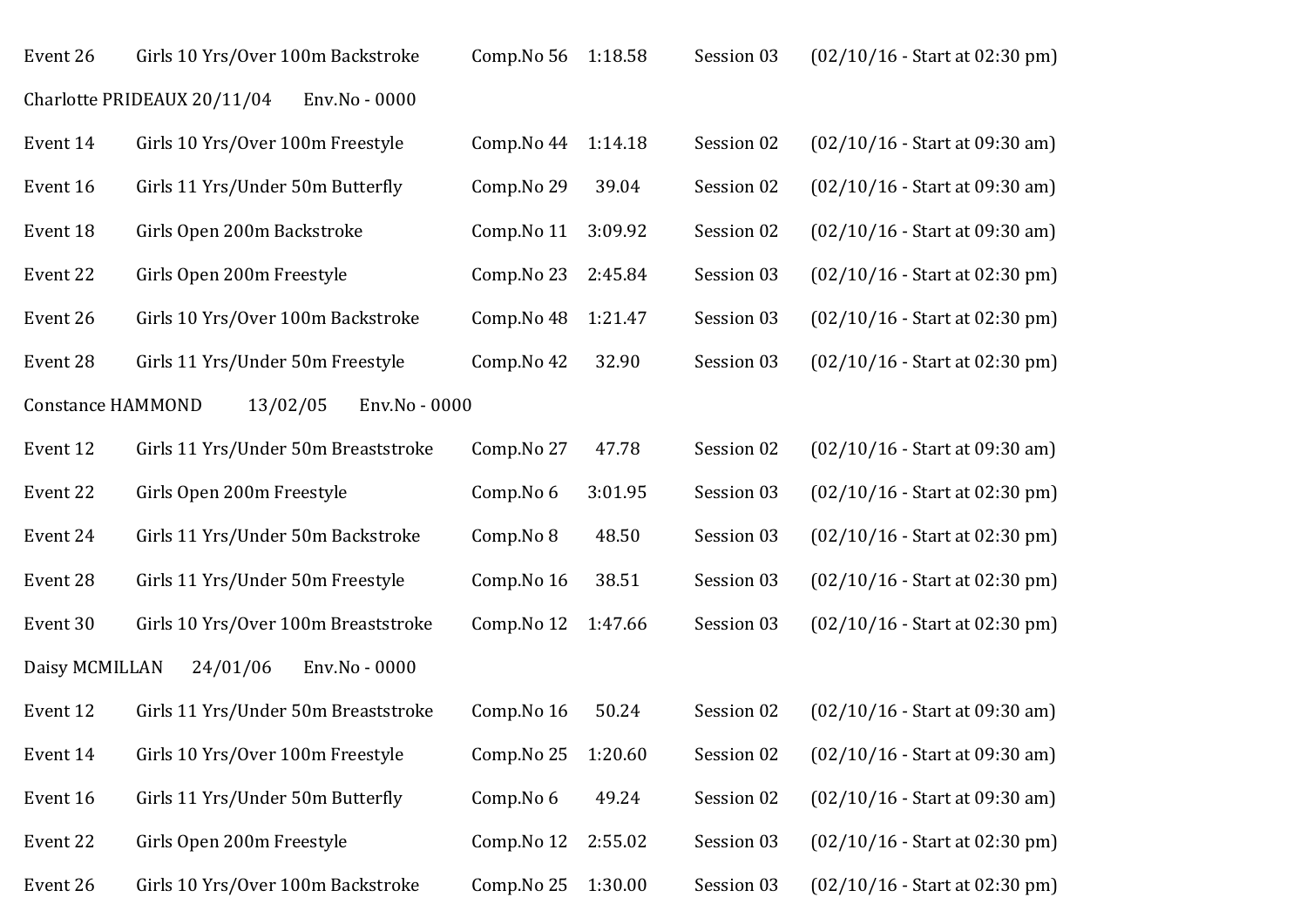| Event 28              | Girls 11 Yrs/Under 50m Freestyle   | Comp.No 32 | 35.56   | Session 03 | $(02/10/16 - Start at 02:30 pm)$ |
|-----------------------|------------------------------------|------------|---------|------------|----------------------------------|
| <b>Dillon BENTLEY</b> | 17/01/04<br>Env.No - 0000          |            |         |            |                                  |
| Event 11              | Boys Open 200m Freestyle           | Comp.No 15 | 2:42.00 | Session 02 | $(02/10/16 - Start at 09:30 am)$ |
| Event 15              | Boys 10 Yrs/Over 100m Breaststroke | Comp.No 6  | 1:42.15 | Session 02 | $(02/10/16 - Start at 09:30 am)$ |
| Event 19              | Boys 10 Yrs/Over 100m Backstroke   | Comp.No 6  | 1:36.53 | Session 02 | $(02/10/16 - Start at 09:30 am)$ |
| Event 21              | Boys 12 Yrs/Over 50m Freestyle     | Comp.No 15 | 32.29   | Session 02 | $(02/10/16 - Start at 09:30 am)$ |
| <b>Dominic PERCY</b>  | 12/07/02<br>Env.No - 0000          |            |         |            |                                  |
| Event 2               | Boys Open 100m IM                  | Comp.No 23 | 1:13.50 | Session 01 | $(01/10/16 - Start at 06:00 pm)$ |
| Event 10              | Boys Open 200m IM                  | Comp.No 27 | 2:44.75 | Session 01 | $(01/10/16 - Start at 06:00 pm)$ |
| Event 21              | Boys 12 Yrs/Over 50m Freestyle     | Comp.No 37 | 29.15   | Session 02 | $(02/10/16 - Start at 09:30 am)$ |
| Event 27              | Boys 10 Yrs/Over 100m Freestyle    | Comp.No 53 | 1:03.24 | Session 03 | $(02/10/16 - Start at 02:30 pm)$ |
| Event 31              | Boys 10 Yrs/Over 100m Butterfly    | Comp.No 17 | 1:18.67 | Session 03 | $(02/10/16 - Start at 02:30 pm)$ |
| Edison HAMMOND        | 24/05/03<br>Env.No - 0000          |            |         |            |                                  |
| Event 10              | Boys Open 200m IM                  | Comp.No 30 | 2:37.10 | Session 01 | $(01/10/16 - Start at 06:00 pm)$ |
| Event 11              | Boys Open 200m Freestyle           | Comp.No 37 | 2:17.66 | Session 02 | $(02/10/16 - Start at 09:30 am)$ |
| Event 15              | Boys 10 Yrs/Over 100m Breaststroke | Comp.No 35 | 1:23.10 | Session 02 | $(02/10/16 - Start at 09:30 am)$ |
| Event 19              | Boys 10 Yrs/Over 100m Backstroke   | Comp.No 40 | 1:17.09 | Session 02 | $(02/10/16 - Start at 09:30 am)$ |
| Event 27              | Boys 10 Yrs/Over 100m Freestyle    | Comp.No 58 | 1:02.20 | Session 03 | $(02/10/16 - Start at 02:30 pm)$ |
| Event 31              | Boys 10 Yrs/Over 100m Butterfly    | Comp.No 21 | 1:16.79 | Session 03 | $(02/10/16 - Start at 02:30 pm)$ |
| <b>Edith NORTON</b>   | 30/09/03<br>Env.No - 0000          |            |         |            |                                  |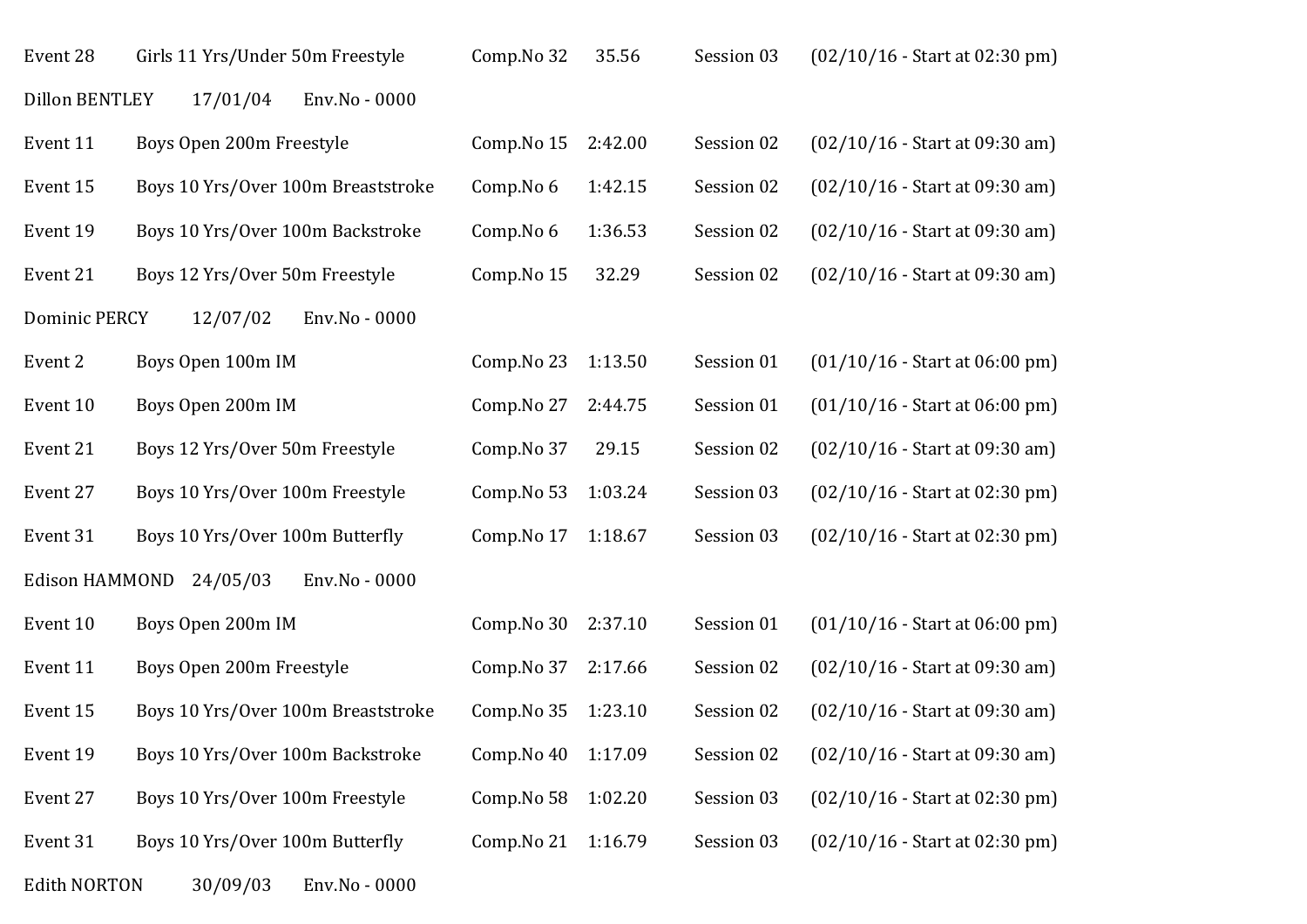| Event 14              | Girls 10 Yrs/Over 100m Freestyle    | Comp.No 53 | 1:12.29 | Session 02 | $(02/10/16 - Start at 09:30 am)$ |
|-----------------------|-------------------------------------|------------|---------|------------|----------------------------------|
| Event 20              | Girls 10 Yrs/Over 100m Butterfly    | Comp.No 19 | 1:27.54 | Session 02 | $(02/10/16 - Start at 09:30 am)$ |
| Event 26              | Girls 10 Yrs/Over 100m Backstroke   | Comp.No 40 | 1:24.49 | Session 03 | $(02/10/16 - Start at 02:30 pm)$ |
| Event 32              | Girls 12 Yrs/Over 50m Freestyle     | Comp.No 27 | 31.92   | Session 03 | $(02/10/16 - Start at 02:30 pm)$ |
| <b>Edward WALLACE</b> | 10/05/02<br>Env.No - 0000           |            |         |            |                                  |
| Event 4               | Boys Open 400m Freestyle            | Comp.No 8  | 5:00.72 | Session 01 | $(01/10/16 - Start at 06:00 pm)$ |
| Event 25              | Boys Open 200m Backstroke           | Comp.No 26 | 2:38.17 | Session 03 | $(02/10/16 - Start at 02:30 pm)$ |
| Event 27              | Boys 10 Yrs/Over 100m Freestyle     | Comp.No 60 | 1:01.77 | Session 03 | (02/10/16 - Start at 02:30 pm)   |
| Event 31              | Boys 10 Yrs/Over 100m Butterfly     | Comp.No 25 | 1:14.13 | Session 03 | $(02/10/16 - Start at 02:30 pm)$ |
| <b>Eleanor ALLEN</b>  | 16/10/04<br>Env.No - 0000           |            |         |            |                                  |
| Event 5               | Girls Open 200m Breaststroke        | Comp.No 15 | 3:18.17 | Session 01 | $(01/10/16 - Start at 06:00 pm)$ |
| Event 9               | Girls Open 200m IM                  | Comp.No 22 | 3:05.71 | Session 01 | $(01/10/16 - Start at 06:00 pm)$ |
| Event 12              | Girls 11 Yrs/Under 50m Breaststroke | Comp.No 34 | 42.99   | Session 02 | $(02/10/16 - Start at 09:30 am)$ |
| Event 14              | Girls 10 Yrs/Over 100m Freestyle    | Comp.No 19 | 1:22.25 | Session 02 | $(02/10/16 - Start at 09:30 am)$ |
| Event 16              | Girls 11 Yrs/Under 50m Butterfly    | Comp.No 32 | 37.48   | Session 02 | $(02/10/16 - Start at 09:30 am)$ |
| Event 24              | Girls 11 Yrs/Under 50m Backstroke   | Comp.No 38 | 37.14   | Session 03 | $(02/10/16 - Start at 02:30 pm)$ |
| Event 26              | Girls 10 Yrs/Over 100m Backstroke   | Comp.No 42 | 1:22.80 | Session 03 | $(02/10/16 - Start at 02:30 pm)$ |
| Event 28              | Girls 11 Yrs/Under 50m Freestyle    | Comp.No 38 | 33.67   | Session 03 | $(02/10/16 - Start at 02:30 pm)$ |
| Event 30              | Girls 10 Yrs/Over 100m Breaststroke | Comp.No 28 | 1:33.97 | Session 03 | $(02/10/16 - Start at 02:30 pm)$ |
| <b>Emily BROWN</b>    | 01/06/06<br>Env.No - 0000           |            |         |            |                                  |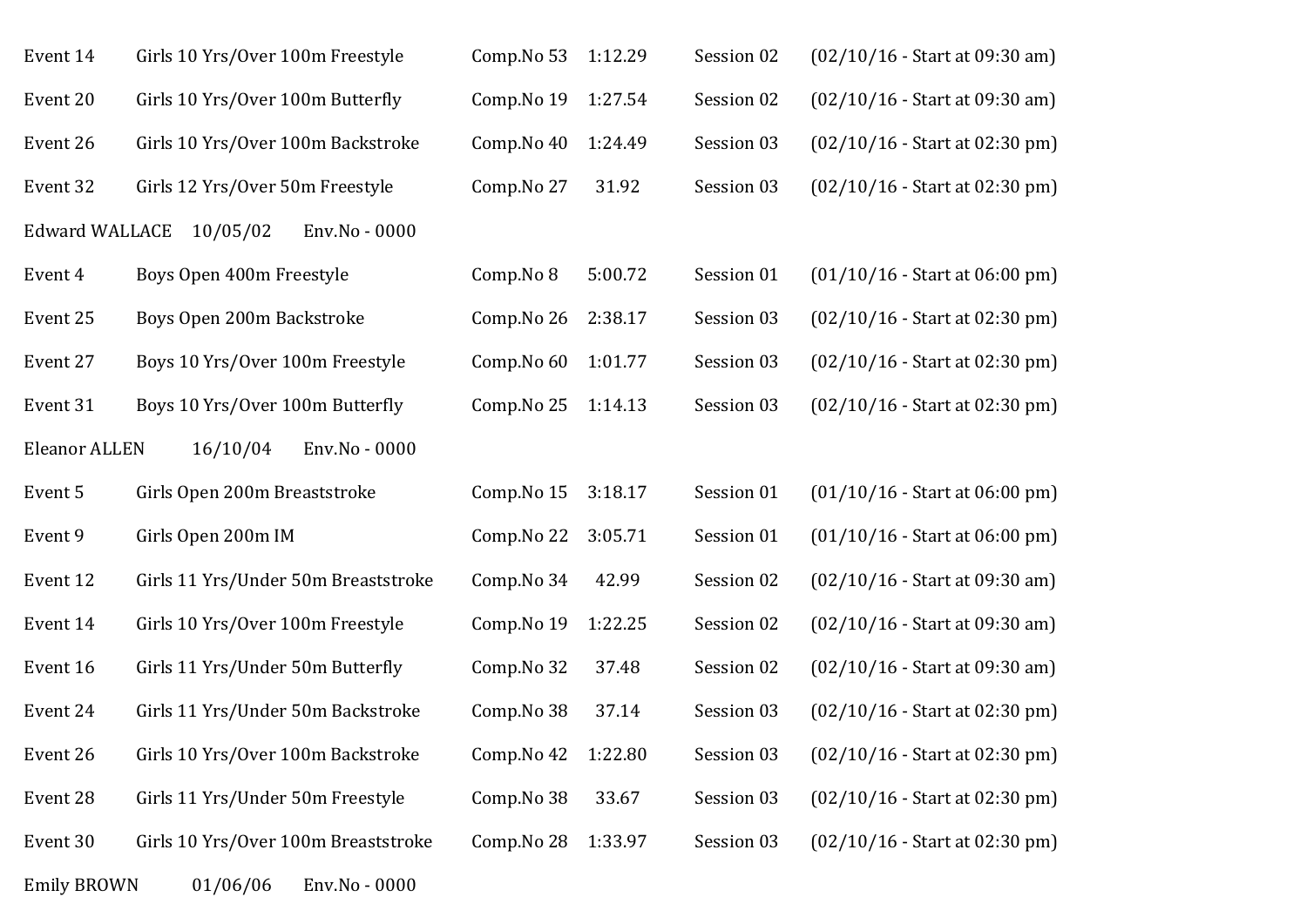| Event 1      | Girls Open 100m IM                        | Comp.No 19          | 1:32.94 | Session 01 | $(01/10/16 - Start at 06:00 pm)$ |
|--------------|-------------------------------------------|---------------------|---------|------------|----------------------------------|
| Event 5      | Girls Open 200m Breaststroke              | Comp.No 9           | 3:37.63 | Session 01 | $(01/10/16 - Start at 06:00 pm)$ |
| Event 9      | Girls Open 200m IM                        | Comp.No 7           | 3:19.80 | Session 01 | $(01/10/16 - Start at 06:00 pm)$ |
| Event 12     | Girls 11 Yrs/Under 50m Breaststroke       | Comp.No 30          | 45.48   | Session 02 | $(02/10/16 - Start at 09:30 am)$ |
| Event 14     | Girls 10 Yrs/Over 100m Freestyle          | Comp.No 12          | 1:24.46 | Session 02 | $(02/10/16 - Start at 09:30 am)$ |
| Event 16     | Girls 11 Yrs/Under 50m Butterfly          | Comp.No 24          | 41.75   | Session 02 | $(02/10/16 - Start at 09:30 am)$ |
| Event 18     | Girls Open 200m Backstroke                | Comp.No 2           | 3:23.33 | Session 02 | $(02/10/16 - Start at 09:30 am)$ |
| Event 22     | Girls Open 200m Freestyle                 | Comp.No 4           | 3:05.40 | Session 03 | $(02/10/16 - Start at 02:30 pm)$ |
| Event 24     | Girls 11 Yrs/Under 50m Backstroke         | Comp.No 33          | 40.54   | Session 03 | $(02/10/16 - Start at 02:30 pm)$ |
| Event 26     | Girls 10 Yrs/Over 100m Backstroke         | Comp.No 29          | 1:28.39 | Session 03 | $(02/10/16 - Start at 02:30 pm)$ |
| Event 28     | Girls 11 Yrs/Under 50m Freestyle          | Comp.No 31          | 35.71   | Session 03 | $(02/10/16 - Start at 02:30 pm)$ |
| Event 30     | Girls 10 Yrs/Over 100m Breaststroke       | Comp.No 22          | 1:39.76 | Session 03 | $(02/10/16 - Start at 02:30 pm)$ |
| Ethan HUNTER | 07/04/02<br>Env.No - 0000                 |                     |         |            |                                  |
| Event 11     | Boys Open 200m Freestyle                  | Comp.No 43          | 2:10.74 | Session 02 | $(02/10/16 - Start at 09:30 am)$ |
| Event 21     | Boys 12 Yrs/Over 50m Freestyle            | Comp.No 43          | 28.02   | Session 02 | $(02/10/16 - Start at 09:30 am)$ |
| Event 25     | Boys Open 200m Backstroke                 | Comp.No 29          | 2:25.80 | Session 03 | $(02/10/16 - Start at 02:30 pm)$ |
| Event 31     | Boys 10 Yrs/Over 100m Butterfly           | Comp. No 30 1:11.07 |         | Session 03 | $(02/10/16 - Start at 02:30 pm)$ |
|              | Ewan LIVINGSTON 25/01/02<br>Env.No - 0000 |                     |         |            |                                  |
| Event 15     | Boys 10 Yrs/Over 100m Breaststroke        | Comp.No 39          | 1:19.00 | Session 02 | $(02/10/16 - Start at 09:30 am)$ |
| Event 21     | Boys 12 Yrs/Over 50m Freestyle            | Comp.No 46          | 26.10   | Session 02 | $(02/10/16 - Start at 09:30 am)$ |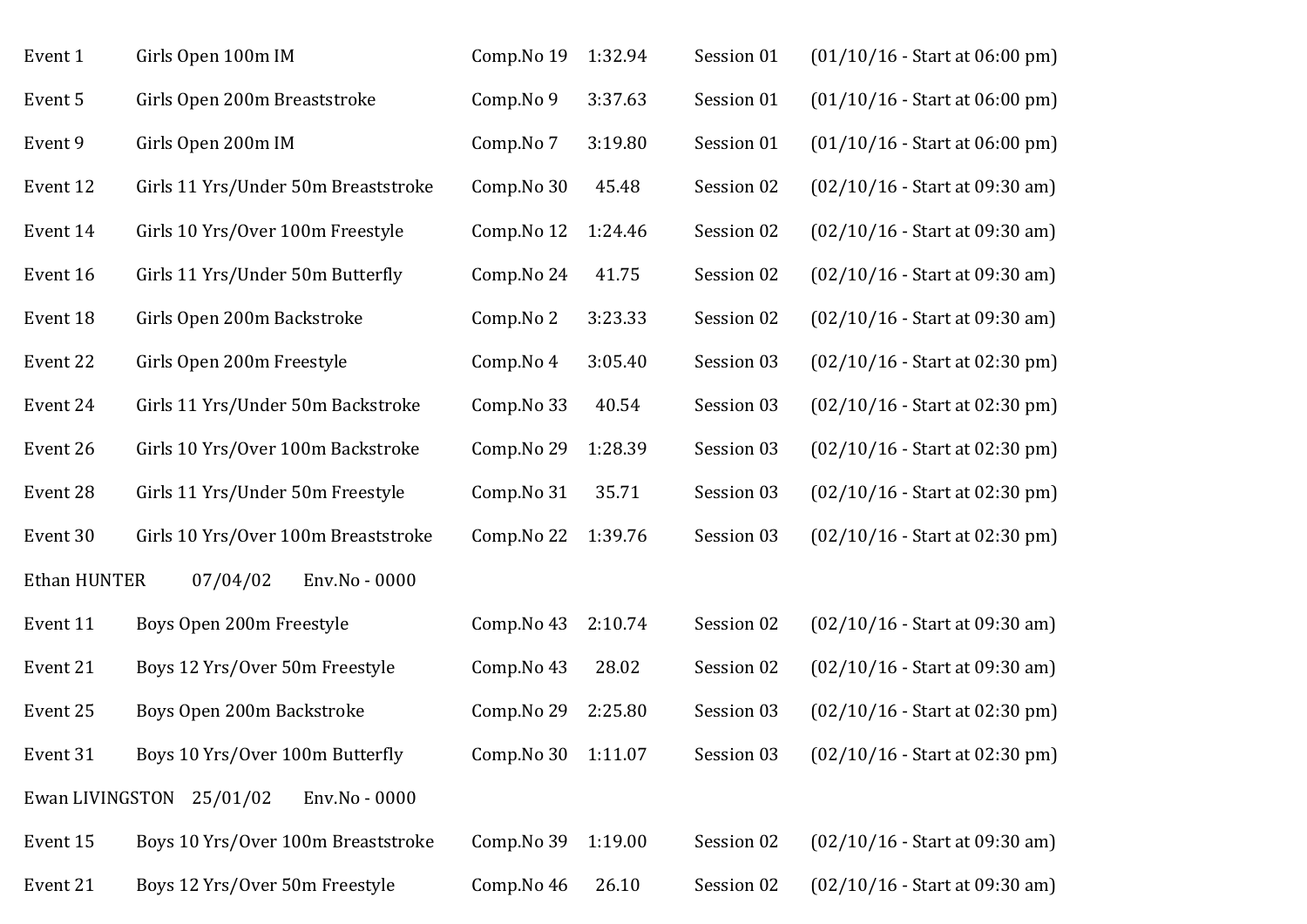| 09/04/01<br>George TYLER | Env.No - 0000 |
|--------------------------|---------------|
|--------------------------|---------------|

| Event 8               | Boys Open 200m Butterfly                     | Comp. No 11 2:26.20 |         | Session 01 | $(01/10/16 - Start at 06:00 pm)$ |
|-----------------------|----------------------------------------------|---------------------|---------|------------|----------------------------------|
| Isabel TYLER 21/07/03 | Env.No - 0000                                |                     |         |            |                                  |
| Event 5               | Girls Open 200m Breaststroke                 | Comp.No 24          | 3:06.19 | Session 01 | $(01/10/16 - Start at 06:00 pm)$ |
|                       | Isabelle MACKENZIE 15/01/05<br>Env.No - 0000 |                     |         |            |                                  |
| Event 12              | Girls 11 Yrs/Under 50m Breaststroke          | Comp.No 25          | 48.20   | Session 02 | (02/10/16 - Start at 09:30 am)   |
| Event 14              | Girls 10 Yrs/Over 100m Freestyle             | Comp.No 30          | 1:17.93 | Session 02 | $(02/10/16 - Start at 09:30 am)$ |
| Event 16              | Girls 11 Yrs/Under 50m Butterfly             | Comp.No 25          | 41.16   | Session 02 | $(02/10/16 - Start at 09:30 am)$ |
| Event 22              | Girls Open 200m Freestyle                    | Comp.No 10          | 2:56.94 | Session 03 | $(02/10/16 - Start at 02:30 pm)$ |
| Event 24              | Girls 11 Yrs/Under 50m Backstroke            | Comp.No 19          | 44.33   | Session 03 | $(02/10/16 - Start at 02:30 pm)$ |
| Event 28              | Girls 11 Yrs/Under 50m Freestyle             | Comp.No 40          | 33.54   | Session 03 | $(02/10/16 - Start at 02:30 pm)$ |
| Jacob HUDSON          | 24/10/04<br>Env.No - 0000                    |                     |         |            |                                  |
| Event 11              | Boys Open 200m Freestyle                     | Comp.No 8           | 2:50.00 | Session 02 | $(02/10/16 - Start at 09:30 am)$ |
| Event 13              | Boys 11 Yrs/Under 50m Backstroke             | Comp.No 9           | 43.03   | Session 02 | $(02/10/16 - Start at 09:30 am)$ |
| Event 15              | Boys 10 Yrs/Over 100m Breaststroke           | Comp.No 22          | 1:33.52 | Session 02 | $(02/10/16 - Start at 09:30 am)$ |
| Event 17              | Boys 11 Yrs/Under 50m Freestyle              | Comp.No 14          | 35.66   | Session 02 | $(02/10/16 - Start at 09:30 am)$ |
| Event 19              | Boys 10 Yrs/Over 100m Backstroke             | Comp.No 13          | 1:30.00 | Session 02 | $(02/10/16 - Start at 09:30 am)$ |
| Event 23              | Boys 11 Yrs/Under 50m Breaststroke           | Comp.No 21          | 43.95   | Session 03 | $(02/10/16 - Start at 02:30 pm)$ |
| Event 27              | Boys 10 Yrs/Over 100m Freestyle              | Comp.No 13          | 1:20.00 | Session 03 | $(02/10/16 - Start at 02:30 pm)$ |
| Event 29              | Boys 11 Yrs/Under 50m Butterfly              | Comp.No 10          | 40.37   | Session 03 | $(02/10/16 - Start at 02:30 pm)$ |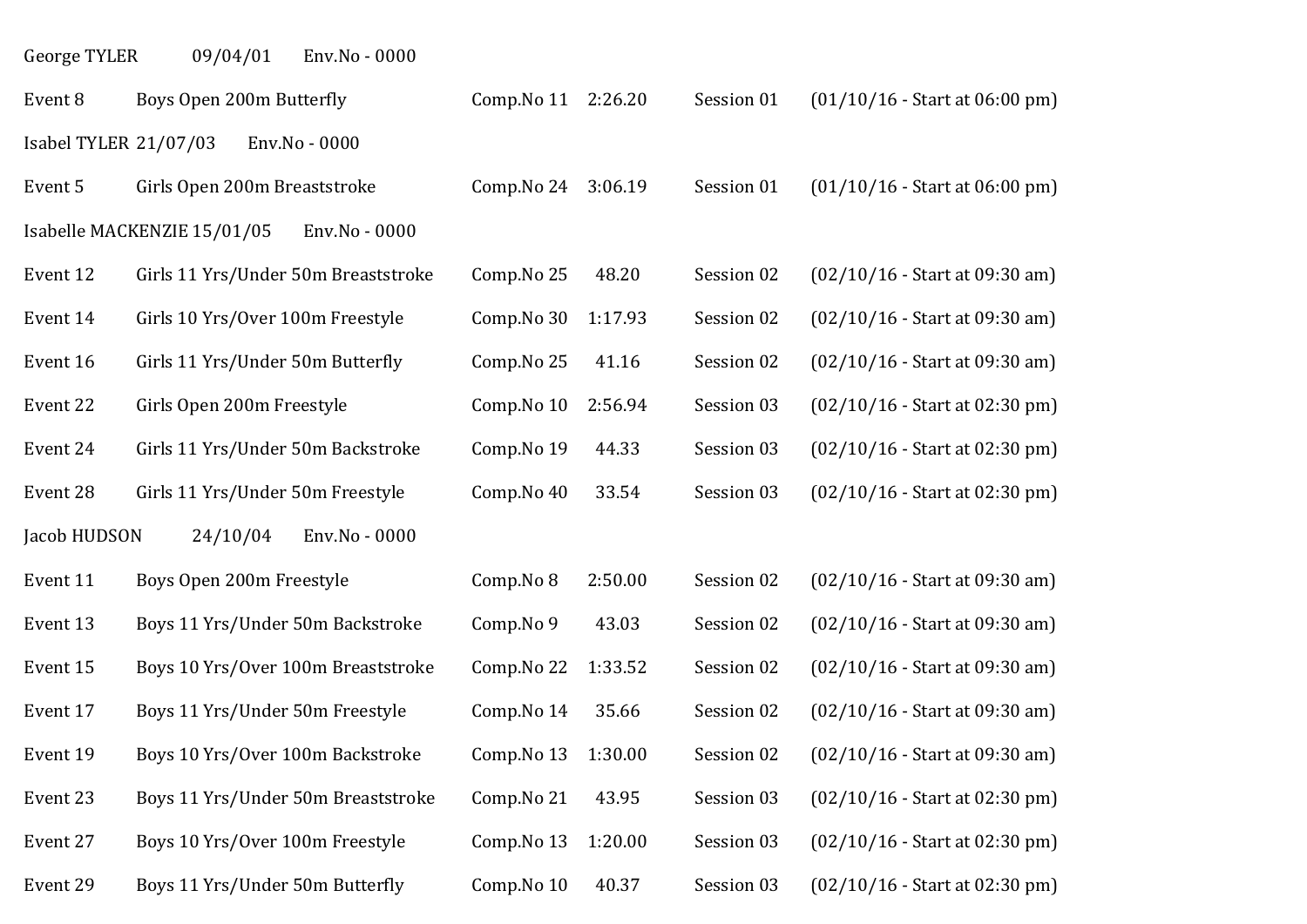# Jake POTTER 23/09/99 Env.No - 0000

| Event 15        | Boys 10 Yrs/Over 100m Breaststroke | Comp.No 40 | 1:17.99 | Session 02 | $(02/10/16 - Start at 09:30 am)$ |
|-----------------|------------------------------------|------------|---------|------------|----------------------------------|
| Event 21        | Boys 12 Yrs/Over 50m Freestyle     | Comp.No 39 | 28.97   | Session 02 | $(02/10/16 - Start at 09:30 am)$ |
| James BENN      | 28/03/01<br>Env.No - 0000          |            |         |            |                                  |
| Event 15        | Boys 10 Yrs/Over 100m Breaststroke | Comp.No 33 | 1:24.06 | Session 02 | $(02/10/16 - Start at 09:30 am)$ |
| Event 21        | Boys 12 Yrs/Over 50m Freestyle     | Comp.No 38 | 29.09   | Session 02 | $(02/10/16 - Start at 09:30 am)$ |
| Event 27        | Boys 10 Yrs/Over 100m Freestyle    | Comp.No 48 | 1:05.18 | Session 03 | $(02/10/16 - Start at 02:30 pm)$ |
| Event 31        | Boys 10 Yrs/Over 100m Butterfly    | Comp.No 15 | 1:19.82 | Session 03 | $(02/10/16 - Start at 02:30 pm)$ |
| James FRY       | 02/09/05<br>Env.No - 0000          |            |         |            |                                  |
| Event 13        | Boys 11 Yrs/Under 50m Backstroke   | Comp.No 6  | 44.04   | Session 02 | $(02/10/16 - Start at 09:30 am)$ |
| Event 15        | Boys 10 Yrs/Over 100m Breaststroke | Comp.No 2  | 1:48.09 | Session 02 | $(02/10/16 - Start at 09:30 am)$ |
| Event 17        | Boys 11 Yrs/Under 50m Freestyle    | Comp.No 23 | 33.34   | Session 02 | $(02/10/16 - Start at 09:30 am)$ |
| Event 23        | Boys 11 Yrs/Under 50m Breaststroke | Comp.No 11 | 47.88   | Session 03 | $(02/10/16 - Start at 02:30 pm)$ |
| Event 27        | Boys 10 Yrs/Over 100m Freestyle    | Comp.No 31 | 1:12.63 | Session 03 | $(02/10/16 - Start at 02:30 pm)$ |
| Event 29        | Boys 11 Yrs/Under 50m Butterfly    | Comp.No 7  | 42.06   | Session 03 | $(02/10/16 - Start at 02:30 pm)$ |
| Event 31        | Boys 10 Yrs/Over 100m Butterfly    | Comp.No 6  | 1:29.80 | Session 03 | $(02/10/16 - Start at 02:30 pm)$ |
| Jasmine WALLACE | 10/10/03<br>Env.No - 0000          |            |         |            |                                  |
| Event 9         | Girls Open 200m IM                 | Comp.No 37 | 2:51.12 | Session 01 | $(01/10/16 - Start at 06:00 pm)$ |
| Event 22        | Girls Open 200m Freestyle          | Comp.No 40 | 2:31.49 | Session 03 | $(02/10/16 - Start at 02:30 pm)$ |
| Event 26        | Girls 10 Yrs/Over 100m Backstroke  | Comp.No 59 | 1:17.37 | Session 03 | $(02/10/16 - Start at 02:30 pm)$ |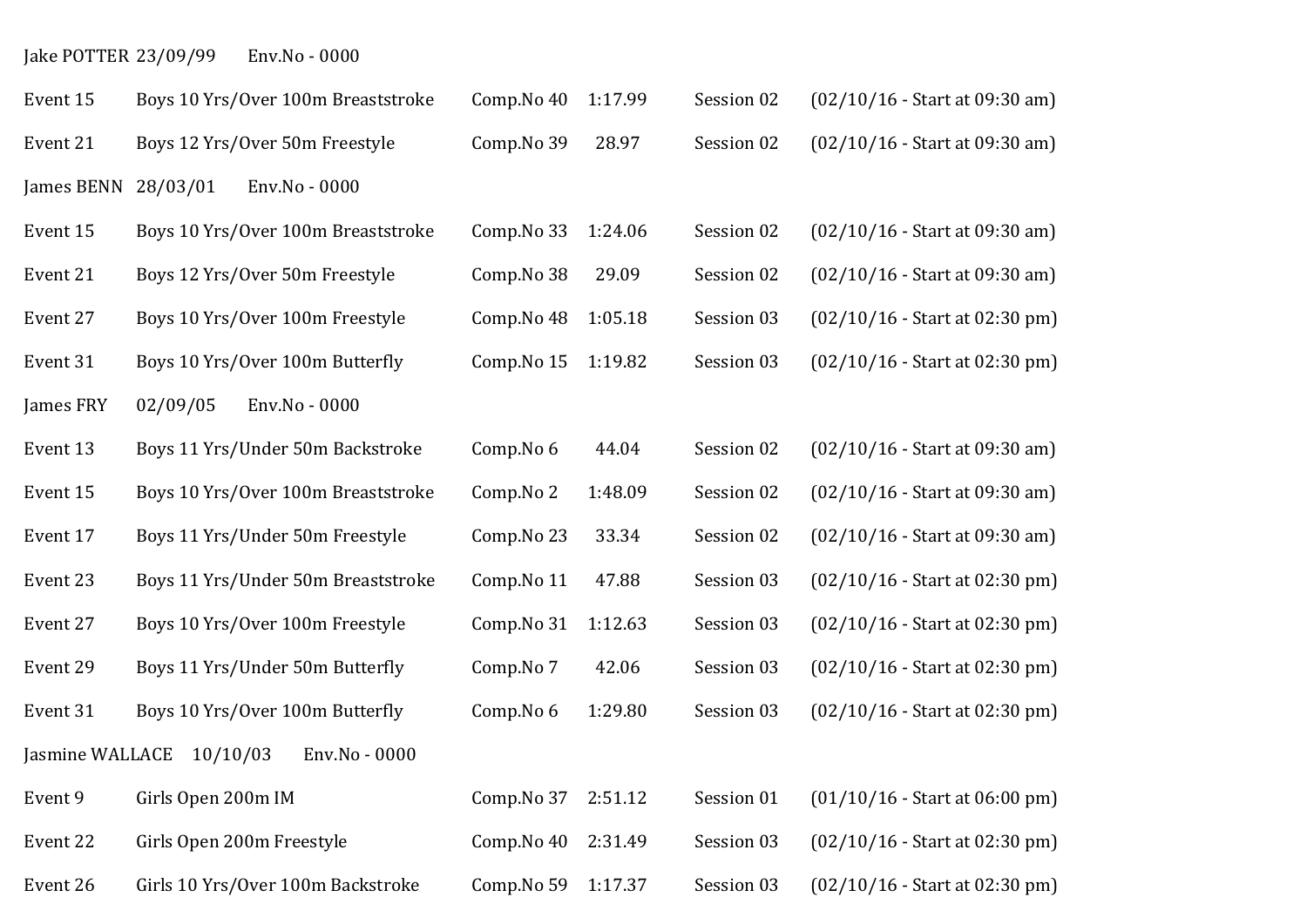| Event 32              | Girls 12 Yrs/Over 50m Freestyle     | Comp.No 22 | 32.30   | Session 03 | $(02/10/16 - Start at 02:30 pm)$ |
|-----------------------|-------------------------------------|------------|---------|------------|----------------------------------|
| Kara DIMOND           | 31/01/05<br>Env.No - 0000           |            |         |            |                                  |
| Event 1               | Girls Open 100m IM                  | Comp.No 34 | 1:23.47 | Session 01 | $(01/10/16 - Start at 06:00 pm)$ |
| Event 5               | Girls Open 200m Breaststroke        | Comp.No 20 | 3:09.52 | Session 01 | $(01/10/16 - Start at 06:00 pm)$ |
| Event 9               | Girls Open 200m IM                  | Comp.No 27 | 2:59.10 | Session 01 | $(01/10/16 - Start at 06:00 pm)$ |
| Event 12              | Girls 11 Yrs/Under 50m Breaststroke | Comp.No 33 | 45.00   | Session 02 | $(02/10/16 - Start at 09:30 am)$ |
| Event 14              | Girls 10 Yrs/Over 100m Freestyle    | Comp.No 37 | 1:15.96 | Session 02 | $(02/10/16 - Start at 09:30 am)$ |
| Event 16              | Girls 11 Yrs/Under 50m Butterfly    | Comp.No 28 | 39.24   | Session 02 | $(02/10/16 - Start at 09:30 am)$ |
| Kitty FISHER 12/06/04 | Env.No - 0000                       |            |         |            |                                  |
| Event 5               | Girls Open 200m Breaststroke        | Comp.No 10 | 3:28.88 | Session 01 | $(01/10/16 - Start at 06:00 pm)$ |
| Event 9               | Girls Open 200m IM                  | Comp.No 14 | 3:11.36 | Session 01 | $(01/10/16 - Start at 06:00 pm)$ |
| Laura WRIGHT          | 23/03/03<br>Env.No - 0000           |            |         |            |                                  |
| Event 3               | Girls Open 400m Freestyle           | Comp.No 17 | 5:14.04 | Session 01 | $(01/10/16 - Start at 06:00 pm)$ |
| Luke DIMOND           | 14/11/06<br>Env.No - 0000           |            |         |            |                                  |
| Event 2               | Boys Open 100m IM                   | Comp.No 1  | 1:45.00 | Session 01 | $(01/10/16 - Start at 06:00 pm)$ |
| Event 6               | Boys Open 200m Breaststroke         | Comp.No 2  | 3:45.46 | Session 01 | $(01/10/16 - Start at 06:00 pm)$ |
| Macaulay JOHNSTON     | 06/05/06<br>Env.No - 0000           |            |         |            |                                  |
| Event 2               | Boys Open 100m IM                   | Comp.No 4  | 1:39.11 | Session 01 | $(01/10/16 - Start at 06:00 pm)$ |
| Event 10              | Boys Open 200m IM                   | Comp.No 2  | 3:28.14 | Session 01 | $(01/10/16 - Start at 06:00 pm)$ |
| Event 11              | Boys Open 200m Freestyle            | Comp.No 2  | 3:00.00 | Session 02 | $(02/10/16 - Start at 09:30 am)$ |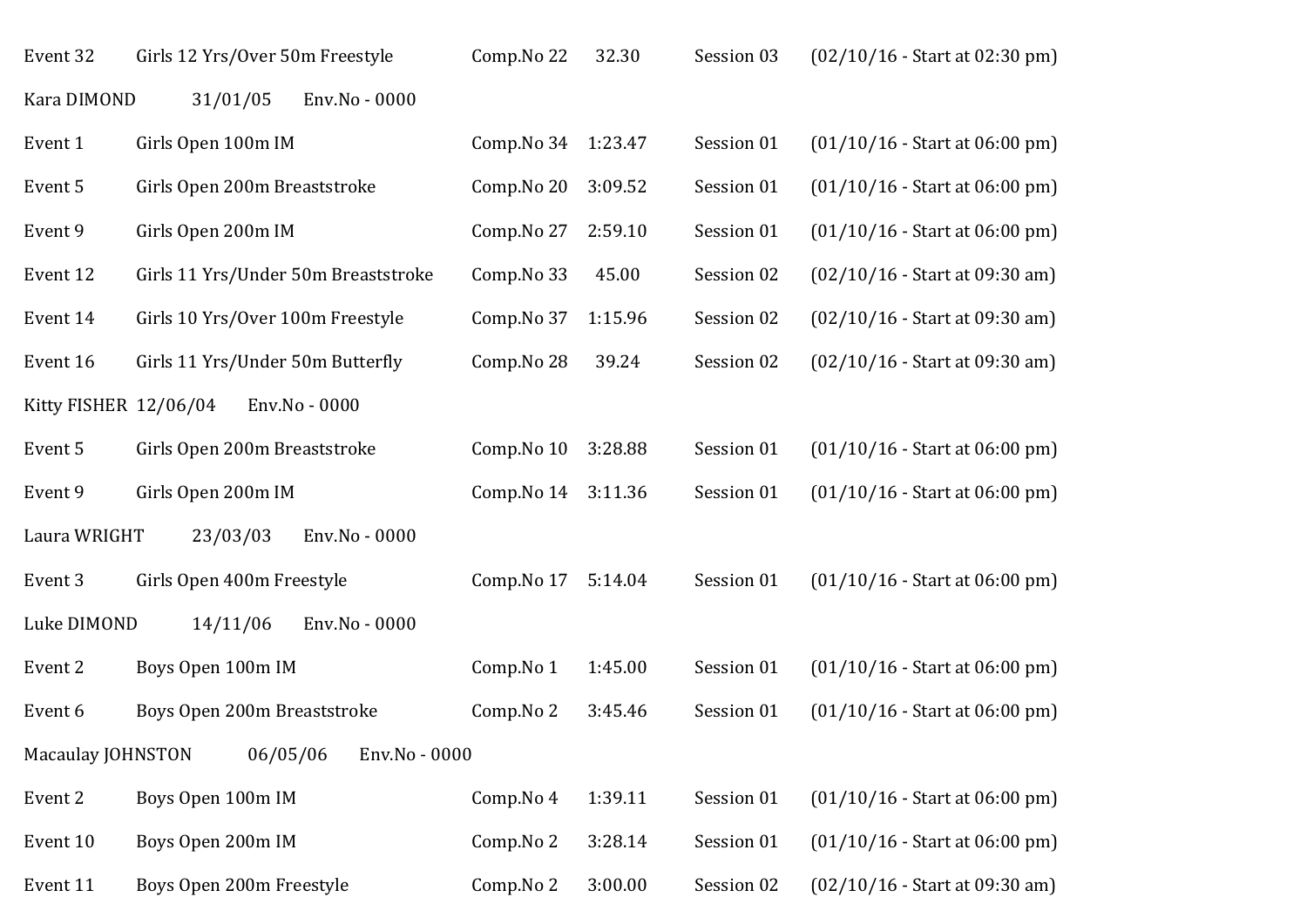| Event 13            | Boys 11 Yrs/Under 50m Backstroke   | Comp.No 5           | 44.80   | Session 02 | $(02/10/16 - Start at 09:30 am)$ |
|---------------------|------------------------------------|---------------------|---------|------------|----------------------------------|
| Event 17            | Boys 11 Yrs/Under 50m Freestyle    | Comp.No 6           | 38.69   | Session 02 | $(02/10/16 - Start at 09:30 am)$ |
| Event 19            | Boys 10 Yrs/Over 100m Backstroke   | Comp.No 4           | 1:43.00 | Session 02 | $(02/10/16 - Start at 09:30 am)$ |
| Event 23            | Boys 11 Yrs/Under 50m Breaststroke | Comp.No 6           | 52.01   | Session 03 | $(02/10/16 - Start at 02:30 pm)$ |
| Event 29            | Boys 11 Yrs/Under 50m Butterfly    | Comp.No 3           | 46.24   | Session 03 | $(02/10/16 - Start at 02:30 pm)$ |
| Martha HODGSON      | Env.No - 0000<br>19/09/03          |                     |         |            |                                  |
| Event 1             | Girls Open 100m IM                 | Comp.No 30          | 1:26.04 | Session 01 | $(01/10/16 - Start at 06:00 pm)$ |
| Event 9             | Girls Open 200m IM                 | Comp.No 11          | 3:16.22 | Session 01 | $(01/10/16 - Start at 06:00 pm)$ |
| Event 22            | Girls Open 200m Freestyle          | Comp. No 32 2:39.97 |         | Session 03 | $(02/10/16 - Start at 02:30 pm)$ |
| Event 32            | Girls 12 Yrs/Over 50m Freestyle    | Comp.No 17          | 32.93   | Session 03 | $(02/10/16 - Start at 02:30 pm)$ |
| Max SELBY           | 18/04/04<br>Env.No - 0000          |                     |         |            |                                  |
| Event 11            | Boys Open 200m Freestyle           | Comp.No 20          | 2:37.04 | Session 02 | $(02/10/16 - Start at 09:30 am)$ |
| Event 15            | Boys 10 Yrs/Over 100m Breaststroke | Comp.No 20          | 1:34.62 | Session 02 | $(02/10/16 - Start at 09:30 am)$ |
| Event 19            | Boys 10 Yrs/Over 100m Backstroke   | Comp.No 17          | 1:26.25 | Session 02 | $(02/10/16 - Start at 09:30 am)$ |
|                     |                                    |                     |         |            |                                  |
| Event 21            | Boys 12 Yrs/Over 50m Freestyle     | Comp.No 12          | 33.29   | Session 02 | $(02/10/16 - Start at 09:30 am)$ |
| Event 27            | Boys 10 Yrs/Over 100m Freestyle    | Comp.No 12          | 1:20.09 | Session 03 | $(02/10/16 - Start at 02:30 pm)$ |
| <b>Megan MARTER</b> | 19/03/04<br>Env.No - 0000          |                     |         |            |                                  |
| Event 5             | Girls Open 200m Breaststroke       | Comp.No 13          | 3:20.29 | Session 01 | $(01/10/16 - Start at 06:00 pm)$ |
| Event 9             | Girls Open 200m IM                 | Comp.No 23          | 3:04.10 | Session 01 | $(01/10/16 - Start at 06:00 pm)$ |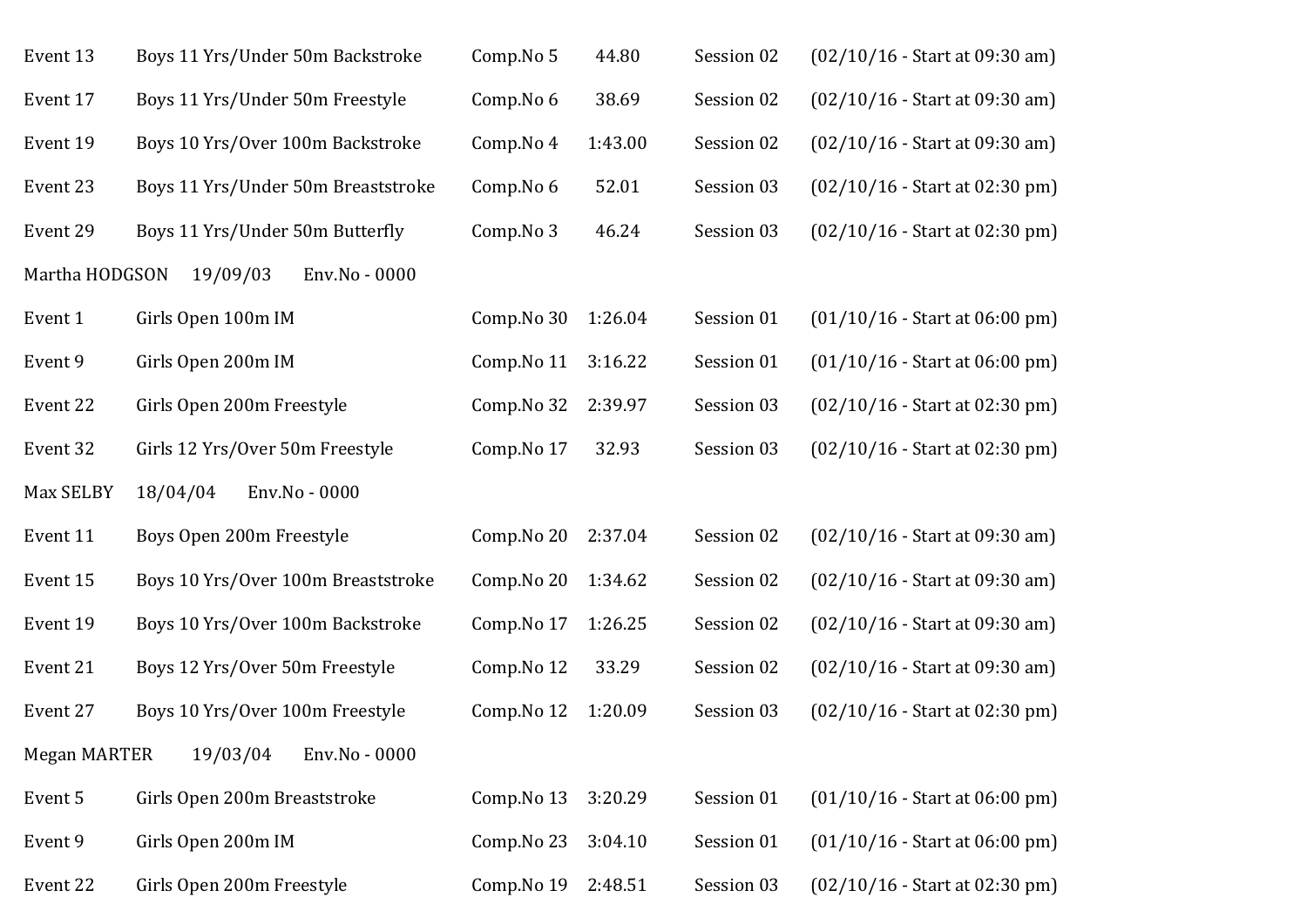| Event 26 | Girls 10 Yrs/Over 100m Backstroke   |               | Comp. No $45$ 1:22.03       | Session 03 | $(02/10/16 - Start at 02:30 pm)$ |
|----------|-------------------------------------|---------------|-----------------------------|------------|----------------------------------|
| Event 30 | Girls 10 Yrs/Over 100m Breaststroke |               | Comp. No $31 \quad 1:30.26$ | Session 03 | $(02/10/16 - Start at 02:30 pm)$ |
|          | Millie ARMSTRONG 11/02/06           | Env.No - 0000 |                             |            |                                  |

| Event 1       | Girls Open 100m IM                  | Comp.No 16 | 1:34.36 | Session 01 | $(01/10/16 - Start at 06:00 pm)$ |
|---------------|-------------------------------------|------------|---------|------------|----------------------------------|
| Event 9       | Girls Open 200m IM                  | Comp.No 6  | 3:21.38 | Session 01 | $(01/10/16 - Start at 06:00 pm)$ |
| Event 12      | Girls 11 Yrs/Under 50m Breaststroke | Comp.No 19 | 49.64   | Session 02 | $(02/10/16 - Start at 09:30 am)$ |
| Event 14      | Girls 10 Yrs/Over 100m Freestyle    | Comp.No 13 | 1:24.26 | Session 02 | $(02/10/16 - Start at 09:30 am)$ |
| Event 16      | Girls 11 Yrs/Under 50m Butterfly    | Comp.No 22 | 42.91   | Session 02 | $(02/10/16 - Start at 09:30 am)$ |
| Event 18      | Girls Open 200m Backstroke          | Comp.No 13 | 3:04.77 | Session 02 | $(02/10/16 - Start at 09:30 am)$ |
| Event 24      | Girls 11 Yrs/Under 50m Backstroke   | Comp.No 36 | 40.18   | Session 03 | $(02/10/16 - Start at 02:30 pm)$ |
| Event 26      | Girls 10 Yrs/Over 100m Backstroke   | Comp.No 37 | 1:25.39 | Session 03 | $(02/10/16 - Start at 02:30 pm)$ |
| Event 28      | Girls 11 Yrs/Under 50m Freestyle    | Comp.No 27 | 36.27   | Session 03 | $(02/10/16 - Start at 02:30 pm)$ |
| Natasha COOKE | Env.No - 0000<br>28/08/01           |            |         |            |                                  |
| Event 3       | Girls Open 400m Freestyle           | Comp.No 35 | 4:48.43 | Session 01 | $(01/10/16 - Start at 06:00 pm)$ |
| Event 9       | Girls Open 200m IM                  | Comp.No 53 | 2:37.37 | Session 01 | $(01/10/16 - Start at 06:00 pm)$ |
| Event 14      | Girls 10 Yrs/Over 100m Freestyle    | Comp.No 77 | 1:05.40 | Session 02 | $(02/10/16 - Start at 09:30 am)$ |
| Event 22      | Girls Open 200m Freestyle           | Comp.No 58 | 2:18.72 | Session 03 | $(02/10/16 - Start at 02:30 pm)$ |
| Event 30      | Girls 10 Yrs/Over 100m Breaststroke | Comp.No 44 | 1:24.50 | Session 03 | $(02/10/16 - Start at 02:30 pm)$ |
| Event 32      | Girls 12 Yrs/Over 50m Freestyle     | Comp.No 43 | 29.70   | Session 03 | $(02/10/16 - Start at 02:30 pm)$ |
|               |                                     |            |         |            |                                  |

Oliver GLEN 07/10/03 Env.No - 0000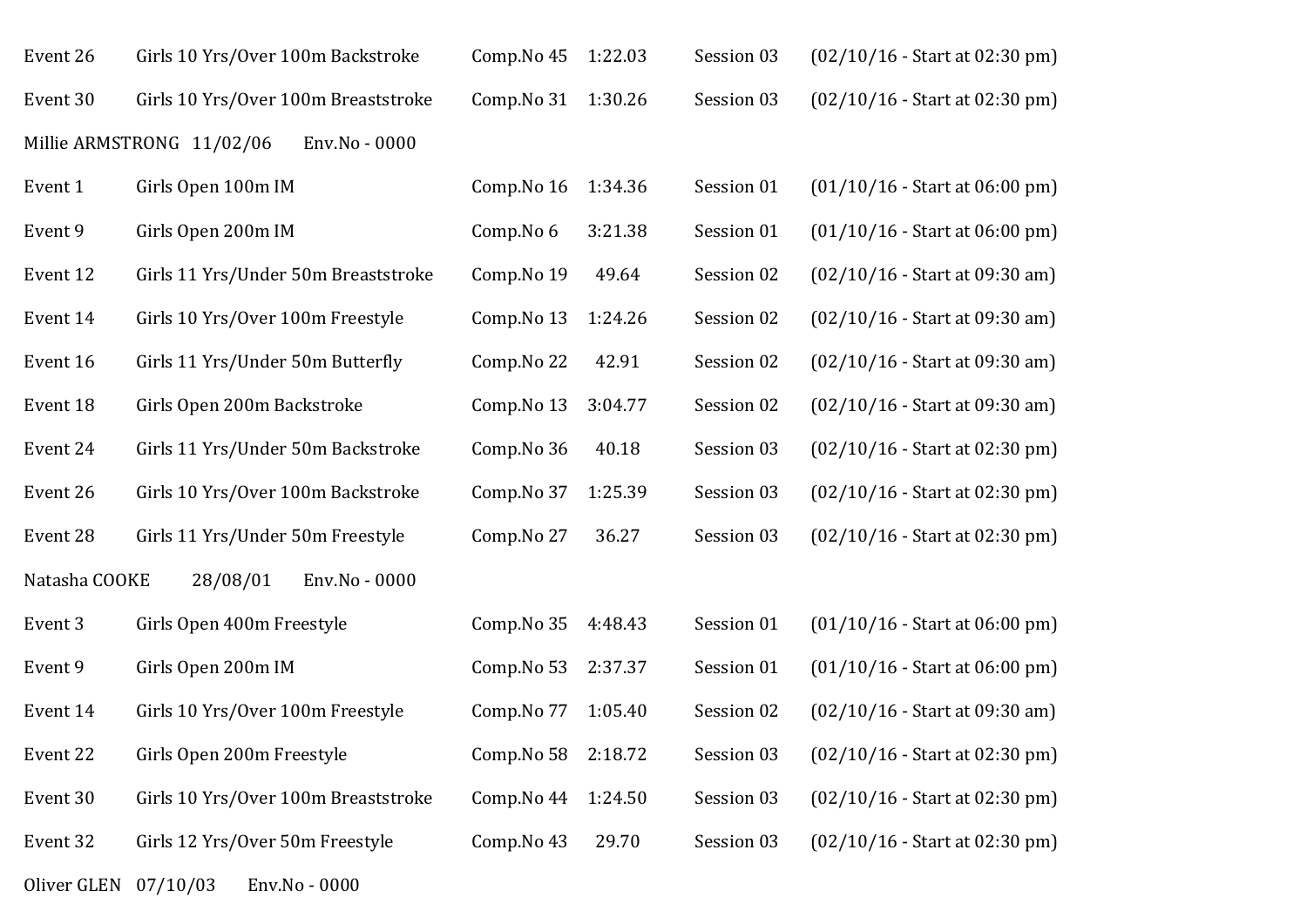| Event 2                                         | Boys Open 100m IM                  | Comp.No 14 | 1:22.68 | Session 01 | $(01/10/16 - Start at 06:00 pm)$ |  |  |
|-------------------------------------------------|------------------------------------|------------|---------|------------|----------------------------------|--|--|
| Event 6                                         | Boys Open 200m Breaststroke        | Comp.No 13 | 3:15.11 | Session 01 | $(01/10/16 - Start at 06:00 pm)$ |  |  |
| Event 10                                        | Boys Open 200m IM                  | Comp.No 16 | 2:56.10 | Session 01 | $(01/10/16 - Start at 06:00 pm)$ |  |  |
| Event 15                                        | Boys 10 Yrs/Over 100m Breaststroke | Comp.No 24 | 1:32.30 | Session 02 | $(02/10/16 - Start at 09:30 am)$ |  |  |
| Event 19                                        | Boys 10 Yrs/Over 100m Backstroke   | Comp.No 34 | 1:19.33 | Session 02 | $(02/10/16 - Start at 09:30 am)$ |  |  |
| Event 21                                        | Boys 12 Yrs/Over 50m Freestyle     | Comp.No 24 | 30.60   | Session 02 | $(02/10/16 - Start at 09:30 am)$ |  |  |
| Event 25                                        | Boys Open 200m Backstroke          | Comp.No 11 | 2:53.63 | Session 03 | $(02/10/16 - Start at 02:30 pm)$ |  |  |
| Event 27                                        | Boys 10 Yrs/Over 100m Freestyle    | Comp.No 24 | 1:15.18 | Session 03 | $(02/10/16 - Start at 02:30 pm)$ |  |  |
| Phoebe BROCKINGTON<br>09/12/01<br>Env.No - 0000 |                                    |            |         |            |                                  |  |  |
| Event 14                                        | Girls 10 Yrs/Over 100m Freestyle   | Comp.No 80 | 1:04.55 | Session 02 | $(02/10/16 - Start at 09:30 am)$ |  |  |
| Event 18                                        | Girls Open 200m Backstroke         | Comp.No 35 | 2:34.66 | Session 02 | $(02/10/16 - Start at 09:30 am)$ |  |  |
| Event 20                                        | Girls 10 Yrs/Over 100m Butterfly   | Comp.No 38 | 1:15.17 | Session 02 | $(02/10/16 - Start at 09:30 am)$ |  |  |
| Event 26                                        | Girls 10 Yrs/Over 100m Backstroke  | Comp.No 69 | 1:11.96 | Session 03 | $(02/10/16 - Start at 02:30 pm)$ |  |  |
| Robert ALLEN                                    | 27/12/03<br>Env.No - 0000          |            |         |            |                                  |  |  |
| Event 10                                        | Boys Open 200m IM                  | Comp.No 22 | 2:50.05 | Session 01 | $(01/10/16 - Start at 06:00 pm)$ |  |  |
| Event 15                                        | Boys 10 Yrs/Over 100m Breaststroke | Comp.No 26 | 1:31.00 | Session 02 | $(02/10/16 - Start at 09:30 am)$ |  |  |
| Event 19                                        | Boys 10 Yrs/Over 100m Backstroke   | Comp.No 41 | 1:16.87 | Session 02 | $(02/10/16 - Start at 09:30 am)$ |  |  |
| Event 21                                        | Boys 12 Yrs/Over 50m Freestyle     | Comp.No 18 | 31.85   | Session 02 | $(02/10/16 - Start at 09:30 am)$ |  |  |
| Event 25                                        | Boys Open 200m Backstroke          | Comp.No 23 | 2:42.09 | Session 03 | $(02/10/16 - Start at 02:30 pm)$ |  |  |
| Ruby JARRETT                                    | Env.No - 0000<br>12/08/04          |            |         |            |                                  |  |  |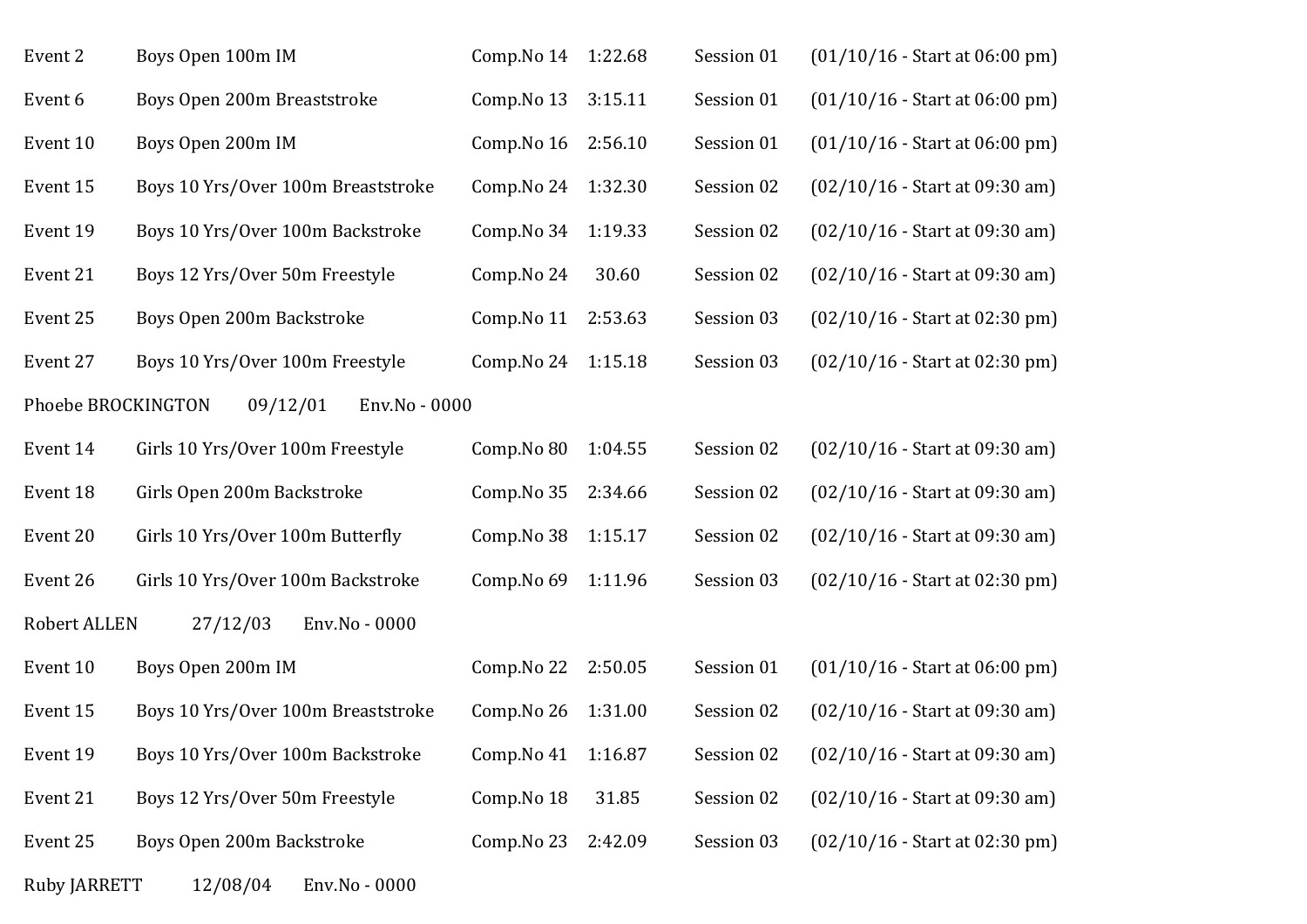| Event 22              | Girls Open 200m Freestyle           | Comp.No 21 | 2:47.34 | Session 03 | $(02/10/16 - Start at 02:30 pm)$ |
|-----------------------|-------------------------------------|------------|---------|------------|----------------------------------|
| Event 30              | Girls 10 Yrs/Over 100m Breaststroke | Comp.No 26 | 1:34.95 | Session 03 | $(02/10/16 - Start at 02:30 pm)$ |
| Event 32              | Girls 12 Yrs/Over 50m Freestyle     | Comp.No 13 | 33.90   | Session 03 | $(02/10/16 - Start at 02:30 pm)$ |
| <b>Ryan CHERIAN</b>   | 09/02/02<br>Env.No - 0000           |            |         |            |                                  |
| Event 11              | Boys Open 200m Freestyle            | Comp.No 28 | 2:27.12 | Session 02 | $(02/10/16 - Start at 09:30 am)$ |
| Event 21              | Boys 12 Yrs/Over 50m Freestyle      | Comp.No 22 | 30.76   | Session 02 | $(02/10/16 - Start at 09:30 am)$ |
| Event 27              | Boys 10 Yrs/Over 100m Freestyle     | Comp.No 44 | 1:06.92 | Session 03 | $(02/10/16 - Start at 02:30 pm)$ |
| Sarah WILLIAMS        | 01/06/02<br>Env.No - 0000           |            |         |            |                                  |
| Event 14              | Girls 10 Yrs/Over 100m Freestyle    | Comp.No 58 | 1:10.63 | Session 02 | $(02/10/16 - Start at 09:30 am)$ |
| Event 18              | Girls Open 200m Backstroke          | Comp.No 20 | 2:52.46 | Session 02 | $(02/10/16 - Start at 09:30 am)$ |
| Event 20              | Girls 10 Yrs/Over 100m Butterfly    | Comp.No 31 | 1:20.44 | Session 02 | $(02/10/16 - Start at 09:30 am)$ |
| Event 22              | Girls Open 200m Freestyle           | Comp.No 43 | 2:28.32 | Session 03 | $(02/10/16 - Start at 02:30 pm)$ |
| Event 26              | Girls 10 Yrs/Over 100m Backstroke   | Comp.No 55 | 1:19.43 | Session 03 | (02/10/16 - Start at 02:30 pm)   |
| Event 32              | Girls 12 Yrs/Over 50m Freestyle     | Comp.No 30 | 31.71   | Session 03 | $(02/10/16 - Start at 02:30 pm)$ |
| <b>Thomas CREASEY</b> | 22/09/05<br>Env.No - 0000           |            |         |            |                                  |
| Event 11              | Boys Open 200m Freestyle            | Comp.No 7  | 2:53.22 | Session 02 | $(02/10/16 - Start at 09:30 am)$ |
| Event 13              | Boys 11 Yrs/Under 50m Backstroke    | Comp.No 19 | 38.31   | Session 02 | $(02/10/16 - Start at 09:30 am)$ |
| Event 19              | Boys 10 Yrs/Over 100m Backstroke    | Comp.No 25 | 1:22.28 | Session 02 | $(02/10/16 - Start at 09:30 am)$ |
| Event 23              | Boys 11 Yrs/Under 50m Breaststroke  | Comp.No 18 | 46.08   | Session 03 | $(02/10/16 - Start at 02:30 pm)$ |
| Event 25              | Boys Open 200m Backstroke           | Comp.No 15 | 2:49.68 | Session 03 | $(02/10/16 - Start at 02:30 pm)$ |